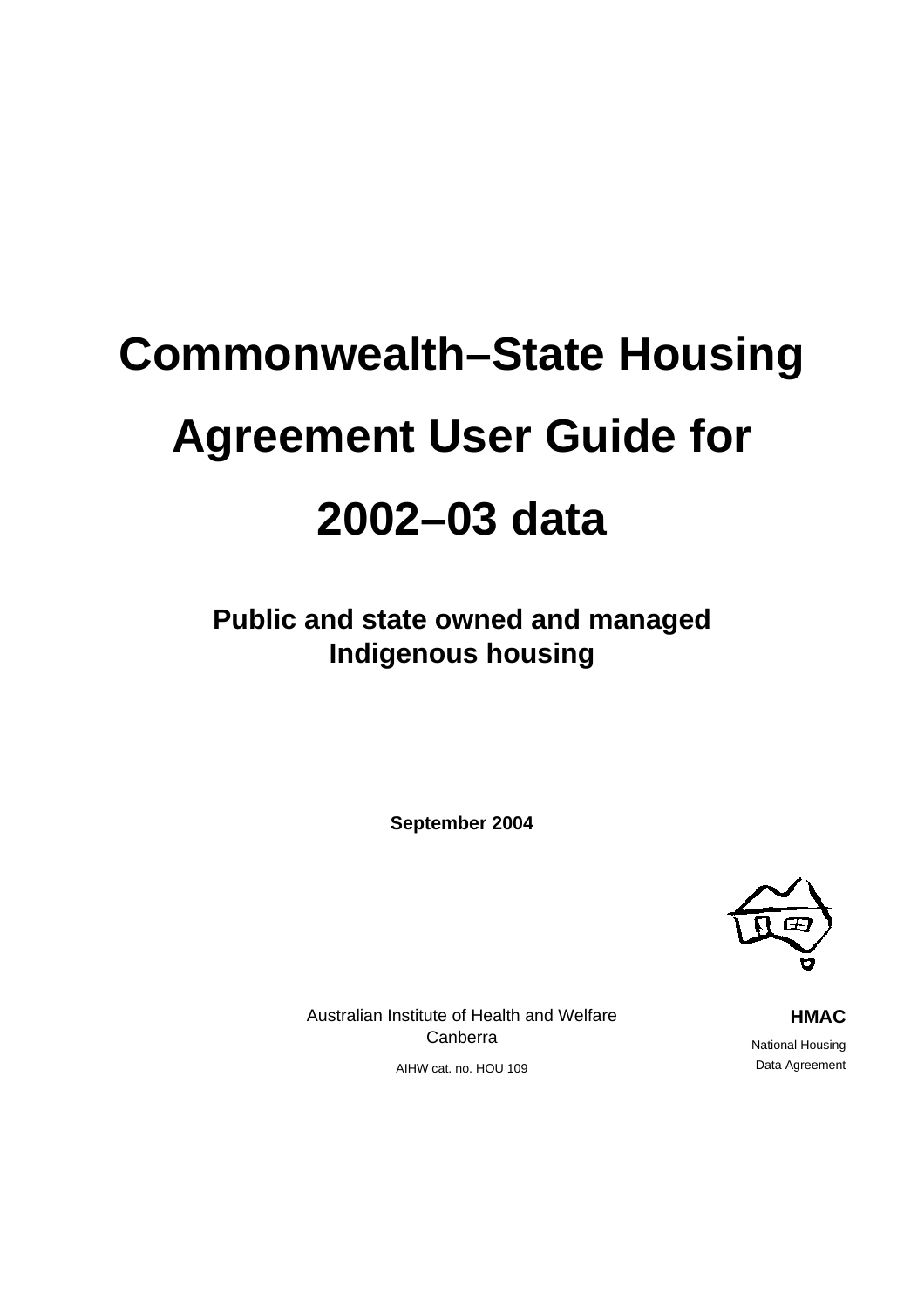#### © Australian Institute of Health and Welfare 2004

This work is copyright. Apart from any use as permitted under the *Copyright Act 1968*, no part may be reproduced without prior written permission from the Australian Institute of Health and Welfare. Requests and enquiries concerning reproduction and rights should be directed to the Head, Media and Publishing, Australian Institute of Health and Welfare, GPO Box 570, Canberra ACT 2601.

A complete list of the Institute's publications is available from the Publications Unit, Australian Institute of Health and Welfare, GPO Box 570, Canberra ACT 2601, or via the Institute's web site (http://www.aihw.gov.au).

ISBN 1 74024 398 6

#### **Suggested citation**

Australian Institute of Health and Welfare 2004. Commonwealth–State Housing Agreement User Guide for 2002–03 data: Public and state owned and managed Indigenous housing. AIHW cat. no. HOU 109. Canberra: AIHW.

#### **Australian Institute of Health and Welfare**

Director Dr Richard Madden

Any enquiries about or comments on this publication should be directed to: Janice Miller Housing Assistance Unit Australian Institute of Health and Welfare GPO Box 570 Canberra ACT 2601 Phone: (02) 6244 1000

Published by Australian Institute of Health and Welfare Printed by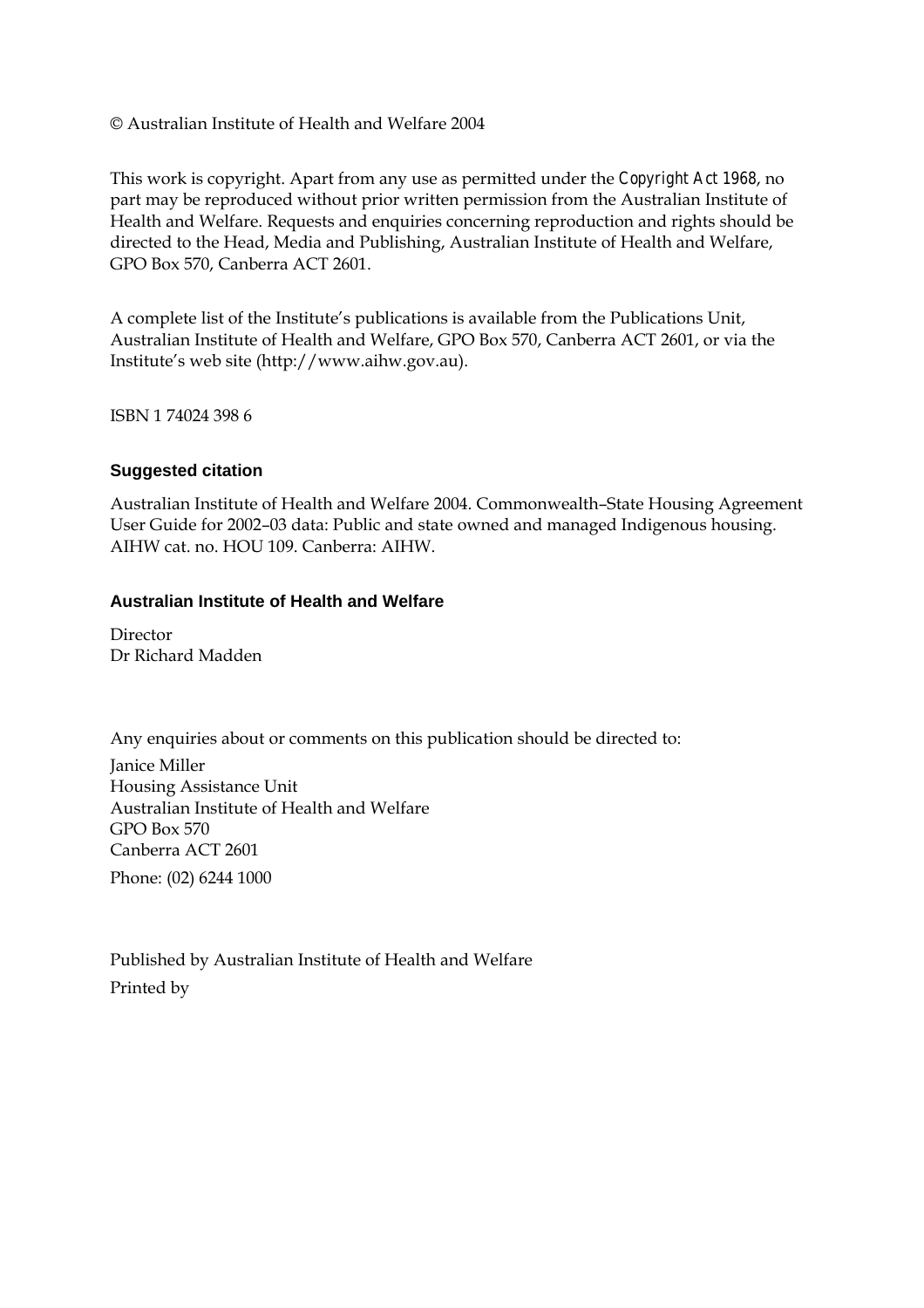## **Contents**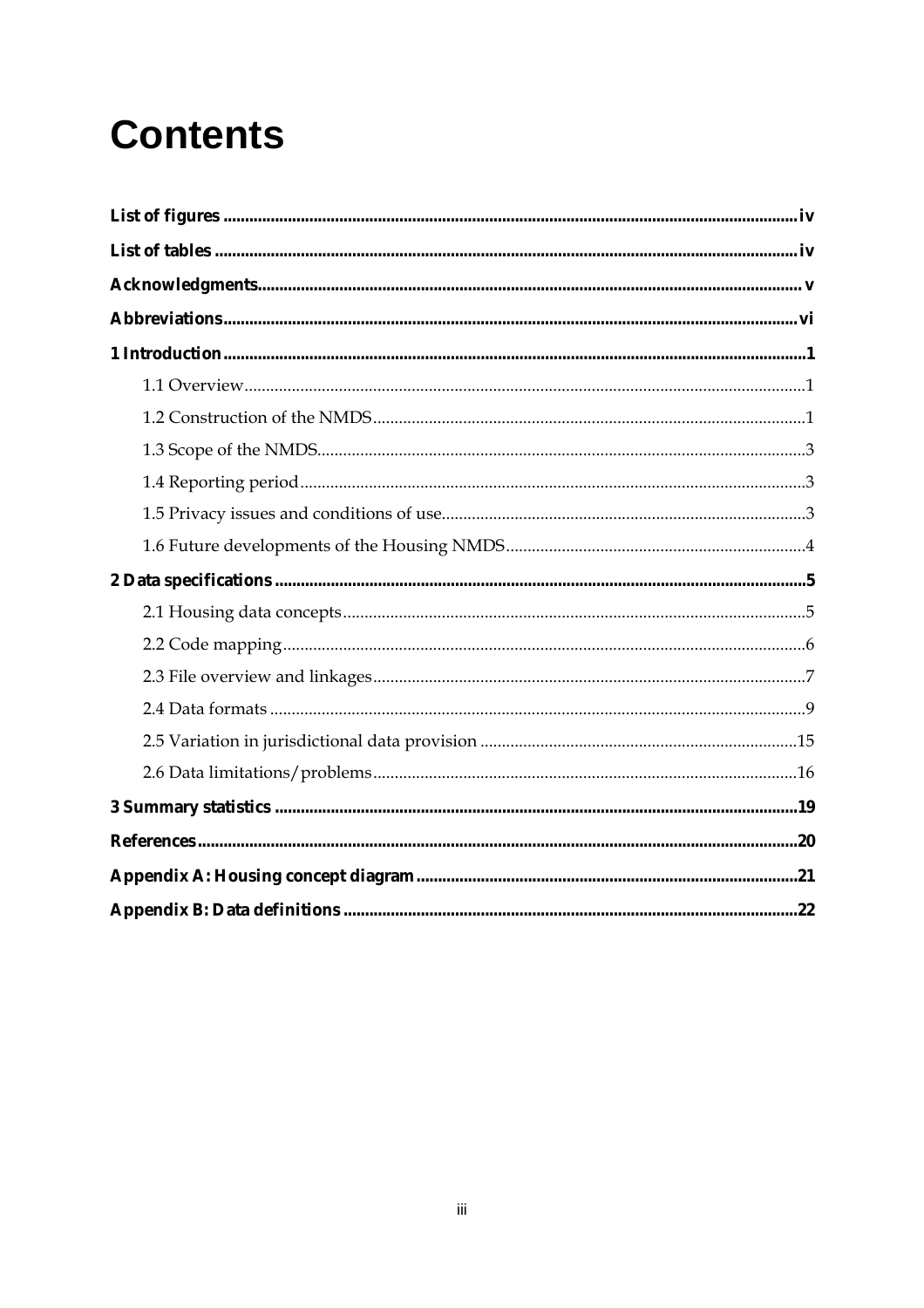## **List of figures**

## **List of tables**

| Table 10: Summary of public housing records and statistics by jurisdiction 19 |  |
|-------------------------------------------------------------------------------|--|
|                                                                               |  |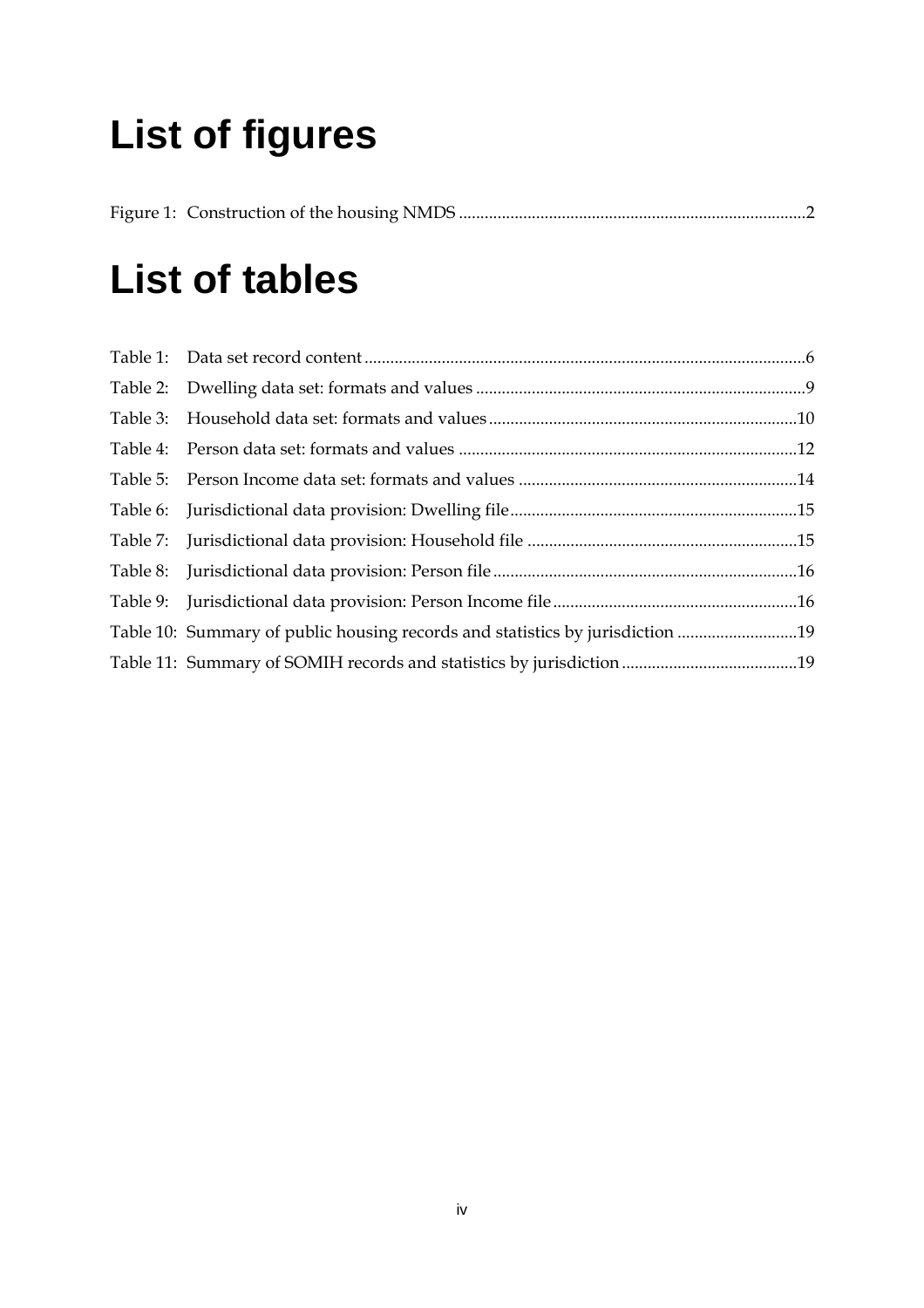## **Acknowledgments**

This report was compiled by the Housing Assistance Unit at the Australian Institute of Health and Welfare. The authors would like to thank the National Housing Data Agreement Management Group for their direction in preparing this information paper, and the National Housing Data Agreement Data Development Committee for their technical input and comments.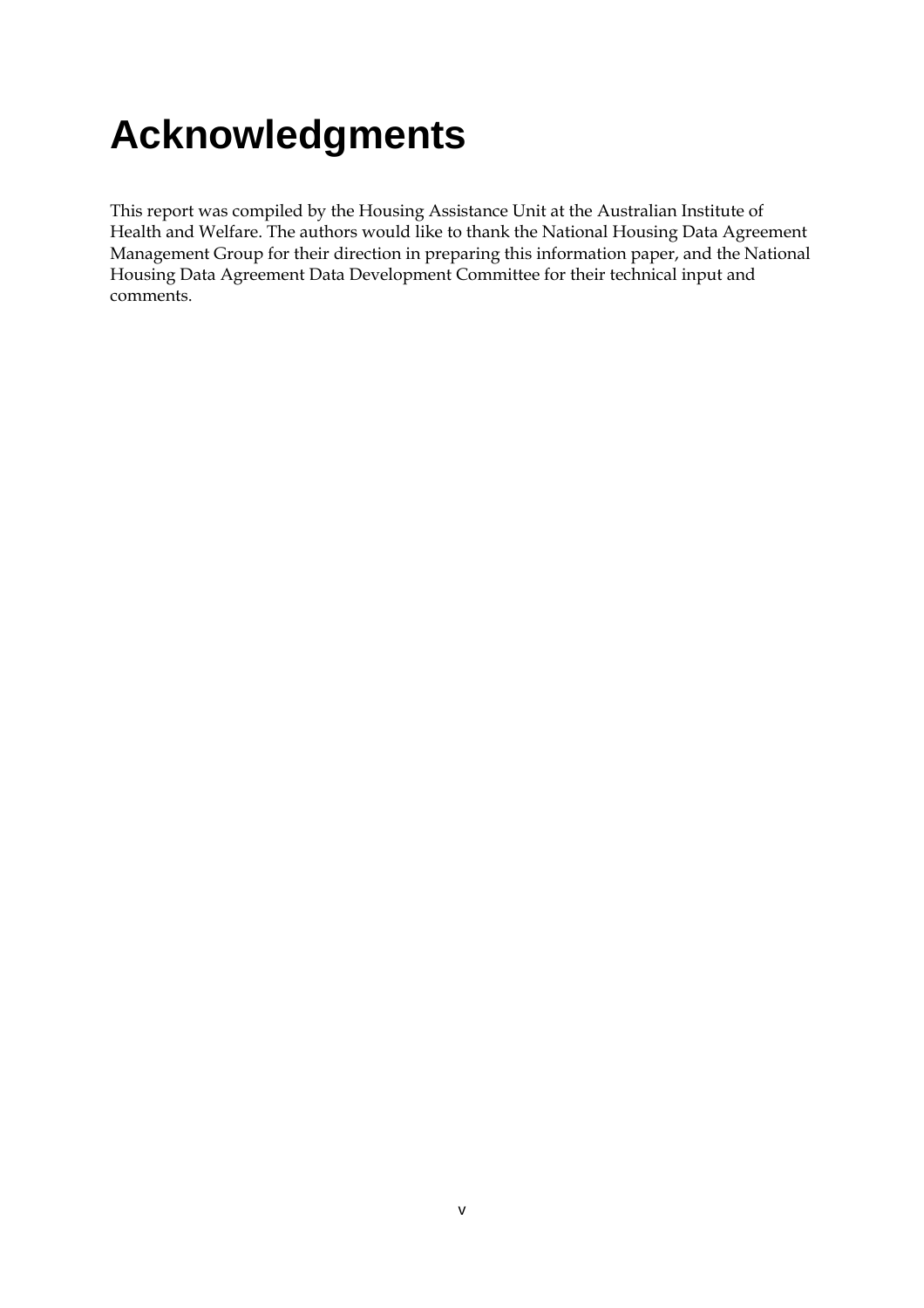## **Abbreviations**

| ABS                 | <b>Australian Bureau of Statistics</b>                |
|---------------------|-------------------------------------------------------|
| <b>AIHW</b>         | Australian Institute Health and Welfare               |
| <b>CSHA</b>         | Commonwealth-State Housing Authority                  |
| NHADD <sub>v1</sub> | National Housing Assistance Data Dictionary version 1 |
| NHADD <sub>v2</sub> | National Housing Assistance Data Dictionary version 2 |
| <b>NHDA</b>         | National Housing Data Agreement                       |
| <b>NMDS</b>         | National Minimum Data Set                             |
| <b>SOMIH</b>        | State Owned and Managed Indigenous Housing            |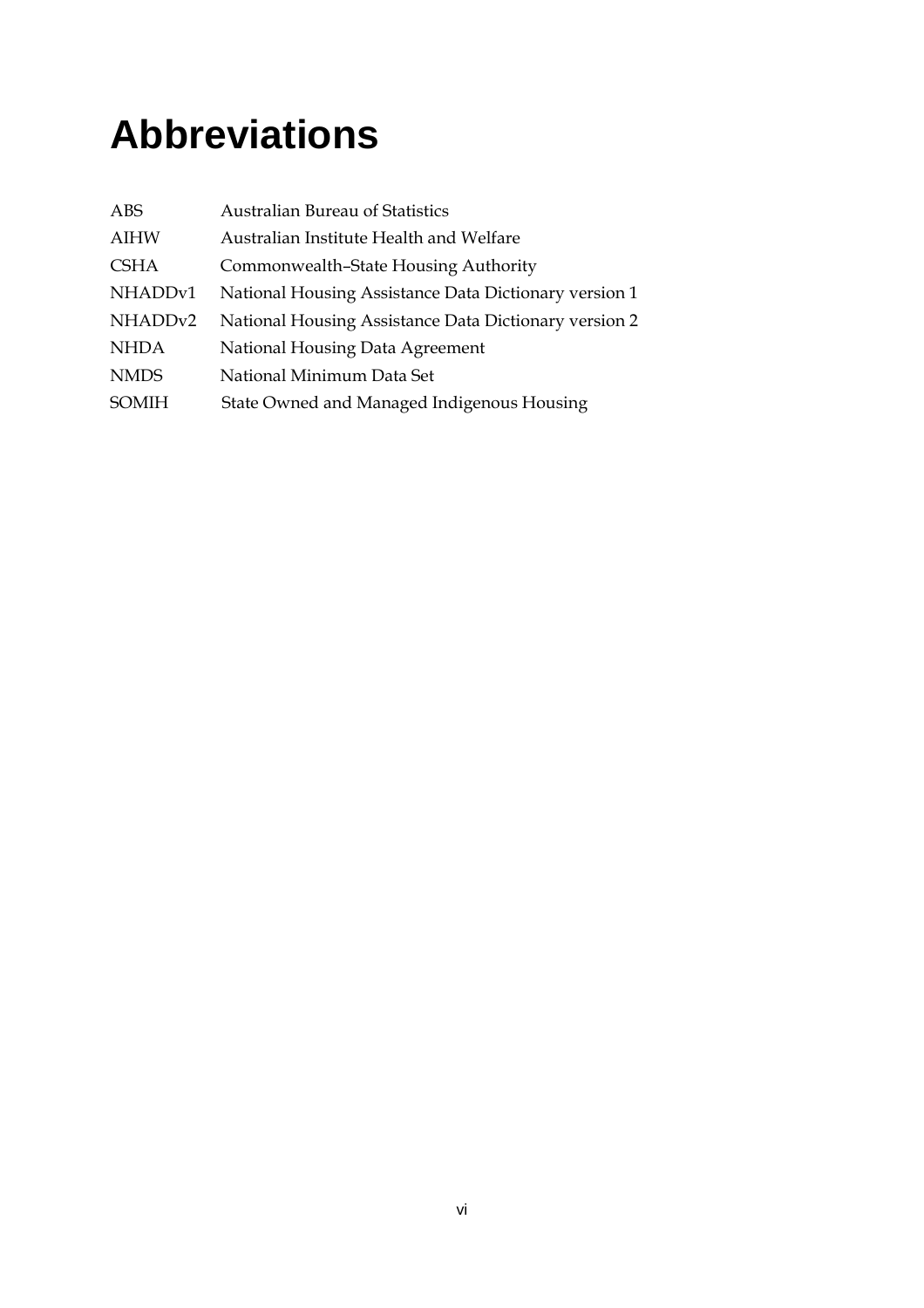## **1 Introduction**

## **1.1 Overview**

This document outlines the data available in the 2002–03 public housing and State Owned and Managed Indigenous Housing (SOMIH) National Minimum Data Set (NMDS) developed by the Australian Institute of Health and Welfare (AIHW). It sets out the technical specifications and major conventions for the handling of data (e.g. codes, business rules, data relationships and formats). It attempts to ensure that users of the NMDS will interpret and analyse data items consistently with the *National Housing Assistance Data Dictionary version 2* (NHADDv2), which sets out the agreed data definitions, classifications and standards for information collected under the Commonwealth–State Housing Agreement (CSHA).

A NMDS is a minimum set of data elements agreed for mandatory collection and reporting at a national level. The housing NMDS provided is a subset of data obtained from the CSHA public housing and SOMIH annual data collections. This collection has been driven by the National Housing Data Agreement (NHDA) framework that sets out data standards for housing data and a core set of nationally consistent performance indicators for benchmarking.

### **1.2 Construction of the NMDS**

Generally, each jurisdiction supplied the AIHW with six files containing information on dwellings, dwelling history, households, persons, person incomes, and waitlists.

These files are stored as part of the National Housing Data Repository at the AIHW.

This document specifically excludes details about the raw files received from each jurisdiction and the data cleansing and standardisation process. Figure 1 illustrates the steps carried out in constructing the NMDS.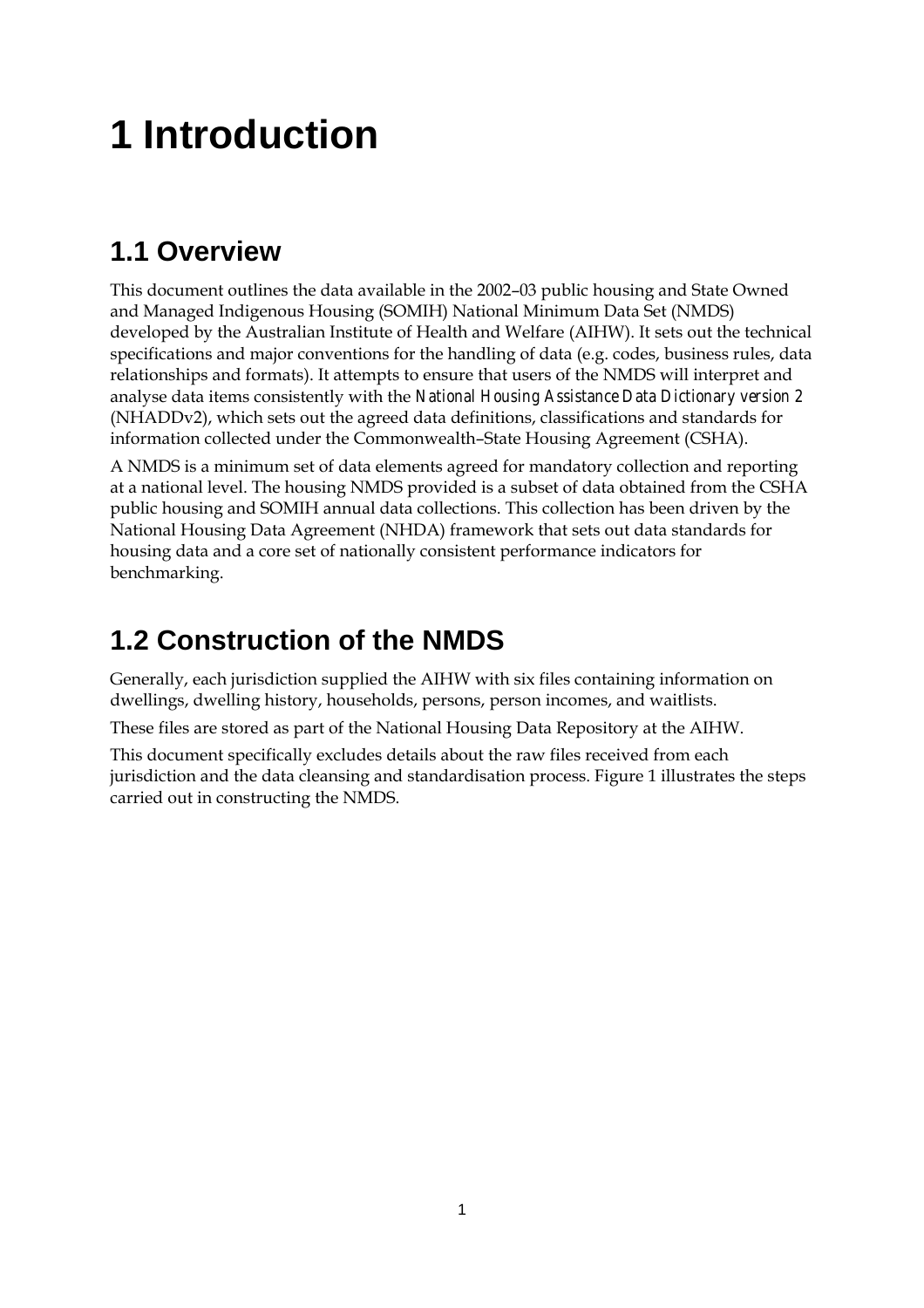#### **Step 1**

Examine the availability of data items in data sets supplied by state/territory departments as part of the National Housing Data Repository.

#### **Step 2**

Standardise any variation in the data supplied to conform to specifications in the Housing Data Dictionary (data item naming, format, type, length, coding values, etc.).

#### **Step 3**

Perform data validation to check for errors. The data are cleaned where necessary, in consultation with state/territory departments.

#### **Step 4**

Determine which data items are to be included in the NMDS. Only items that are available consistently across jurisdictions are eligible for inclusion. Items are then judged on the basis of robustness and relevance to key performance indicators.

#### **Step 5**

Produce a guide for users of the Housing NMDS.

#### **Figure 1: Construction of the housing NMDS**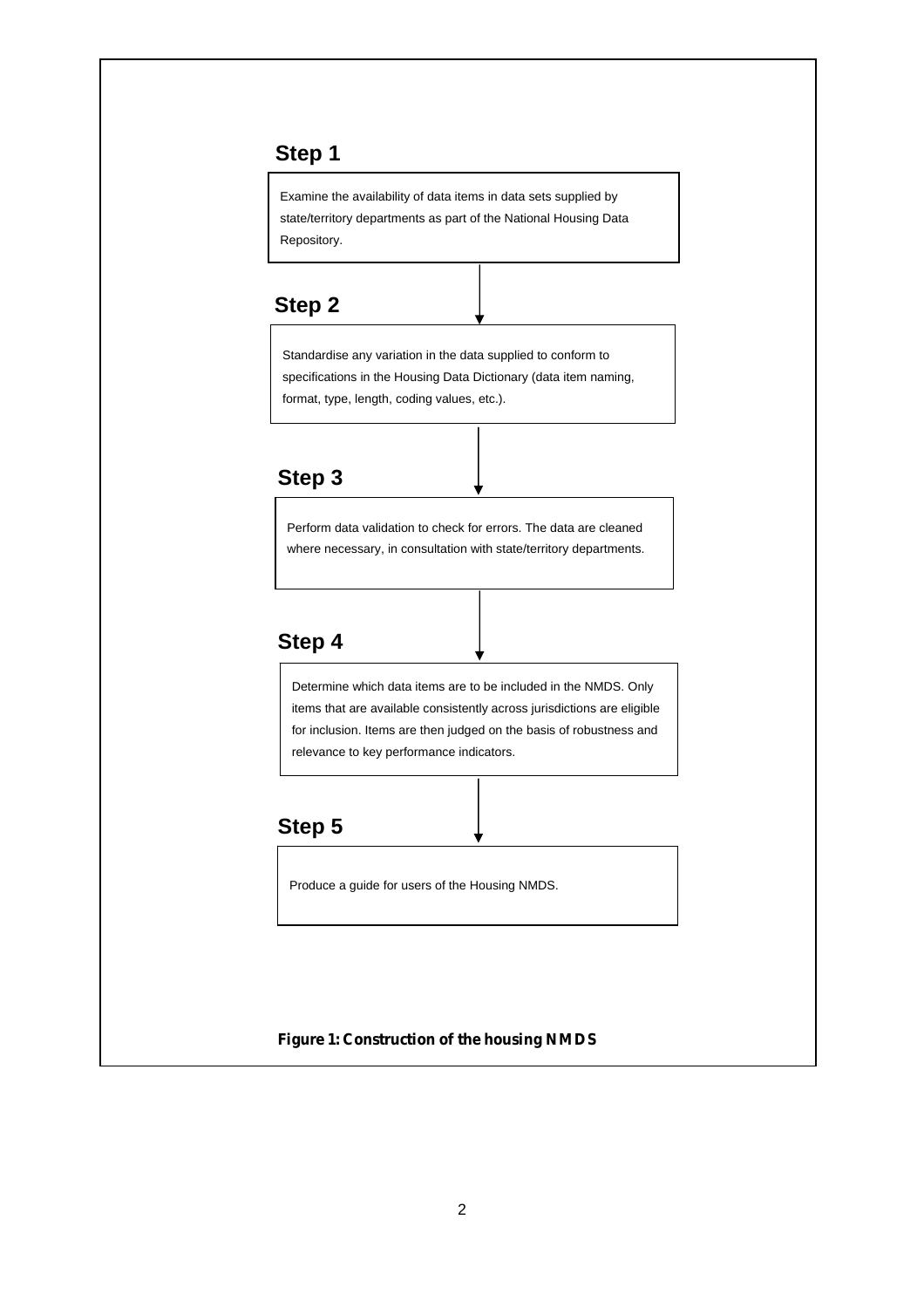## **1.3 Scope of the NMDS**

Each jurisdiction has supplied several files relating to the 2002–03 public housing and SOMIH data collections. These files have been standardised, validated and amalgamated to a national level.

Available administrative housing data vary widely across jurisdictions and the NMDS has been limited to a set of core data items. These data items are considered essential to produce comparable national information on key housing issues reflected in performance indicator reporting. The designed database contains some AIHW derived data items based on jurisdiction-provided data, such as number of occupants or gross household income. Derived elements are data that are not collected directly or at the aggregated level required, but can be calculated or derived from other information specified for collection.

The four standardised data files are:

- Dwelling—containing information relevant to dwellings.
- Household—containing information relevant to households within dwellings. Each occupied dwelling should have at least one household record.
- Person—containing information relevant to persons within households and income units. Each occupied dwelling and each household should have at least one person record.
- Person Income—containing information relevant to persons within households and income units. Each person may have multiple income sources and thus records.

## **1.4 Reporting period**

As the reporting period for all jurisdictions is on a financial year basis, most data items are collected as a snapshot as at 30 June. However, there are also some data items that are only applicable to the reported financial year, such as new allocation status.

## **1.5 Privacy issues and conditions of use**

The *Privacy Act 1998* governs the conduct of Commonwealth agencies in their collection, management and use of data containing personal information. Researchers granted access to identifiable information must sign an undertaking that binds them to the confidentiality provisions of the AIHW Act.

The NMDS contains files of unidentifiable unit record data. Data contributors (state/territory departments), government departments, the AIHW, research organisations and individuals can access the NMDS. Any users of the NMDS must abide by the nationally agreed protocols on the conditions of use, including the agreements of data providers to release the data for each specified request.

Enquiries regarding identifiable information or other items that may be available and not included in the NMDS should be forwarded to Janice Miller at the AIHW.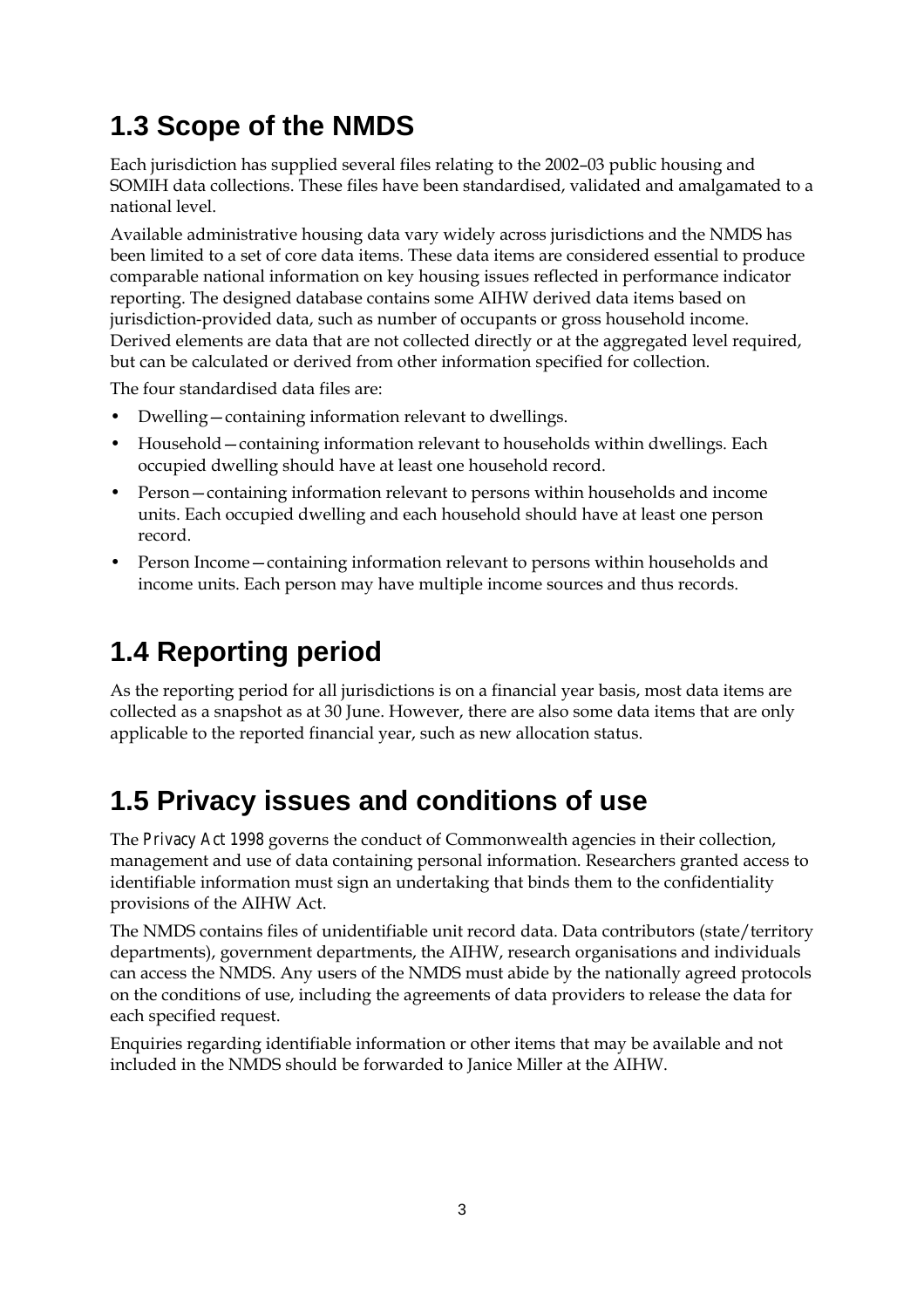## **1.6 Future developments of the Housing NMDS**

This is the third release of an NMDS under the Commonwealth–State Housing Agreement and, as such, is limited in coverage and scope.

Further refinements and developments after consultation with stakeholders are envisaged for future versions. For example, the AIHW is currently developing a way of constructing nationally consistent income unit based record files that only two jurisdictions are able to provide. Development on potential data elements will be conducted with the aim of increasing the quality and scope of the data collected in the data repository process.

#### **More information**

*If you require more information, the following links are available on the Housing and Homelessness portal on the AIHW website, <www.aihw.gov.au>.* 

#### *Housing Assistance programs and statistics*

- *Commonwealth–State Housing Agreement (CSHA)*
- *Information on housing assistance programs, including public housing and state owned and managed Indigenous housing*

#### *National Housing Data agreements*

• *National Housing Data Agreement (NHDA)* 

#### *Housing unit publications*

- *National Housing Assistance Data Dictionary versions 1 and 2*
- *CSHA Public Housing Data Collection report 2001–02*
- *CSHA Aboriginal Rental Housing Program Data Collection report 2001–02*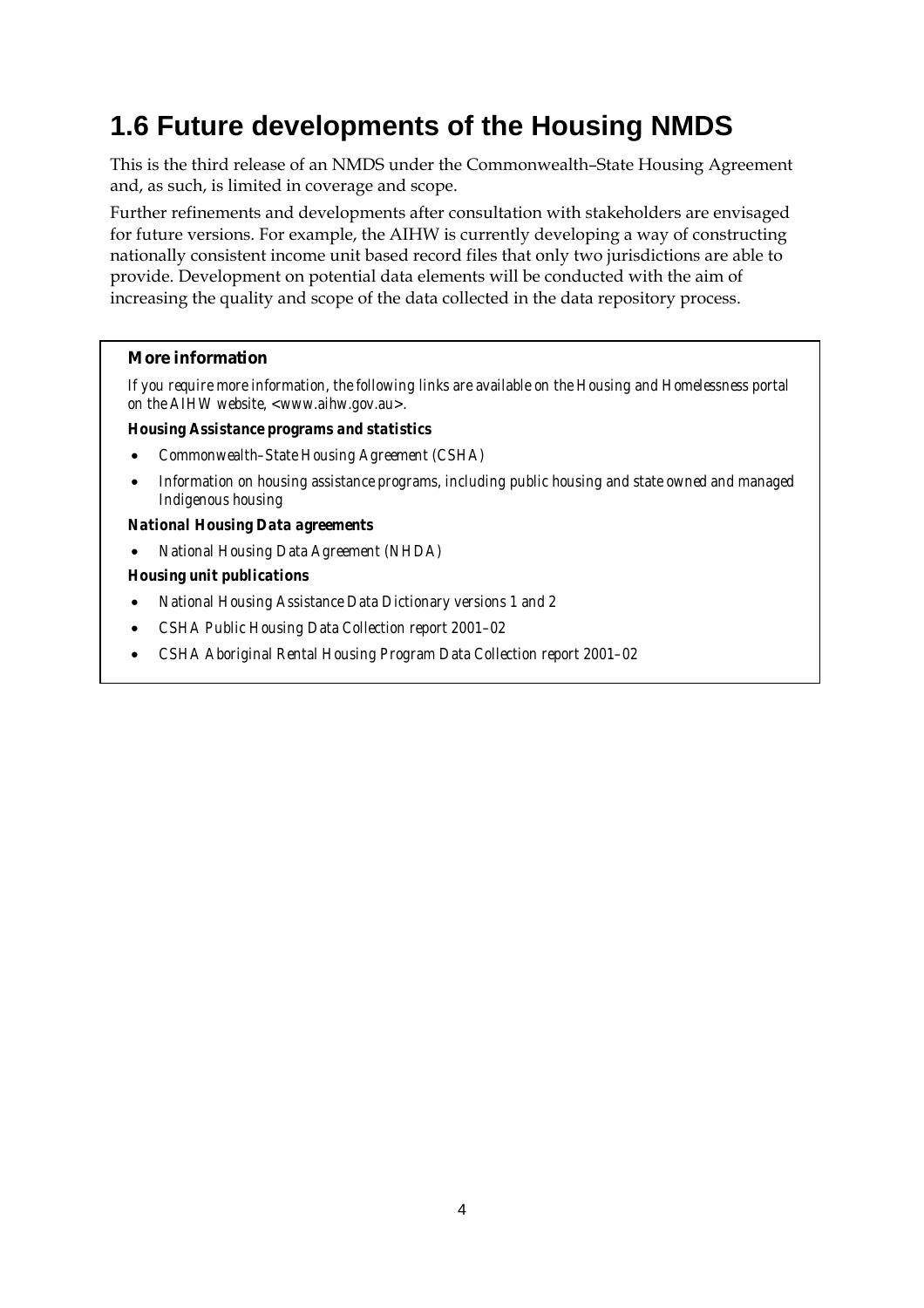## **2 Data specifications**

This section describes in detail the data items included in the NMDS. It firstly gives a general overview of housing concepts followed by data set contents and then detailed data specifications.

## **2.1 Housing data concepts**

A *dwelling* is a structure or a discrete space within a structure intended for people to live in or where a person or group of people lives.

Occupying this dwelling is a *household* comprising one or more persons. A separate household ID is assigned to each tenancy agreement, which is a formal agreement between a household (a person or a group of persons) and a housing provider.

Another grouping within the household concept is *income unit*. An income unit consists of a single person or a group of related persons within a household whose command over income is shared.

A *household receiving assistance* is any household that is housed within the public housing and SOMIH programs. The household may or may not be in receipt of a rebate. A rebated household is one whose rent charged is less than the market rent value of the dwelling. This implies that tenants under these programs would face additional rental costs if they rented an equivalent dwelling in the private rental market.

Appendix A displays diagrams that represent these concepts.

Appendix B contains a comprehensive list of data elements and their definitions.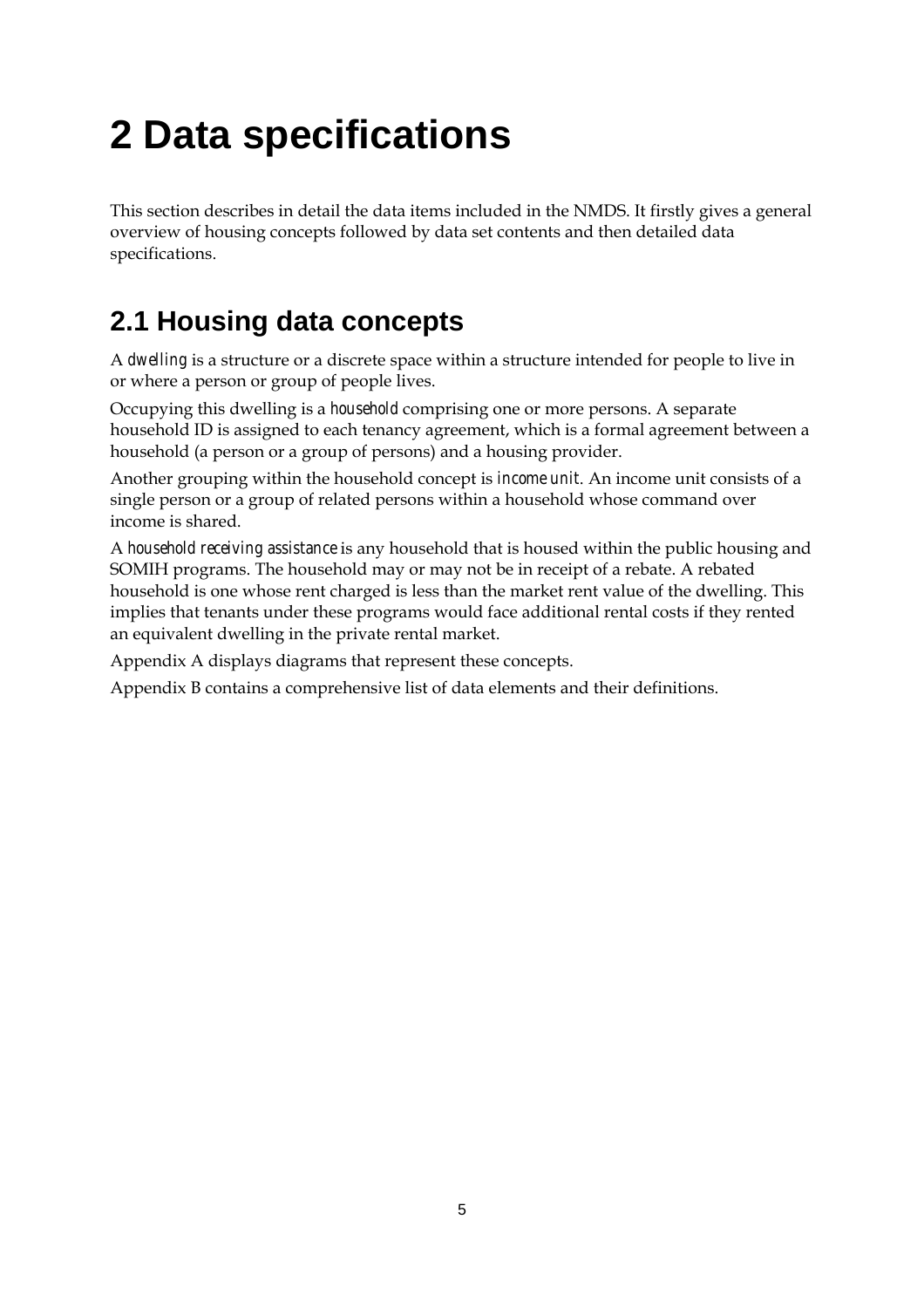Table 1 contains a list of the items selected from the public housing and SOMIH data collections.

| <b>Dwelling</b>   | Household                                      | Person                          | <b>Person Income</b>               |
|-------------------|------------------------------------------------|---------------------------------|------------------------------------|
| State/territory   | State/territory                                | State/territory                 | State/territory                    |
| Program type      | Program type                                   | Program type                    | Program type                       |
| Dwelling ID       | Dwelling ID                                    |                                 |                                    |
|                   | Household ID                                   | Household ID                    | Household ID                       |
|                   |                                                | Person ID                       | Person ID                          |
|                   |                                                | Income unit ID                  | Income unit ID                     |
| Tenantable status | Date assistance commenced                      | Sex                             | Weekly gross person income         |
| Occupancy status  | Date assistance completed                      | Age                             | Weekly assessable person<br>income |
| <b>Bedrooms</b>   | New allocation status within<br>financial year | Indigenous status               | Income source                      |
| Dwelling type     | Transfer status within financial<br>year       | Disability status               |                                    |
| Market rent       | Indigenous status                              | Relationship within household   |                                    |
|                   | Disability status                              | Relationship within income unit |                                    |
|                   | Market rent                                    |                                 |                                    |
|                   | Rent charged                                   |                                 |                                    |
|                   | Rebate status                                  |                                 |                                    |
|                   | Rebate amount                                  |                                 |                                    |
|                   | Weekly gross household income                  |                                 |                                    |
|                   | Weekly assessable household<br>income          |                                 |                                    |
|                   | Occupants in household                         |                                 |                                    |

**Table 1: Data set record content** 

*Note:* Items appearing in italics are linkage keys.

### **2.2 Code mapping**

Housing NMDS codes are consistent with the *National Housing Assistance Data Dictionary version 2* (NHADDv2).

Jurisdiction data items and values have been re-named and re-coded to follow the data dictionary as closely as possible. NMDS coding practices have attempted to take into account variations in jurisdictional information management systems and definitions. Some data items could not be obtained directly from the data provided and have been derived.

There are incidences where complete information may not be available for all records and thus recorded as missing. Missing data may arise where:

- jurisdictions are able to collect the data but the information is unknown or not available at unit record level; and
- jurisdictions do not collect any information on an item.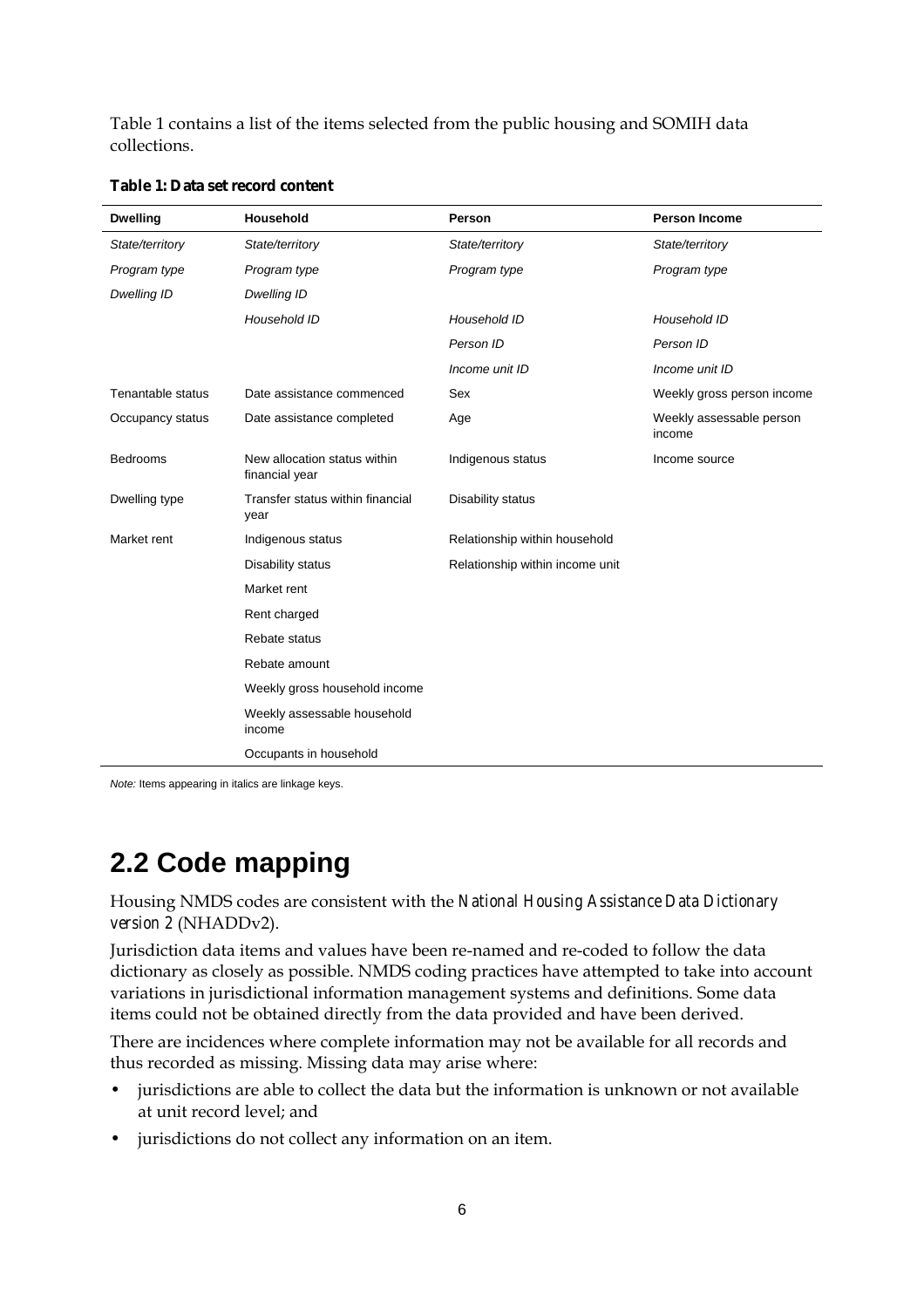If the field is numeric, a missing value is displayed as '.' while a character field will be blank.

### **2.3 File overview and linkages**

There are four data files contained in the NMDS 2002–03. All files are available as SAS (version 8) files and also as text files with comma or tab delimiters.

The variables used to link records between the NMDS data files are as follows:

- 1. Dwelling data and household (tenancy) data are linked by *State/territory, Program type* and *Dwelling ID* if the dwelling is occupied.
- 2. Household data and person/person income data are linked by *State/territory, Program type* and *Household ID* if the household is ongoing or was newly allocated within the financial year.
- 3. Person data and person income data are linked by *State/territory, Program type* and *Person ID.*

#### **The Dwelling file**

The Dwelling file contains current housing stock, as at the end of the financial year, that each jurisdiction manages, excluding those that have been sold, demolished or transferred for another purpose. Public housing and SOMIH rental properties leased to other program areas such as community housing are excluded.

Some profile information on the dwelling stock available in this file are the number of bedrooms within the dwelling; the structure type of the dwelling; and whether or not the dwelling is occupied and/or tenantable for habitation.

Each Dwelling ID for a given State and Program type is a unique record in the data set.

#### **The Household file**

The Household file contains information on tenancies that are currently receiving assistance or have received assistance within the financial year and have since ceased occupation of their dwelling. Each household assisted should only have one summary record in the data file, regardless of how many times assisted or type of assistance.

In South Australia the household identifier remains the same as tenancy circumstances change due to transfer or mutual exchange. In the case where household members separate, the household identifier would stay with the principal tenant. In all the other jurisdictions a transfer or mutual exchange would result in the creation of a new household identifier, making tracking of a household more difficult.

Some variables such as household disability flag are derived from the Person file. For instance, if any person within the household has a disability, the disability flag at the household level is positive. Similarly, if any person's disability status is unknown and there is no person identified as disabled, the disability flag at the household level is unknown.

Public housing and SOMIH tenants usually pay a percentage of their income in rent, which is determined by the state/territory housing authority. The rent charged to the household is generally lower than the actual market rent of the dwelling being occupied. This rebate assistance amount can be generally calculated by deducting rent charged from market rent and is applicable where the rebate status flag is positive.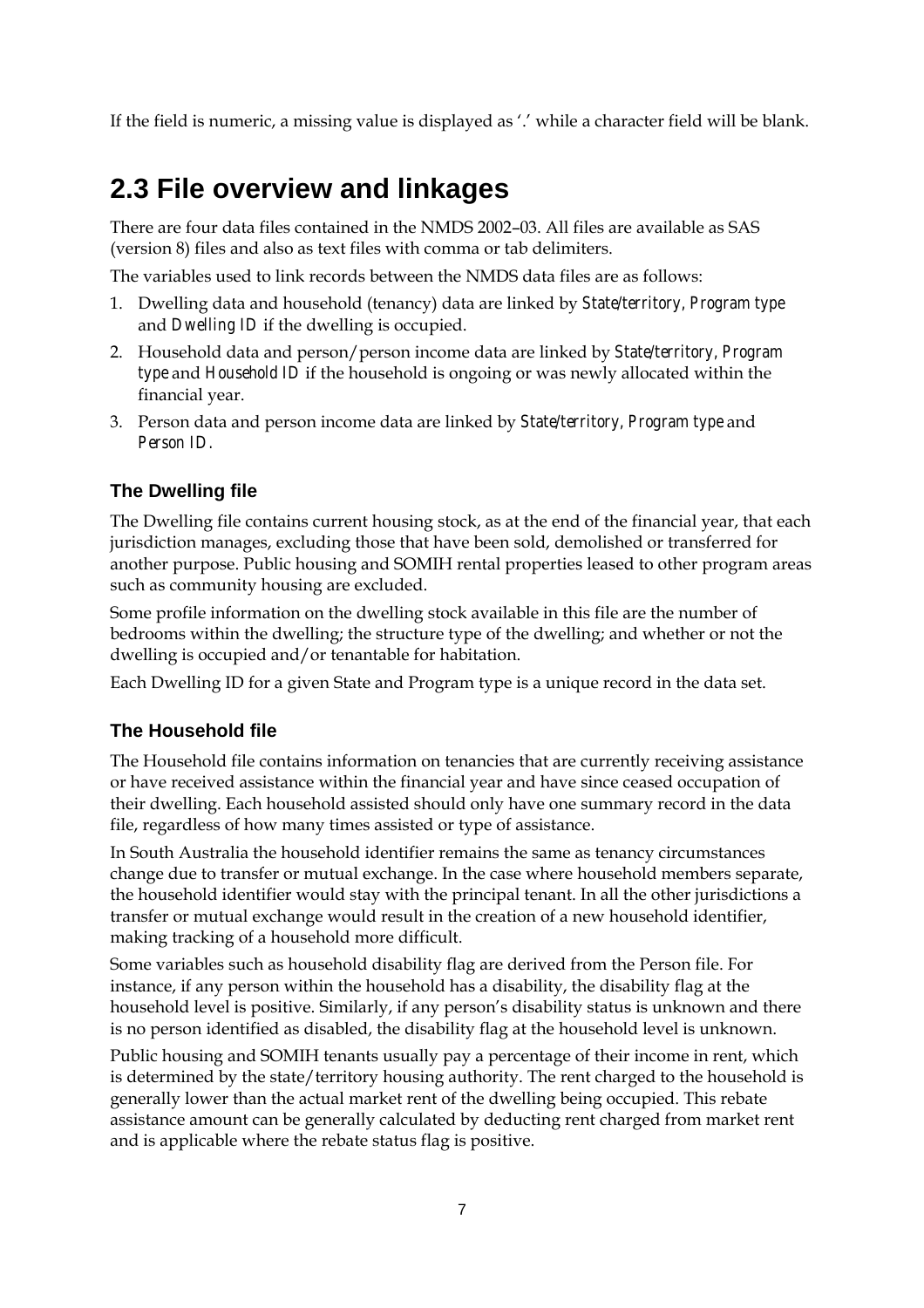Each Household ID for a given State and Program type has one record in the data set.

#### **The Person file**

The Person file contains details of persons within households as at 30 June. Demographic characteristics of persons living within the household that can be obtained from this file include age, sex and their Indigenous and disability status. Information on persons of nonrebated households or tenants of households with an assistance completed prior to 30 June may not always be available, up to date or complete.

Each person has a Person ID attached to a Household ID. Each person's relationship within the household is represented by the variable REL\_H. The main tenant is identified as the reference person/principal tenant and is generally the first person listed on the housing assistance tenancy agreement.

Each Person ID for a given State and Program type has one record in the data set.

#### **The Person Income file**

The Person Income file contains details of weekly income sources and amounts received as at 30 June by persons within households. The Person Income file is different in structure level from the other files in that it contains multiple records per Person ID with each record detailing an income amount (gross or assessable) for each income type.

The main income sources for people being assisted in the public housing and SOMIH programs are government pensions and benefits. Each jurisdiction's income codes have been grouped into major categories of income source. As mentioned above, income records for persons of non-rebated households or tenants of households with end dates prior to 30 June may not always be available, up to date or complete.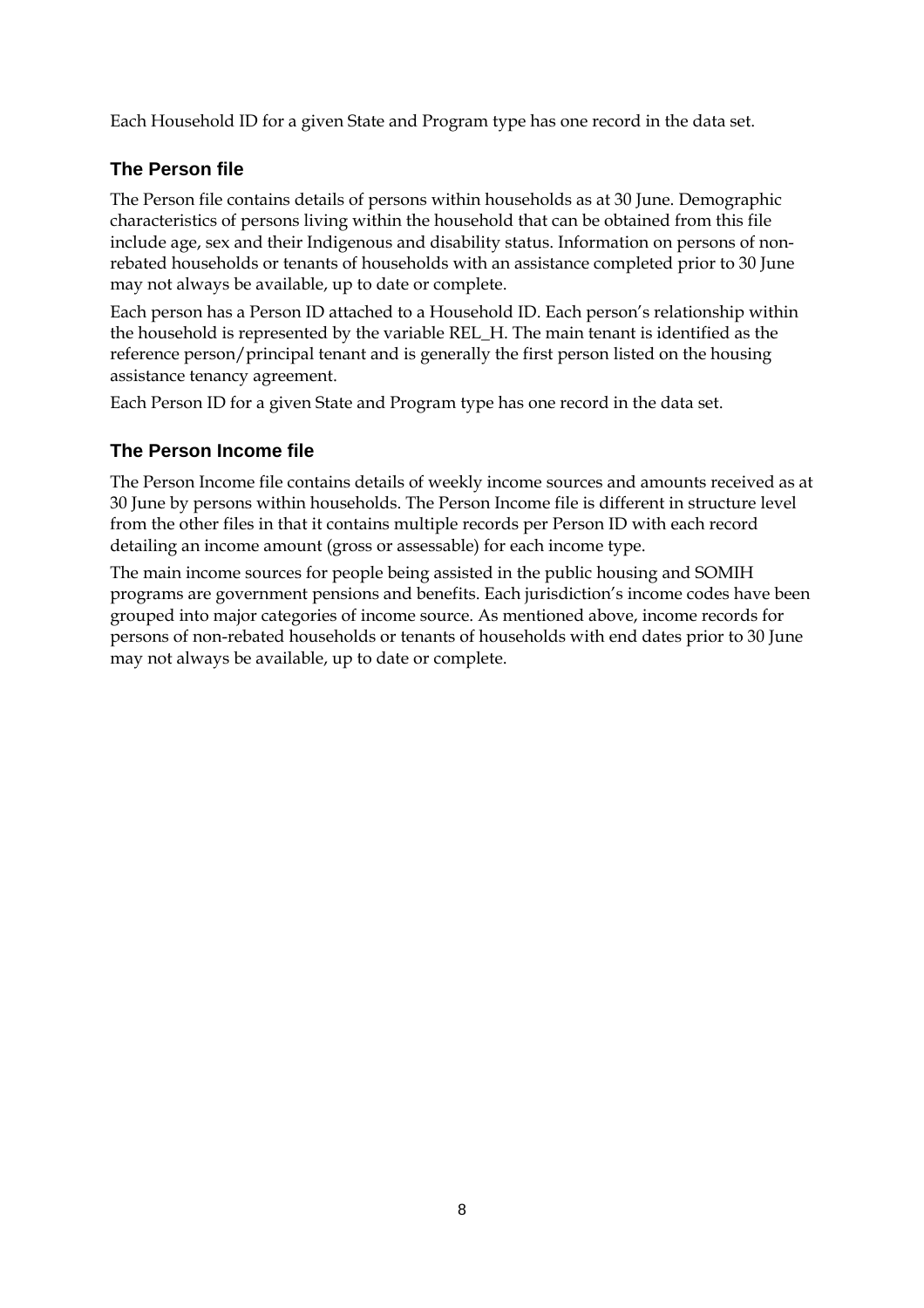### **2.4 Data formats**

The NMDS data items, including some derived data items, and their descriptions contained in each file are listed below in tables 2–5.

| Variable        | <b>NHADDv2 Item</b>           | Data Type         | <b>Field size</b><br>in SAS | Data values and comments                                              |
|-----------------|-------------------------------|-------------------|-----------------------------|-----------------------------------------------------------------------|
| <b>STATE</b>    | State/territory ID            | Numeric           | 8                           | 1. NSW                                                                |
|                 |                               |                   |                             | 2. Vic                                                                |
|                 |                               |                   |                             | 3. Qld                                                                |
|                 |                               |                   |                             | 4. SA                                                                 |
|                 |                               |                   |                             | 5. WA                                                                 |
|                 |                               |                   |                             | 6. Tas                                                                |
|                 |                               |                   |                             | 7. NT                                                                 |
|                 |                               |                   |                             | 8. ACT                                                                |
| PROGRAM         | Program type                  | Numeric           | 8                           | 1. Public housing                                                     |
|                 |                               |                   |                             | 3. State owned and managed Indigenous housing                         |
| <b>DWELID</b>   | Dwelling ID                   | Alpha-<br>numeric | 15                          | De-identified                                                         |
| <b>TENSTAT</b>  | Dwelling tenantability status | Numeric           | 8                           | 1. Dwelling is tenantable                                             |
|                 |                               |                   |                             | 2. Dwelling is not tenantable                                         |
|                 |                               |                   |                             | 9. Not stated/unknown                                                 |
| <b>OCCSTAT</b>  | Dwelling occupancy status     | Numeric           | 8                           | 1. Occupied                                                           |
|                 |                               |                   |                             | 2. Vacant                                                             |
|                 |                               |                   |                             | 9. Not stated/inadequately described                                  |
| <b>NBEDROOM</b> | Number of bedrooms            | Numeric           | 8                           | Bed-sits should be counted as a 1 bedroom dwelling.                   |
| <b>DWELTYPE</b> | Dwelling structure            | Numeric           | 8                           | 1. Separate house                                                     |
|                 |                               |                   |                             | 2. Semi-detached, row or terrace house, townhouse,<br>etc.            |
|                 |                               |                   |                             | 3. Flat or apartment                                                  |
|                 |                               |                   |                             | 4. Caravan, tent, cabin, etc. in caravan park,<br>houseboat in marina |
|                 |                               |                   |                             | 5. Caravan not in caravan park, houseboat not in<br>marina            |
|                 |                               |                   |                             | 6. Improvised home, campers out                                       |
|                 |                               |                   |                             | 7. House or flat attached to a shop, office, etc.                     |
|                 |                               |                   |                             | 8. Boarding/rooming house room/unit                                   |
|                 |                               |                   |                             | 9. Other                                                              |
|                 |                               |                   |                             | 10. Not stated/inadequately described                                 |
| RNT_MRKT        | Market rent value of dwelling | Numeric           | \$\$\$,\$\$\$.cc            |                                                                       |

#### **Table 2: Dwelling data set: formats and values**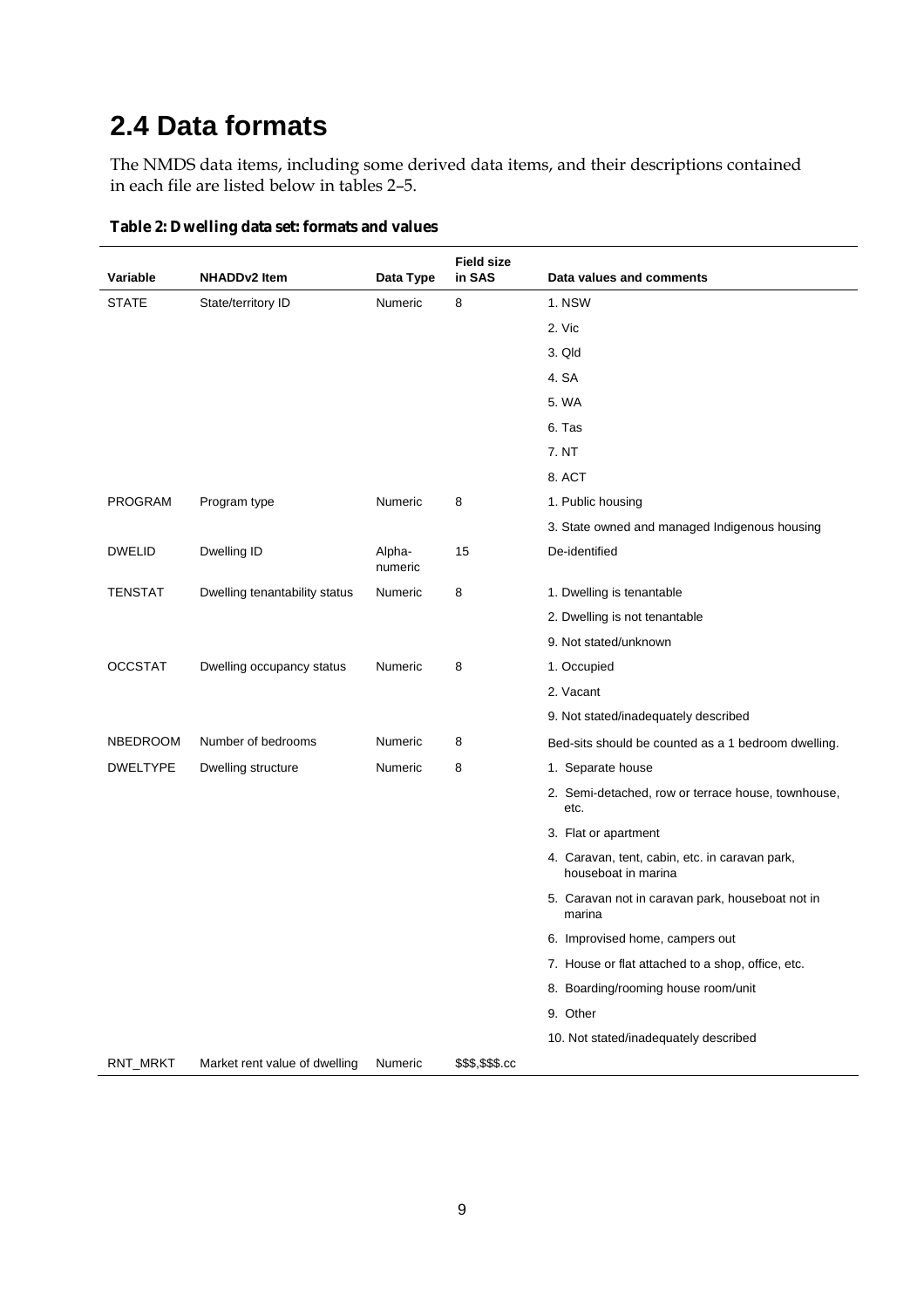| Variable        | <b>NHADDv2</b> item          | Data type         | <b>Field size</b><br>in SAS | Data values and comments                                                                                                                                                                                                                                                                                                               |
|-----------------|------------------------------|-------------------|-----------------------------|----------------------------------------------------------------------------------------------------------------------------------------------------------------------------------------------------------------------------------------------------------------------------------------------------------------------------------------|
| <b>STATE</b>    | State/territory ID           | Numeric           | 8                           | 1. NSW                                                                                                                                                                                                                                                                                                                                 |
|                 |                              |                   |                             | 2. Vic                                                                                                                                                                                                                                                                                                                                 |
|                 |                              |                   |                             | 3. Qld                                                                                                                                                                                                                                                                                                                                 |
|                 |                              |                   |                             | 4. SA                                                                                                                                                                                                                                                                                                                                  |
|                 |                              |                   |                             | 5. WA                                                                                                                                                                                                                                                                                                                                  |
|                 |                              |                   |                             | 6. Tas                                                                                                                                                                                                                                                                                                                                 |
|                 |                              |                   |                             | 7. NT                                                                                                                                                                                                                                                                                                                                  |
|                 |                              |                   |                             | 8. ACT                                                                                                                                                                                                                                                                                                                                 |
| <b>PROGRAM</b>  | Program type                 | Numeric           | 8                           | 1. Public housing                                                                                                                                                                                                                                                                                                                      |
|                 |                              |                   |                             | 3. State owned and managed Indigenous housing                                                                                                                                                                                                                                                                                          |
| <b>DWELID</b>   | Dwelling ID                  | Alpha-<br>numeric | 15                          | De-identified                                                                                                                                                                                                                                                                                                                          |
| <b>HOUSEID</b>  | Household ID                 | Alpha-<br>numeric | 15                          | De-identified                                                                                                                                                                                                                                                                                                                          |
| DT_START        | Date assistance<br>commenced | Numeric           | <b>DDMMYYYY</b>             |                                                                                                                                                                                                                                                                                                                                        |
| DT_END          | Date assistance completed    | Numeric           | <b>DDMMYYYY</b>             | ".' = ongoing household                                                                                                                                                                                                                                                                                                                |
| <b>NEWALLOC</b> | New allocation status        | Numeric           | 8                           | 1. Newly allocated in the financial year                                                                                                                                                                                                                                                                                               |
|                 |                              |                   |                             | 2. Not newly allocated in the financial year                                                                                                                                                                                                                                                                                           |
|                 |                              |                   |                             | 9. Not stated/inadequately described                                                                                                                                                                                                                                                                                                   |
| TRANSFER        | <b>Transfers status</b>      | Numeric           | 8                           | 1. Transfer applicant/household                                                                                                                                                                                                                                                                                                        |
|                 |                              |                   |                             | 2. Not transfer applicant/household                                                                                                                                                                                                                                                                                                    |
|                 |                              |                   |                             | 9. Not stated/inadequately described                                                                                                                                                                                                                                                                                                   |
|                 |                              |                   |                             | Status within financial year                                                                                                                                                                                                                                                                                                           |
| INDIG_H         | Indigenous household         | <b>Numeric</b>    | 8                           | 1. Indigenous person/s present in household                                                                                                                                                                                                                                                                                            |
|                 |                              |                   |                             | 2. No Indigenous person/s present in household                                                                                                                                                                                                                                                                                         |
|                 |                              |                   |                             | 9. Not stated/inadequately described                                                                                                                                                                                                                                                                                                   |
|                 |                              |                   |                             | Indigenous status as at 30 June                                                                                                                                                                                                                                                                                                        |
|                 |                              |                   |                             | Derived from Person file if not supplied by jurisdiction.<br>If any member within a household satisfies the<br>jurisdiction's Indigenous status definition, then a<br>household is assigned an Indigenous flag. If no<br>Indigenous member but one or more member's<br>indigenous status is unknown, the household flag is<br>unknown. |

#### **Table 3: Household data set: formats and values**

*(continued)*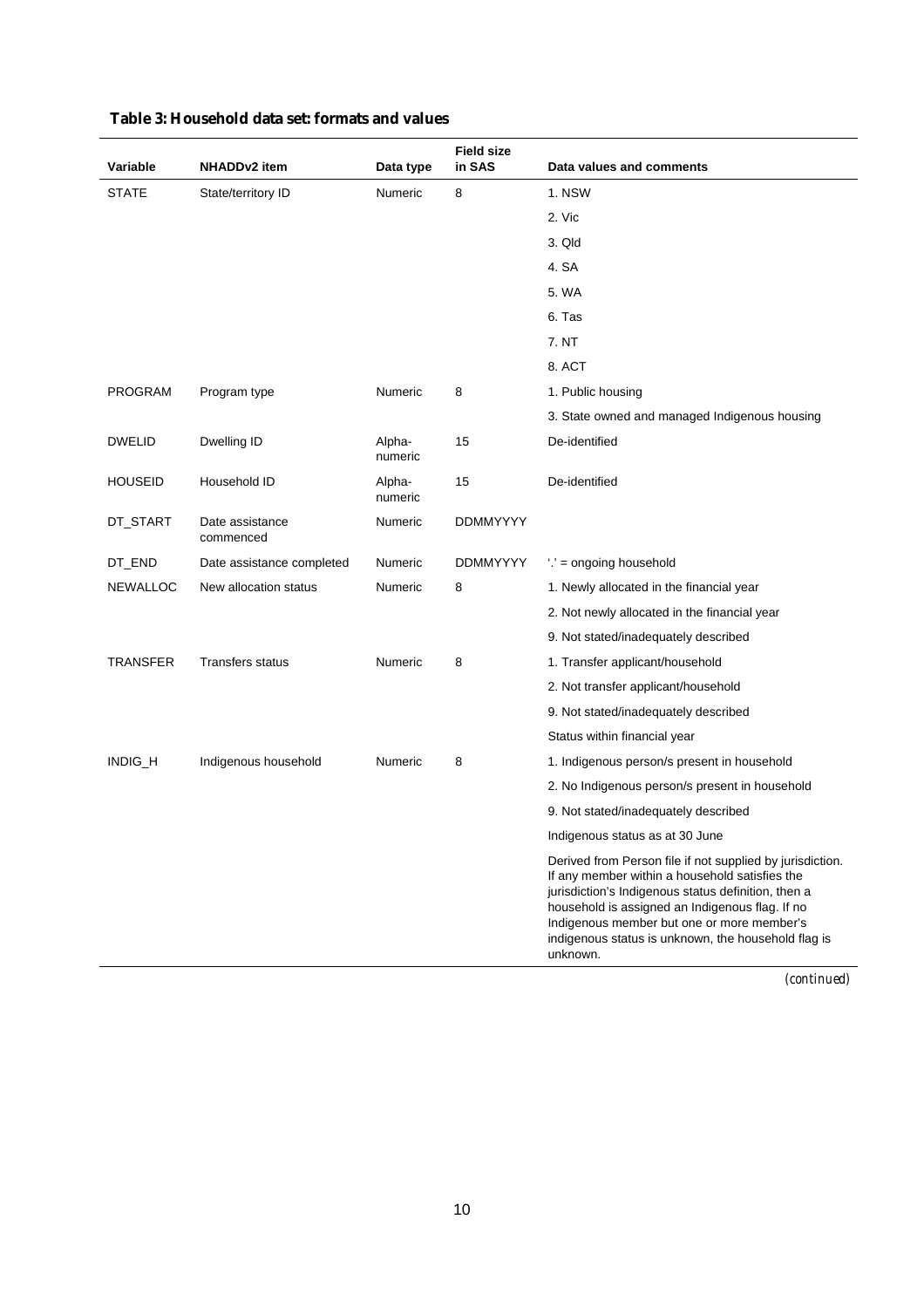|                 |                               |           | <b>Field size</b> |                                                                                                                                                                                                                                                                                                                                  |
|-----------------|-------------------------------|-----------|-------------------|----------------------------------------------------------------------------------------------------------------------------------------------------------------------------------------------------------------------------------------------------------------------------------------------------------------------------------|
| Variable        | <b>NHADDv2</b> item           | Data type | in SAS            | Data values and comments                                                                                                                                                                                                                                                                                                         |
| DIS_H           | Disability household          | Numeric   | 8                 | 1. Person/s with a disability present in household                                                                                                                                                                                                                                                                               |
|                 |                               |           |                   | 2. No people with a disability present in household                                                                                                                                                                                                                                                                              |
|                 |                               |           |                   | 9. Not stated/inadequately described                                                                                                                                                                                                                                                                                             |
|                 |                               |           |                   | Disability status as at 30 June                                                                                                                                                                                                                                                                                                  |
|                 |                               |           |                   | Derived from Person file if not supplied by jurisdiction.<br>If any member within a household satisfies the<br>jurisdiction's disability status definition, then a<br>household is assigned a disability flag. If no disabled<br>member but one or more member's disability status is<br>unknown, the household flag is unknown. |
| RNT MRKT        | Market rent value of dwelling | Numeric   | \$\$\$,\$\$\$.cc  |                                                                                                                                                                                                                                                                                                                                  |
| RNT_CHRG        | Rent charged to tenant        | Numeric   | \$\$\$,\$\$\$.cc  |                                                                                                                                                                                                                                                                                                                                  |
| <b>REBATE</b>   | Rebated household             | Numeric   | 8                 | 1. Rebated                                                                                                                                                                                                                                                                                                                       |
|                 | (flag)                        |           |                   | 2. Not rebated                                                                                                                                                                                                                                                                                                                   |
|                 |                               |           |                   | 9. Not stated/inadequately described                                                                                                                                                                                                                                                                                             |
| <b>REBATAMT</b> | n.a.                          | Numeric   | \$\$\$,\$\$\$.cc  | Rebate amount of household at 30 June (generally the<br>positive difference between market rent of property<br>and rent charged)                                                                                                                                                                                                 |
| INC_GH          | Income-gross<br>(household)   | Numeric   | \$\$\$,\$\$\$.cc  | Weekly gross income at 30 June                                                                                                                                                                                                                                                                                                   |
| INC_AH          | Income-assessable             | Numeric   | \$\$\$,\$\$\$.cc  | Weekly assessable income at 30 June                                                                                                                                                                                                                                                                                              |
| <b>OCCS</b>     | n.a.                          | Numeric   | 8                 | Number of persons in household at 30 June                                                                                                                                                                                                                                                                                        |

#### **Table 3 (continued): Household data set: formats and values**

*Note*: n.a. not applicable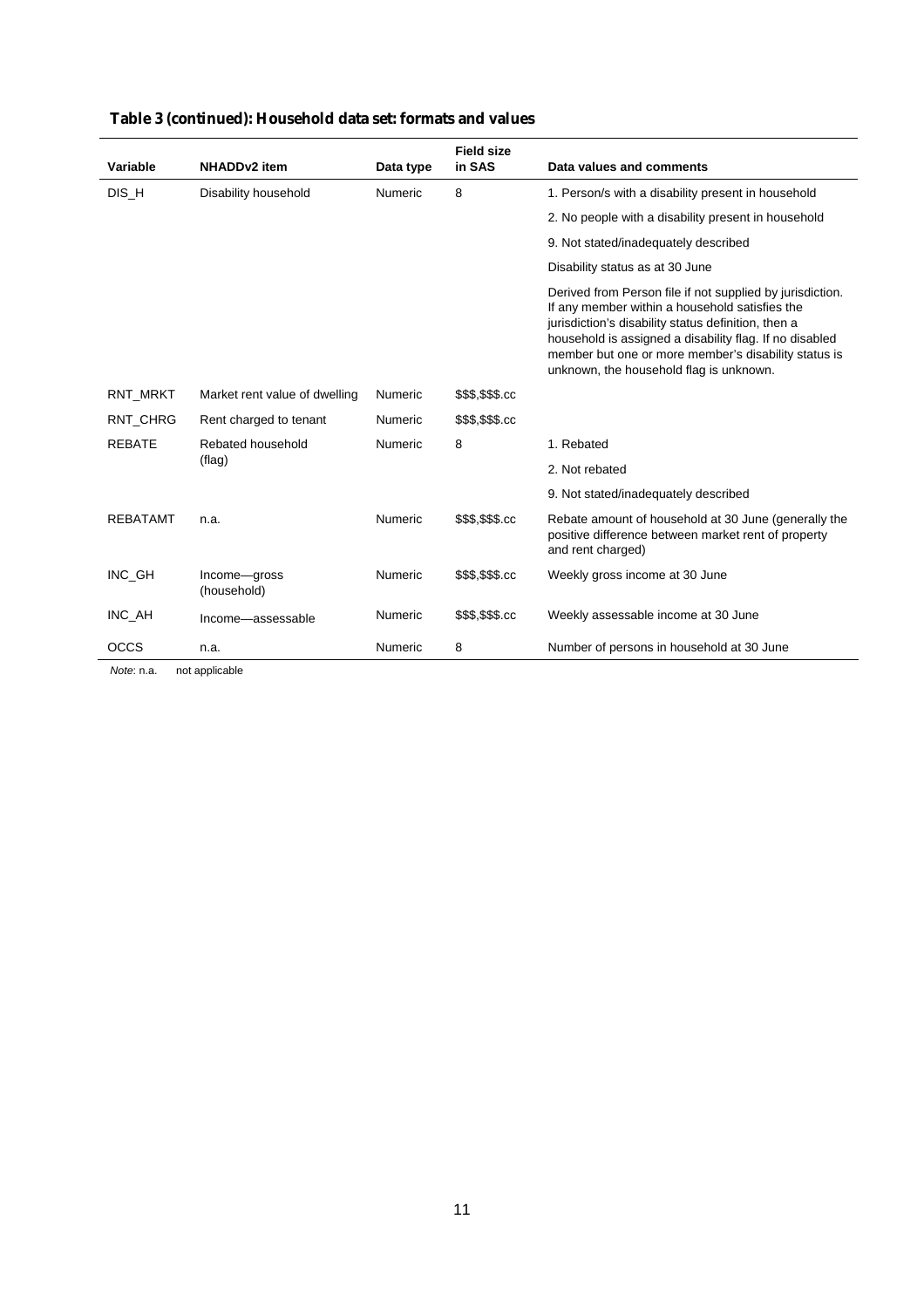| Variable        | <b>NHADDv2</b> item | Data type         | <b>Field size</b><br>in SAS | Data values and comments                               |
|-----------------|---------------------|-------------------|-----------------------------|--------------------------------------------------------|
| <b>STATE</b>    | State/territory ID  | Numeric           | 8                           | 1. NSW                                                 |
|                 |                     |                   |                             | 2. Vic                                                 |
|                 |                     |                   |                             | 3. Qld                                                 |
|                 |                     |                   |                             | 4. SA                                                  |
|                 |                     |                   |                             | 5. WA                                                  |
|                 |                     |                   |                             | 6. Tas                                                 |
|                 |                     |                   |                             | 7. NT                                                  |
|                 |                     |                   |                             | 8. ACT                                                 |
| <b>PROGRAM</b>  | Program type        | <b>Numeric</b>    | 8                           | 1. Public housing                                      |
|                 |                     |                   |                             | 3. State owned and managed Indigenous housing          |
| <b>HOUSEID</b>  | Household ID        | Alpha-<br>numeric | 15                          | De-identified                                          |
| <b>PERSONID</b> | Person ID           | Alpha-<br>numeric | 15                          | De-identified                                          |
| <b>INCOMEID</b> | Income unit ID      | Alpha-            | 15                          | De-identified                                          |
|                 |                     | numeric           |                             | Only available for Queensland and Victoria             |
| <b>SEX</b>      | Sex                 | Numeric           | 8                           | 1. Male                                                |
|                 |                     |                   |                             | 2. Female                                              |
|                 |                     |                   |                             | 9. Not stated/inadequately described                   |
| AGE             | Age                 | Numeric           | 8                           | Occupant's age at 30 June in completed years           |
| DIS_P           | Disability status   | Numeric           | 8                           | 1. Person has a disability                             |
|                 |                     |                   |                             | 2. Person does not have a disability                   |
|                 |                     |                   |                             | 9. Not stated/inadequately described                   |
|                 |                     |                   |                             | Status as at 30 June                                   |
| INDIG_P         | Indigenous status   | <b>Numeric</b>    | 8                           | 1. Indigenous                                          |
|                 |                     |                   |                             | 2. Neither Aboriginal or Torres Strait Islander origin |
|                 |                     |                   |                             | 9. Not stated/inadequately described                   |
|                 |                     |                   |                             | Status as at 30 June                                   |

#### **Table 4: Person data set: formats and values**

*(continued)*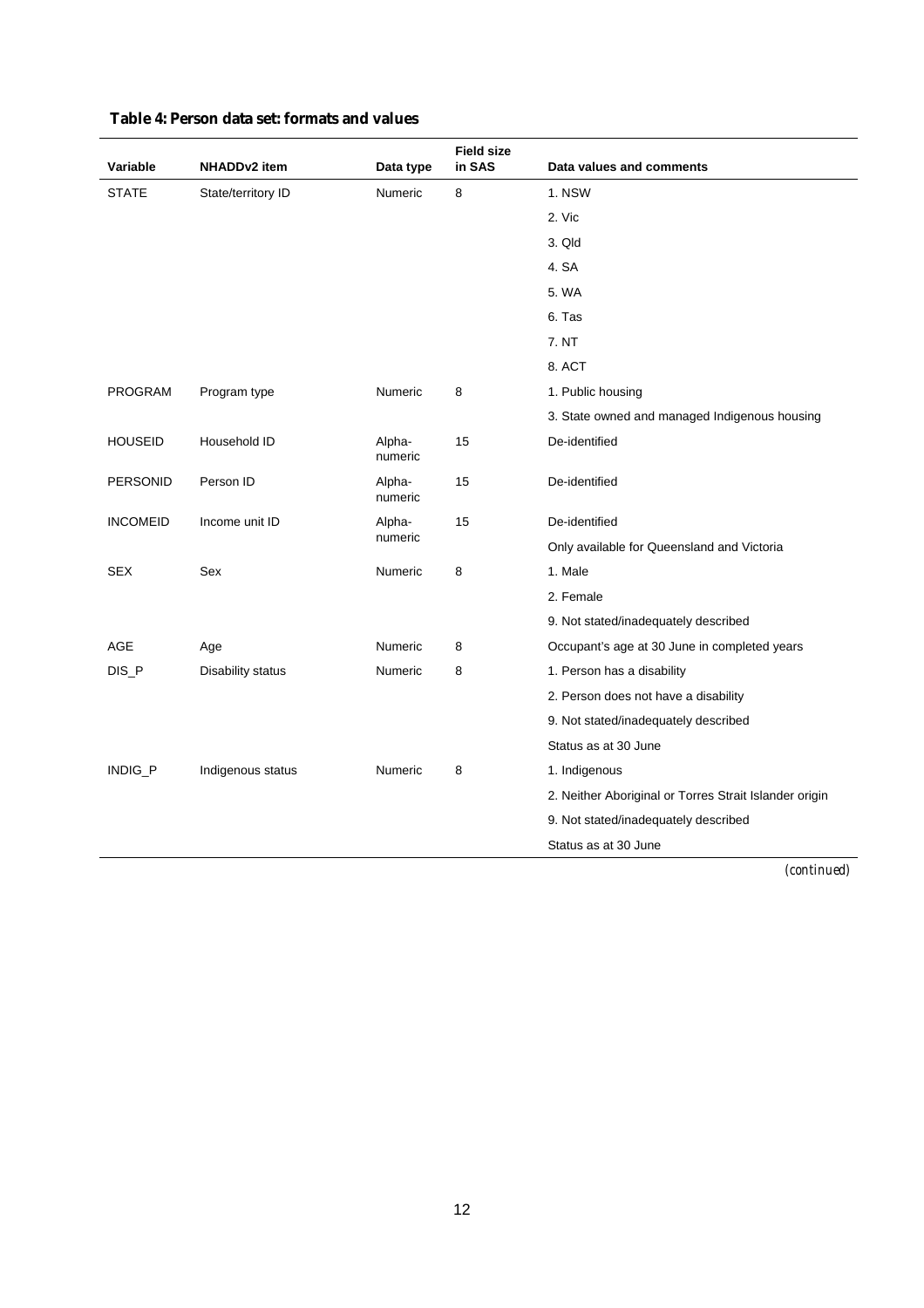| Variable                                    | <b>NHADDv2</b> item       | Data type | <b>Field size</b><br>in SAS | Data values and comments                                                                              |
|---------------------------------------------|---------------------------|-----------|-----------------------------|-------------------------------------------------------------------------------------------------------|
| REL_H                                       | Relationship to reference | Numeric   | 8                           | 1. Reference person/tenant                                                                            |
|                                             | person                    |           |                             | 2. Spouse/partner                                                                                     |
|                                             |                           |           |                             | 3. Son/daughter aged under 16 years                                                                   |
|                                             |                           |           |                             | 4. Son/daughter aged 16 years and over                                                                |
|                                             |                           |           |                             | 5. Resident aged under 16 years                                                                       |
|                                             |                           |           |                             | 6. Resident aged 16 years and over                                                                    |
|                                             |                           |           |                             | 9. Not stated/inadequately described                                                                  |
|                                             |                           |           |                             | Resident includes relatives other than son/daughter,<br>non-related carer, other non-related members. |
| REL I<br>Relationship within income<br>unit |                           | Numeric   | 8                           | 1. Reference person/tenant                                                                            |
|                                             |                           |           |                             | 2. Spouse/partner                                                                                     |
|                                             |                           |           |                             | 3. Dependant aged under 16 years                                                                      |
|                                             |                           |           |                             | 4. Dependant aged 16 years and over                                                                   |
|                                             |                           |           |                             | 9. Not stated/inadequately described                                                                  |

#### **Table 4 (continued): Person data set: formats and values**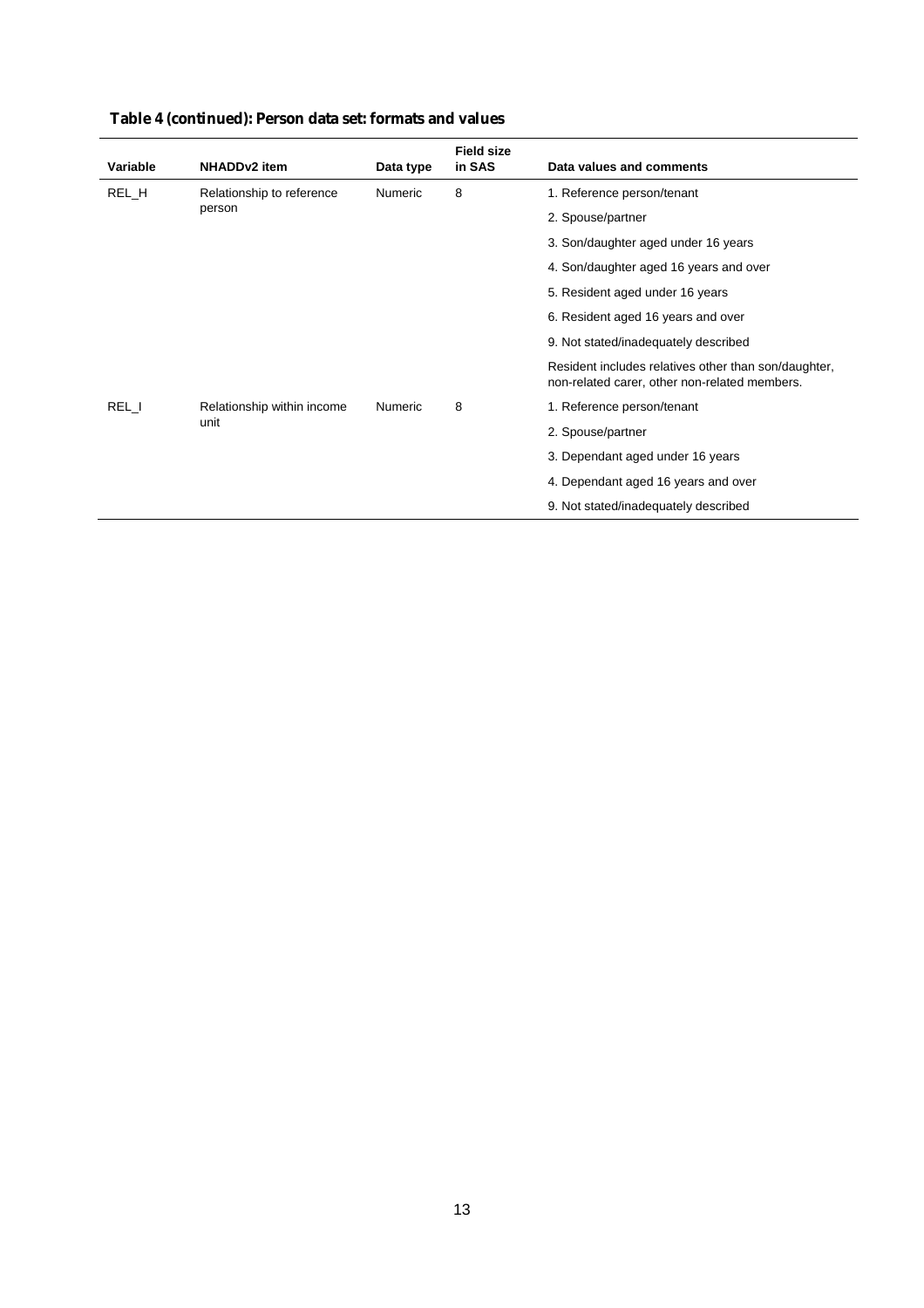| Variable        | <b>NHADDv2</b> item      | Data type         | <b>Field size</b><br>in SAS | Data values and comments                                                        |
|-----------------|--------------------------|-------------------|-----------------------------|---------------------------------------------------------------------------------|
| <b>STATE</b>    | State/territory ID       | Numeric           | 8                           | 1. NSW                                                                          |
|                 |                          |                   |                             | 2. Vic                                                                          |
|                 |                          |                   |                             | 3. Qld                                                                          |
|                 |                          |                   |                             | 4. SA                                                                           |
|                 |                          |                   |                             | 5. WA                                                                           |
|                 |                          |                   |                             | 6. Tas                                                                          |
|                 |                          |                   |                             | 7. NT                                                                           |
|                 |                          |                   |                             | 8. ACT                                                                          |
| <b>PROGRAM</b>  | Program type             | <b>Numeric</b>    | 8                           | 1. Public housing                                                               |
|                 |                          |                   |                             | 3. State owned and managed Indigenous housing                                   |
| <b>HOUSEID</b>  | Household ID             | Alpha-<br>numeric | 15                          | De-identified                                                                   |
| <b>PERSONID</b> | Person ID                | Alpha-            | 15                          | De-identified                                                                   |
|                 |                          | numeric           |                             | <b>Created for New South Wales</b>                                              |
| <b>INCOMEID</b> | Income unit ID           | Alpha-            | 15                          | De-identified (jurisdiction specified)                                          |
|                 |                          | numeric           |                             | Only available for Queensland and Victoria                                      |
| INC_GP          | Income-gross<br>(person) | Numeric           | \$\$\$,\$\$\$.cc            | Weekly gross income at 30 June for tenant for that<br>income code               |
| INC_AP          | Income-assessable        | Numeric           | \$\$\$,\$\$\$.cc            | Weekly assessable income at 30 June for tenant for<br>that income code          |
| INC_CODE        | Income source            | Numeric           | 8                           | 1. Wages/salary                                                                 |
|                 |                          |                   |                             | 2.1. Disability Pension                                                         |
|                 |                          |                   |                             | 2.2. Aged Pension                                                               |
|                 |                          |                   |                             | 2.3. Unemployment Benefit                                                       |
|                 |                          |                   |                             | 2.4. Other government pension/benefit, e.g. youth<br>allowance, service pension |
|                 |                          |                   |                             | 3. Other (superannuation/compensation)                                          |
|                 |                          |                   |                             | 4. Nil Income                                                                   |
|                 |                          |                   |                             | 9. Not stated/inadequately described                                            |

#### **Table 5: Person Income data set: formats and values**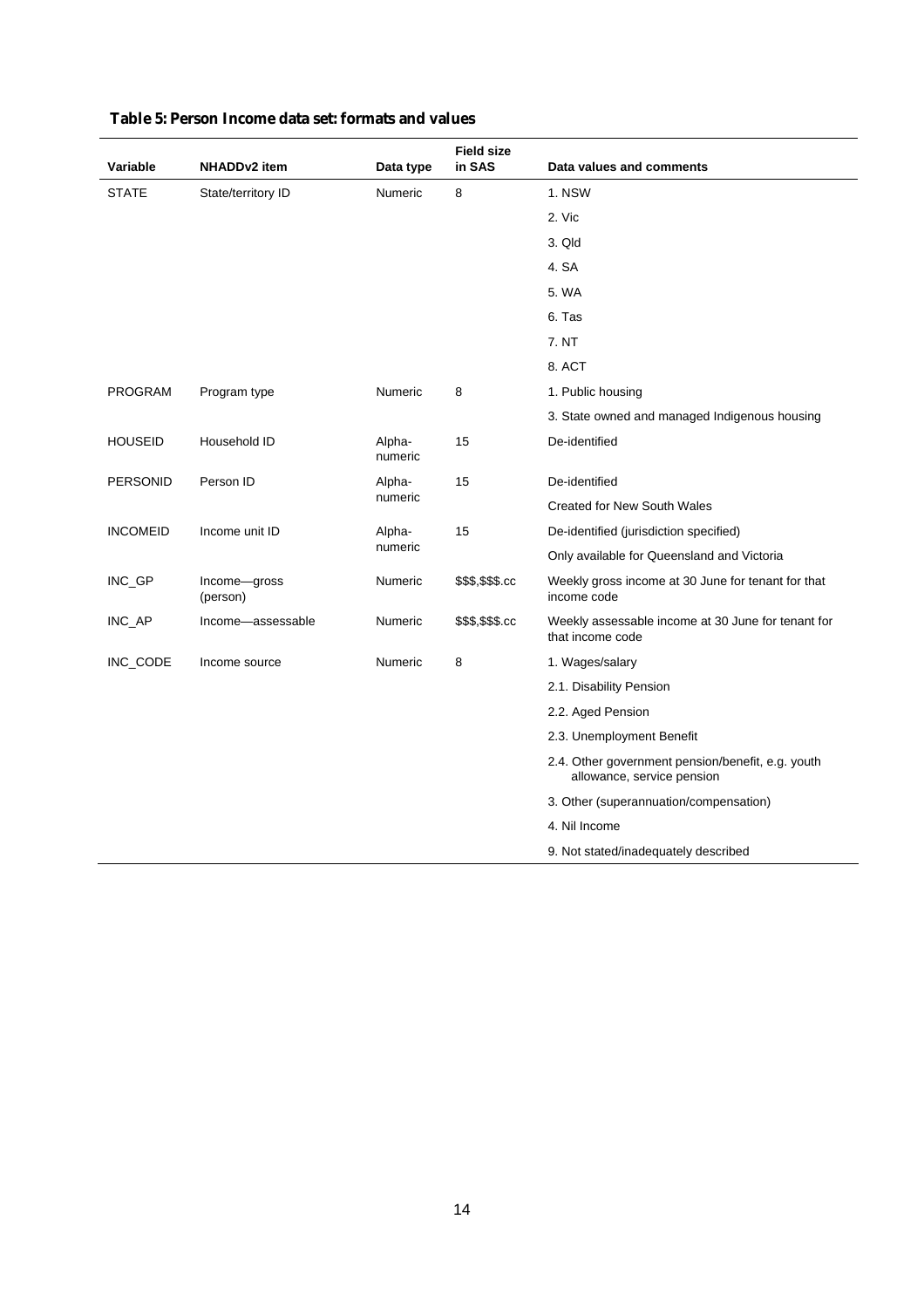## **2.5 Variation in jurisdictional data provision**

The data items contained in each data file and their availability from each jurisdiction are listed below.

| Table 6: Jurisdictional data provision: Dwelling file |  |
|-------------------------------------------------------|--|
|-------------------------------------------------------|--|

| Data item description | <b>NSW</b> | Vic                      | Qld    | <b>SA</b> | <b>WA</b>  | Tas        | <b>NT</b> | <b>ACT</b> |
|-----------------------|------------|--------------------------|--------|-----------|------------|------------|-----------|------------|
| State/territory       |            |                          |        |           |            |            |           |            |
| Program type          |            | $\overline{\phantom{a}}$ | $\sim$ | V         | $\sqrt{ }$ | $\sim$     | $\Delta$  |            |
| Dwelling identifier   |            | $\Delta$                 | $\sim$ | N         | N          | N          | $\Delta$  |            |
| Tenantable status     |            | $\sim$                   | $\sim$ | N         | N          | N          | $\sim$    |            |
| Occupancy status      |            | $\Delta$                 | ΔI     | N         | N          | $\sqrt{ }$ | $\sim$    |            |
| Number of bedrooms    | V          | $\Delta$                 |        | N         | N          | $\sqrt{ }$ | $\sim$    |            |
| Dwelling type         |            |                          |        |           | $\sqrt{ }$ | N          |           |            |
| Weekly market rent    |            |                          |        |           |            |            |           |            |

 $\frac{1}{\sqrt{2\pi}}$  Available from jurisdiction.

#### **Table 7: Jurisdictional data provision: Household file**

| Data item description          | <b>NSW</b> | <b>Vic</b> | Qld  | <b>SA</b>  | <b>WA</b> | Tas | <b>NT</b> | <b>ACT</b> |
|--------------------------------|------------|------------|------|------------|-----------|-----|-----------|------------|
| State/territory                |            | V          | N    | $\sqrt{ }$ | V         | V   | N         |            |
| Program type                   |            |            |      | V          |           |     |           |            |
| Dwelling identifier            |            |            |      |            |           |     |           |            |
| Household identifier           |            |            |      |            |           |     |           |            |
| Date assistance commenced      |            |            |      |            |           |     |           |            |
| Date assistance completed      |            |            |      |            |           |     |           |            |
| New allocation status          |            |            |      |            |           |     |           |            |
| <b>Transfers status</b>        |            |            |      |            |           |     |           |            |
| Indigenous status              |            |            |      |            |           |     |           |            |
| Disability status              |            |            |      |            |           |     | n.a.      |            |
| Market rent                    |            |            |      |            |           |     |           |            |
| Weekly rent charged            |            |            |      |            |           |     |           |            |
| Rebate status                  |            |            |      |            |           |     |           |            |
| Rebate amount                  |            |            |      |            |           |     |           |            |
| Gross household income         |            |            | n.a. | n.a.       |           |     |           |            |
| Assessable household income    |            |            |      | V          | n.a.      |     |           |            |
| Number of persons in household |            |            |      |            |           |     |           |            |

√ Available from jurisdiction.

n.a. Not available.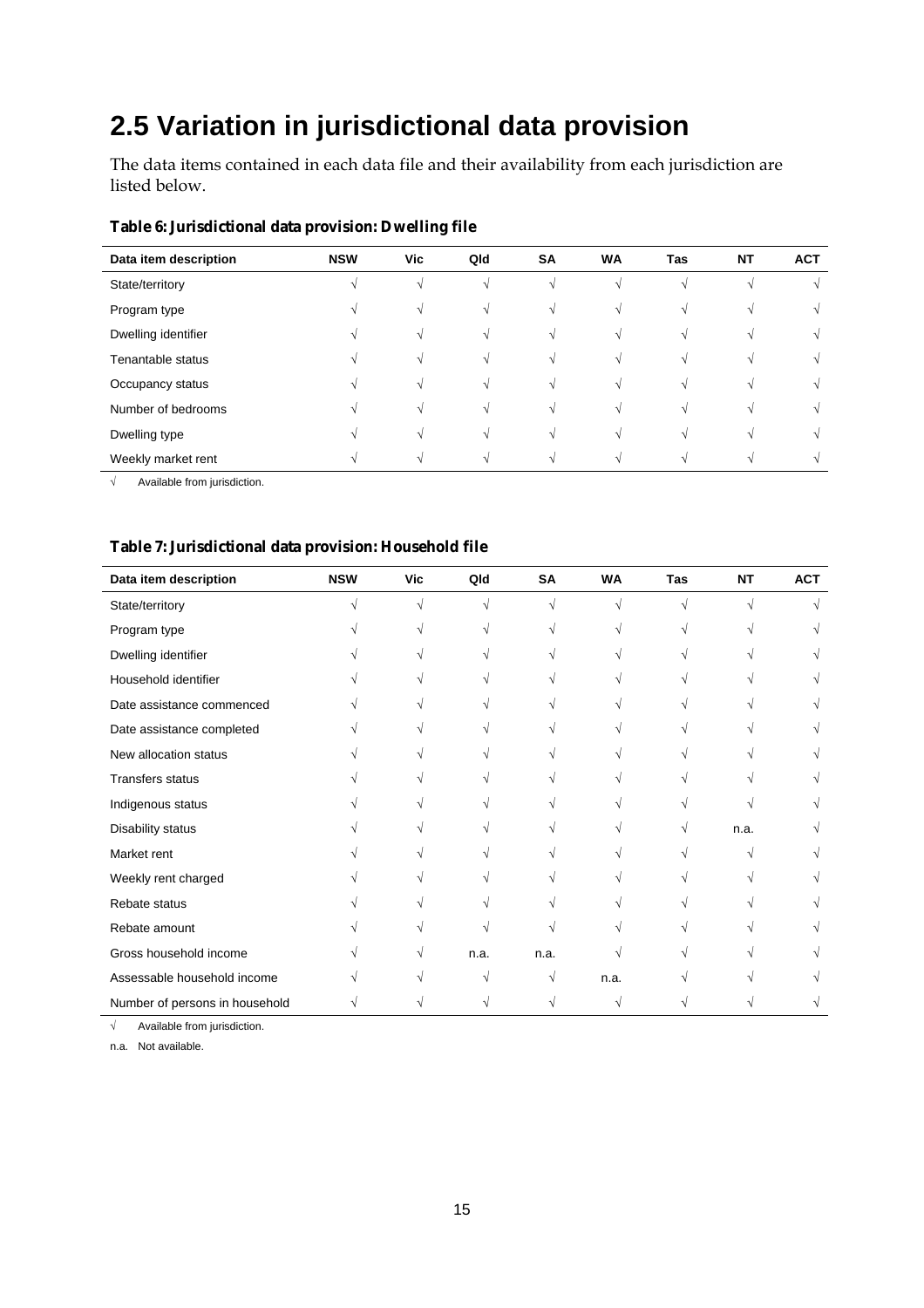| Data item description           | <b>NSW</b> | Vic | Qld | SA   | <b>WA</b> | Tas  | <b>NT</b>  | <b>ACT</b> |
|---------------------------------|------------|-----|-----|------|-----------|------|------------|------------|
| State/territory                 |            | V   |     | V    |           |      |            |            |
| Program type                    |            | N   |     | V    |           |      |            |            |
| Household identifier            |            |     |     | V    |           |      |            |            |
| Person identifier               |            |     |     | V    |           |      |            |            |
| Income unit identifier          | n.a.       | N   | N   | n.a. | n.a.      | n.a. | n.a.       | n.a.       |
| Sex                             |            |     |     | V    | V         |      | $\sqrt{ }$ |            |
| Age                             |            |     |     | V    |           |      |            |            |
| Indigenous status               | n.a.       |     |     | V    | n.a.      |      | n.a.       |            |
| Disability status               | N          |     |     | V    | V         | V    | n.a.       |            |
| Relationship within household   | N          |     |     | V    |           |      | $\sqrt{ }$ |            |
| Relationship within income unit | n.a.       |     |     | n.a. | n.a.      | n.a. | n.a.       | n.a.       |

#### **Table 8: Jurisdictional data provision: Person file**

√ Available from jurisdiction.

n.a. Not available.

#### **Table 9: Jurisdictional data provision: Person Income file**

| Data item description    | <b>NSW</b> | Vic | Qld      | <b>SA</b> | <b>WA</b> | Tas        | <b>NT</b> | <b>ACT</b> |
|--------------------------|------------|-----|----------|-----------|-----------|------------|-----------|------------|
| State/territory          | N          | N   |          | V         |           | $\sqrt{ }$ |           |            |
| Program type             |            | V   |          | V         | V         | N          |           |            |
| Household identifier     | N          | V   |          | V         | V         | $\sqrt{ }$ |           |            |
| Person identifier        |            | N   |          | V         | V         | N          |           | V          |
| Income unit identifier   | n.a.       |     | V        | n.a.      | n.a.      | n.a.       | n.a.      | n.a.       |
| Gross person income      | N          | V   | n.a.     | n.a.      | V         | V          |           |            |
| Assessable person income | N          | N   | $\Delta$ | V         | n.a.      | N          | n.a.      | N          |
| Income source            |            |     |          | V         |           |            |           |            |

√ Available from jurisdiction.

n.a. Not available.

### **2.6 Data limitations/problems**

Variations in the public housing and SOMIH policies, administration of programs and reporting capabilities of management information systems between jurisdictions have influenced the quality and results. This document recognises that there are data limitations and/or integrity issues associated with data provided, and highlights the importance of data quality and consistency between jurisdictions. Any interpretation of results should take account of any data qualifications noted below.

The areas of data concern identified are both general and technical in nature.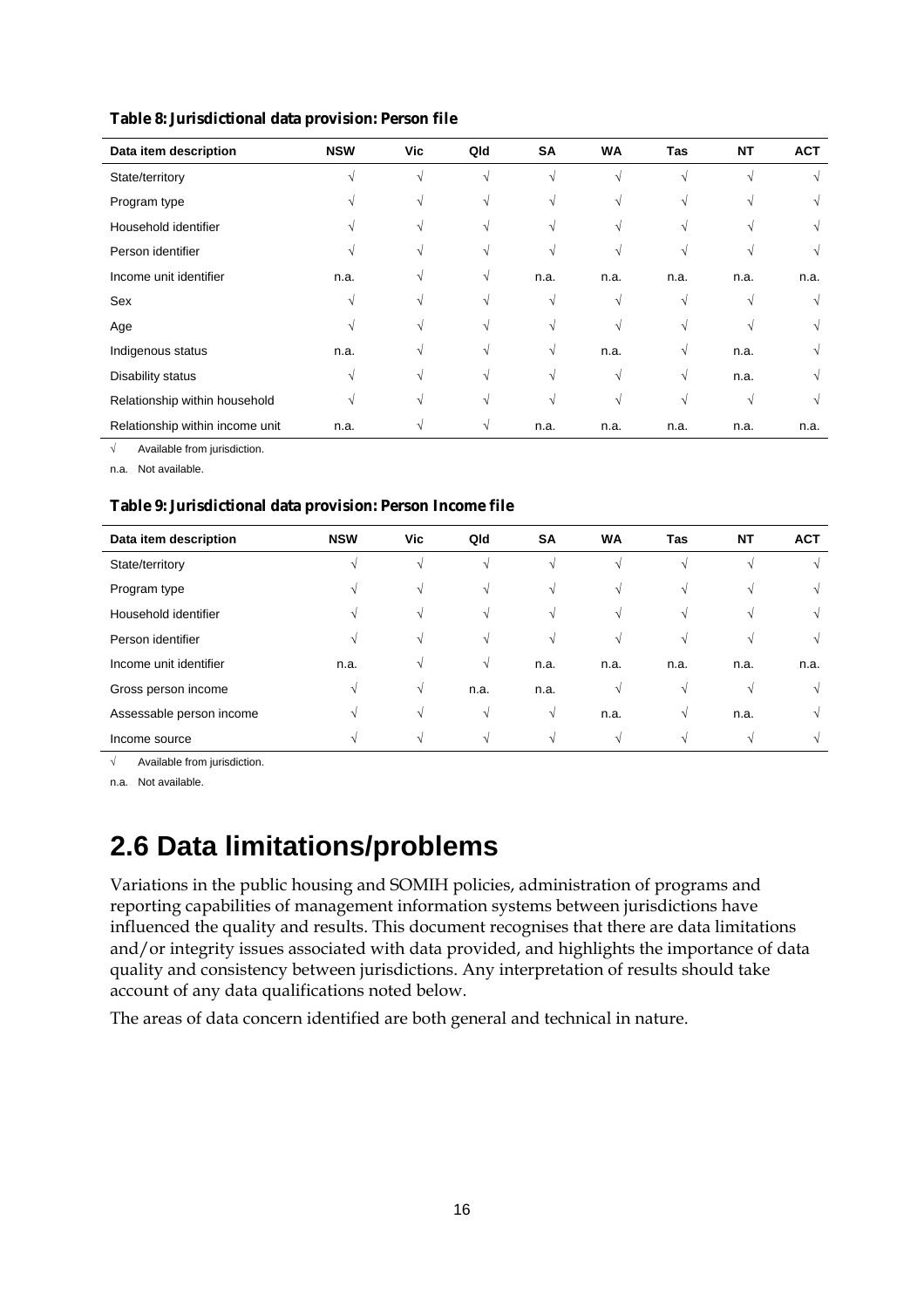#### **2.6.1 General areas of concern**

- All performance indicators for status reporting were calculated via the National Housing Data Repository for all jurisdictions except for New South Wales, which was submitted via spreadsheet return. Thus results obtained from NMDS data will not always reconcile with published performance indicator results.
- Some data items may not have been updated in systems since first being recorded. For example, a household with an Indigenous flag may have contained an Indigenous occupant who has since left.

#### **Dwelling**

- Due to the complexity of funding arrangements in the Indigenous housing sector, the potential exists in some jurisdictions for some community-managed dwellings (whether government or community owned) to be included in SOMIH reporting.
- It is possible that some jurisdictions may place a household funded under one program type into a dwelling managed under another program type.

#### **Household**

- Rent paid has been used as a proxy for rent charged for some jurisdictions, e.g. New South Wales, Victoria and Queensland.
- Some variables supplied by jurisdictions at the household level such as gross household income and disability or Indigenous status may not correspond to the details for that household in the Person or Person Income file.
- Rebate status should represent a positive subsidy difference between market rent and the rent charged to households. However, this may not always be the case. For example, two jurisdictions calculate rental subsidies on a concept of full rent rather than market rent. Full rent is determined by the state housing authority and is used as a proxy to market rent but may be above or below the market value. Cases of a calculated rebate amount of zero or less are actually correct by jurisdictional systems.
- Households that were both newly allocated and transferred in the same financial year are excluded from the transfer count reported for some jurisdictions.

#### **Person**

- New South Wales only provided Person information for a maximum of six members per household. Also, gender is only available for the household head.
- There is generally one main tenant per household but some jurisdictions may record more than one or no main tenants. It can be assumed that the eldest tenant within the household ID is most likely the main tenant, but it is possible in the data that a dependant aged under 16 years may be the only tenant.
- Indigenous status of households is generally determined by the applicant's selfidentification at the time of application. There is also wide variation in how Indigenous status is recorded in jurisdictions' information management systems, especially if the Indigenous status of the household is unknown.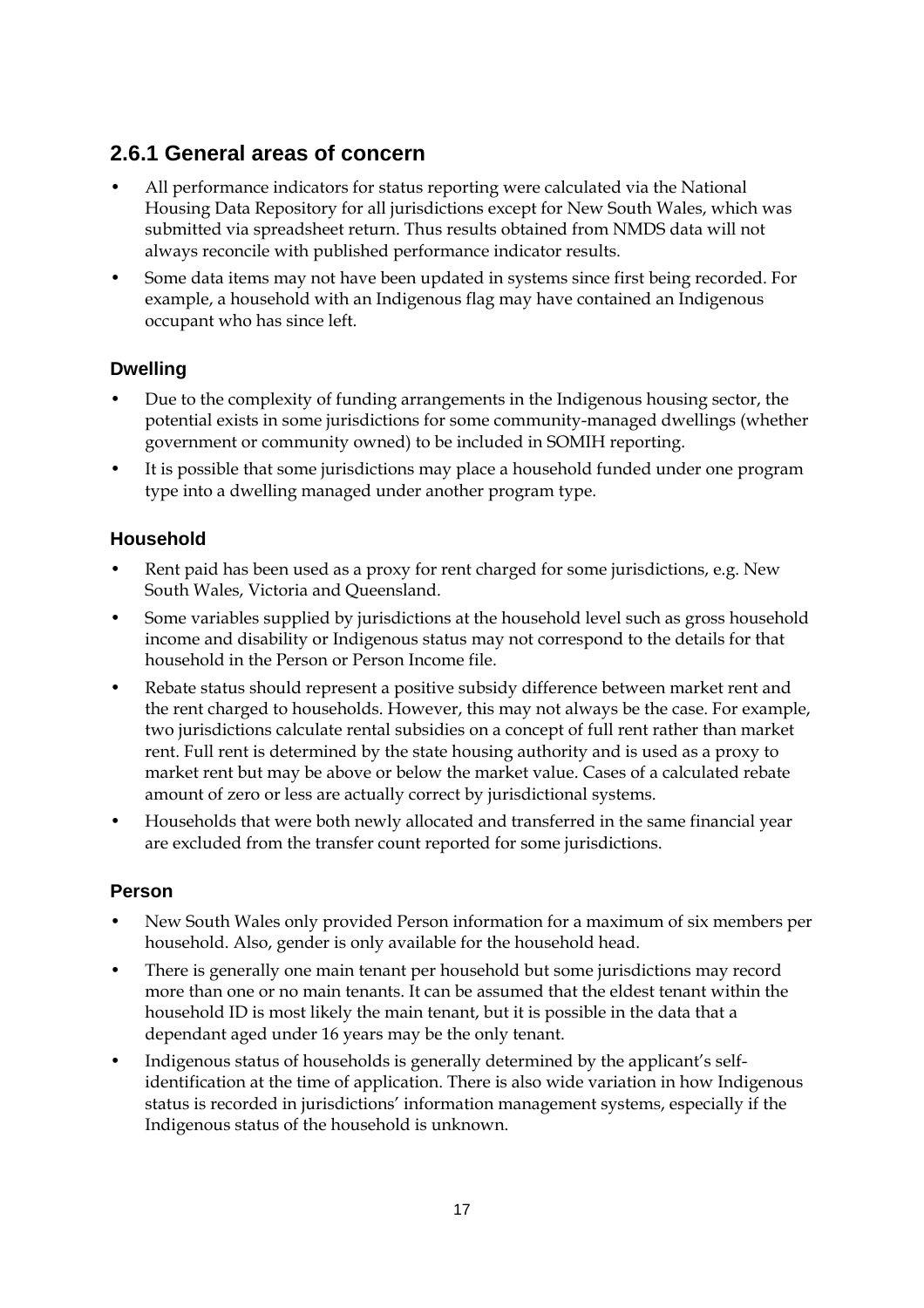#### **2.6.2 Technical data problems**

Some jurisdictions may record only a 'yes' or blank in a field, e.g. Indigenous status. A blank is deemed 'unknown'.

#### **Dwelling**

- Some dwellings have the number of bedrooms equal to zero, which represents a bedsit.
- Some occupied dwellings have one or more of the following characteristics: zero market rent, dwelling indicated as untenantable, or no corresponding household in Household file.
- Many unoccupied dwellings have missing or zero market rent.

#### **Household**

- Some ongoing households have one or more of the following characteristics: missing rebate status; missing or zero market rent; zero or unrealistic rent charge amounts; residing in a dwelling indicated as vacant in the dwelling file; or no corresponding dwelling in the Dwelling file.
- Some ongoing rebated households have missing, zero or unrealistic amounts for gross income, market rent and rent charged.
- Some households that have been flagged as newly allocated or transfers actually have a commencement date outside of the reported financial year. Mutual exchanges or head tenant transfers can result in some households with a commencement date within the financial year having negative new allocation or transfer flags.
- Some households flagged as rebated have rent charged greater than or equal to market rent (where market rent and rent charged are not missing or zero), and vice versa with non-rebated households.

#### **Person**

• The data contain an unrealistic number of persons aged 100 years and over. There are also persons with unrealistic age values that may not correspond with their relationship code within the household.

#### **Person income**

- Missing values for income type and/or income amount do occur.
- Income amounts are as originally supplied by jurisdictions, with some incidence of extreme income values.

The limitations and problems outlined above are to the best of the AIHW's knowledge. Please contact the Housing Assistance Data Custodian at the AIHW if you encounter any other problems with the NMDS data.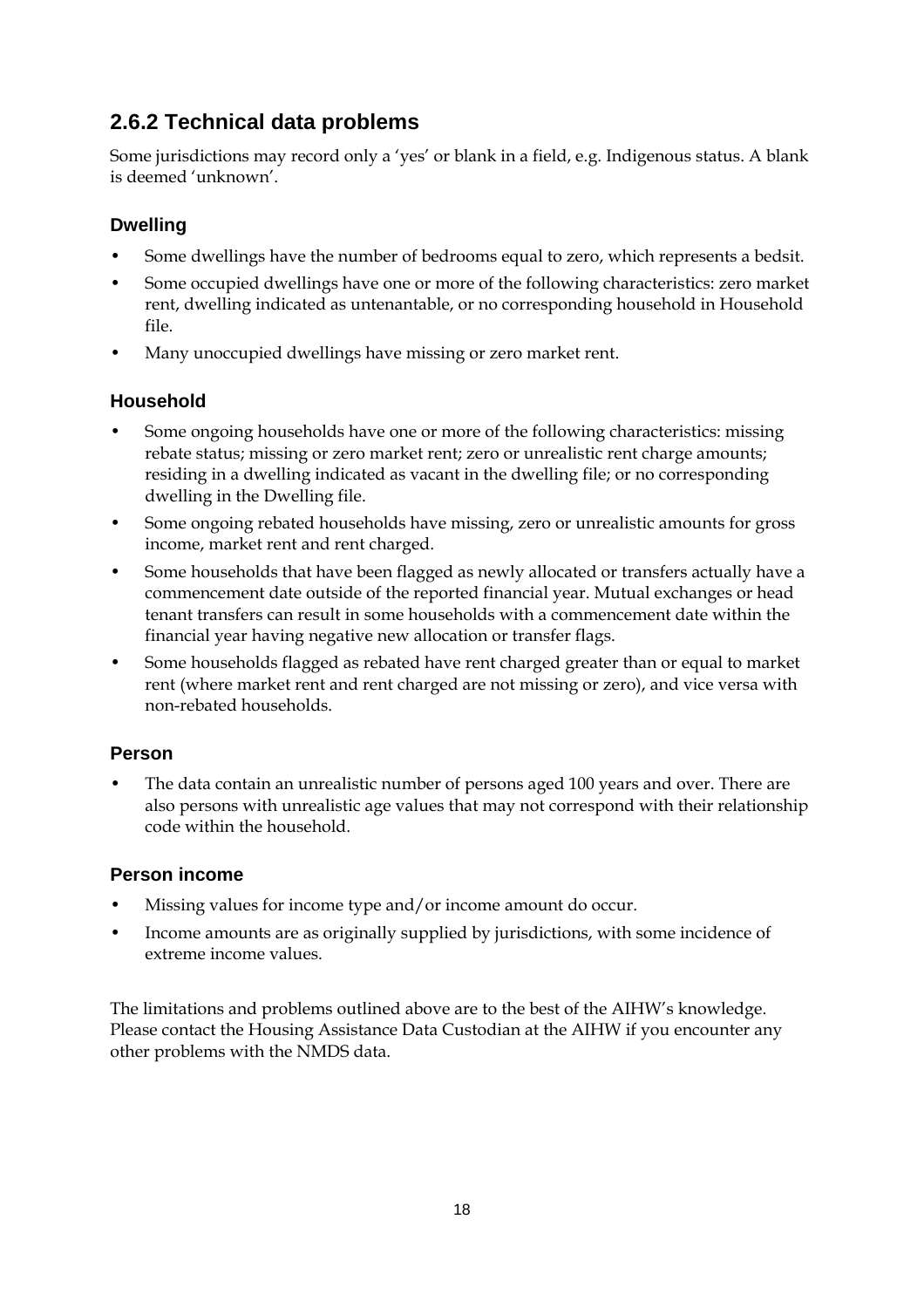## **3 Summary statistics**

| Program type 1                                                    | <b>NSW</b> | Vic     | Qld     | <b>SA</b> | <b>WA</b> | Tas    | <b>NT</b> | <b>ACT</b> | Total   |
|-------------------------------------------------------------------|------------|---------|---------|-----------|-----------|--------|-----------|------------|---------|
| Number of records in Dwelling<br>file (dwellings at 30 June 2003) | 125,216    | 64,849  | 49,579  | 47,772    | 31,720    | 12,004 | 5,829     | 11,043     | 348,012 |
| Number of records in<br>Household file                            | 139,823    | 63,270  | 56,204  | 49,733    | 36,343    | 14,214 | 6,417     | 12,187     | 378,191 |
| Number of records in<br>Person file                               | 257,051    | 132,126 | 126,918 | 73,829    | 74,384    | 24,108 | 13,882    | 23,723     | 726,021 |
| Number of records in<br>Person Income file                        | 231,033    | 150,441 | 108,002 | 123,770   | 85,229    | 54,407 | 11,976    | 27,412     | 792,270 |
| Number of all households at<br>30 June 2003                       | 123,088    | 62,598  | 48,582  | 45,351    | 30,420    | 11,624 | 5,476     | 10,896     | 338,035 |
| Number of rebate-assisted<br>households at 30 June 2003           | 111,481    | 55,626  | 42,542  | 38,793    | 27,675    | 10,034 | 4,865     | 8,990      | 300,006 |
| Number of Indigenous<br>households at 30 June 2003                | 8,700      | 1,006   | 2,491   | 1,118     | 2,363     | 447    | 1,451     | 185        | 17,761  |
| Number of new households<br>assisted for year ending              |            |         |         |           |           |        |           |            |         |
| 30 June 2003                                                      | 10,129     | 6,670   | 5,251   | 3,776     | 4,411     | 1,355  | 827       | 946        | 33,365  |

#### **Table 10: Summary of public housing records and statistics by jurisdiction**

#### **Table 11: Summary of SOMIH records and statistics by jurisdiction**

| Program type 3                                                       | <b>NSW</b> | Vic   | Qld    | <b>SA</b> | <b>WA</b> | Tas   | <b>NT</b> | <b>ACT</b>           | <b>Total</b> |
|----------------------------------------------------------------------|------------|-------|--------|-----------|-----------|-------|-----------|----------------------|--------------|
| Number of records in Dwelling<br>file (dwellings at 30 June 2003)    | 3,986      | 1,223 | 2,803  | 1,872     | 2,345     | 334   | $\ddotsc$ | $\ddot{\phantom{a}}$ | 12,563       |
| Number of records in<br>Household file                               | 4,522      | 1,188 | 3,139  | 1,890     | 2,809     | 410   | $\ddotsc$ |                      | 13,958       |
| Number of records in<br>Person file                                  | 11,771     | 3,528 | 11,047 | 4,056     | 9,671     | 811   | $\cdot$ . | $\ddot{\phantom{a}}$ | 40,884       |
| Number of records in<br>Person Income file                           | 8,471      | 3,524 | 7,270  | 6,207     | 8,783     | 1,812 | $\cdot$ . |                      | 36,067       |
| Number of all households at<br>30 June 2003                          | 3,890      | 1,175 | 2,643  | 1,719     | 2,216     | 320   | $\ddotsc$ | $\cdot$ .            | 11,963       |
| Number of rebate-assisted<br>households at 30 June 2003              | 3,423      | 1,041 | 2,239  | 1,933     | 1,337     | 281   | $\cdot$ . |                      | 10,254       |
| Number of new households<br>assisted for year ending<br>30 June 2003 | 440        | 169   | 312    | 225       | 428       | 83    |           |                      | 1,657        |

. . Not applicable.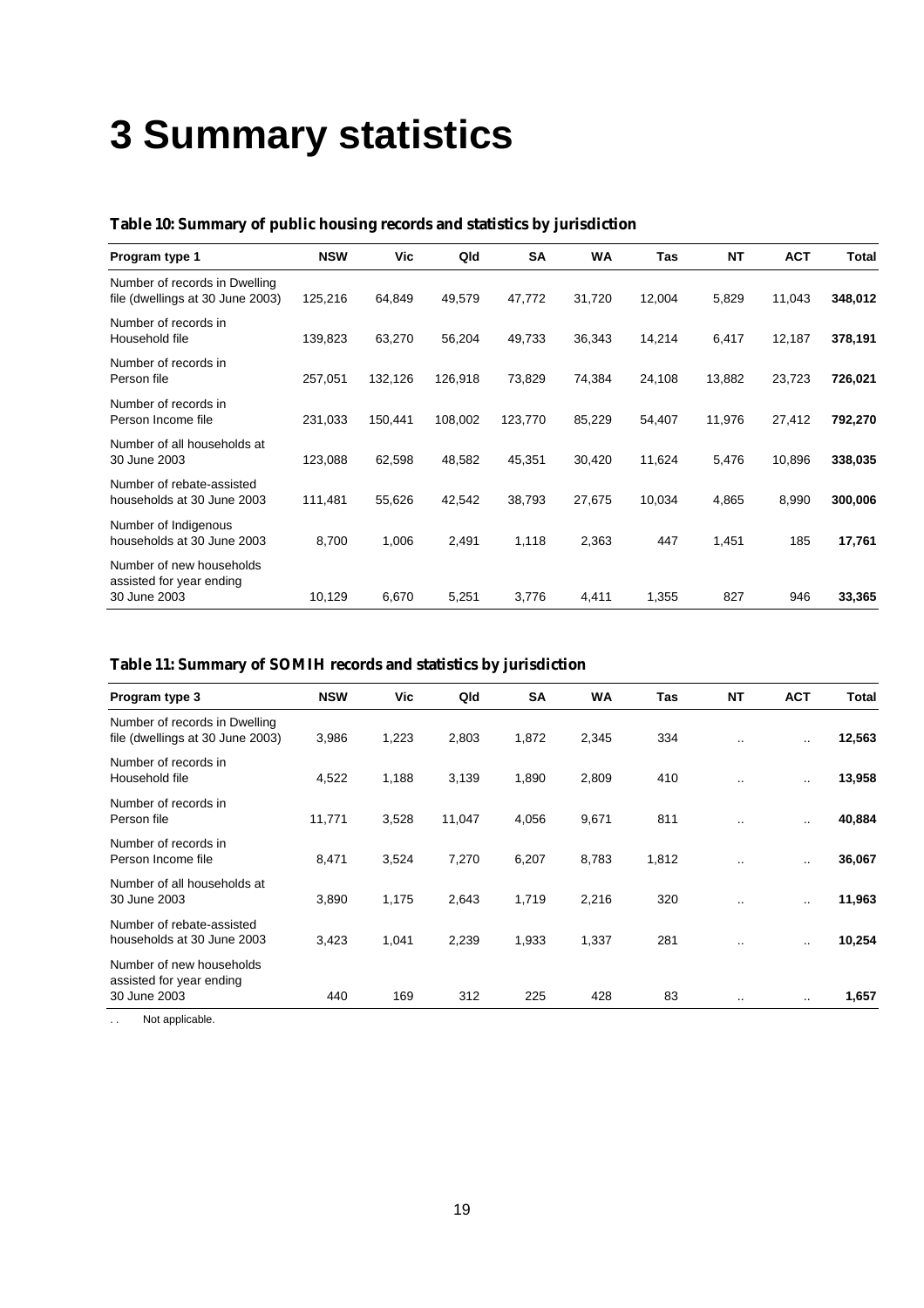## **References**

Australian Institute of Health and Welfare (AIHW) 2003. National Housing Assistance Data Dictionary version 2 (Housing Assistance Data Development Series). AIHW cat. no. HOU 89. Canberra: AIHW.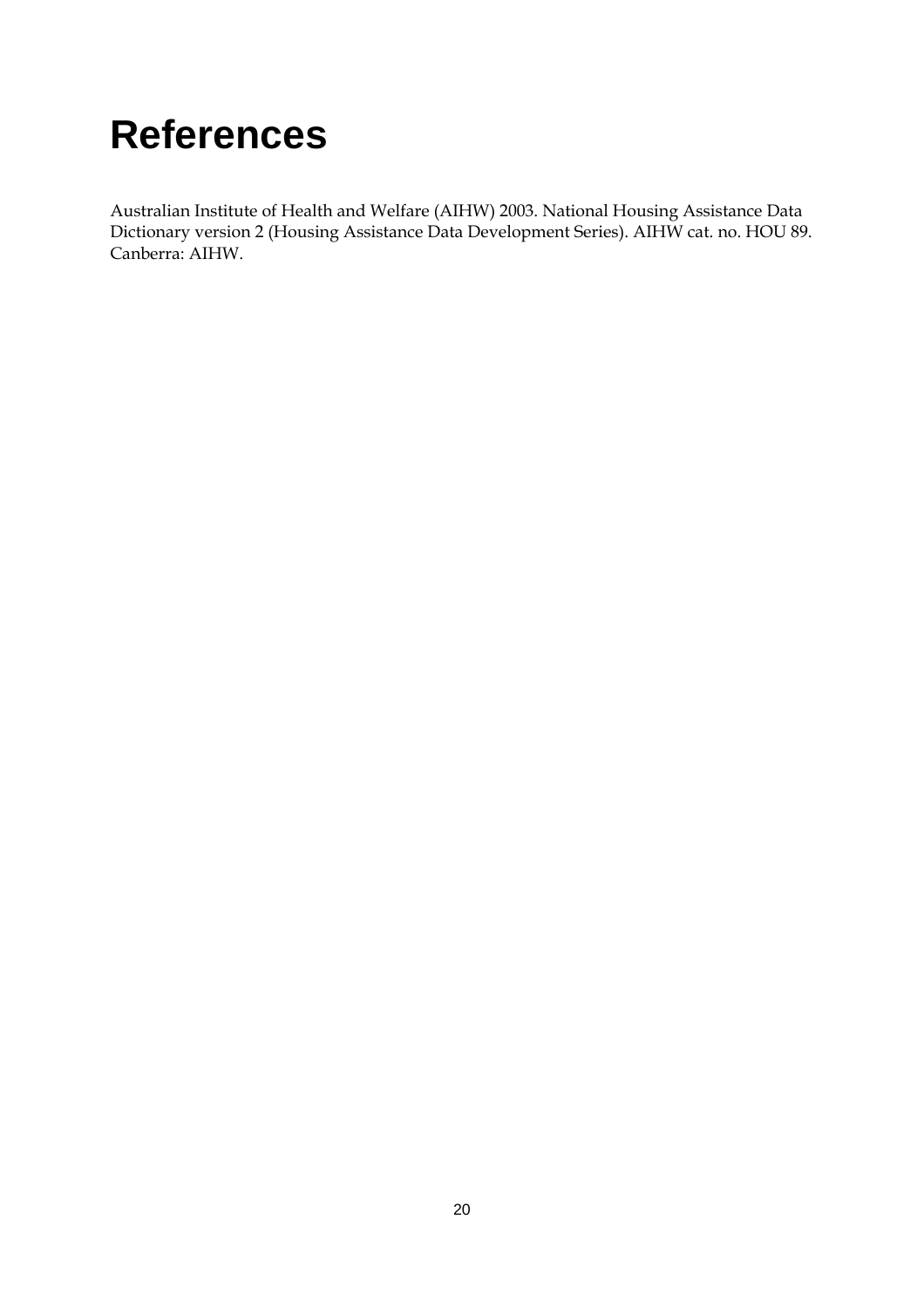## **Appendix A: Housing concept diagram**

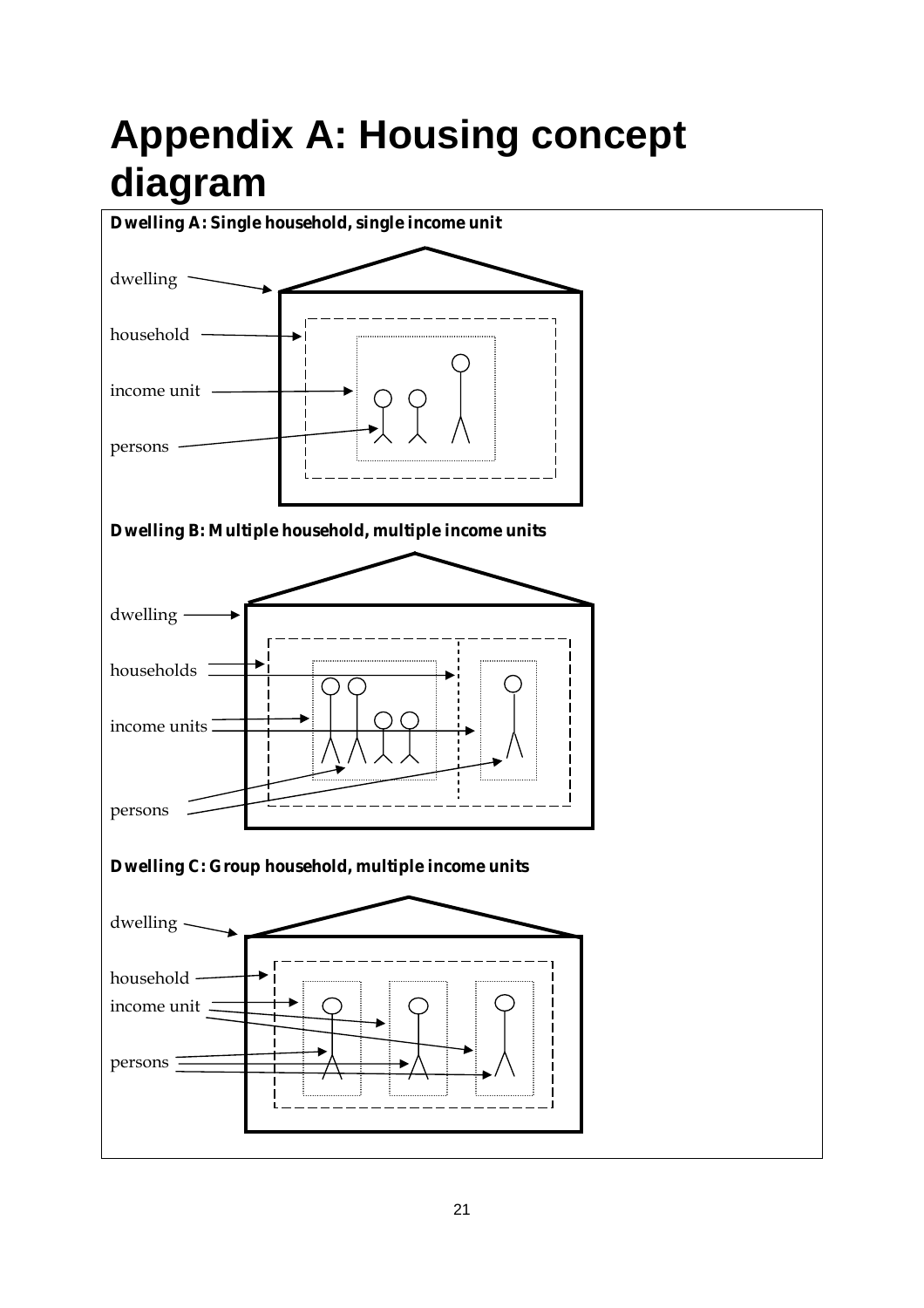## **Appendix B: Data definitions**

The detailed data definitions for the data elements of the public housing and SOMIH Housing NMDS are published in the AIHW *National Housing Assistance Data Dictionary version 2* (AIHW 2003) and on the Knowledgebase at <http://www.aihw.gov.au>.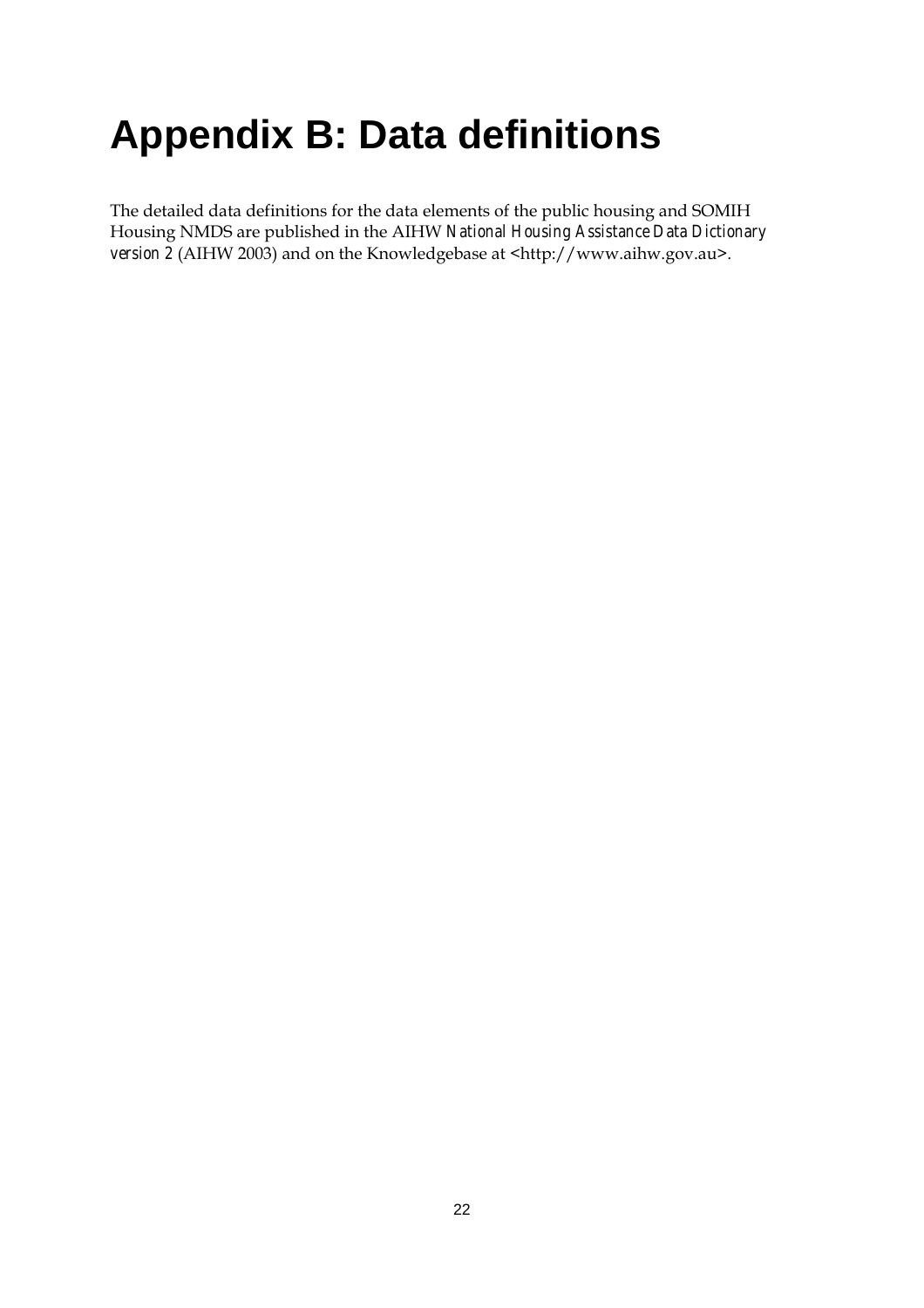## **Age**

| Admin. status:                    | <b>CURRENT</b>                                                                                                                                                                                                |  |  |  |  |  |  |
|-----------------------------------|---------------------------------------------------------------------------------------------------------------------------------------------------------------------------------------------------------------|--|--|--|--|--|--|
| <b>Reporting required:</b>        | Required if 'Date of birth' not available                                                                                                                                                                     |  |  |  |  |  |  |
| <b>NHAI Model Location: Party</b> |                                                                                                                                                                                                               |  |  |  |  |  |  |
|                                   | Identifying and definitional attributes                                                                                                                                                                       |  |  |  |  |  |  |
| Knowledgebase ID:                 | 000740<br>Data item version number: 1                                                                                                                                                                         |  |  |  |  |  |  |
| Data element type:                | <b>DATA ELEMENT</b>                                                                                                                                                                                           |  |  |  |  |  |  |
| Definition:                       | The age of the person in (completed) years.                                                                                                                                                                   |  |  |  |  |  |  |
| Context:                          | The data element Age is used in analyses of service utilisation by age group<br>and comparisons with demographic statistics. Age is also used as an<br>assistance eligibility criterion.                      |  |  |  |  |  |  |
|                                   | <b>Relational and representational attributes</b>                                                                                                                                                             |  |  |  |  |  |  |
| Datatype:                         | Numeric<br><b>Representational form:</b><br><b>QUANTITATIVE VALUE</b>                                                                                                                                         |  |  |  |  |  |  |
| <b>Field size:</b>                | Min.<br>1 <i>Max.</i> 3<br><b>Representational layout:</b> NNN                                                                                                                                                |  |  |  |  |  |  |
| Data domain:                      | Age in single years (if aged under one year, record as 000)                                                                                                                                                   |  |  |  |  |  |  |
|                                   | 998<br>Relevant data not available from the jurisdiction                                                                                                                                                      |  |  |  |  |  |  |
|                                   | Unknown<br>999                                                                                                                                                                                                |  |  |  |  |  |  |
| <b>Guide for use:</b>             | If year of birth is known (but Date of birth is not) use the date $01/01$ of the<br>birth year to estimate age. If age (or Date of birth) is unknown or not stated,<br>and cannot be estimated, use code 999. |  |  |  |  |  |  |
| <b>Verification rules:</b>        | Distributions should be checked to ensure that missing values are being<br>recorded correctly, and not as zeros.                                                                                              |  |  |  |  |  |  |
| <b>Collection methods:</b>        | Although collection of Date of birth allows more precise calculation of age,<br>this is not feasible in some data collections and alternative questions are:                                                  |  |  |  |  |  |  |
|                                   | Age last birthday?                                                                                                                                                                                            |  |  |  |  |  |  |
|                                   | What was [your] [the person's] age last birthday?                                                                                                                                                             |  |  |  |  |  |  |
|                                   | What is [your] [the person's] age in complete years?                                                                                                                                                          |  |  |  |  |  |  |
| <b>Related data:</b>              | Date of birth                                                                                                                                                                                                 |  |  |  |  |  |  |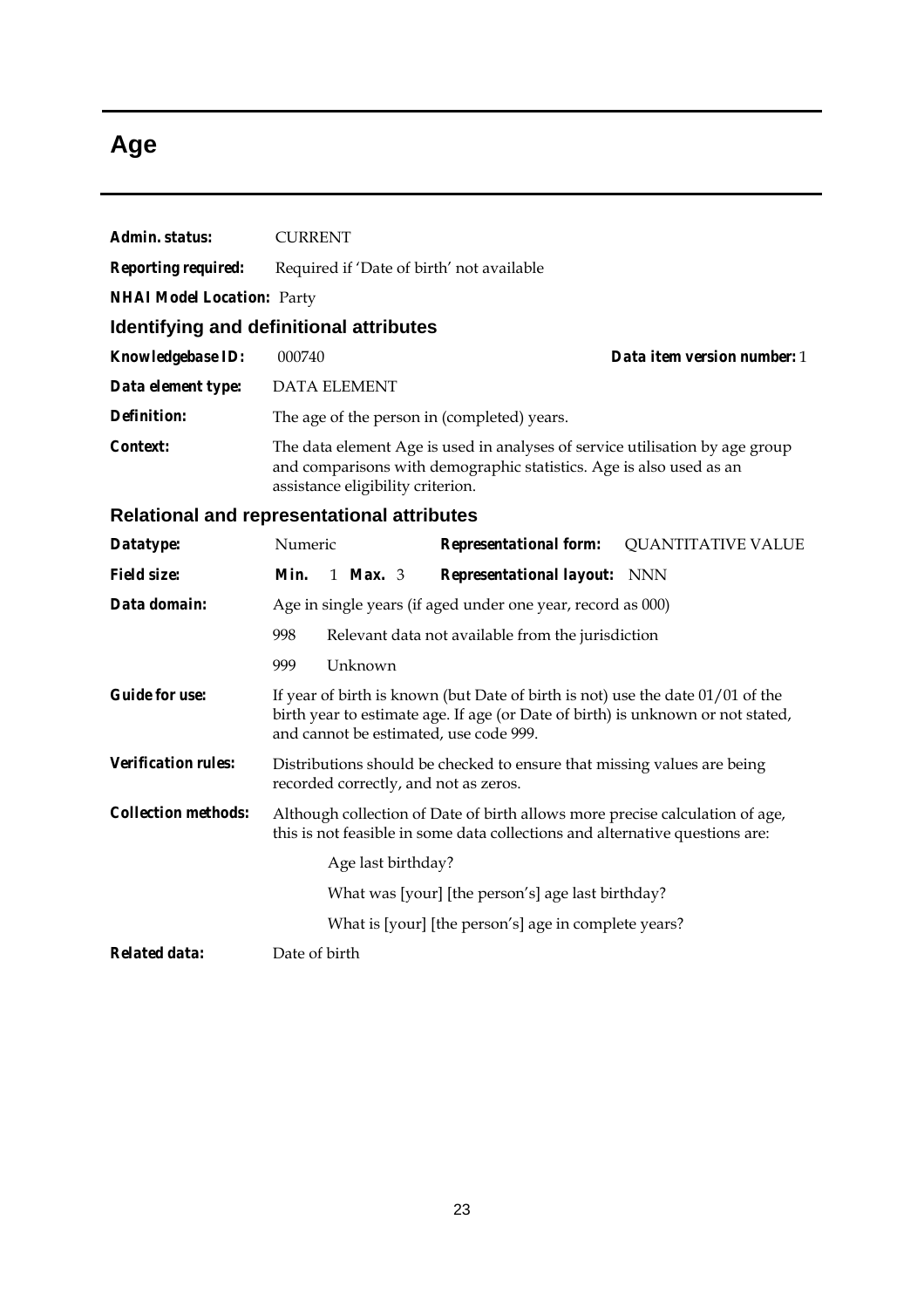#### **Administrative attributes**

| National minimum         | Public rental housing                                                                                                                                                                                                   |  |  |  |  |  |
|--------------------------|-------------------------------------------------------------------------------------------------------------------------------------------------------------------------------------------------------------------------|--|--|--|--|--|
| data sets:               | Community housing                                                                                                                                                                                                       |  |  |  |  |  |
|                          | State owned and managed Indigenous housing                                                                                                                                                                              |  |  |  |  |  |
| <i>Source documents:</i> | ABS 1995. Directory of concepts and standards for social, labour and<br>demographic statistics                                                                                                                          |  |  |  |  |  |
|                          | ABS. 1996 Census Dictionary. ABS Cat. No. 2901.0                                                                                                                                                                        |  |  |  |  |  |
|                          | AIHW 1998. Data Standardisation Project for the development of a national<br>unit record public housing data set                                                                                                        |  |  |  |  |  |
|                          | Home and Community Care Data Dictionary version 1                                                                                                                                                                       |  |  |  |  |  |
|                          | National Community Services Data Dictionary version 2                                                                                                                                                                   |  |  |  |  |  |
| <b>Source</b>            | <b>Australian Bureau of Statistics</b>                                                                                                                                                                                  |  |  |  |  |  |
| organisations:           | Australian Institute of Health and Welfare                                                                                                                                                                              |  |  |  |  |  |
|                          | National Community Services Data Committee                                                                                                                                                                              |  |  |  |  |  |
| <i>Comments:</i>         | In most community services data collections, age in years is often reported<br>rather than derived from the data element Date of birth. However, 'Date of<br>birth' is the preferred method for collection of Age data. |  |  |  |  |  |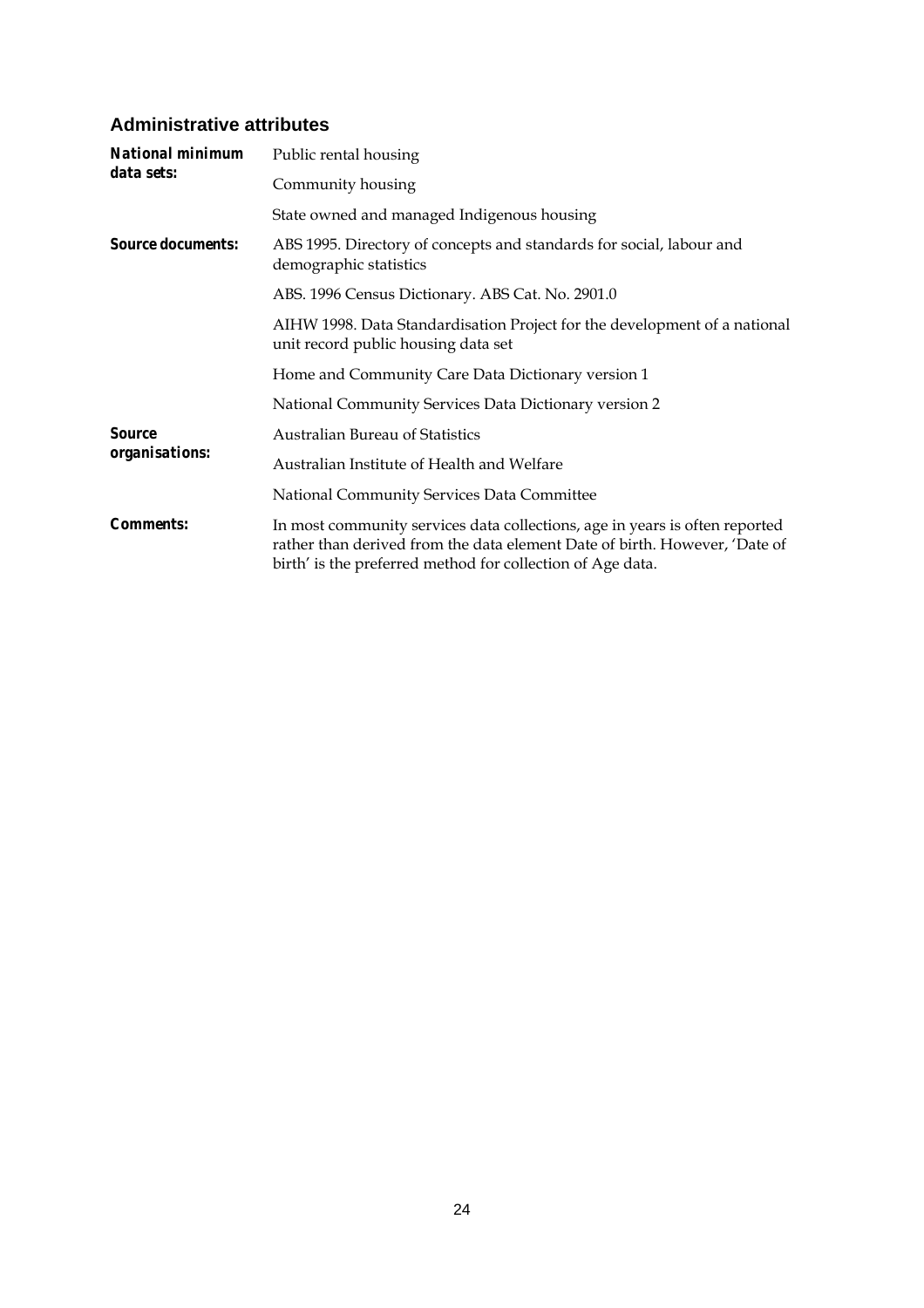### **Date assistance commenced**

| Admin. status:                            | <b>CURRENT</b>                                                                                                                                                                                                                                                                                                                                                                                                                               |  |  |  |  |  |  |
|-------------------------------------------|----------------------------------------------------------------------------------------------------------------------------------------------------------------------------------------------------------------------------------------------------------------------------------------------------------------------------------------------------------------------------------------------------------------------------------------------|--|--|--|--|--|--|
| <b>Reporting required:</b>                | Required                                                                                                                                                                                                                                                                                                                                                                                                                                     |  |  |  |  |  |  |
| <b>NHAI Model Location:</b> Housing Event |                                                                                                                                                                                                                                                                                                                                                                                                                                              |  |  |  |  |  |  |
|                                           | <b>Identifying and definitional attributes</b>                                                                                                                                                                                                                                                                                                                                                                                               |  |  |  |  |  |  |
| <b>Knowledgebase ID:</b>                  | Data item version number: 1<br>000706                                                                                                                                                                                                                                                                                                                                                                                                        |  |  |  |  |  |  |
| Data element type:                        | <b>DATA ELEMENT</b>                                                                                                                                                                                                                                                                                                                                                                                                                          |  |  |  |  |  |  |
| <b>Definition:</b>                        | The date on which the provision of assistance to a household by an agency<br>commenced, as distinct from the date the household applies and is entered<br>on the waiting list or assessed for eligibility.                                                                                                                                                                                                                                   |  |  |  |  |  |  |
| Context:                                  | This data element is used in calculation of measures of periods of support<br>and duration of assistance and for measuring various point in time data.                                                                                                                                                                                                                                                                                       |  |  |  |  |  |  |
|                                           | <b>Relational and representational attributes</b>                                                                                                                                                                                                                                                                                                                                                                                            |  |  |  |  |  |  |
| Datatype:                                 | Numeric<br><b>DATE</b><br><b>Representational form:</b>                                                                                                                                                                                                                                                                                                                                                                                      |  |  |  |  |  |  |
| <b>Field size:</b>                        | <i>Min.</i> $8$<br><b>Representational layout:</b><br><b>DDMMYYYY</b><br>Max.<br>8 <sup>8</sup>                                                                                                                                                                                                                                                                                                                                              |  |  |  |  |  |  |
| Data domain:                              | Valid date                                                                                                                                                                                                                                                                                                                                                                                                                                   |  |  |  |  |  |  |
| <b>Guide for use:</b>                     | The date recorded should be the date on which the client has begun to<br>receive some form of assistance. This could be the provision of housing, a<br>home loan, grants, advice or referral.                                                                                                                                                                                                                                                |  |  |  |  |  |  |
|                                           | This data element should always be recorded as an 8 digit valid date<br>comprising day, month and year. Year should always be recorded in its full 4<br>digit format. For days and months with a numeric value of less than 10, zeros<br>should be used to ensure that the date contains the required 8 digits. For<br>example, if a service episode starts on 1 July 2000, the Date assistance<br>commenced should be recorded as 01072000. |  |  |  |  |  |  |
| <b>Collection methods:</b>                | Date assistance commenced must be related to a particular service episode.<br>For each separate service episode a separate 'Date assistance commenced'<br>should be recorded. Same address transfers, mutual exchanges and<br>succession of tenancy of dwellings are not considered separate episodes of<br>assistance.                                                                                                                      |  |  |  |  |  |  |
|                                           | It should also be related to a particular Program type (e.g. public rental<br>housing, home purchase assistance, etc.).                                                                                                                                                                                                                                                                                                                      |  |  |  |  |  |  |
|                                           | Public housing only: The date assistance commenced should be taken from<br>the date specified on the tenancy agreement. Tenants may actually move in at<br>a later date than this date.                                                                                                                                                                                                                                                      |  |  |  |  |  |  |
| <b>Related data:</b>                      | Date assistance completed, Program type                                                                                                                                                                                                                                                                                                                                                                                                      |  |  |  |  |  |  |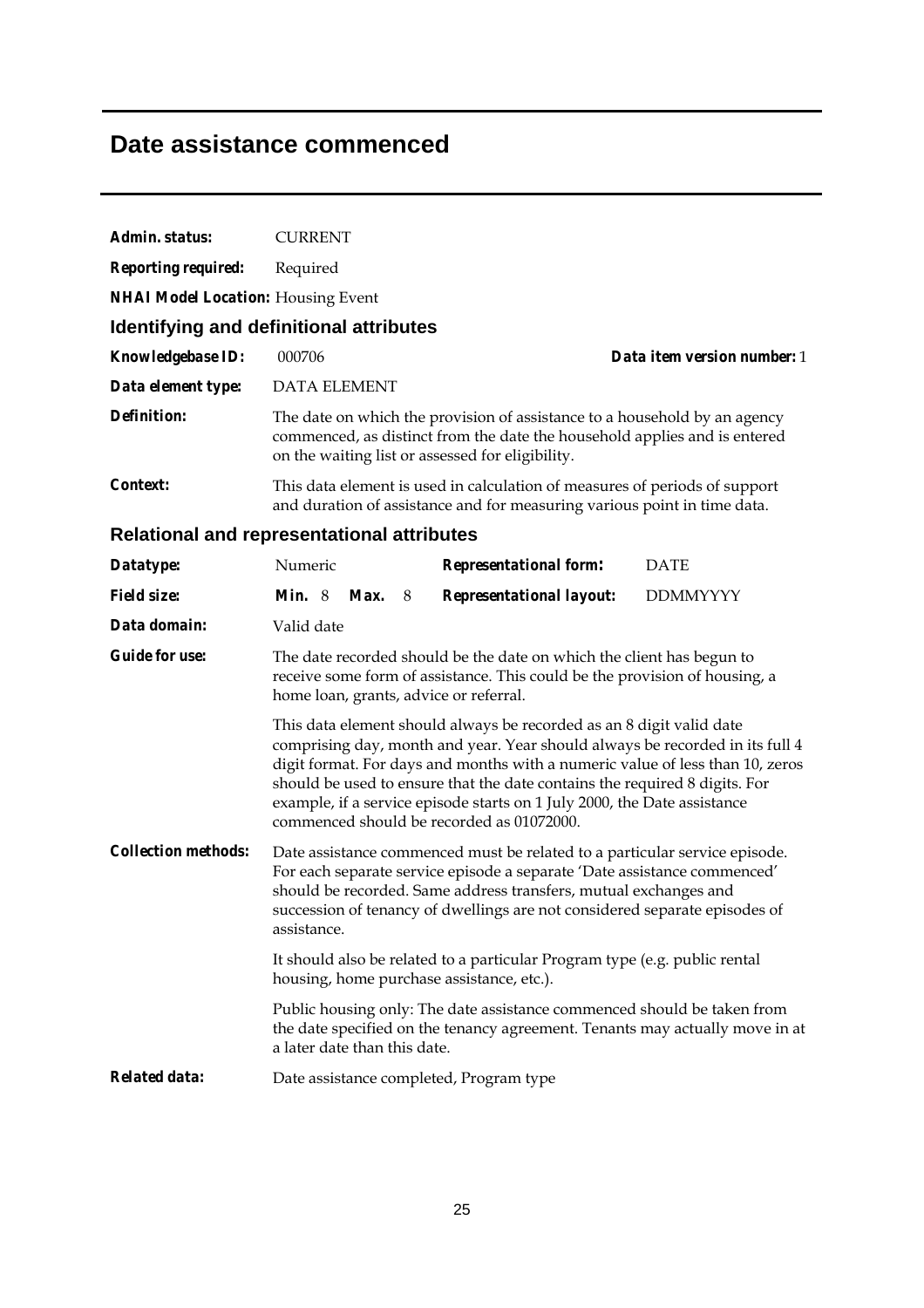#### **Administrative attributes**

| <b>National minimum</b><br>data sets: | Public rental housing                                                  |  |  |  |  |  |
|---------------------------------------|------------------------------------------------------------------------|--|--|--|--|--|
|                                       | Community housing                                                      |  |  |  |  |  |
|                                       | State owned and managed Indigenous housing                             |  |  |  |  |  |
| <i>Source document:</i>               | National Housing Assistance Data Dictionary version 1                  |  |  |  |  |  |
|                                       | <b>Source organisation:</b> Australian Institute of Health and Welfare |  |  |  |  |  |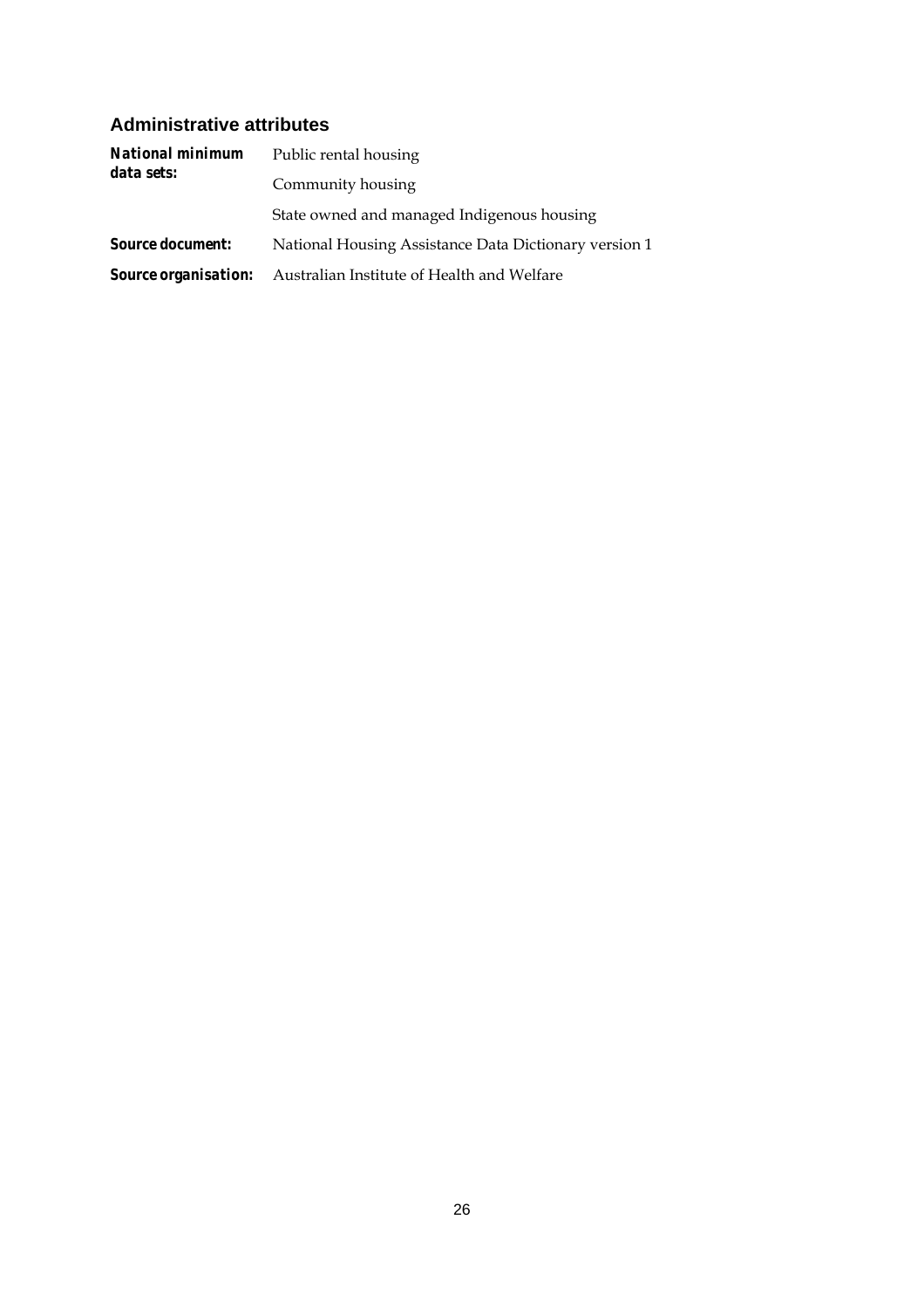## **Date assistance completed**

| Admin. status:                        | <b>CURRENT</b>                                                                                                                                                                                                                                                                                                                                                                                                                                     |  |  |  |  |  |  |
|---------------------------------------|----------------------------------------------------------------------------------------------------------------------------------------------------------------------------------------------------------------------------------------------------------------------------------------------------------------------------------------------------------------------------------------------------------------------------------------------------|--|--|--|--|--|--|
| <b>Reporting required:</b>            | Required                                                                                                                                                                                                                                                                                                                                                                                                                                           |  |  |  |  |  |  |
|                                       | <b>NHAI Model Location: Housing Event</b>                                                                                                                                                                                                                                                                                                                                                                                                          |  |  |  |  |  |  |
|                                       | <b>Identifying and definitional attributes</b>                                                                                                                                                                                                                                                                                                                                                                                                     |  |  |  |  |  |  |
| <b>Knowledgebase ID:</b>              | Data item version number: 1<br>000707                                                                                                                                                                                                                                                                                                                                                                                                              |  |  |  |  |  |  |
| Data element type:                    | <b>DATA ELEMENT</b>                                                                                                                                                                                                                                                                                                                                                                                                                                |  |  |  |  |  |  |
| Definition:                           | The date on which provision of assistance by an agency was completed,<br>ceased or terminated.                                                                                                                                                                                                                                                                                                                                                     |  |  |  |  |  |  |
| Context:                              | This data element is used in calculation of measures of periods of support<br>and duration of assistance and for measuring various point in time data.                                                                                                                                                                                                                                                                                             |  |  |  |  |  |  |
|                                       | <b>Relational and representational attributes</b>                                                                                                                                                                                                                                                                                                                                                                                                  |  |  |  |  |  |  |
| Datatype:                             | Numeric<br><b>Representational form:</b><br><b>DATE</b>                                                                                                                                                                                                                                                                                                                                                                                            |  |  |  |  |  |  |
| <b>Field size:</b>                    | <b>Representational layout:</b><br><b>Min.</b> 8<br>Max.<br>8<br><b>DDMMYYYY</b>                                                                                                                                                                                                                                                                                                                                                                   |  |  |  |  |  |  |
| Data domain:                          | Valid date                                                                                                                                                                                                                                                                                                                                                                                                                                         |  |  |  |  |  |  |
| <b>Guide for use:</b>                 | This data element should always be recorded as an 8 digit valid date<br>comprising day, month and year. Year should always be recorded in its full 4<br>digit format. For days and months with a numeric value of less than 10, zeros<br>should be used to ensure that the date contains the required 8 digits. For<br>example, if a service episode is completed on 1 July 2002, the Date assistance<br>completed should be recorded as 01072002. |  |  |  |  |  |  |
| <b>Collection methods:</b>            | Date assistance completed must be related to a particular service episode.<br>For each separate service episode a separate 'Date assistance completed'<br>should be recorded.                                                                                                                                                                                                                                                                      |  |  |  |  |  |  |
|                                       | It should also be related to a particular program type (e.g. public rental<br>housing, home purchase assistance, etc.).                                                                                                                                                                                                                                                                                                                            |  |  |  |  |  |  |
| <b>Related data:</b>                  | Date assistance commenced, Program type                                                                                                                                                                                                                                                                                                                                                                                                            |  |  |  |  |  |  |
| <b>Administrative attributes</b>      |                                                                                                                                                                                                                                                                                                                                                                                                                                                    |  |  |  |  |  |  |
| <b>National minimum</b><br>data sets: | Public rental housing                                                                                                                                                                                                                                                                                                                                                                                                                              |  |  |  |  |  |  |
|                                       | Community housing                                                                                                                                                                                                                                                                                                                                                                                                                                  |  |  |  |  |  |  |
|                                       | State owned and managed Indigenous housing                                                                                                                                                                                                                                                                                                                                                                                                         |  |  |  |  |  |  |
| <b>Source document:</b>               | National Housing Assistance Data Dictionary version 1                                                                                                                                                                                                                                                                                                                                                                                              |  |  |  |  |  |  |
| Source organisation:                  | Australian Institute of Health and Welfare                                                                                                                                                                                                                                                                                                                                                                                                         |  |  |  |  |  |  |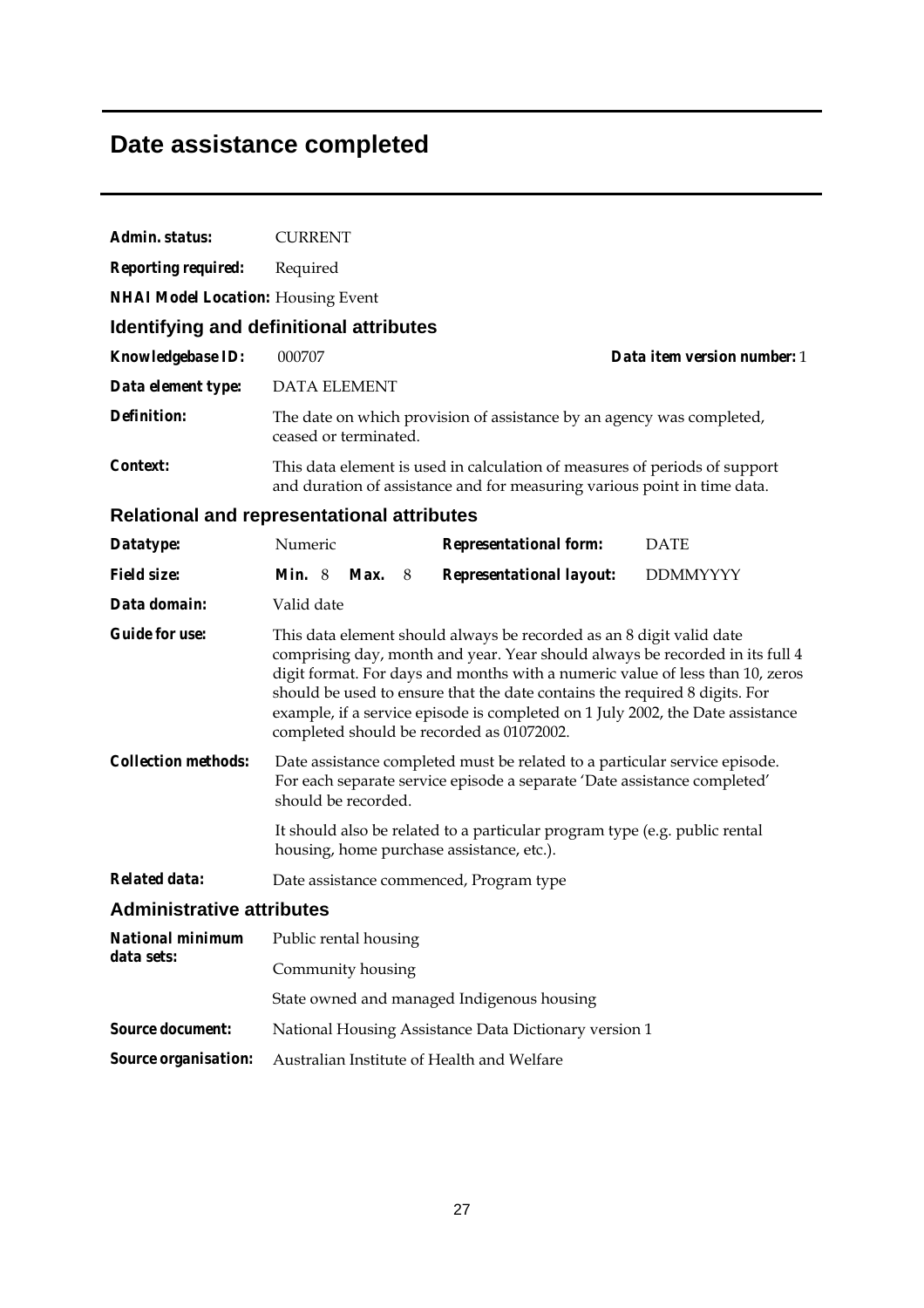### **Disability household**

| Admin. status:                    | <b>CURRENT</b>                                                                                                                                                                                                                                                                                 |
|-----------------------------------|------------------------------------------------------------------------------------------------------------------------------------------------------------------------------------------------------------------------------------------------------------------------------------------------|
| <b>Reporting required:</b>        | Not required                                                                                                                                                                                                                                                                                   |
| <b>NHAI Model Location: Party</b> |                                                                                                                                                                                                                                                                                                |
|                                   | Identifying and definitional attributes                                                                                                                                                                                                                                                        |
| <b>Knowledgebase ID:</b>          | Data item version number: 2                                                                                                                                                                                                                                                                    |
| Data element type:                | <b>DATA ELEMENT</b>                                                                                                                                                                                                                                                                            |
| Definition:                       | A disability household is one that contains one or more household members<br>with a disability.                                                                                                                                                                                                |
| Context:                          | Identification of households who access housing assistance who may have<br>special needs or difficulty accessing the private rental market. Households<br>with a disability are included in the special needs category for performance<br>reporting under the National Housing Data Agreement. |

### **Relational and representational attributes**

| Datatype:                        |                                                                                                                                                                                                                                                                                           |        | Numeric |      |    | <b>Representational form:</b>                   | <b>CODE</b> |  |
|----------------------------------|-------------------------------------------------------------------------------------------------------------------------------------------------------------------------------------------------------------------------------------------------------------------------------------------|--------|---------|------|----|-------------------------------------------------|-------------|--|
| <i>Field size:</i>               |                                                                                                                                                                                                                                                                                           | Min. 1 |         | Max. | -1 | <b>Representational layout:</b>                 | N           |  |
| Data domain:                     | 1                                                                                                                                                                                                                                                                                         |        |         |      |    | Person/s with a disability present in household |             |  |
|                                  | 2<br>No people with a disability present in household                                                                                                                                                                                                                                     |        |         |      |    |                                                 |             |  |
|                                  | 9<br>Not stated/inadequately described                                                                                                                                                                                                                                                    |        |         |      |    |                                                 |             |  |
| <b>Guide for use:</b>            | Generally this item will be self-enumerated and as such the person's view or<br>the view of their carer should be recorded. In some cases proof of disability<br>may be required to receive some form of assistance.                                                                      |        |         |      |    |                                                 |             |  |
| <i>Collection methods:</i>       | This data element should be used in conjunction with support required flag<br>and support type.                                                                                                                                                                                           |        |         |      |    |                                                 |             |  |
|                                  | Do you or any other household member have a disability or health condition<br>that limits participation in activities (such as work, cooking, gardening, self<br>care), or for which assistance is required, which has lasted or is likely to last<br>for a period of six months or more? |        |         |      |    |                                                 |             |  |
|                                  |                                                                                                                                                                                                                                                                                           |        | Yes     |      | ◻  |                                                 |             |  |
|                                  |                                                                                                                                                                                                                                                                                           |        | No      |      | ❏  |                                                 |             |  |
| <b>Related data:</b>             | Disability, Disability grouping - Australian national, Disability status,<br>Support required flag, Support type                                                                                                                                                                          |        |         |      |    |                                                 |             |  |
| <b>Administrative attributes</b> |                                                                                                                                                                                                                                                                                           |        |         |      |    |                                                 |             |  |

| National minimum<br>data sets: |                                                                        |
|--------------------------------|------------------------------------------------------------------------|
| <i>Source document:</i>        | National Housing Assistance Data Dictionary version 1                  |
|                                | <b>Source organisation:</b> Australian Institute of Health and Welfare |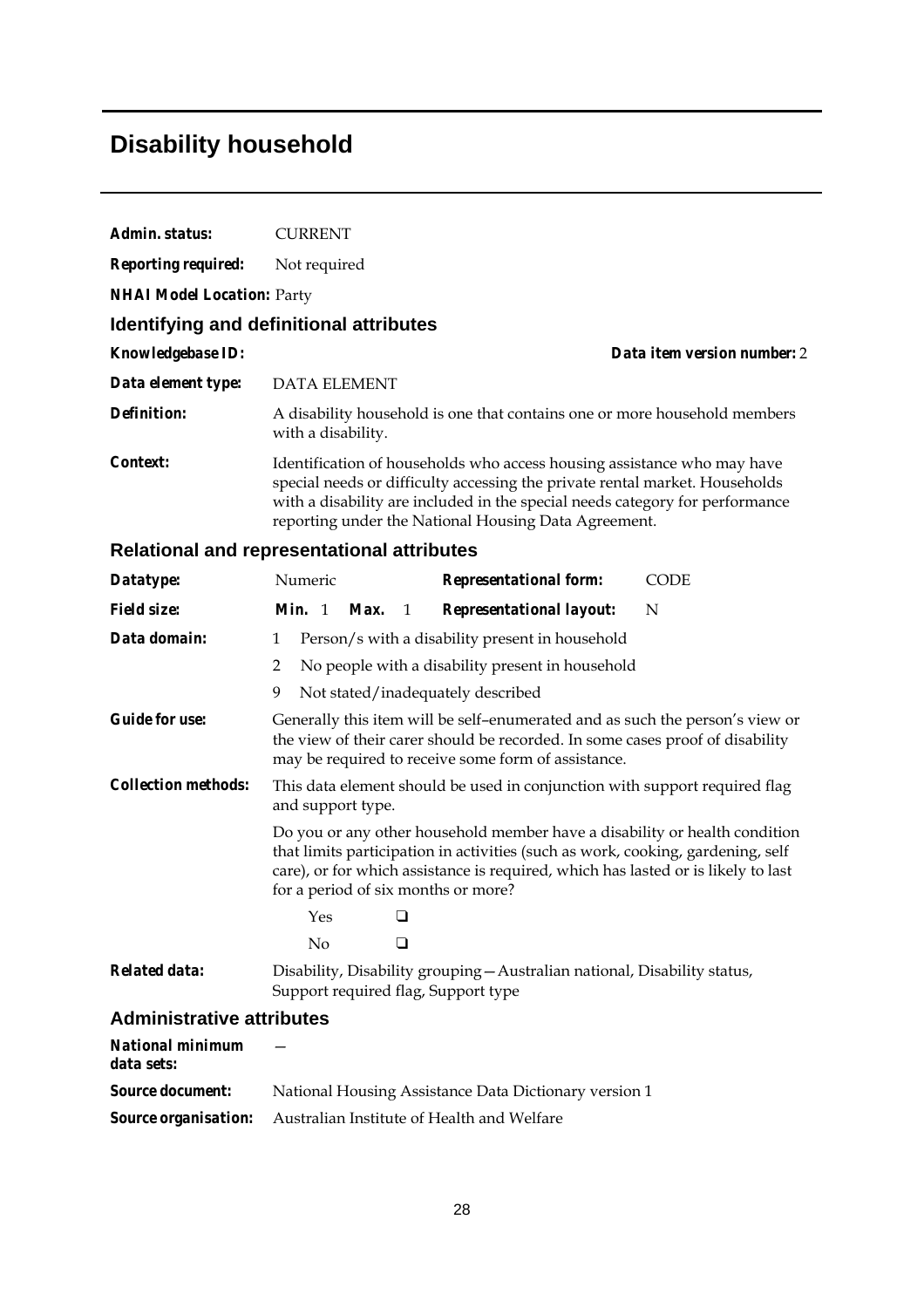### **Disability status**

| Admin. status:                                    | <b>CURRENT</b>                                                                                                                                                                                                                                                                                    |  |  |  |  |  |  |  |
|---------------------------------------------------|---------------------------------------------------------------------------------------------------------------------------------------------------------------------------------------------------------------------------------------------------------------------------------------------------|--|--|--|--|--|--|--|
| <b>Reporting required:</b>                        | Required                                                                                                                                                                                                                                                                                          |  |  |  |  |  |  |  |
| <b>NHAI Model Location: Party</b>                 |                                                                                                                                                                                                                                                                                                   |  |  |  |  |  |  |  |
| Identifying and definitional attributes           |                                                                                                                                                                                                                                                                                                   |  |  |  |  |  |  |  |
| Knowledgebase ID:                                 | Data item version number: 1                                                                                                                                                                                                                                                                       |  |  |  |  |  |  |  |
| Data element type:                                | <b>DATA ELEMENT</b>                                                                                                                                                                                                                                                                               |  |  |  |  |  |  |  |
| <b>Definition:</b>                                | Whether a person has a disability.                                                                                                                                                                                                                                                                |  |  |  |  |  |  |  |
| Context:                                          | Identification of people/households who access housing assistance who may<br>have special needs or difficulty accessing the private rental market. People<br>with a disability are included in the special needs category for performance<br>reporting under the National Housing Data Agreement. |  |  |  |  |  |  |  |
|                                                   | This information assists with establishing a profile of the client's need that<br>can be compared with members of the general population identified by the<br>ABS in the Survey of Disability, Ageing and Carers as needing support.                                                              |  |  |  |  |  |  |  |
| <b>Relational and representational attributes</b> |                                                                                                                                                                                                                                                                                                   |  |  |  |  |  |  |  |
| Datatype:                                         | Numeric<br><b>Representational form:</b><br><b>CODE</b>                                                                                                                                                                                                                                           |  |  |  |  |  |  |  |
| <b>Field size:</b>                                | Min. 1<br><b>Representational layout:</b><br>N<br>Max.<br>$\mathbf{1}$                                                                                                                                                                                                                            |  |  |  |  |  |  |  |
| Data domain:                                      | Person has a disability<br>1                                                                                                                                                                                                                                                                      |  |  |  |  |  |  |  |
|                                                   | 2<br>Person does not have a disability                                                                                                                                                                                                                                                            |  |  |  |  |  |  |  |
|                                                   | 9<br>Not stated/inadequately described                                                                                                                                                                                                                                                            |  |  |  |  |  |  |  |
| <b>Guide for use:</b>                             | Generally this item will be self-enumerated and as such the person's view or<br>the view of their carer should be recorded. The receipt of a disability support<br>pension should not be used as a proxy for identifying people with a<br>disability.                                             |  |  |  |  |  |  |  |
|                                                   | In some cases proof of disability may be required to receive some form of                                                                                                                                                                                                                         |  |  |  |  |  |  |  |

*Collection methods:* This data element should be used in conjunction with support required flag and support type.

> Do you have a disability or health condition that limits your participation in activities (such as work, cooking, gardening, self care), or for which you require assistance, which has lasted or is likely to last for a period of six months or more?

 $Yes$   $\Box$ No  $\qquad \qquad \Box$ 

assistance.

*Related data:* Disability, Disability grouping—Australian national, Disability household, Support required flag, Support type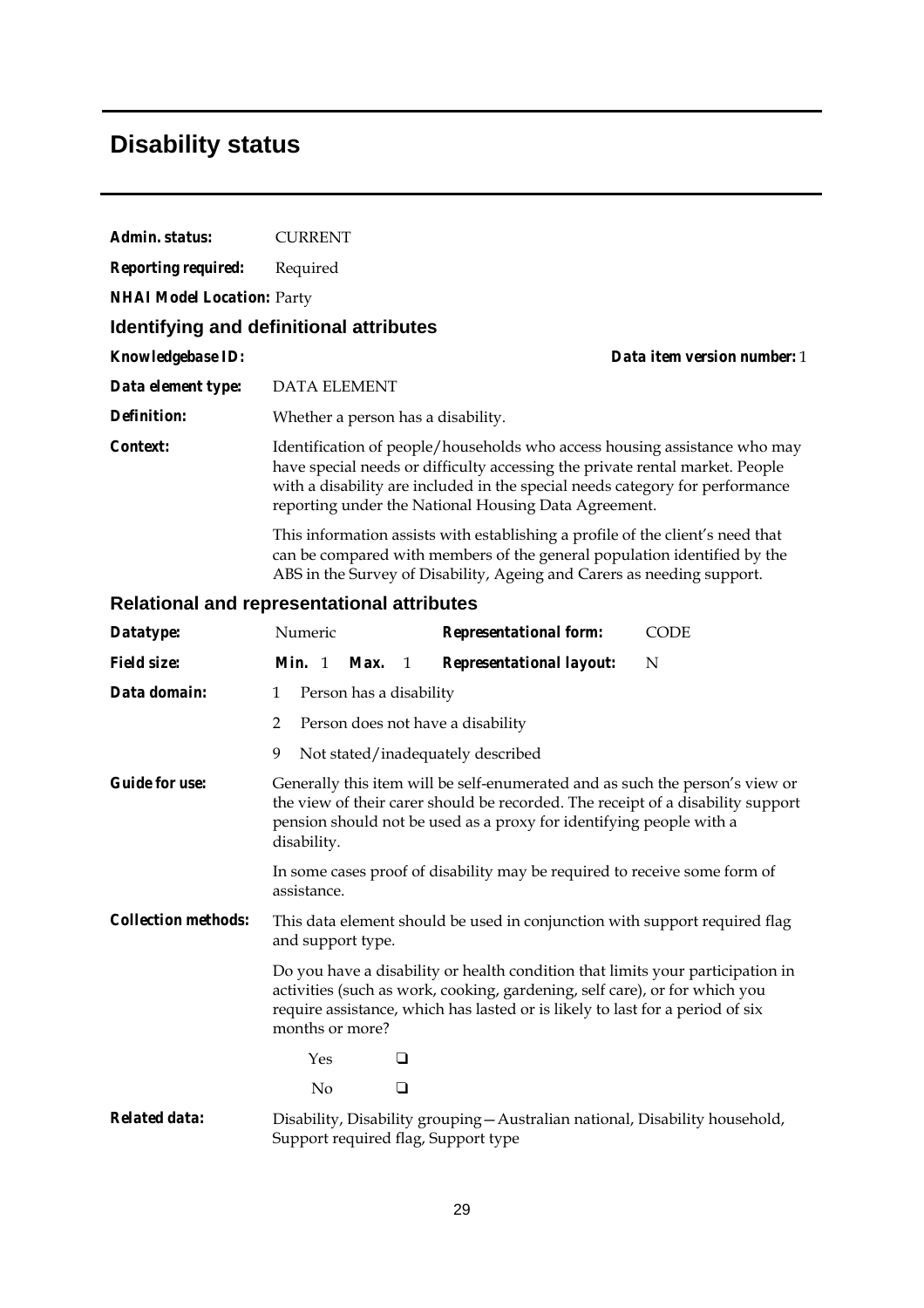#### **Administrative attributes**

| <b>National minimum</b><br>data sets: | Public rental housing                                                                                                |  |  |  |  |
|---------------------------------------|----------------------------------------------------------------------------------------------------------------------|--|--|--|--|
|                                       | Community housing                                                                                                    |  |  |  |  |
|                                       | State owned and managed Indigenous housing                                                                           |  |  |  |  |
| <b>Source document:</b>               | National Housing Assistance Data Dictionary version 1                                                                |  |  |  |  |
| <i>Source organisation:</i>           | Australian Institute of Health and Welfare                                                                           |  |  |  |  |
| <i>Comments:</i>                      | In some jurisdictions, disability status is only recorded if the disability<br>impacts on the client's housing need. |  |  |  |  |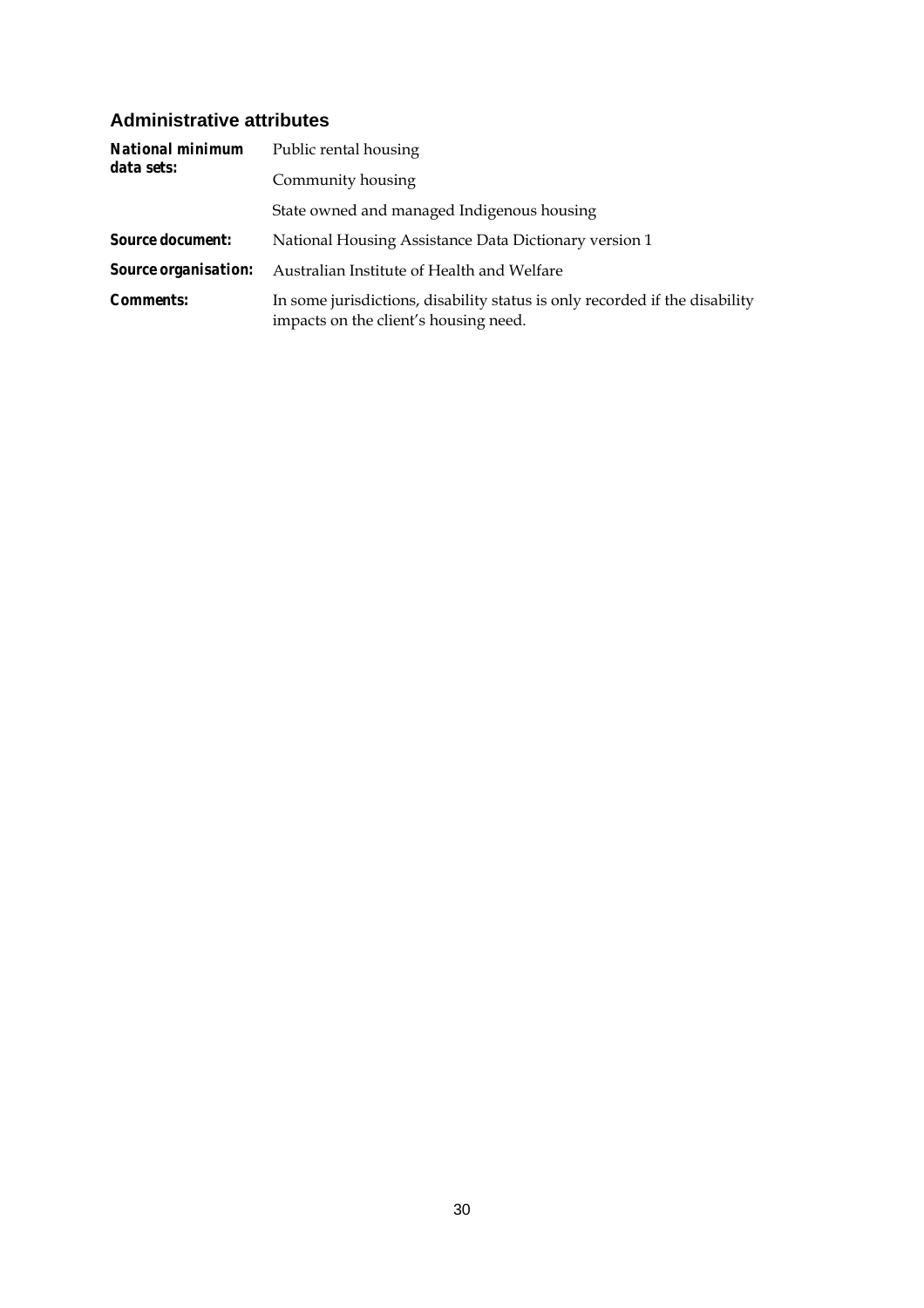## **Dwelling**

| Admin. status:                                    | <b>CURRENT</b>                                                                                                                                                                                                                                                                                                                                                                                                                                                                                                                                                      |                                 |                                                                                                                                                                                                                                                                                                                                                                                                         |                             |
|---------------------------------------------------|---------------------------------------------------------------------------------------------------------------------------------------------------------------------------------------------------------------------------------------------------------------------------------------------------------------------------------------------------------------------------------------------------------------------------------------------------------------------------------------------------------------------------------------------------------------------|---------------------------------|---------------------------------------------------------------------------------------------------------------------------------------------------------------------------------------------------------------------------------------------------------------------------------------------------------------------------------------------------------------------------------------------------------|-----------------------------|
| <b>Reporting required:</b>                        | Not required                                                                                                                                                                                                                                                                                                                                                                                                                                                                                                                                                        |                                 |                                                                                                                                                                                                                                                                                                                                                                                                         |                             |
| NHAI Model Location: Housing Resource             |                                                                                                                                                                                                                                                                                                                                                                                                                                                                                                                                                                     |                                 |                                                                                                                                                                                                                                                                                                                                                                                                         |                             |
| <b>Identifying and definitional attributes</b>    |                                                                                                                                                                                                                                                                                                                                                                                                                                                                                                                                                                     |                                 |                                                                                                                                                                                                                                                                                                                                                                                                         |                             |
| <b>Knowledgebase ID:</b>                          | 000765                                                                                                                                                                                                                                                                                                                                                                                                                                                                                                                                                              |                                 |                                                                                                                                                                                                                                                                                                                                                                                                         | Data item version number: 1 |
| Data element type:                                | DATA CONCEPT                                                                                                                                                                                                                                                                                                                                                                                                                                                                                                                                                        |                                 |                                                                                                                                                                                                                                                                                                                                                                                                         |                             |
| <b>Definition:</b>                                |                                                                                                                                                                                                                                                                                                                                                                                                                                                                                                                                                                     | dwelling is in residential use. | A structure or a discrete space within a structure intended for people to live<br>in or where a person or group of people live. Thus a structure that people<br>actually live in is a dwelling regardless of its intended purpose, but a vacant<br>structure is only a dwelling if intended for human residence. A dwelling may<br>include one or more rooms used as an office or workshop provided the |                             |
| Context:                                          | Dwellings are the main counting unit in the housing sector. Dwellings are<br>reported for a variety of purposes including number of untenantable or<br>tenantable, and occupied or vacant dwellings. Dwellings may be owned<br>and/or managed, and/or available for a use by a specific program, including<br>headleased stock from private and government sources.                                                                                                                                                                                                 |                                 |                                                                                                                                                                                                                                                                                                                                                                                                         |                             |
| <b>Relational and representational attributes</b> |                                                                                                                                                                                                                                                                                                                                                                                                                                                                                                                                                                     |                                 |                                                                                                                                                                                                                                                                                                                                                                                                         |                             |
| Datatype:                                         | n.a.                                                                                                                                                                                                                                                                                                                                                                                                                                                                                                                                                                |                                 | <b>Representational form:</b>                                                                                                                                                                                                                                                                                                                                                                           | n.a.                        |
| <b>Field size:</b>                                |                                                                                                                                                                                                                                                                                                                                                                                                                                                                                                                                                                     | Min. n.a. Max. n.a.             | <b>Representational layout:</b>                                                                                                                                                                                                                                                                                                                                                                         | n.a.                        |
| Data domain:                                      | n.a.                                                                                                                                                                                                                                                                                                                                                                                                                                                                                                                                                                |                                 |                                                                                                                                                                                                                                                                                                                                                                                                         |                             |
| <b>Guide for use:</b>                             | Certain operational rules are required to provide a consistent basis on which<br>to determine whether accommodation within a particular structure, such as a<br>granny flat, forms a separate dwelling. Discrete spaces within a single<br>structure intended for people to live in are only identified as separate<br>dwellings if they are self-contained. A self-contained unit has its own<br>cooking, bathing and toilet facilities and can be accessed without passing<br>through another dwelling (excluding communal entry halls, passages and<br>lobbies.) |                                 |                                                                                                                                                                                                                                                                                                                                                                                                         |                             |
|                                                   |                                                                                                                                                                                                                                                                                                                                                                                                                                                                                                                                                                     |                                 | For the CSHA data collections, the number of tenancy (rental) units is a<br>practical proxy for counting the number of dwellings.                                                                                                                                                                                                                                                                       |                             |
| <b>Related data:</b>                              |                                                                                                                                                                                                                                                                                                                                                                                                                                                                                                                                                                     | Tenancy (rental) unit           | Address, Area of residence, Dwelling structure, Postcode, State/territory ID,                                                                                                                                                                                                                                                                                                                           |                             |

| <b>National minimum</b><br>data sets: |                                                  |
|---------------------------------------|--------------------------------------------------|
| <i>Source document:</i>               | ABS. 1996 Census Dictionary. ABS Cat. No. 2901.0 |
| <i>Source</i>                         | <b>Australian Bureau of Statistics</b>           |
| organisations:                        | Australian Institute of Health and Welfare       |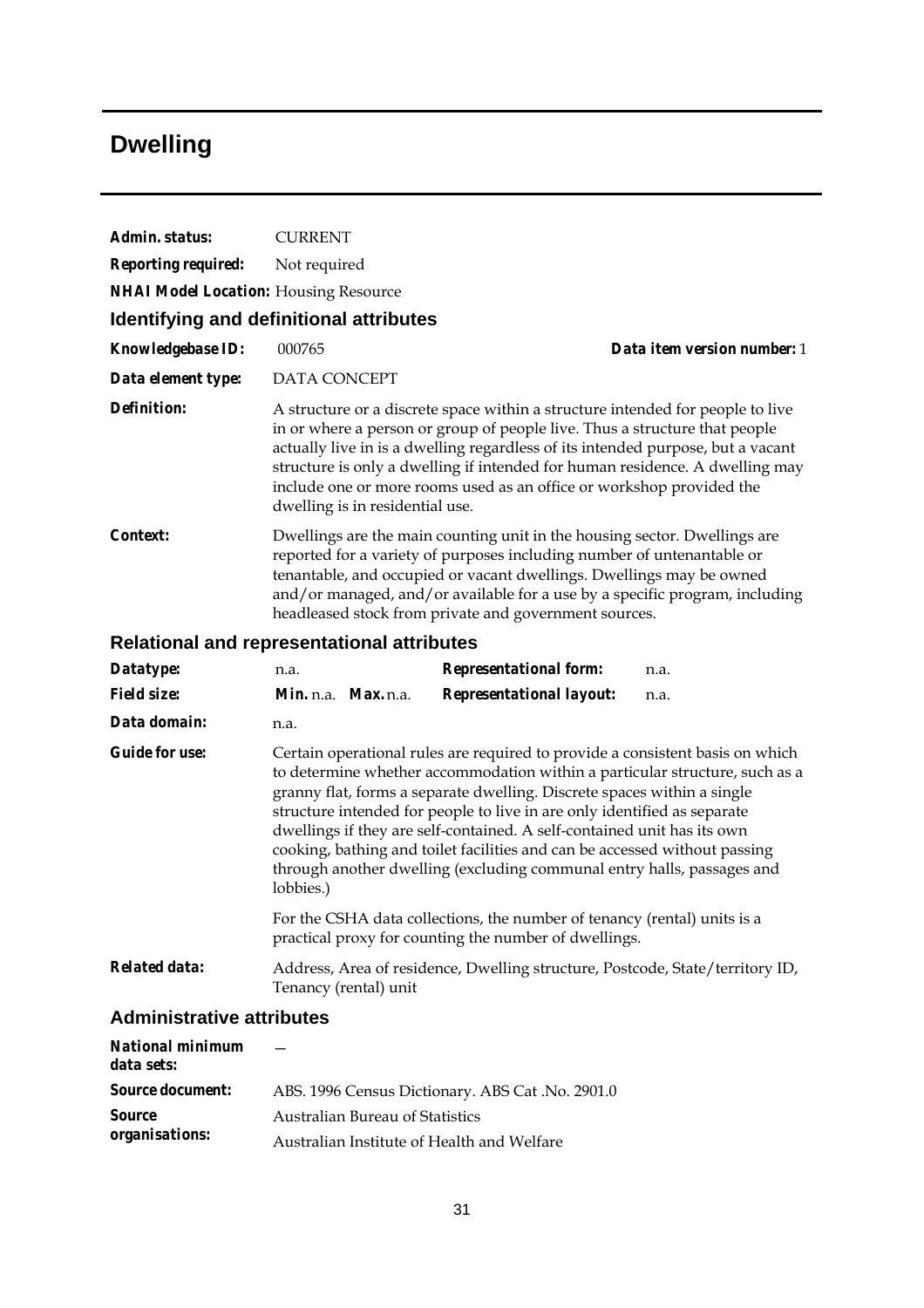## **Dwelling ID**

| Admin. status:                                    | <b>CURRENT</b>                                                                                                                               |                                 |                             |
|---------------------------------------------------|----------------------------------------------------------------------------------------------------------------------------------------------|---------------------------------|-----------------------------|
| <b>Reporting required:</b>                        | Required                                                                                                                                     |                                 |                             |
| <b>NHAI Model Location:</b> Housing Resource      |                                                                                                                                              |                                 |                             |
|                                                   | Identifying and definitional attributes                                                                                                      |                                 |                             |
| <b>Knowledgebase ID:</b>                          |                                                                                                                                              |                                 | Data item version number: 2 |
| Data element type:                                | <b>DATA ELEMENT</b>                                                                                                                          |                                 |                             |
| Definition:                                       | A unique identifier for a dwelling within a state or territory.                                                                              |                                 |                             |
| Context:                                          | Dwellings are one of the main counting units in housing assistance data and<br>as such it is essential to be able to uniquely identify them. |                                 |                             |
| <b>Relational and representational attributes</b> |                                                                                                                                              |                                 |                             |
| Datatype:                                         | Alphanumeric                                                                                                                                 | <b>Representational form:</b>   | n.a.                        |
| <b>Field size:</b>                                | $Min. n.a.$ <i>Max.</i> $n.a.$                                                                                                               | <b>Representational layout:</b> | n.a.                        |
| Data domain:                                      | Each jurisdiction to devise                                                                                                                  |                                 |                             |
| <b>Related data:</b>                              | Tenancy (rental) unit                                                                                                                        |                                 |                             |
| <b>Administrative attributes</b>                  |                                                                                                                                              |                                 |                             |
| <b>National minimum</b><br>data sets:             | Public rental housing                                                                                                                        |                                 |                             |
|                                                   | Community housing                                                                                                                            |                                 |                             |
|                                                   | State owned and managed Indigenous housing                                                                                                   |                                 |                             |
| <b>Source document:</b>                           | National Housing Assistance Data Dictionary version 1                                                                                        |                                 |                             |
| <b>Source</b>                                     | <b>Australian Bureau of Statistics</b>                                                                                                       |                                 |                             |
| organisations:                                    | Australian Institute of Health and Welfare                                                                                                   |                                 |                             |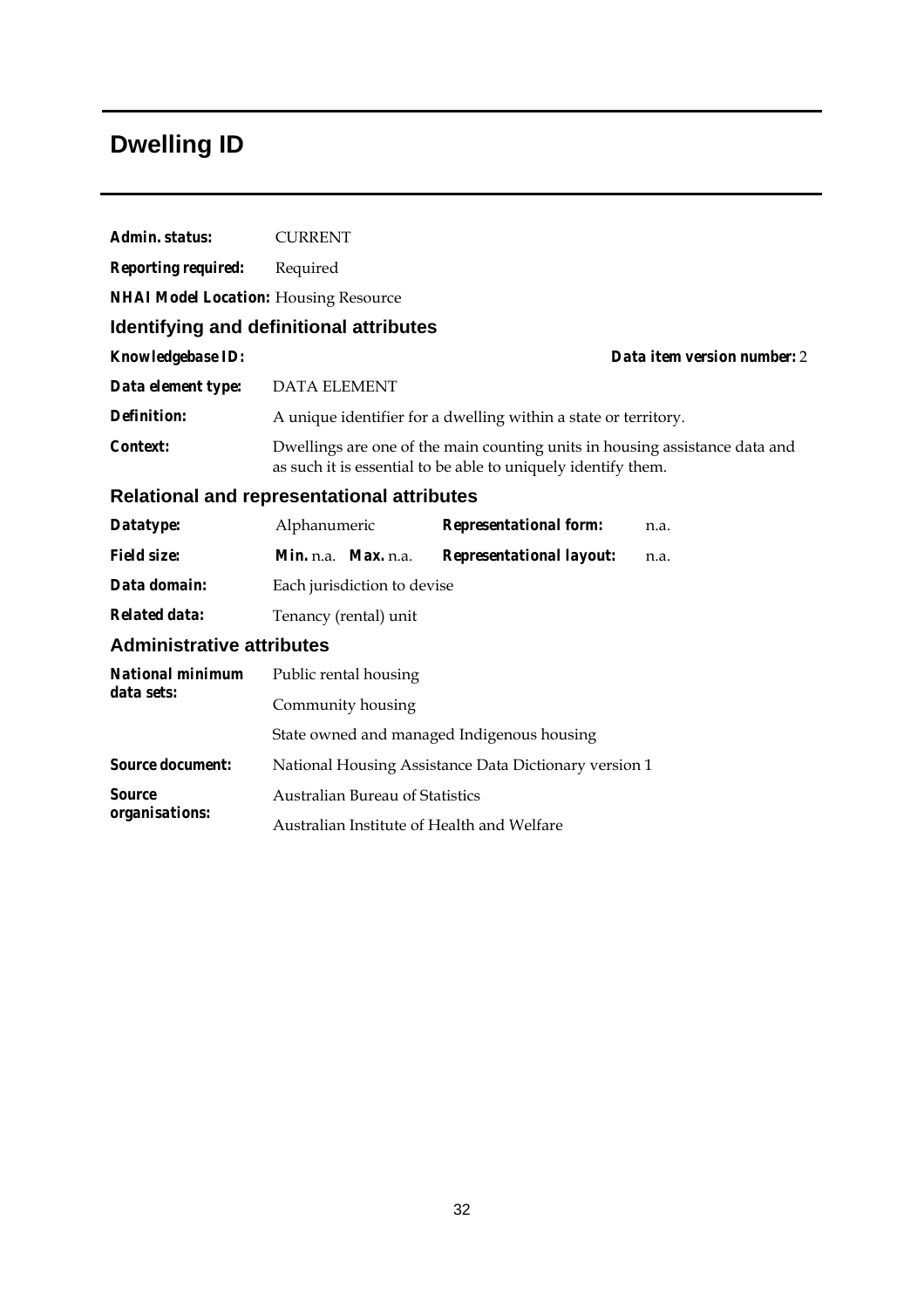## **Dwelling occupancy status**

| Admin. status:                               | <b>CURRENT</b>                                                                                                                                                                                                               |  |  |
|----------------------------------------------|------------------------------------------------------------------------------------------------------------------------------------------------------------------------------------------------------------------------------|--|--|
| <b>Reporting required:</b>                   | Required                                                                                                                                                                                                                     |  |  |
| <b>NHAI Model Location:</b> Housing resource |                                                                                                                                                                                                                              |  |  |
|                                              | Identifying and definitional attributes                                                                                                                                                                                      |  |  |
| Knowledgebase ID:                            | 000719<br>Data item version number: 1                                                                                                                                                                                        |  |  |
| Data element type:                           | <b>DATA ELEMENT</b>                                                                                                                                                                                                          |  |  |
| <b>Definition:</b>                           | Whether or not a dwelling is occupied by tenants at a given point in time.                                                                                                                                                   |  |  |
| Context:                                     | An essential piece of information for planning purposes for housing<br>providers.                                                                                                                                            |  |  |
|                                              | <b>Relational and representational attributes</b>                                                                                                                                                                            |  |  |
| Datatype:                                    | Numeric<br><b>Representational form:</b><br><b>CODE</b>                                                                                                                                                                      |  |  |
| <b>Field size:</b>                           | Min. 1<br>Max.<br><b>Representational layout:</b><br>N<br>1                                                                                                                                                                  |  |  |
| Data domain:                                 | Occupied<br>$\mathbf{1}$                                                                                                                                                                                                     |  |  |
|                                              | $\overline{2}$<br>Vacant                                                                                                                                                                                                     |  |  |
|                                              | 9<br>Not stated/inadequately described                                                                                                                                                                                       |  |  |
| <b>Guide for use:</b>                        | Occupied: includes any structure that people actually live in regardless of<br>$\mathbf{1}$<br>its intended purpose. The structure may or may not be tenantable.                                                             |  |  |
|                                              | Vacant: a vacant structure is only a dwelling if it is intended for human<br>2<br>residence. The structure may or may not be tenantable.                                                                                     |  |  |
|                                              | Thus a shed, garage or office, etc. is counted as an occupied dwelling if<br>people are living there, but is not counted as vacant if there are no residents<br>as the purpose of the structure is not for human habitation. |  |  |
| <b>Collection methods:</b>                   |                                                                                                                                                                                                                              |  |  |
| <b>Related data:</b>                         | Dwelling, Tenancy (rental) unit                                                                                                                                                                                              |  |  |
| <b>Administrative attributes</b>             |                                                                                                                                                                                                                              |  |  |
| <b>National minimum</b>                      | Public rental housing                                                                                                                                                                                                        |  |  |
| data sets:                                   | Community housing                                                                                                                                                                                                            |  |  |
|                                              | State owned and managed Indigenous housing                                                                                                                                                                                   |  |  |
| <b>Source document:</b>                      | ABS. 1996 Census Dictionary. ABS Cat. No. 2901.0                                                                                                                                                                             |  |  |
| Source organisation:                         | Australian Bureau of Statistics                                                                                                                                                                                              |  |  |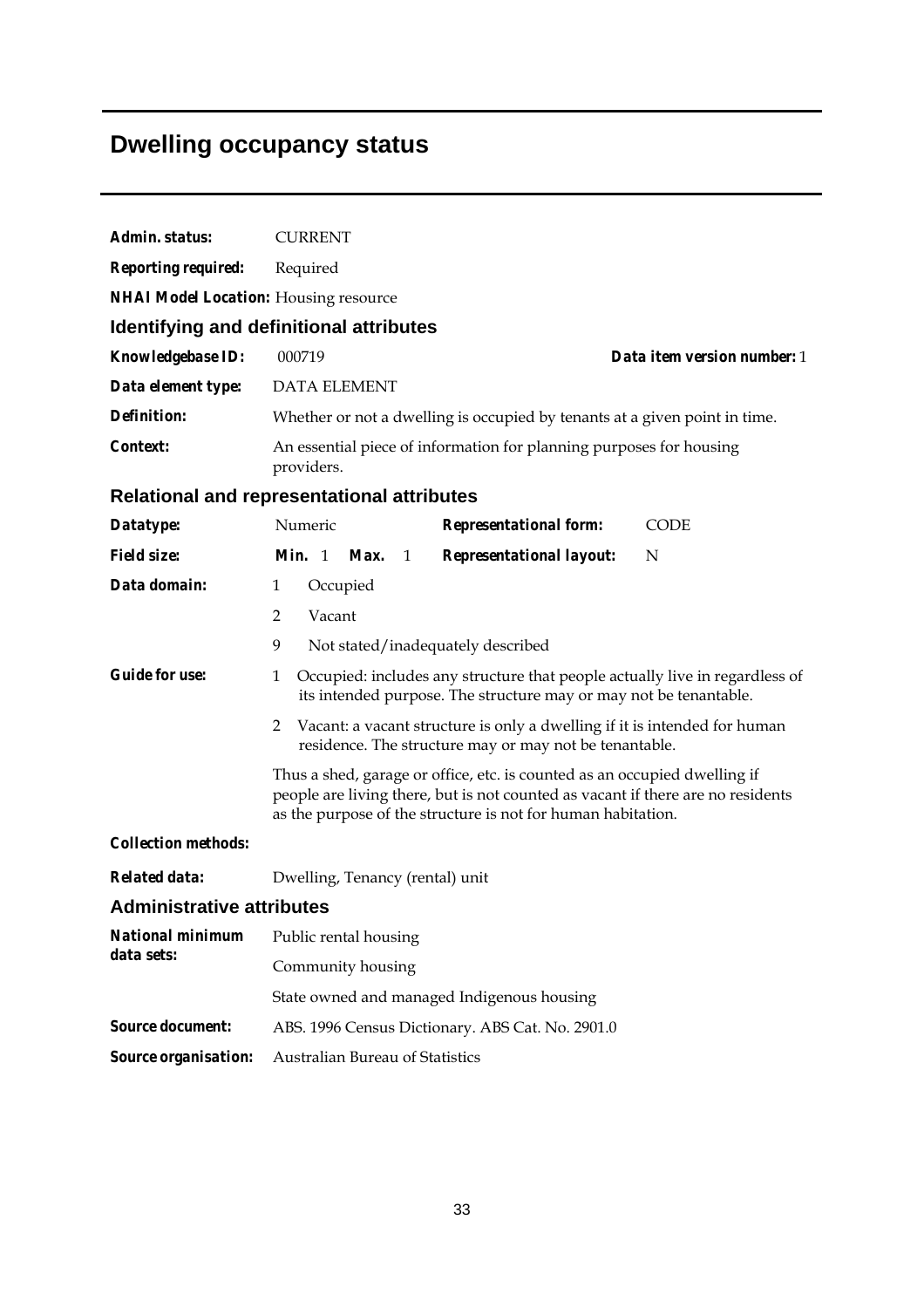# **Dwelling structure**

| Admin. status:                               | <b>CURRENT</b>                                                                                                                                                                                                                                                                                                                                                                                                                                                                                                                                            |  |  |
|----------------------------------------------|-----------------------------------------------------------------------------------------------------------------------------------------------------------------------------------------------------------------------------------------------------------------------------------------------------------------------------------------------------------------------------------------------------------------------------------------------------------------------------------------------------------------------------------------------------------|--|--|
| <b>Reporting required:</b>                   | Not required                                                                                                                                                                                                                                                                                                                                                                                                                                                                                                                                              |  |  |
| <b>NHAI Model Location:</b> Housing Resource |                                                                                                                                                                                                                                                                                                                                                                                                                                                                                                                                                           |  |  |
|                                              | Identifying and definitional attributes                                                                                                                                                                                                                                                                                                                                                                                                                                                                                                                   |  |  |
| Knowledgebase ID:                            | Data item version number: 2                                                                                                                                                                                                                                                                                                                                                                                                                                                                                                                               |  |  |
| Data element type:                           | <b>DATA ELEMENT</b>                                                                                                                                                                                                                                                                                                                                                                                                                                                                                                                                       |  |  |
| <b>Definition:</b>                           | Describes the physical structure of the individual dwelling that a tenant<br>occupies.                                                                                                                                                                                                                                                                                                                                                                                                                                                                    |  |  |
| Context:                                     | Data on dwelling structure are used to monitor changes in housing<br>characteristics, to help formulate housing policies and to review existing<br>housing stock.                                                                                                                                                                                                                                                                                                                                                                                         |  |  |
|                                              | Relational and representational attributes                                                                                                                                                                                                                                                                                                                                                                                                                                                                                                                |  |  |
| Datatype:                                    | Numeric<br><b>CODE</b><br><b>Representational form:</b>                                                                                                                                                                                                                                                                                                                                                                                                                                                                                                   |  |  |
| <b>Field size:</b>                           | Min. 1<br>Max.<br><b>NN</b><br>$\overline{2}$<br><b>Representational layout:</b>                                                                                                                                                                                                                                                                                                                                                                                                                                                                          |  |  |
| Data domain:                                 | Separate house<br>1                                                                                                                                                                                                                                                                                                                                                                                                                                                                                                                                       |  |  |
|                                              | $\overline{2}$<br>Semi-detached, row or terrace house, townhouse, etc.                                                                                                                                                                                                                                                                                                                                                                                                                                                                                    |  |  |
|                                              | 3<br>Flat or apartment                                                                                                                                                                                                                                                                                                                                                                                                                                                                                                                                    |  |  |
|                                              | Caravan, tent, cabin, etc. in caravan park, houseboat in marina, etc.<br>4                                                                                                                                                                                                                                                                                                                                                                                                                                                                                |  |  |
|                                              | 5<br>Caravan not in caravan park, houseboat not in marina, etc.                                                                                                                                                                                                                                                                                                                                                                                                                                                                                           |  |  |
|                                              | Improvised home, campers out<br>6                                                                                                                                                                                                                                                                                                                                                                                                                                                                                                                         |  |  |
|                                              | House or flat attached to a shop, office, etc.<br>7                                                                                                                                                                                                                                                                                                                                                                                                                                                                                                       |  |  |
|                                              | 8<br>Boarding/rooming house room/unit                                                                                                                                                                                                                                                                                                                                                                                                                                                                                                                     |  |  |
|                                              | Other<br>9                                                                                                                                                                                                                                                                                                                                                                                                                                                                                                                                                |  |  |
|                                              | Not stated/inadequately described<br>10                                                                                                                                                                                                                                                                                                                                                                                                                                                                                                                   |  |  |
| <b>Guide for use:</b>                        | <b>Separate house:</b> This is a house separated from other houses (or other<br>1<br>buildings or structures) by space to allow access on all sides (at least half<br>a metre). This category also includes houses that have an attached flat<br>(e.g. a granny flat). The attached flat will be included in the 'Flat or<br>apartment' category.                                                                                                                                                                                                         |  |  |
|                                              | Semi-detached, row or terrace house, townhouse, etc.: This category<br>2<br>covers dwellings with their own private grounds and no dwelling above<br>or below. A key feature of these dwellings is that they are either attached<br>in some structural way to one or more dwellings or are separated from<br>neighbouring dwellings by less than half a metre. Examples include<br>semi-detached, row or terrace houses, townhouses and villa units. Multi-<br>storey townhouses or units are separately identified from those that are<br>single storey. |  |  |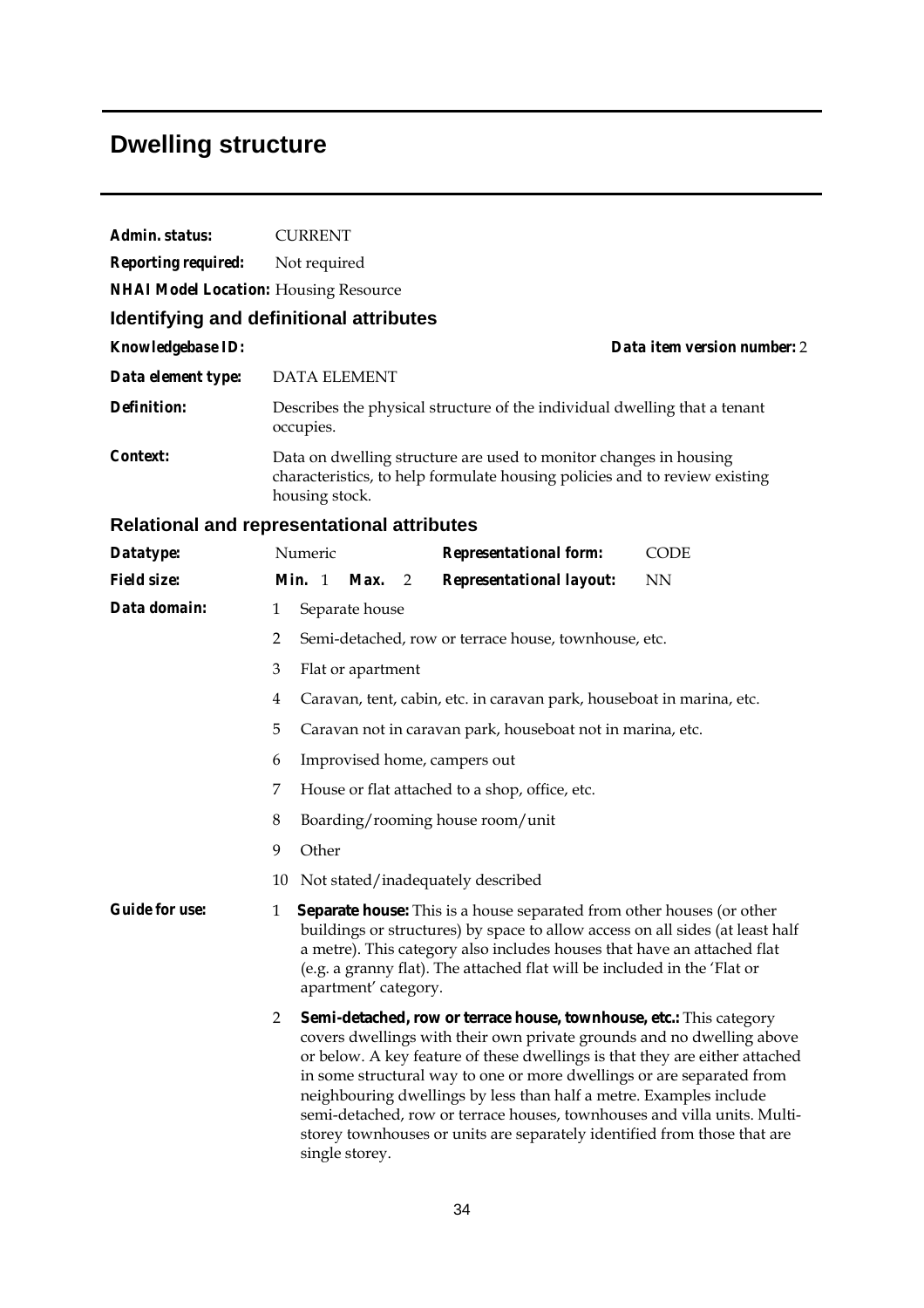| <b>Guide for use</b><br>continued:    | Flat or apartment: This category covers all dwellings in blocks of flats,<br>3<br>units or apartments. These dwellings do not have their own private<br>grounds and usually share a common entrance foyer or stairwell. This<br>category includes houses converted into flats, and flats attached to<br>houses such as granny flats.                                                                                                        |  |
|---------------------------------------|---------------------------------------------------------------------------------------------------------------------------------------------------------------------------------------------------------------------------------------------------------------------------------------------------------------------------------------------------------------------------------------------------------------------------------------------|--|
|                                       | Caravan, tent, cabin, etc. in caravan park, houseboat in marina, etc.: This<br>4<br>category includes all types of accommodation within a caravan park. It<br>also includes all occupied water craft in marinas.                                                                                                                                                                                                                            |  |
|                                       | Caravan not in caravan park, houseboat not in marina, etc.: This<br>5<br>category includes all mobile units, on water or land, occupied on a<br>permanent or semi-permanent basis by people (e.g. caravans,<br>campervans, mobile houses, small boats, houseboats) that are not in<br>caravan parks or marinas.                                                                                                                             |  |
|                                       | <b>Improvised home, campers out:</b> This category covers all structures not<br>6<br>elsewhere classified that are occupied by people on a permanent or semi-<br>permanent basis. This category typically includes garages, sheds, tents,<br>shacks, etc. These structures are only included in this category if they are<br>not in a caravan park.                                                                                         |  |
|                                       | House or flat attached to a shop, office, etc.: This category includes all<br>7<br>houses or flats that are attached to a non-residential building. Examples<br>of these dwellings are manses attached to a church, a flat or apartment<br>over a shop, and a caretakers house or flat attached to a school, factory or<br>storage facility.                                                                                                |  |
|                                       | <b>Boarding/rooming house room:</b> A boarding/rooming house room is<br>8<br>usually a bedroom within a boarding house that is not self-contained,<br>and usually shares a common kitchen and/or bathroom. Boarding house<br>bedrooms are usually accessed via a common entrance such as a foyer or<br>hallway. Please note: this structure type identifies the individual rooms<br>in a boarding/rooming house, not the complete building. |  |
| <b>Collection methods:</b>            |                                                                                                                                                                                                                                                                                                                                                                                                                                             |  |
| <b>Related data:</b>                  | Boarding house room, Building function, Dwelling, Dwelling ID, Number of<br>bedrooms, Tenancy (rental) unit                                                                                                                                                                                                                                                                                                                                 |  |
| <b>Administrative attributes</b>      |                                                                                                                                                                                                                                                                                                                                                                                                                                             |  |
| <b>National minimum</b><br>data sets: |                                                                                                                                                                                                                                                                                                                                                                                                                                             |  |
| <b>Source documents:</b>              | ABS. 1996 Census Dictionary. ABS Cat. No. 2901.0                                                                                                                                                                                                                                                                                                                                                                                            |  |
|                                       | Queensland Housing Boarding House Program Guidelines                                                                                                                                                                                                                                                                                                                                                                                        |  |
| <i>Source</i>                         | <b>Australian Bureau of Statistics</b>                                                                                                                                                                                                                                                                                                                                                                                                      |  |
| organisations:                        | Queensland Department of Housing                                                                                                                                                                                                                                                                                                                                                                                                            |  |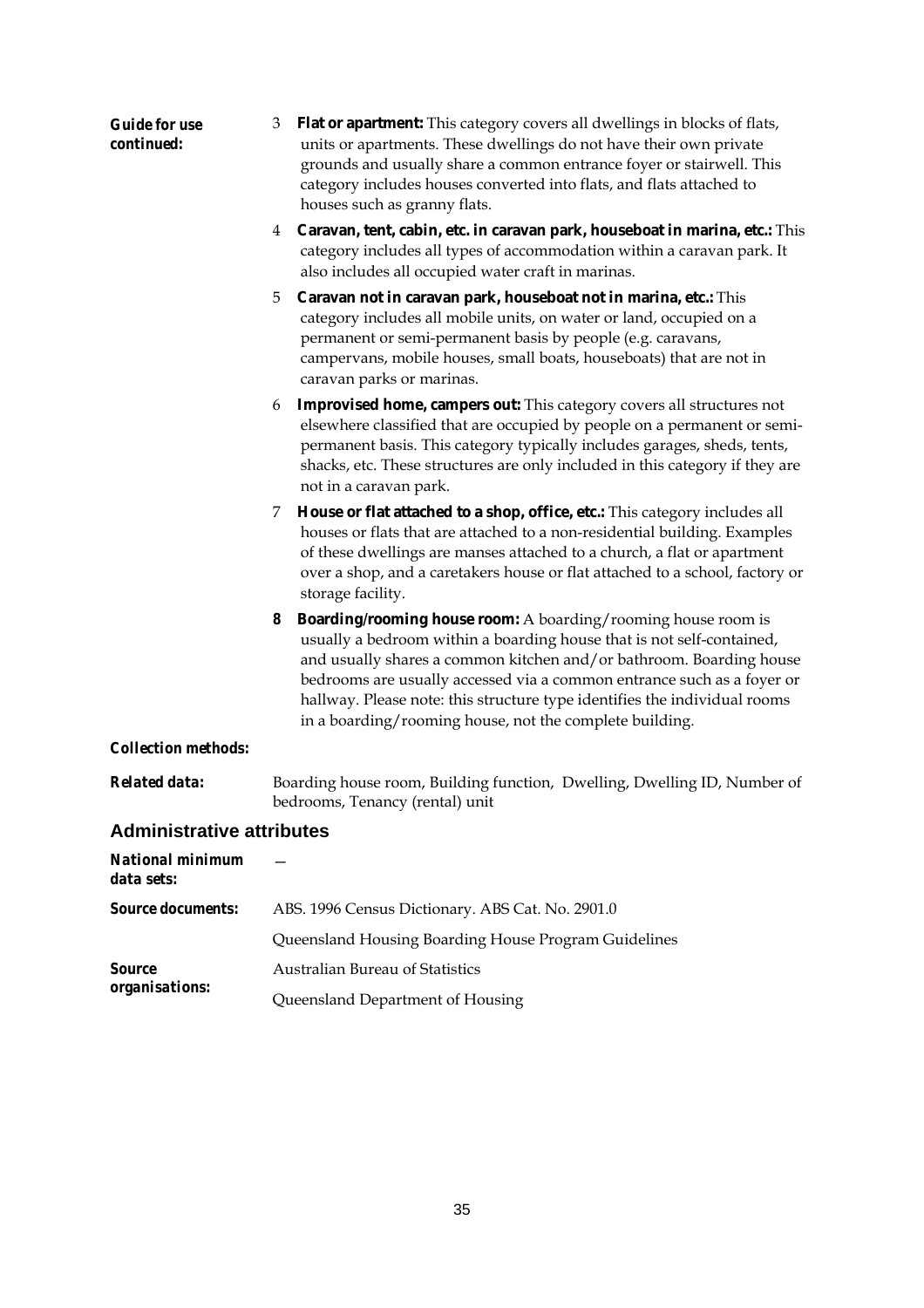# **Dwelling tenantability status**

| Admin. status:                               | <b>CURRENT</b>                                                                                                                                                                                                                                                                                                                               |  |  |
|----------------------------------------------|----------------------------------------------------------------------------------------------------------------------------------------------------------------------------------------------------------------------------------------------------------------------------------------------------------------------------------------------|--|--|
| <b>Reporting required:</b>                   | Required                                                                                                                                                                                                                                                                                                                                     |  |  |
| <b>NHAI Model Location:</b> Housing Resource |                                                                                                                                                                                                                                                                                                                                              |  |  |
|                                              | Identifying and definitional attributes                                                                                                                                                                                                                                                                                                      |  |  |
| Knowledgebase ID:                            | Data item version number: 1                                                                                                                                                                                                                                                                                                                  |  |  |
| Data element type:                           | <b>DATA ELEMENT</b>                                                                                                                                                                                                                                                                                                                          |  |  |
| <b>Definition:</b>                           | A tenantable dwelling is a dwelling for which maintenance has been<br>completed and can be either occupied or unoccupied.                                                                                                                                                                                                                    |  |  |
| <i>Context:</i>                              | Dwelling tenantability is related to the concept of tenant, with its associated<br>rights and responsibilities. A tenantable dwelling usually provides a certain<br>level of basic amenity and maintenance is completed to the required<br>minimum level. A dwelling that is occupied but not tenantable indicates an<br>unmet housing need. |  |  |
|                                              | This information is collected in the CSHA annual data collections for public<br>housing, community housing and state owned and managed Indigenous<br>housing.                                                                                                                                                                                |  |  |
|                                              | <b>Relational and representational attributes</b>                                                                                                                                                                                                                                                                                            |  |  |
| Datatype:                                    | Numeric<br><b>Representational form:</b><br><b>CODE</b>                                                                                                                                                                                                                                                                                      |  |  |
| <b>Field size:</b>                           | <i>Min.</i> 1<br>Max.<br><b>Representational layout:</b><br>N<br>1                                                                                                                                                                                                                                                                           |  |  |
| Data domain:                                 | 1 Dwelling is tenantable                                                                                                                                                                                                                                                                                                                     |  |  |
|                                              | 2 Dwelling is not tenantable                                                                                                                                                                                                                                                                                                                 |  |  |
|                                              | Not stated/unknown<br>9.                                                                                                                                                                                                                                                                                                                     |  |  |
| <b>Guide for use:</b>                        |                                                                                                                                                                                                                                                                                                                                              |  |  |
| <b>Collection methods:</b>                   |                                                                                                                                                                                                                                                                                                                                              |  |  |
| <b>Related data:</b>                         | Dwelling occupancy status, Tenancy agreement, Tenant                                                                                                                                                                                                                                                                                         |  |  |
| <b>Administrative attributes</b>             |                                                                                                                                                                                                                                                                                                                                              |  |  |
| <b>National minimum</b>                      | Public rental housing                                                                                                                                                                                                                                                                                                                        |  |  |
| data sets:                                   | State owned and managed Indigenous housing                                                                                                                                                                                                                                                                                                   |  |  |
| <b>Source documents:</b>                     | CSHA Aboriginal Rental Housing Program data manual 2001-02                                                                                                                                                                                                                                                                                   |  |  |
|                                              | CSHA community housing data manual 2001-02                                                                                                                                                                                                                                                                                                   |  |  |
|                                              | CSHA public rental housing data manual 2001-02                                                                                                                                                                                                                                                                                               |  |  |
| <b>Source</b><br>organisations:              | Australian Institute of Health and Welfare                                                                                                                                                                                                                                                                                                   |  |  |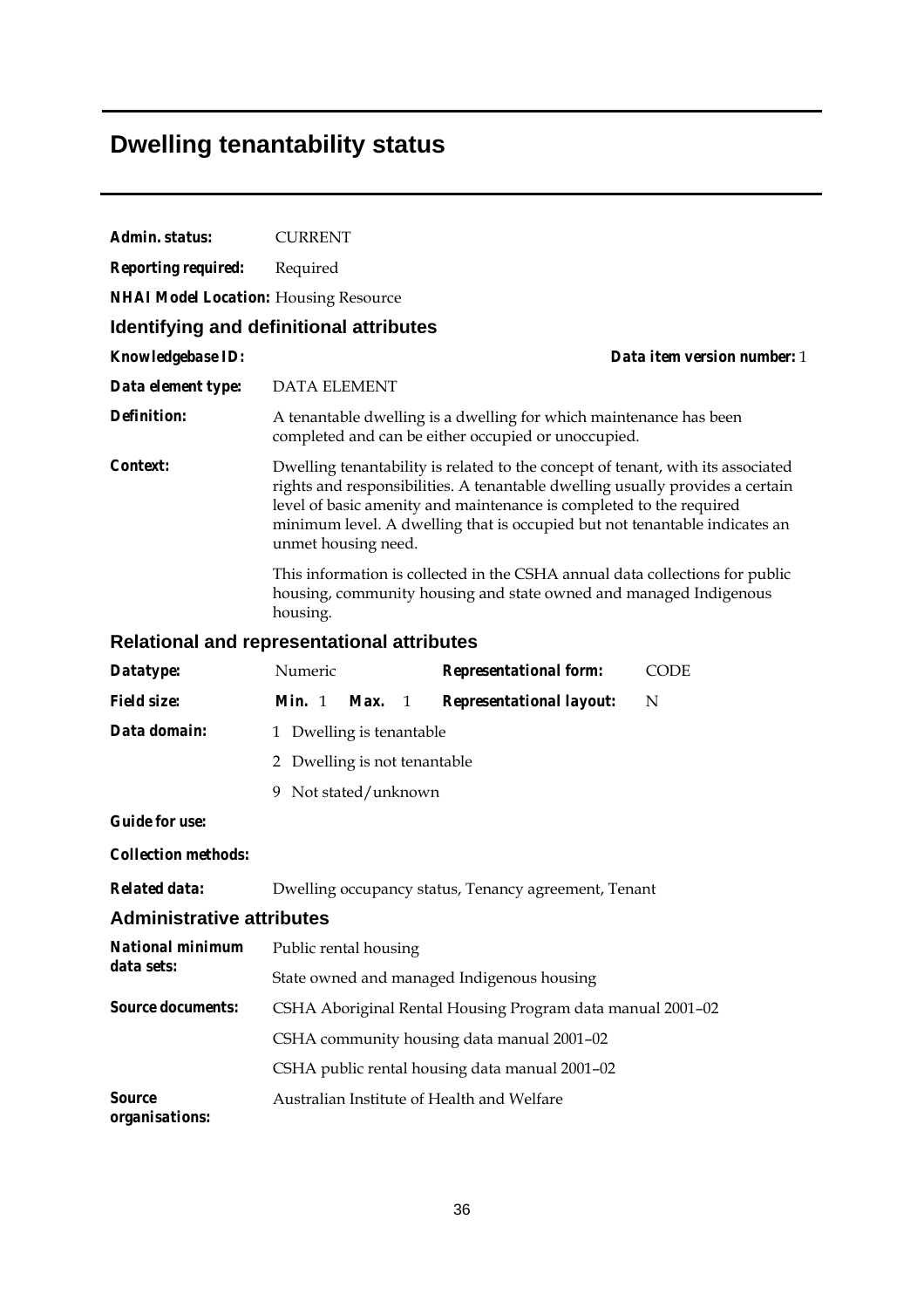### **Household**

| Admin. status:                                    | <b>CURRENT</b>                                                                                                                                                                                                                                                              |                                                                                                                                                                                                                                                                                                                      |                             |
|---------------------------------------------------|-----------------------------------------------------------------------------------------------------------------------------------------------------------------------------------------------------------------------------------------------------------------------------|----------------------------------------------------------------------------------------------------------------------------------------------------------------------------------------------------------------------------------------------------------------------------------------------------------------------|-----------------------------|
| <b>Reporting required:</b>                        | Required                                                                                                                                                                                                                                                                    |                                                                                                                                                                                                                                                                                                                      |                             |
| <b>NHAI Model Location: Party</b>                 |                                                                                                                                                                                                                                                                             |                                                                                                                                                                                                                                                                                                                      |                             |
|                                                   | Identifying and definitional attributes                                                                                                                                                                                                                                     |                                                                                                                                                                                                                                                                                                                      |                             |
| <b>Knowledgebase ID:</b>                          | 000750                                                                                                                                                                                                                                                                      |                                                                                                                                                                                                                                                                                                                      | Data item version number: 1 |
| Data element type:                                | <b>DATA CONCEPT</b>                                                                                                                                                                                                                                                         |                                                                                                                                                                                                                                                                                                                      |                             |
| Definition:                                       | other person.                                                                                                                                                                                                                                                               | A group of two or more related or unrelated people who usually reside in the<br>same dwelling, and who make common provision for food or other essentials<br>for living. Or a person living in a dwelling who makes provision for his or<br>her own food and other essentials for living, without combining with any |                             |
| Context:                                          | Together with family, household is considered one of the basic groups of<br>social aggregation. Information on household numbers and composition aids<br>in identifying groups within the population such as Indigenous households<br>or the number of people living alone. |                                                                                                                                                                                                                                                                                                                      |                             |
| <b>Relational and representational attributes</b> |                                                                                                                                                                                                                                                                             |                                                                                                                                                                                                                                                                                                                      |                             |
| Datatype:                                         | n.a.                                                                                                                                                                                                                                                                        | <b>Representational form:</b>                                                                                                                                                                                                                                                                                        | n.a.                        |
| <b>Field size:</b>                                | <i>Min.</i> n.a. <i>Max.</i> n.a.                                                                                                                                                                                                                                           | <b>Representational layout:</b>                                                                                                                                                                                                                                                                                      | n.a.                        |

*Guide for use:* For the CSHA data collections, the number of tenancy agreements is a practical proxy for calculating the number of households receiving housing assistance.

> The persons in the group may pool their incomes and have a common budget to a greater or lesser extent; they may be related or unrelated persons, or a combination of both.

Only usual residents of the household are included as members of the household. Visitors to a household are, by definition, excluded from the household.

*Related data:* Household composition, Indigenous household, Tenancy agreement

| National minimum<br>data sets: |                                                                                                |
|--------------------------------|------------------------------------------------------------------------------------------------|
| <i>Source documents:</i>       | ABS 1995. Directory of concepts and standards for social, labour and<br>demographic statistics |
|                                | ABS 1995. Standards for statistics on families. ABS Cat. No. 1286.0                            |
|                                | <b>Source organisation:</b> Australian Bureau of Statistics                                    |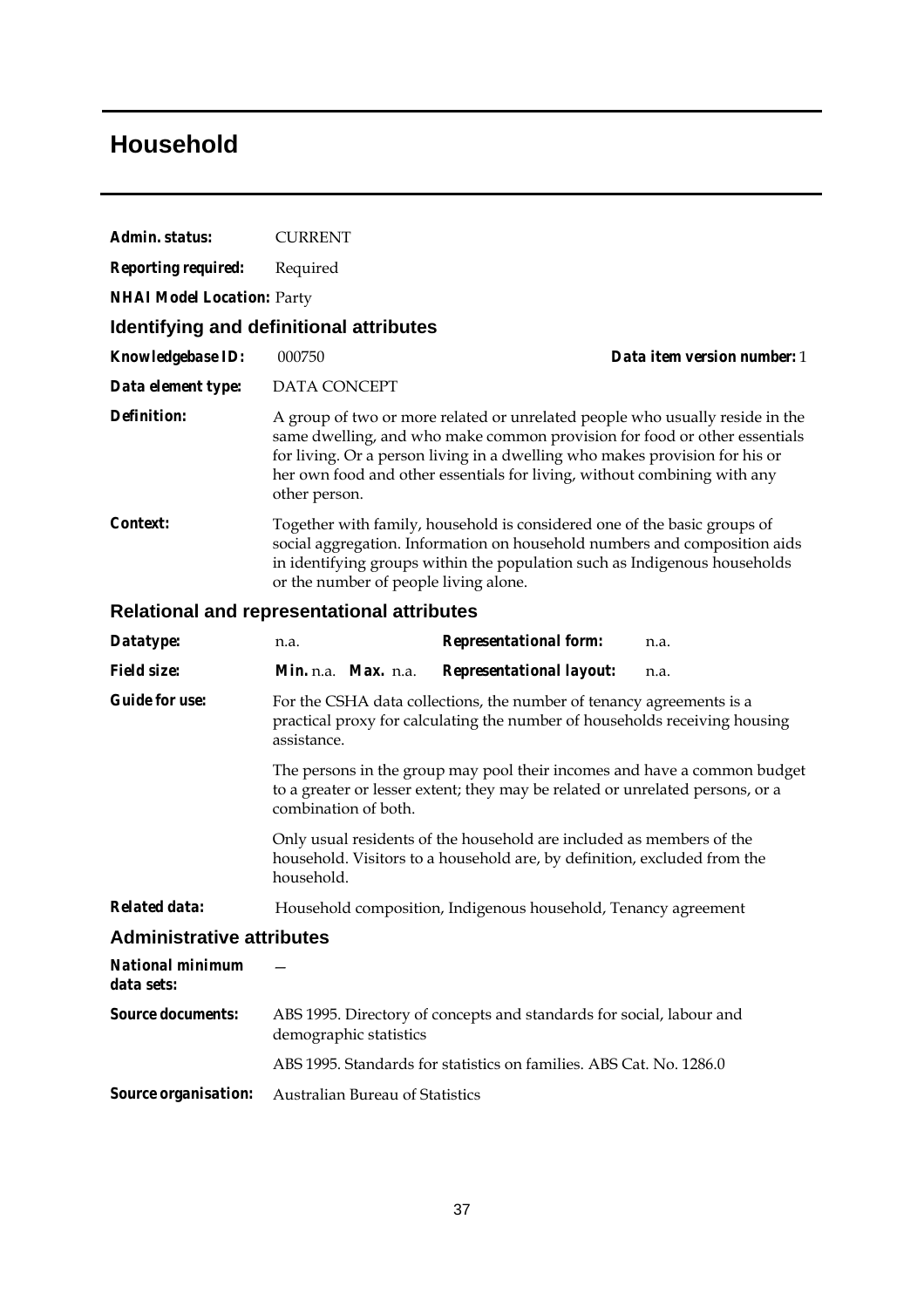## **Household composition**

| Admin. status:                    | <b>CURRENT</b>                                                                                                                                                                                                                                                                              |  |
|-----------------------------------|---------------------------------------------------------------------------------------------------------------------------------------------------------------------------------------------------------------------------------------------------------------------------------------------|--|
| Reporting required:               | Not required                                                                                                                                                                                                                                                                                |  |
| <b>NHAI Model Location: Party</b> |                                                                                                                                                                                                                                                                                             |  |
|                                   | Identifying and definitional attributes                                                                                                                                                                                                                                                     |  |
| Knowledgebase ID:                 | Data item version number: 1<br>000751                                                                                                                                                                                                                                                       |  |
| Data element type:                | <b>DATA ELEMENT</b>                                                                                                                                                                                                                                                                         |  |
| Definition:                       | The composition of the household based on the relationship between<br>household members.                                                                                                                                                                                                    |  |
|                                   | Households can contain dependent and non-dependent children as well as<br>non-family members. The differentiation of households is based on the<br>presence or absence of couple relationships, parent-child relationships, child<br>dependency relationships or other blood relationships. |  |
| Context:                          | Together with 'family', household is considered one of the basic groups of<br>social aggregation. Information on household numbers and composition aids<br>in identifying groups within the population such as Indigenous households<br>or the number of people living alone.               |  |
|                                   | <b>Relational and representational attributes</b>                                                                                                                                                                                                                                           |  |
| Datatype:                         | Numeric<br><b>Representational form:</b><br><b>CODE</b>                                                                                                                                                                                                                                     |  |
| Field size:                       | <i>Min.</i> 1 <i>Max.</i> 2<br><b>NN</b><br><b>Representational layout:</b>                                                                                                                                                                                                                 |  |
| Data domain:                      | $\mathbf{1}$<br>Family                                                                                                                                                                                                                                                                      |  |
|                                   | 1.1 Sole parent with child/ren under 16 only                                                                                                                                                                                                                                                |  |
|                                   | Couple only<br>1.2                                                                                                                                                                                                                                                                          |  |
|                                   | Couple with child/ren under 16 only<br>1.3                                                                                                                                                                                                                                                  |  |
|                                   | 1.4 Family (with other family member/s present)                                                                                                                                                                                                                                             |  |
|                                   | Family (with other non-related member/s present)<br>1.5                                                                                                                                                                                                                                     |  |
|                                   | $\overline{c}$<br>Non-family                                                                                                                                                                                                                                                                |  |
|                                   | Single (person living alone)<br>2.1                                                                                                                                                                                                                                                         |  |
|                                   | Group (unrelated adults)<br>2.2                                                                                                                                                                                                                                                             |  |
|                                   | 9<br>Not stated/inadequately described                                                                                                                                                                                                                                                      |  |
| <b>Guide for use:</b>             | A household must contain a member who is 15 years of age or more. If a<br>household does not contain at least one member 15 years of age or over, it<br>should be classified as 'Unknown'.                                                                                                  |  |

Unknown includes not available, not collected, not classifiable, not stated, and inadequately described.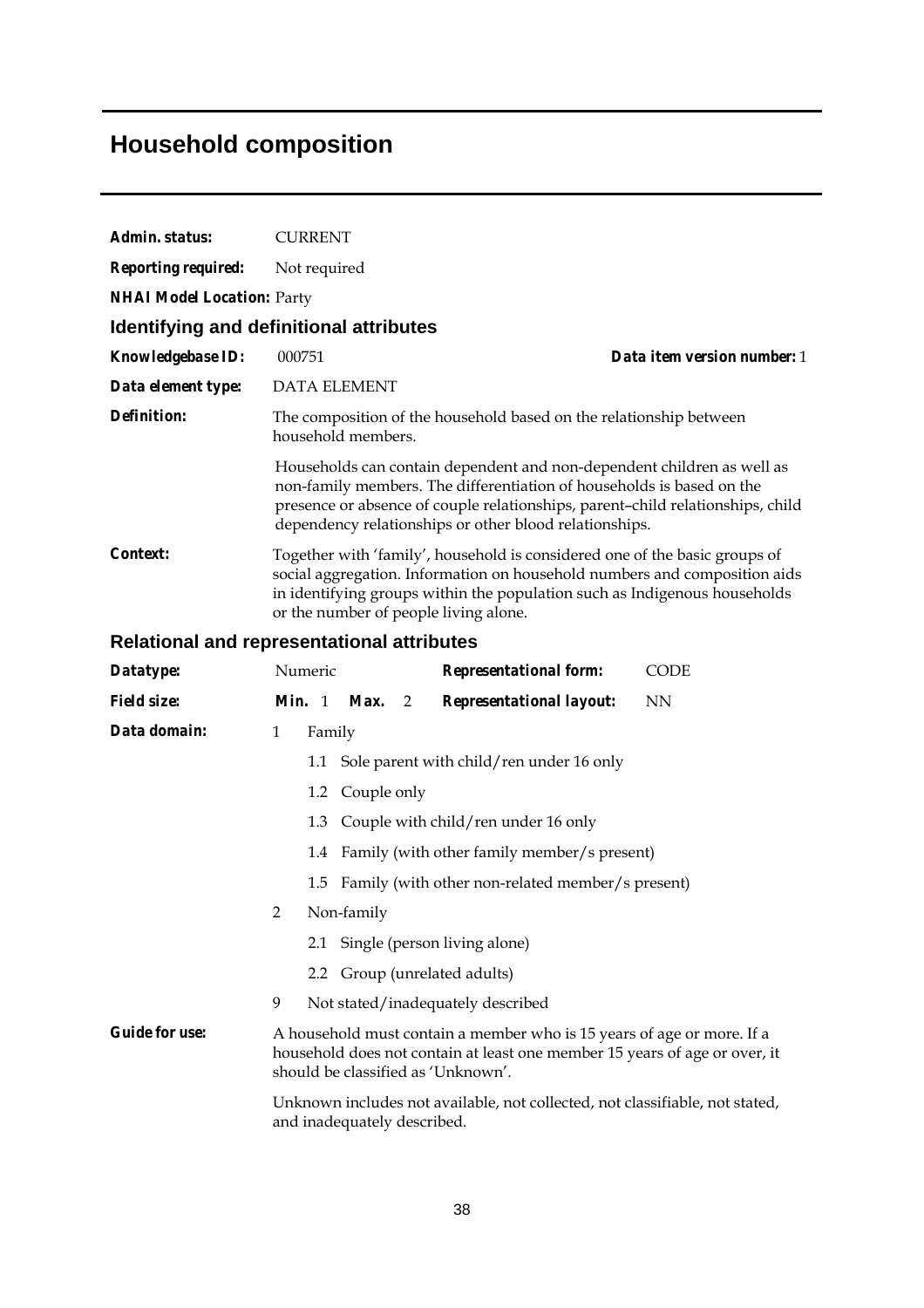It should be noted that only usual residents of a household are considered when describing and categorising households by Household type. Visitors to a household are, by definition, excluded from the household. Usual residence of members of a household is defined as '…that address at which the person has lived or intends to live for a total of 6 months or more' (Census Dictionary 1996).

Other households, including multiple family households, may be broken down further to show households with only family members present and those with non-family members present. A family household with only family members present is a household where every individual forms a familial relationship to one of the families belonging to the household. This relates to the ABS Household type definition.

Household composition is not used for the CSHA proxy occupancy standard. Refer instead to 'Household groups'.

#### *Collection methods:*

*Related data:* Age, Household, Household groups, Relationship within household, Sex

| National minimum<br>data sets: |                                                                                                                                                                                                                       |
|--------------------------------|-----------------------------------------------------------------------------------------------------------------------------------------------------------------------------------------------------------------------|
| <b>Source documents:</b>       | ABS 1995. Directory of concepts and standards for social, labour and<br>demographic statistics                                                                                                                        |
|                                | ABS 1995. Standards for statistics on families. ABS Cat. No. 1286.0                                                                                                                                                   |
|                                | AIHW 1998. Data Standardisation Project for the development of a national<br>unit record public housing data set                                                                                                      |
|                                | National Housing Assistance Data Dictionary version 1                                                                                                                                                                 |
| Source organisation:           | Australian Institute of Health and Welfare                                                                                                                                                                            |
| <i>Comments:</i>               | For the ABS the household is analysed on the basis of the existence or non-<br>existence of family structure and the presence of unrelated household<br>members, rather than on the basis of sex or age, for example. |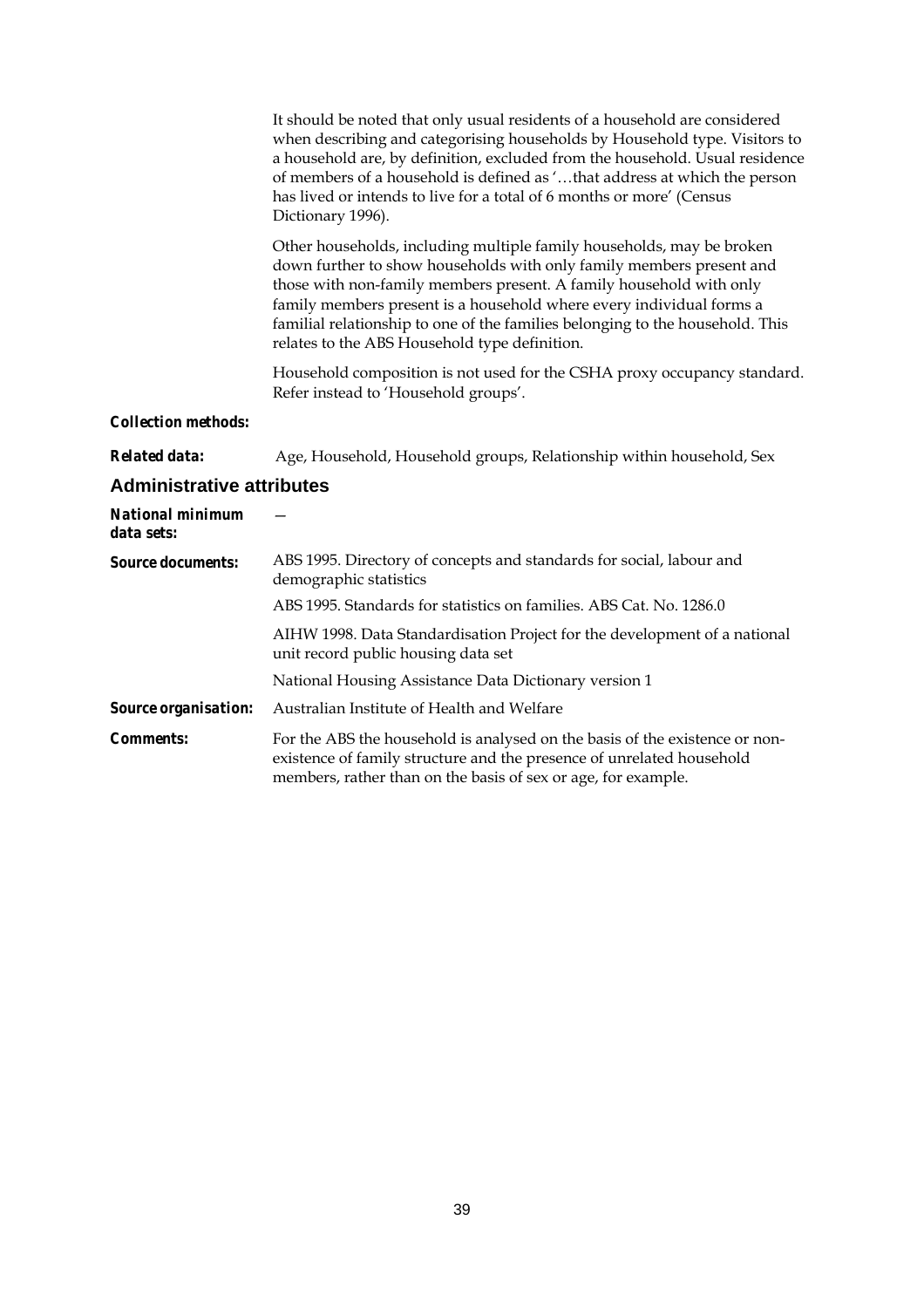# **Household groups**

| Admin. status:                    | <b>CURRENT</b>                                                                                                                                                                                                                                                                                                                                                  |  |  |
|-----------------------------------|-----------------------------------------------------------------------------------------------------------------------------------------------------------------------------------------------------------------------------------------------------------------------------------------------------------------------------------------------------------------|--|--|
| <b>Reporting required:</b>        | Required                                                                                                                                                                                                                                                                                                                                                        |  |  |
| <b>NHAI Model Location: Party</b> |                                                                                                                                                                                                                                                                                                                                                                 |  |  |
|                                   | <b>Identifying and definitional attributes</b>                                                                                                                                                                                                                                                                                                                  |  |  |
| Knowledgebase ID:                 | 000752<br>Data item version number: 1                                                                                                                                                                                                                                                                                                                           |  |  |
| Data element type:                | DERIVED DATA ELEMENT                                                                                                                                                                                                                                                                                                                                            |  |  |
| <b>Definition:</b>                | The group/s of people who reside within the same household. Based on the<br>relationship between household members.                                                                                                                                                                                                                                             |  |  |
|                                   | Households can contain dependent and non-dependent children as well as<br>non-family members. The differentiation of household groups is based on<br>the presence or absence of couple relationships, parent-child relationships,<br>and the number of children. It most closely approximates the number and<br>composition of income units within a household. |  |  |
| <i>Context:</i>                   | Information on household groups and composition aids in identifying the<br>appropriate-size house (i.e. number of bedrooms to be allocated) to meet the<br>CSHA national proxy occupancy standard.                                                                                                                                                              |  |  |
|                                   | <b>Relational and representational attributes</b>                                                                                                                                                                                                                                                                                                               |  |  |
| Datatype:                         | Numeric<br><b>Representational form:</b><br><b>CODE</b>                                                                                                                                                                                                                                                                                                         |  |  |
| <b>Field size:</b>                | Min. 1 Max.<br>$\mathbf{1}$<br><b>Representational layout:</b><br>N                                                                                                                                                                                                                                                                                             |  |  |
| Data domain:                      | Single adult<br>1                                                                                                                                                                                                                                                                                                                                               |  |  |
|                                   | $\overline{2}$<br>Couple with no children                                                                                                                                                                                                                                                                                                                       |  |  |
|                                   | Sole parent or couple with 1 child<br>3                                                                                                                                                                                                                                                                                                                         |  |  |
|                                   | Sole parent or couple with 2 or 3 children<br>4                                                                                                                                                                                                                                                                                                                 |  |  |
|                                   | 5<br>Sole parent or couple with 4 or more children                                                                                                                                                                                                                                                                                                              |  |  |
|                                   | 9<br>Not stated/inadequately described                                                                                                                                                                                                                                                                                                                          |  |  |
| <b>Guide for use:</b>             | Only the usual residents of the household are included.                                                                                                                                                                                                                                                                                                         |  |  |
|                                   | Adults include children aged 16 and over regardless of whether they are<br>full-time students or not.                                                                                                                                                                                                                                                           |  |  |
|                                   | A child is a person under 16 years of age.                                                                                                                                                                                                                                                                                                                      |  |  |
|                                   | 'Household groups' is not used for the Commonwealth housing data set<br>including CRA. Refer instead to 'Commonwealth Rent Assistance (CRA)<br>income unit type'.                                                                                                                                                                                               |  |  |
| <b>Collection methods:</b>        |                                                                                                                                                                                                                                                                                                                                                                 |  |  |
| Related data:                     | Relationship within household                                                                                                                                                                                                                                                                                                                                   |  |  |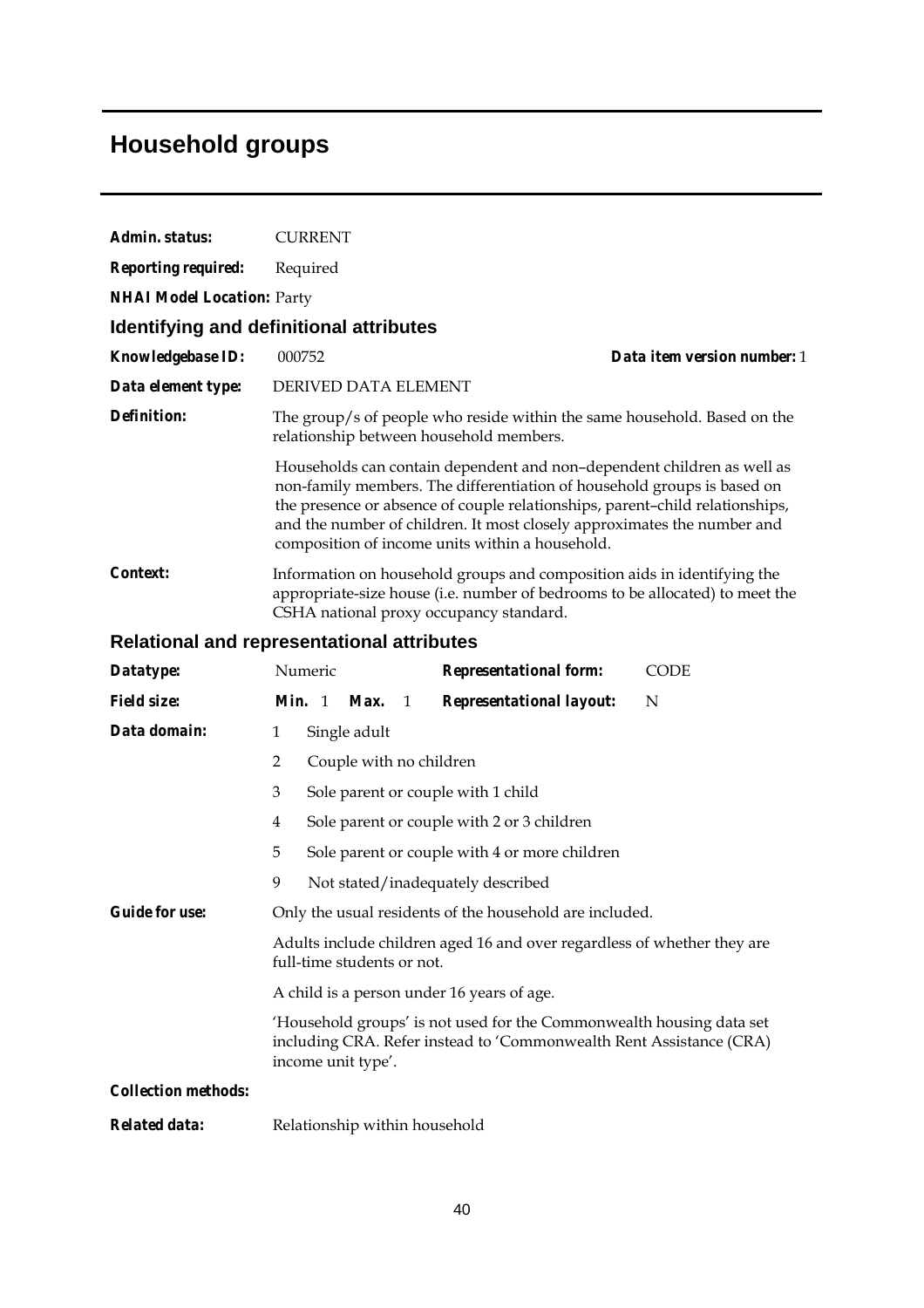| National minimum<br>data sets:  | Public rental housing                                 |
|---------------------------------|-------------------------------------------------------|
|                                 | Community housing                                     |
|                                 | State owned and managed Indigenous housing            |
| <b>Source documents:</b>        | CSHA public rental housing data manual 2001–02        |
|                                 | National Housing Assistance Data Dictionary version 1 |
| <i>Source</i><br>organisations: | Australian Institute of Health and Welfare            |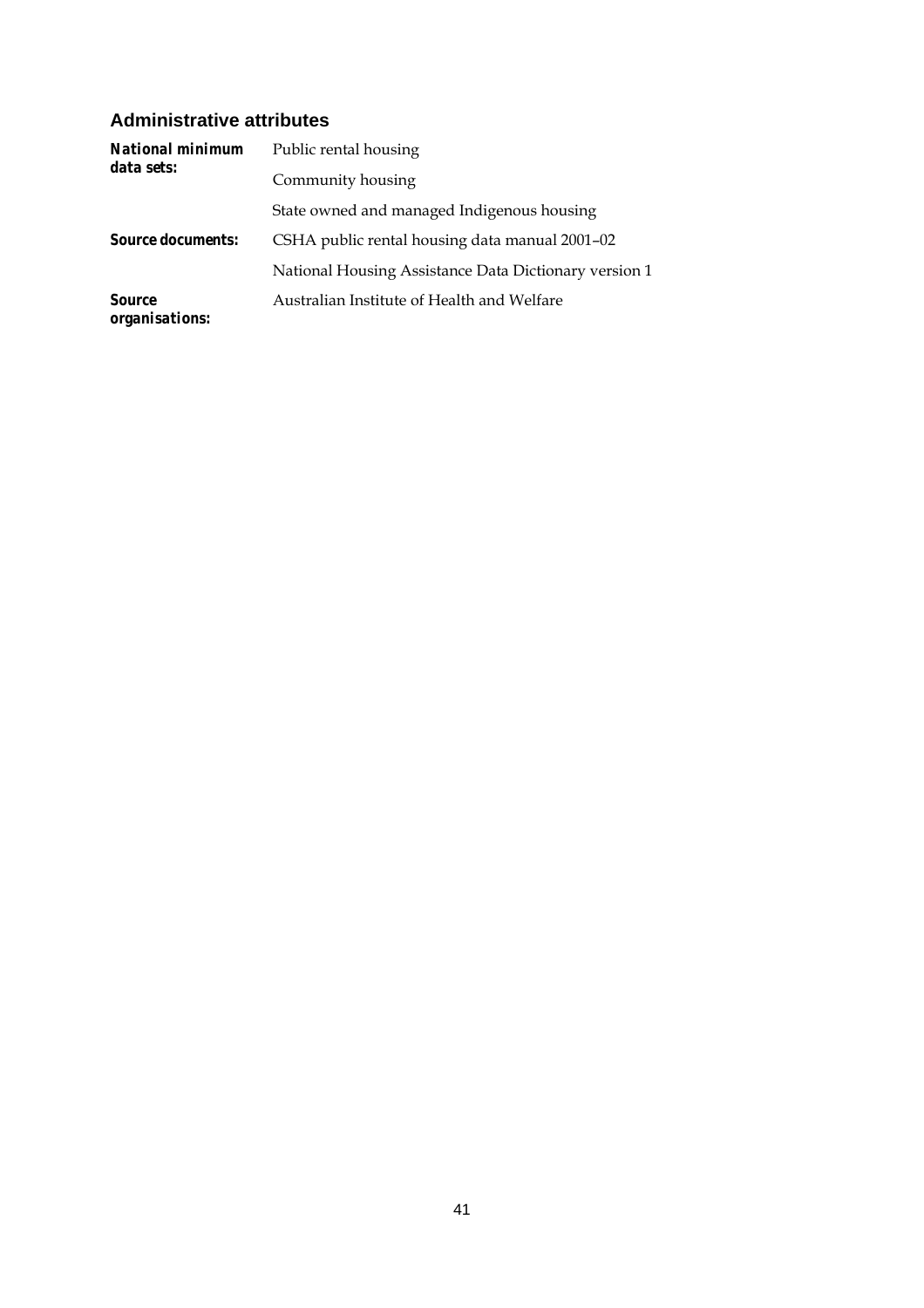## **Household ID**

| Admin. status:                    | <b>CURRENT</b>                                                                                                                                                                                                                                             |  |  |  |  |  |
|-----------------------------------|------------------------------------------------------------------------------------------------------------------------------------------------------------------------------------------------------------------------------------------------------------|--|--|--|--|--|
| <b>Reporting required:</b>        | Required                                                                                                                                                                                                                                                   |  |  |  |  |  |
| <b>NHAI Model Location: Party</b> |                                                                                                                                                                                                                                                            |  |  |  |  |  |
|                                   | Identifying and definitional attributes                                                                                                                                                                                                                    |  |  |  |  |  |
| <b>Knowledgebase ID:</b>          | Data item version number: 2                                                                                                                                                                                                                                |  |  |  |  |  |
| Data element type:                | <b>DATA ELEMENT</b>                                                                                                                                                                                                                                        |  |  |  |  |  |
| Definition:                       | A unique identifier (within a state or territory) assigned to a household that is<br>either seeking and/or receiving assistance.                                                                                                                           |  |  |  |  |  |
| <i>Context:</i>                   | Households are one of the main counting units in housing assistance data<br>and as such it is essential to be able to uniquely identify them.                                                                                                              |  |  |  |  |  |
|                                   | <b>Relational and representational attributes</b>                                                                                                                                                                                                          |  |  |  |  |  |
| Datatype:                         | Alphanumeric<br><b>Representational form:</b><br>n.a.                                                                                                                                                                                                      |  |  |  |  |  |
| <b>Field size:</b>                | Min. n.a. Max. n.a.<br><b>Representational layout:</b><br>n.a.                                                                                                                                                                                             |  |  |  |  |  |
| Data domain:                      | Each jurisdiction to devise                                                                                                                                                                                                                                |  |  |  |  |  |
| <i>Guide for use:</i>             |                                                                                                                                                                                                                                                            |  |  |  |  |  |
| <b>Collection methods:</b>        | Preferably agencies should allocate a unique identifier to a household when<br>they are placed on the waiting list, and this ID should then remain when/if<br>they receive assistance. This enables the matching of waitlist data with<br>assistance data. |  |  |  |  |  |
|                                   | A household for the purposes of the data element is the same as the members<br>under a single tenancy agreement.                                                                                                                                           |  |  |  |  |  |
| <b>Related data:</b>              | Household, Income unit, Income unit ID, Person ID, State/territory ID,<br>Tenancy agreement                                                                                                                                                                |  |  |  |  |  |
| <b>Administrative attributes</b>  |                                                                                                                                                                                                                                                            |  |  |  |  |  |
| National minimum<br>data sets:    | Public rental housing                                                                                                                                                                                                                                      |  |  |  |  |  |
|                                   | Community housing                                                                                                                                                                                                                                          |  |  |  |  |  |
|                                   | State owned and managed Indigenous housing                                                                                                                                                                                                                 |  |  |  |  |  |
| <b>Source document:</b>           | National Housing Assistance Data Dictionary version 1                                                                                                                                                                                                      |  |  |  |  |  |
| Source                            | <b>Australian Bureau of Statistics</b>                                                                                                                                                                                                                     |  |  |  |  |  |
| organisations:                    | Australian Institute of Health and Welfare                                                                                                                                                                                                                 |  |  |  |  |  |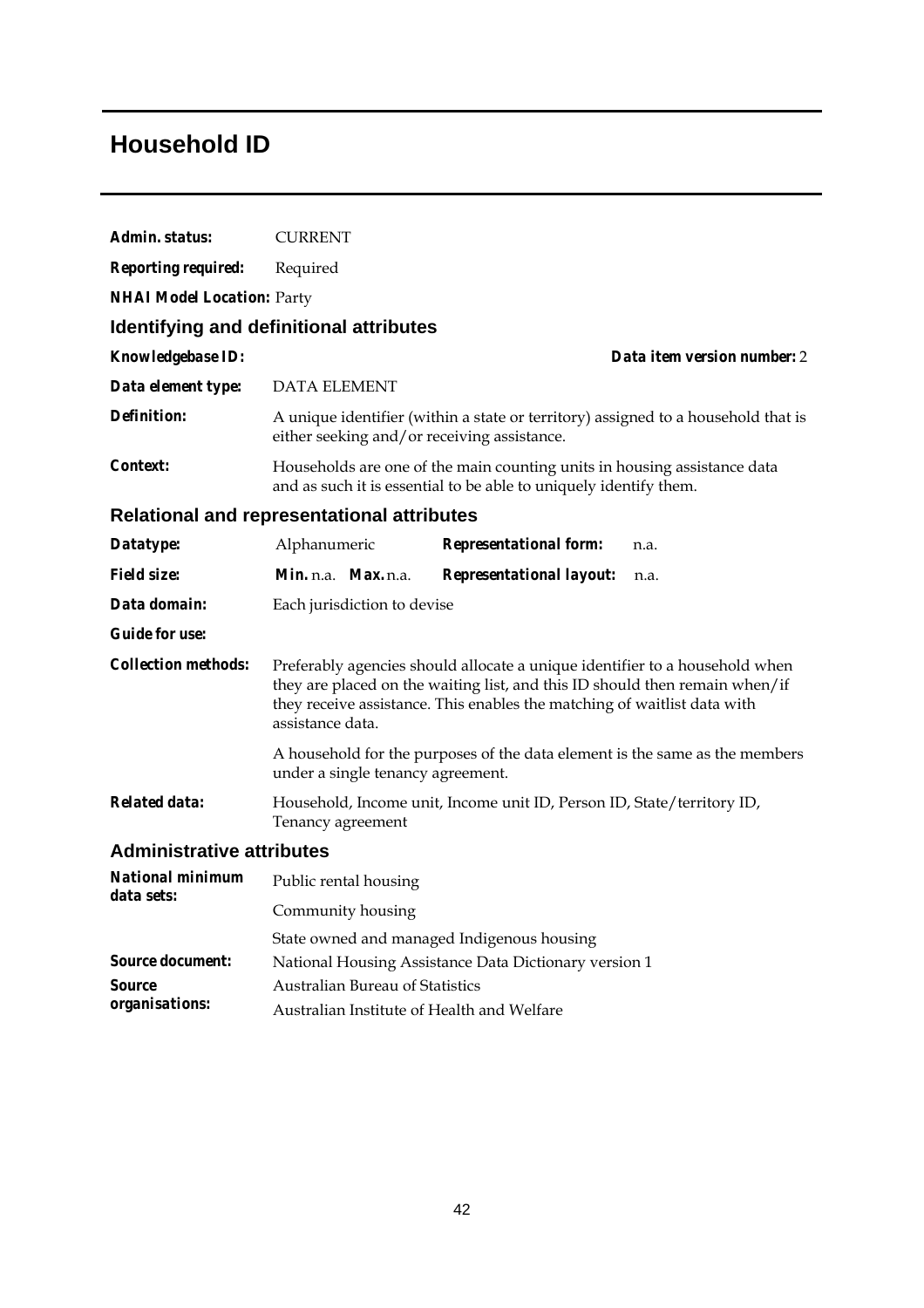### **Income—assessable**

| Admin. status:                        | <b>CURRENT</b>                                                                                                                                                                                                                                                                                                                  |  |  |  |  |
|---------------------------------------|---------------------------------------------------------------------------------------------------------------------------------------------------------------------------------------------------------------------------------------------------------------------------------------------------------------------------------|--|--|--|--|
| <b>Reporting required:</b>            | Not required                                                                                                                                                                                                                                                                                                                    |  |  |  |  |
| <b>NHAI Model Location: Party</b>     |                                                                                                                                                                                                                                                                                                                                 |  |  |  |  |
|                                       | Identifying and definitional attributes                                                                                                                                                                                                                                                                                         |  |  |  |  |
| Knowledgebase ID:                     | 000688<br>Data item version number: 1                                                                                                                                                                                                                                                                                           |  |  |  |  |
| Data element type:                    | <b>DATA ELEMENT</b>                                                                                                                                                                                                                                                                                                             |  |  |  |  |
| <b>Definition:</b>                    | The value of total income from all assessable sources. The assessable sources<br>are those specified and used by the agency to establish eligibility for receipt<br>of housing assistance.                                                                                                                                      |  |  |  |  |
| Context:                              | Assessable income is also used to calculate the rental housing rebate that<br>allows the household to pay a rent lower than the market rent. Each State and<br>territory uses its own definition of 'assessable income'.                                                                                                        |  |  |  |  |
|                                       | <b>Relational and representational attributes</b>                                                                                                                                                                                                                                                                               |  |  |  |  |
| Datatype:                             | Numeric<br><b>Representational form:</b><br><b>QUANTITATIVE VALUE</b>                                                                                                                                                                                                                                                           |  |  |  |  |
| <b>Field size:</b>                    | Min. 8<br><b>Representational layout:</b><br>Max.<br>- 8<br>\$\$\$, \$\$\$.cc                                                                                                                                                                                                                                                   |  |  |  |  |
| Data domain:                          | Dollar and cent value                                                                                                                                                                                                                                                                                                           |  |  |  |  |
| <b>Guide for use:</b>                 | The main components of assessable income are:                                                                                                                                                                                                                                                                                   |  |  |  |  |
|                                       | current usual wages and salary;                                                                                                                                                                                                                                                                                                 |  |  |  |  |
|                                       | income derived from self-employment;<br>$\bullet$                                                                                                                                                                                                                                                                               |  |  |  |  |
|                                       | government pensions, benefits and allowances; and<br>$\bullet$                                                                                                                                                                                                                                                                  |  |  |  |  |
|                                       | other income comprising investments (including interest, dividends,<br>$\bullet$<br>royalties and rent) and other regular income (including superannuation,<br>private scholarships received in cash, workers' compensation, accident<br>compensation, maintenance or alimony, and any other allowances<br>regularly received). |  |  |  |  |
|                                       | Always include the cent value, using .00 where there are only dollar values.                                                                                                                                                                                                                                                    |  |  |  |  |
| <b>Collection methods:</b>            |                                                                                                                                                                                                                                                                                                                                 |  |  |  |  |
| <b>Related data:</b>                  | Income - gross (household), Income - gross (person), Income source                                                                                                                                                                                                                                                              |  |  |  |  |
| <b>Administrative attributes</b>      |                                                                                                                                                                                                                                                                                                                                 |  |  |  |  |
| <b>National minimum</b><br>data sets: |                                                                                                                                                                                                                                                                                                                                 |  |  |  |  |
| <b>Source documents:</b>              | CSHA public rental housing data manual 2001-02                                                                                                                                                                                                                                                                                  |  |  |  |  |
|                                       | National Housing Assistance Data Dictionary version 1                                                                                                                                                                                                                                                                           |  |  |  |  |
| Source organisation:                  | Australian Institute of Health and Welfare                                                                                                                                                                                                                                                                                      |  |  |  |  |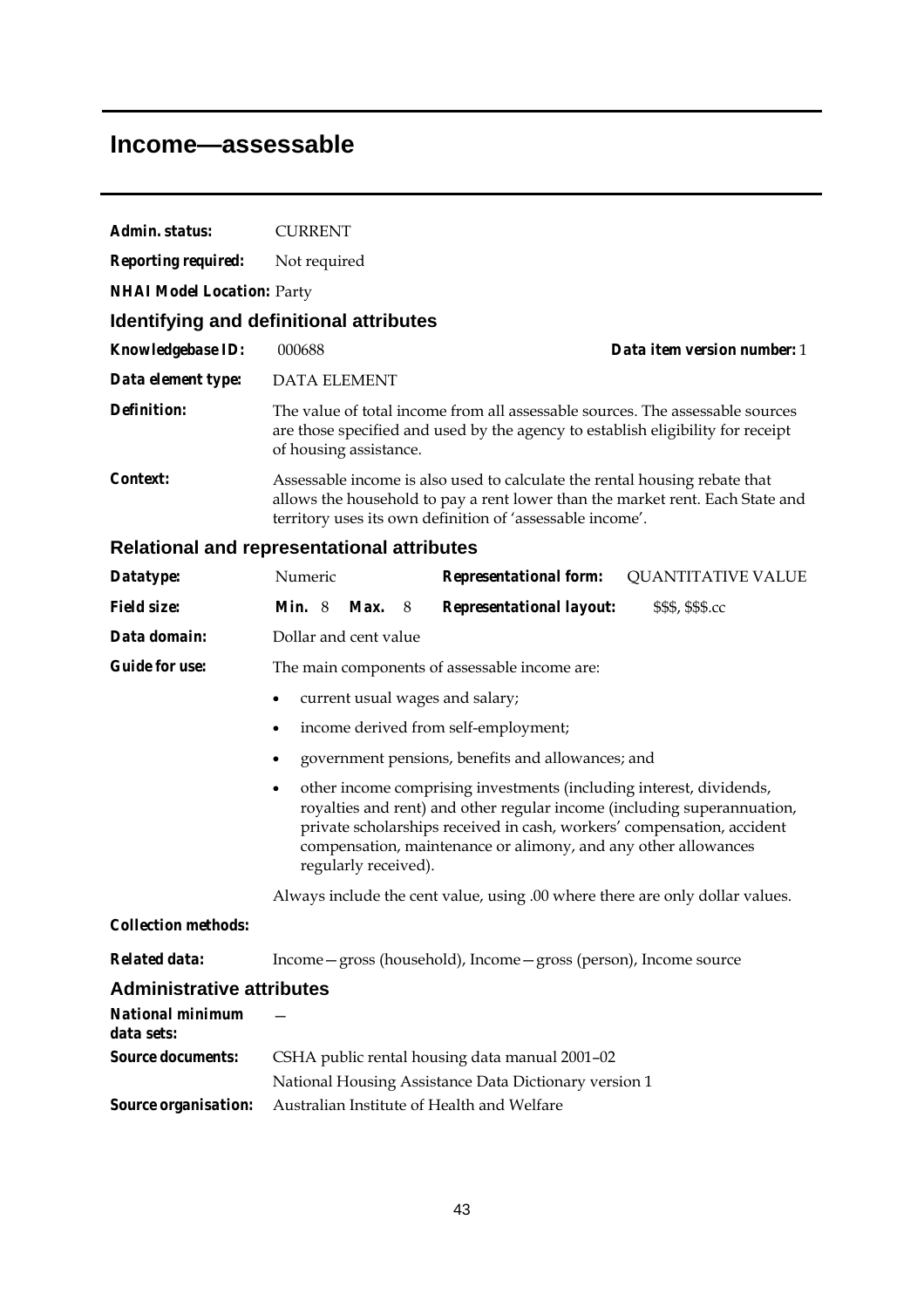# **Income—gross (household)**

| Admin. status:                    | <b>CURRENT</b>                                                                                                                                                                                                                                                                                                                  |  |  |  |
|-----------------------------------|---------------------------------------------------------------------------------------------------------------------------------------------------------------------------------------------------------------------------------------------------------------------------------------------------------------------------------|--|--|--|
| <b>Reporting required:</b>        | Required                                                                                                                                                                                                                                                                                                                        |  |  |  |
| <b>NHAI Model Location: Party</b> |                                                                                                                                                                                                                                                                                                                                 |  |  |  |
|                                   | <b>Identifying and definitional attributes</b>                                                                                                                                                                                                                                                                                  |  |  |  |
| Knowledgebase ID:                 | Data item version number: 2                                                                                                                                                                                                                                                                                                     |  |  |  |
| Data element type:                | <b>DATA ELEMENT</b>                                                                                                                                                                                                                                                                                                             |  |  |  |
| <b>Definition:</b>                | The value of gross weekly income from all sources (before deductions for<br>income tax, superannuation, etc.) for all household members expressed as<br>dollars per week.                                                                                                                                                       |  |  |  |
| Context:                          | Gross household income is used to calculate the low income status of a<br>household.                                                                                                                                                                                                                                            |  |  |  |
|                                   | <b>Relational and representational attributes</b>                                                                                                                                                                                                                                                                               |  |  |  |
| Datatype:                         | Numeric<br>Representational form: QUANTITATIVE VALUE                                                                                                                                                                                                                                                                            |  |  |  |
| <b>Field size:</b>                | <i>Min.</i> $8$<br>Max.<br>Representational layout: \$\$\$, \$\$\$.cc<br>8                                                                                                                                                                                                                                                      |  |  |  |
| Data domain:                      | Dollar and cent value                                                                                                                                                                                                                                                                                                           |  |  |  |
| <b>Guide for use:</b>             | The main components of gross income are:                                                                                                                                                                                                                                                                                        |  |  |  |
|                                   | current usual wages and salary;<br>$\bullet$                                                                                                                                                                                                                                                                                    |  |  |  |
|                                   | income derived from self-employment;<br>$\bullet$                                                                                                                                                                                                                                                                               |  |  |  |
|                                   | government pensions, benefits and allowances; and<br>٠                                                                                                                                                                                                                                                                          |  |  |  |
|                                   | other income comprising investments (including interest, dividends,<br>$\bullet$<br>royalties and rent) and other regular income (including superannuation,<br>private scholarships received in cash, workers' compensation, accident<br>compensation, maintenance or alimony, and any other allowances<br>regularly received). |  |  |  |
|                                   | Gross income is regarded as all receipts that are received regularly and are of<br>a recurring nature. Certain receipts such as lump sum receipts, windfall gains<br>and withdrawals from savings are not considered to conform to these criteria<br>and are not included as income.                                            |  |  |  |
|                                   | Always include the cent value, using .00 where there are only dollar values.                                                                                                                                                                                                                                                    |  |  |  |
| <b>Collection methods:</b>        |                                                                                                                                                                                                                                                                                                                                 |  |  |  |
| <b>Related data:</b>              | Income - assessable, Income - gross (person), Income source, Low income<br>status                                                                                                                                                                                                                                               |  |  |  |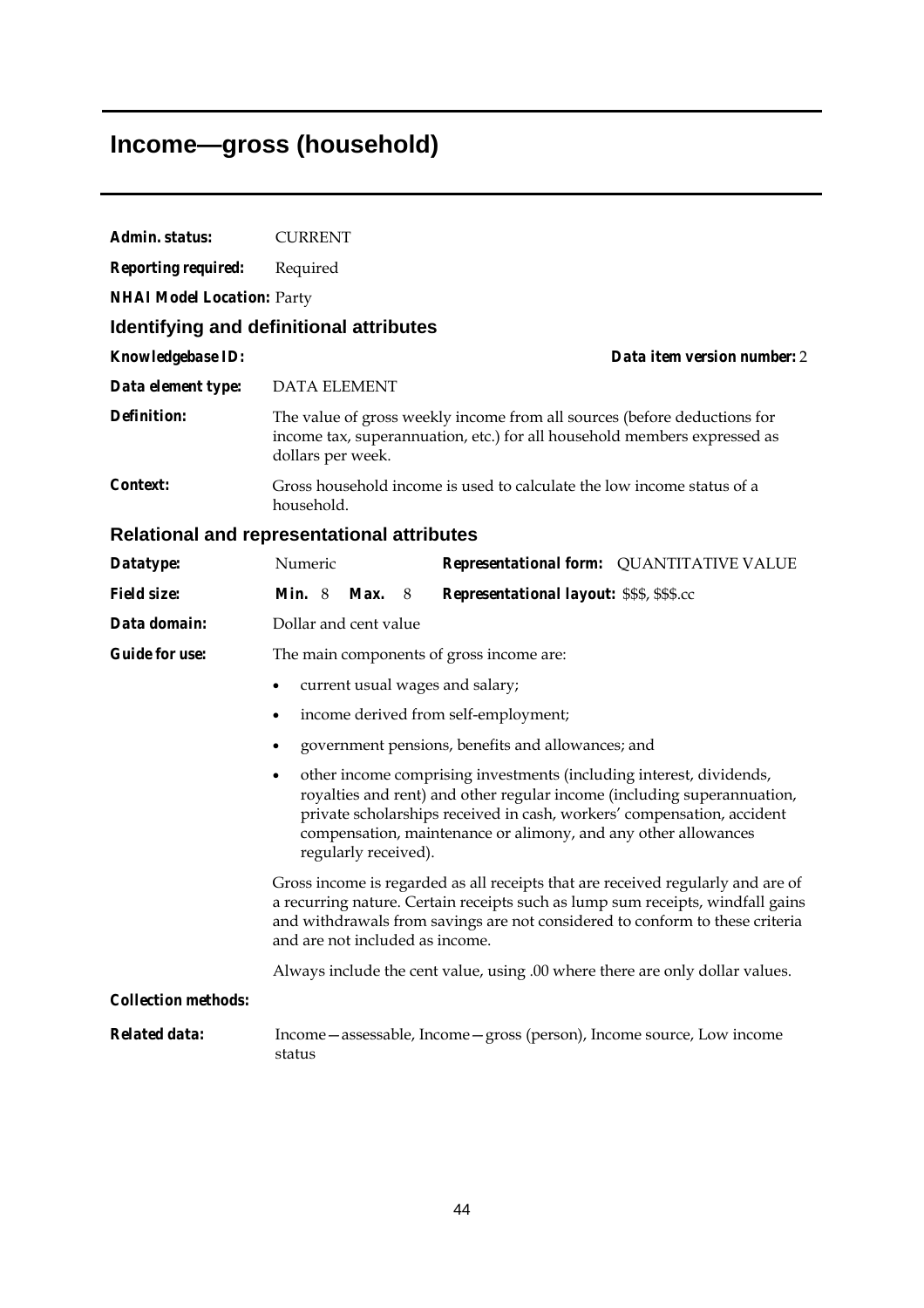| <b>National minimum</b>     | Public rental housing                                                                                                                                                                         |
|-----------------------------|-----------------------------------------------------------------------------------------------------------------------------------------------------------------------------------------------|
| data sets:                  | Community housing                                                                                                                                                                             |
|                             | State owned and managed Indigenous housing                                                                                                                                                    |
| <b>Source documents:</b>    | CSHA public rental housing data manual 2001-02                                                                                                                                                |
|                             | National Housing Assistance Data Dictionary version 1                                                                                                                                         |
| <b>Source organisation:</b> | Australian Institute of Health and Welfare                                                                                                                                                    |
| <i>Comments:</i>            | In the Commonwealth housing data set including CRA, the counting unit is<br>an income unit rather than a household and 'income from all sources' is<br>referred to as 'total private income'. |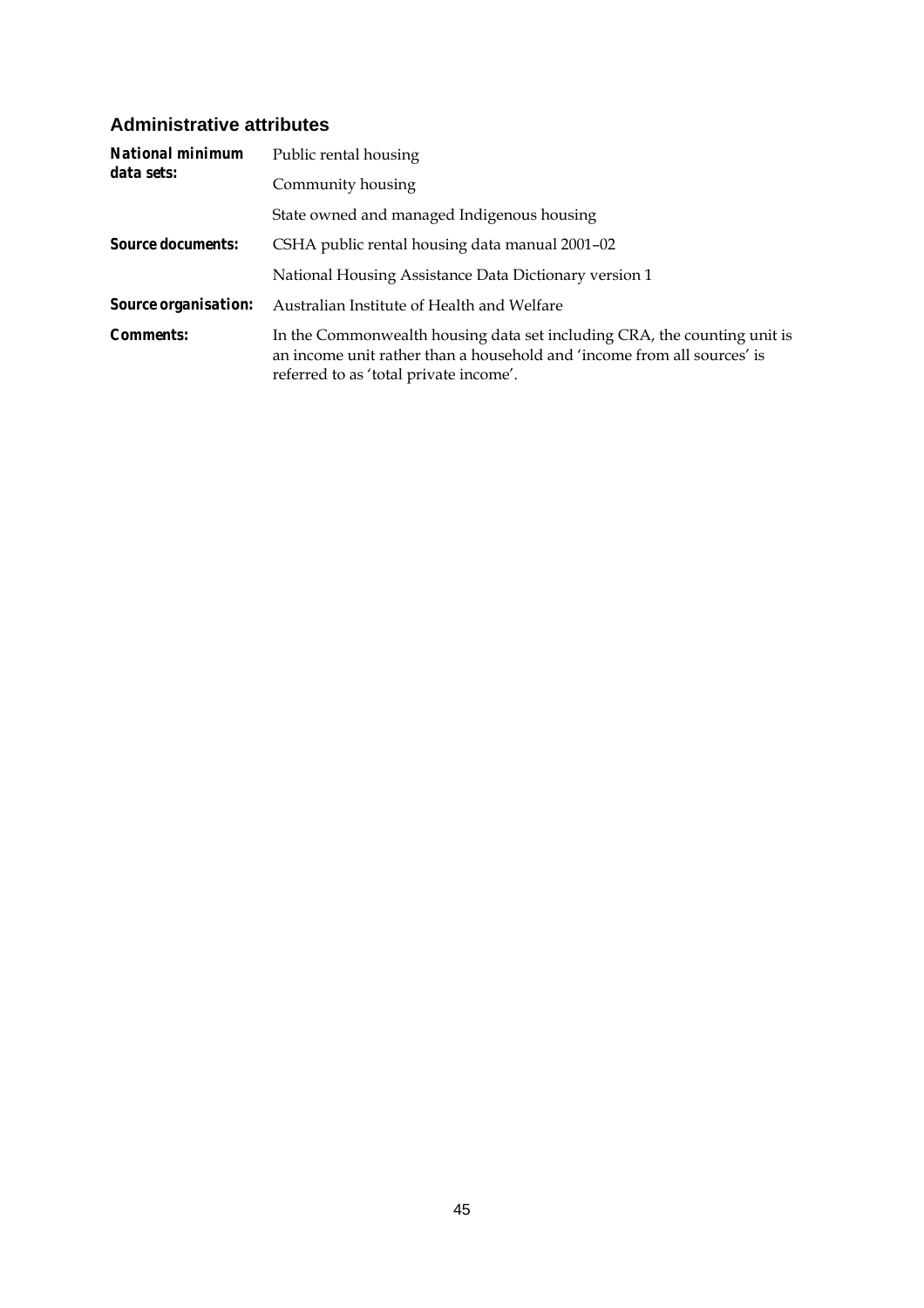## **Income—gross (person)**

| Admin. status:                    | <b>CURRENT</b>                                                                                                                                                                                                                                                                                                                  |  |  |  |  |
|-----------------------------------|---------------------------------------------------------------------------------------------------------------------------------------------------------------------------------------------------------------------------------------------------------------------------------------------------------------------------------|--|--|--|--|
| <b>Reporting required:</b>        | Required                                                                                                                                                                                                                                                                                                                        |  |  |  |  |
| <b>NHAI Model Location: Party</b> |                                                                                                                                                                                                                                                                                                                                 |  |  |  |  |
|                                   | Identifying and definitional attributes                                                                                                                                                                                                                                                                                         |  |  |  |  |
| <b>Knowledgebase ID:</b>          | Data item version number: 1                                                                                                                                                                                                                                                                                                     |  |  |  |  |
| Data element type:                | <b>DATA ELEMENT</b>                                                                                                                                                                                                                                                                                                             |  |  |  |  |
| <b>Definition:</b>                | The value of gross weekly income from all sources (before deductions for<br>income tax, superannuation, etc.) for a person expressed as dollars per week.                                                                                                                                                                       |  |  |  |  |
| Context:                          | Gross person income is summed for each household member to determine<br>gross household income. Gross household income is used to calculate the low<br>income status of the household.                                                                                                                                          |  |  |  |  |
|                                   | <b>Relational and representational attributes</b>                                                                                                                                                                                                                                                                               |  |  |  |  |
| Datatype:                         | Numeric<br><b>Representational form: QUANTITATIVE VALUE</b>                                                                                                                                                                                                                                                                     |  |  |  |  |
| <b>Field size:</b>                | <i>Min.</i> $8$<br>Max.<br>Representational layout: \$\$\$, \$\$\$.cc<br>- 8                                                                                                                                                                                                                                                    |  |  |  |  |
| Data domain:                      | Dollar and cent value                                                                                                                                                                                                                                                                                                           |  |  |  |  |
| <b>Guide for use:</b>             | The main components of gross income are:                                                                                                                                                                                                                                                                                        |  |  |  |  |
|                                   | current usual wages and salary;<br>$\bullet$                                                                                                                                                                                                                                                                                    |  |  |  |  |
|                                   | income derived from self-employment;<br>$\bullet$                                                                                                                                                                                                                                                                               |  |  |  |  |
|                                   | government pensions, benefits and allowances; and<br>$\bullet$                                                                                                                                                                                                                                                                  |  |  |  |  |
|                                   | other income comprising investments (including interest, dividends,<br>$\bullet$<br>royalties and rent) and other regular income (including superannuation,<br>private scholarships received in cash, workers' compensation, accident<br>compensation, maintenance or alimony, and any other allowances<br>regularly received). |  |  |  |  |
|                                   | Gross income is regarded as all receipts that are received regularly and are of<br>a recurring nature. Certain receipts such as lump sum receipts, windfall gains                                                                                                                                                               |  |  |  |  |

and withdrawals from savings are not considered to conform to these criteria and are not included as income. Where the value of person income is provided as a separate amount for each

income source, the value from all sources should be summed for that person to obtain the total gross person income.

Always include the cent value, using .00 where there are only dollar values.

*Collection methods:* 

*Related data:* Income—assessable, Income—gross (household), Income source (main), Low income status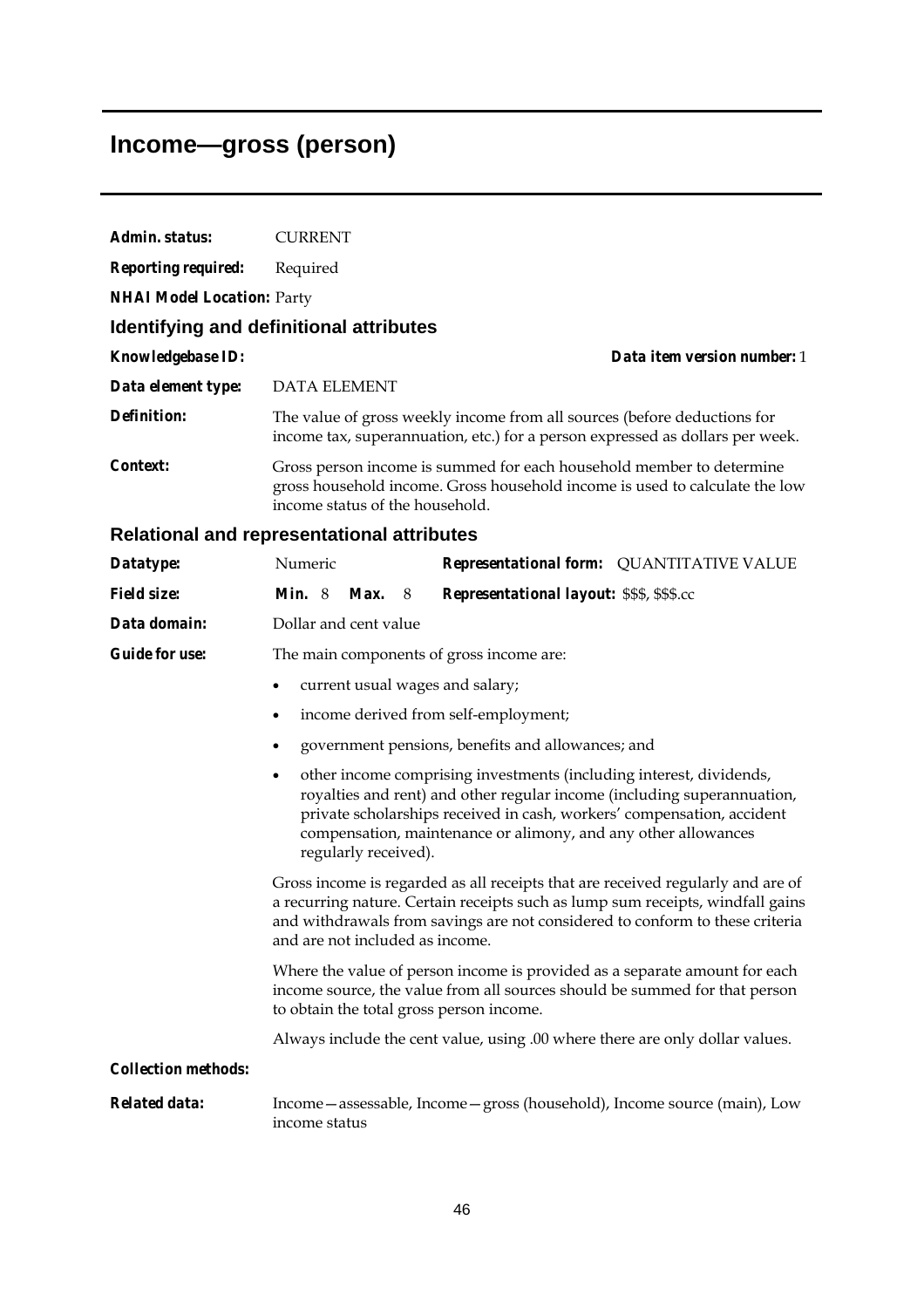| <b>National minimum</b>  | Public rental housing                                                  |  |  |
|--------------------------|------------------------------------------------------------------------|--|--|
| data sets:               | State owned and managed Indigenous housing                             |  |  |
| <b>Source documents:</b> | CSHA public rental housing data manual 2001–02                         |  |  |
|                          | National Housing Assistance Data Dictionary version 1                  |  |  |
|                          | <b>Source organisation:</b> Australian Institute of Health and Welfare |  |  |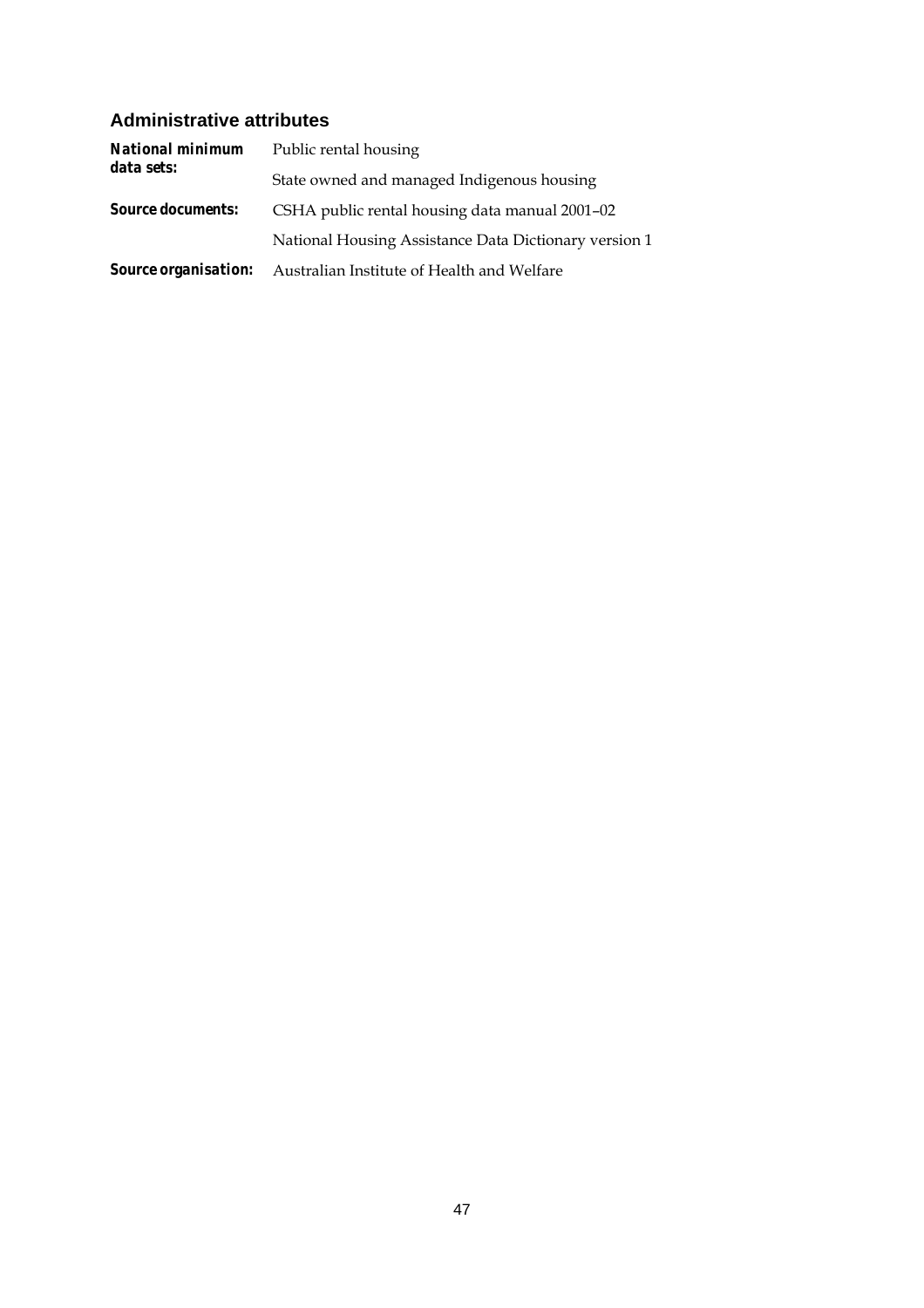### **Income source**

| Admin. status:                    | <b>CURRENT</b>                                                                                                                                                                                                |                             |
|-----------------------------------|---------------------------------------------------------------------------------------------------------------------------------------------------------------------------------------------------------------|-----------------------------|
| <b>Reporting required:</b>        | Required                                                                                                                                                                                                      |                             |
| <b>NHAI Model Location: Party</b> |                                                                                                                                                                                                               |                             |
|                                   | Identifying and definitional attributes                                                                                                                                                                       |                             |
| <b>Knowledgebase ID:</b>          |                                                                                                                                                                                                               | Data item version number: 2 |
| Data element type:                | DATA ELEMENT                                                                                                                                                                                                  |                             |
| <b>Definition:</b>                | The source by which a person derives his/her income.                                                                                                                                                          |                             |
| Context:                          | Income source is used to derive low income status of households and<br>whether they may be eligible to receive Commonwealth Rent Assistance if<br>the same household was living in the private rental market. |                             |
|                                   | The element is also an indicator of the need and circumstances of individuals<br>and is sometimes used in the assessment of income equity.                                                                    |                             |

### **Relational and representational attributes**

| Datatype:             |                | Numeric |                        | <b>Representational form:</b>                                                                                                                                  | <b>CODE</b> |
|-----------------------|----------------|---------|------------------------|----------------------------------------------------------------------------------------------------------------------------------------------------------------|-------------|
| <b>Field size:</b>    |                |         |                        | Min. 1 Max. 2 Representational layout:                                                                                                                         | NN          |
| Data domain:          | 1              |         | Wages/salary           |                                                                                                                                                                |             |
|                       | 2              |         |                        | Government pension/benefit                                                                                                                                     |             |
|                       |                |         | 2.1 Disability pension |                                                                                                                                                                |             |
|                       |                |         | 2.2 Aged pension       |                                                                                                                                                                |             |
|                       |                |         |                        | 2.3 Unemployment benefit (e.g. Newstart)                                                                                                                       |             |
|                       |                |         |                        | 2.4 Other government pension/benefit (including any other<br>Centrelink/Department of Veterans' Affairs payments, e.g. youth<br>allowance or service pensions) |             |
|                       | 3              |         |                        | Other (e.g. compensation/superannuation)                                                                                                                       |             |
|                       | $\overline{4}$ |         | Nil income             |                                                                                                                                                                |             |
|                       | 9              |         |                        | Not stated/inadequately described                                                                                                                              |             |
| <b>Guide for use:</b> |                |         | generally dependants.  | This question is not asked of persons aged under 15 years because they are                                                                                     |             |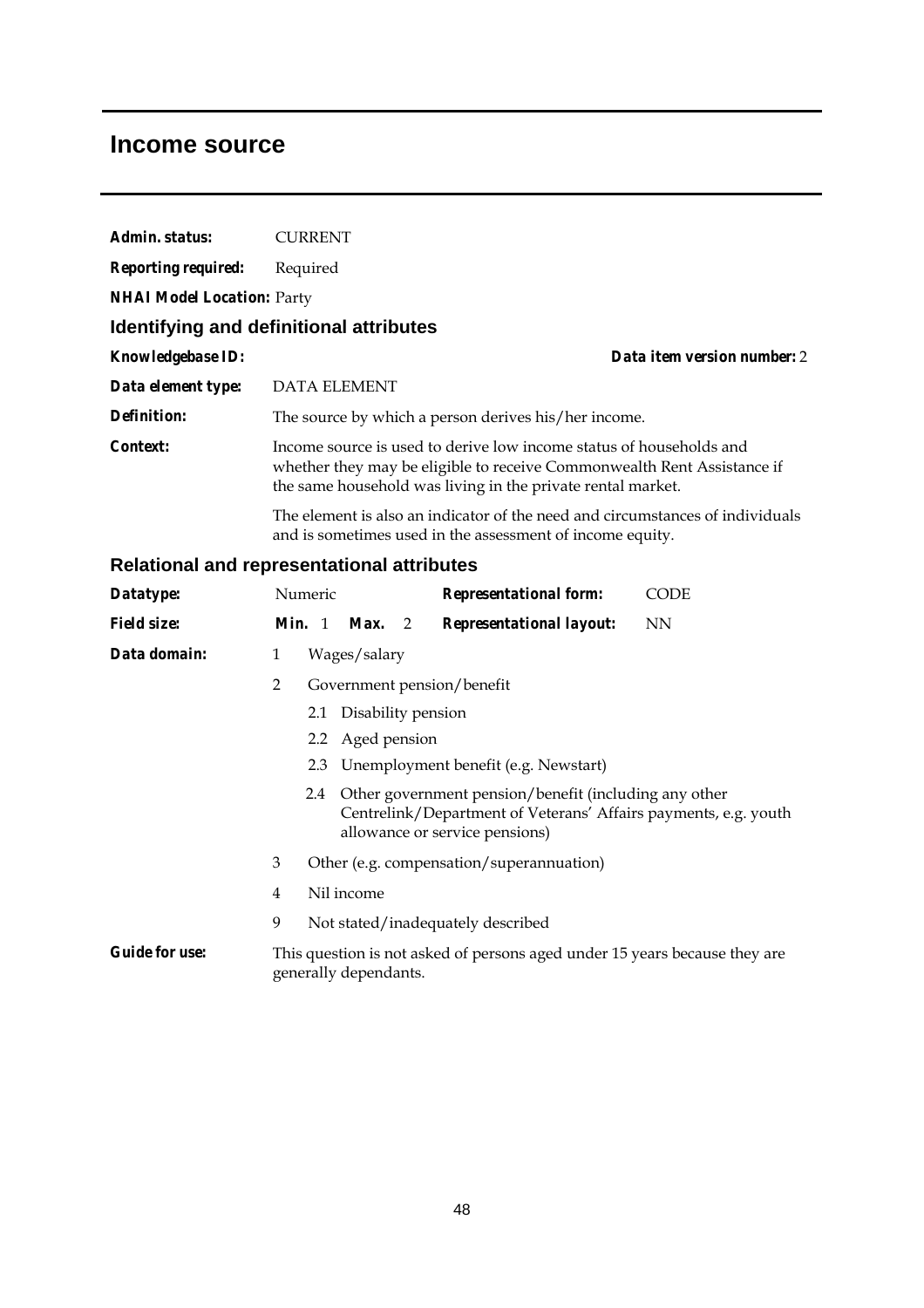#### *Collection methods:* Data collection may use more detailed categories. **Standard questionnaire module:**  What is the income source of the person? (Please tick one box only)  $Wages/salary$   $\Box$  $\Box$  Disability pension  $\Box$ Aged pension  $\Box$ Unemployment benefit (e.g. Newstart)  $\qquad \qquad \Box$ Other government pension/benefit (including any other Centrelink/Department of Veterans' Affairs payments, e.g. youth allowance or service pensions)  $\Box$ Other (e.g. compensation/superannuation)  $\Box$ Nil income  $\Box$ *Related data:* Income—assessable, Income—gross (household), Income gross (person), Labour force status, Low income status, Occupation of person

| <b>National minimum</b>  | Public rental housing                                                                                                                                                                                                                                                                                                                                                 |
|--------------------------|-----------------------------------------------------------------------------------------------------------------------------------------------------------------------------------------------------------------------------------------------------------------------------------------------------------------------------------------------------------------------|
| data sets:               | Community housing                                                                                                                                                                                                                                                                                                                                                     |
|                          | State owned and managed Indigenous housing                                                                                                                                                                                                                                                                                                                            |
| <b>Source documents:</b> | CSHA public rental housing data manual 2001-02                                                                                                                                                                                                                                                                                                                        |
|                          | National Housing Assistance Data Dictionary version 1                                                                                                                                                                                                                                                                                                                 |
| Source organisation:     | Australian Institute of Health and Welfare                                                                                                                                                                                                                                                                                                                            |
| <i>Comments:</i>         | The main income source of the person is the income source by which the<br>person derives most (equal to or greater than 50%) of his/her income. If a<br>person has multiple sources of income and none are equal to or greater than<br>50%, the one that contributes the largest percentage should be counted.                                                        |
|                          | To determine main income source for the household: If a household has<br>multiple sources of income and none are equal to or greater than 50%, sum<br>the value of the income amount for all household members for each income<br>source. The income source that contributes the largest percentage should be<br>counted as the main income source for the household. |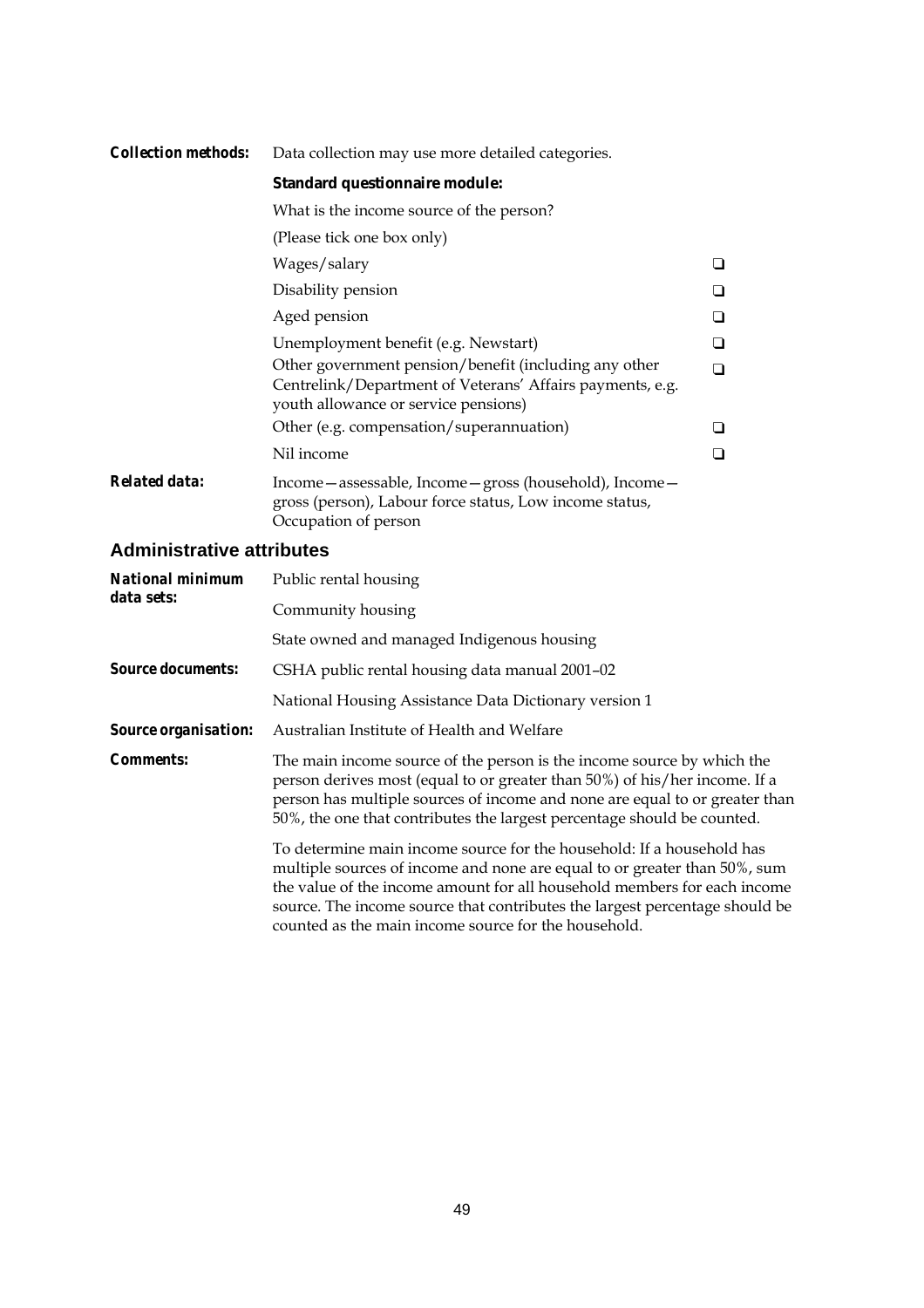### **Income unit**

| Admin. status:                        | <b>CURRENT</b>                                                                                                                                                                                                     |  |  |  |  |
|---------------------------------------|--------------------------------------------------------------------------------------------------------------------------------------------------------------------------------------------------------------------|--|--|--|--|
| <b>Reporting required:</b>            | Not required                                                                                                                                                                                                       |  |  |  |  |
| <b>NHAI Model Location: Party</b>     |                                                                                                                                                                                                                    |  |  |  |  |
|                                       | Identifying and definitional attributes                                                                                                                                                                            |  |  |  |  |
| <b>Knowledgebase ID:</b>              | Data item version number: 1<br>000754                                                                                                                                                                              |  |  |  |  |
| Data element type:                    | DATA CONCEPT                                                                                                                                                                                                       |  |  |  |  |
| Definition:                           | One person or a group of related persons within a household whose<br>command over income is shared, or any person living in a non-private<br>dwelling who is in receipt of personal income.                        |  |  |  |  |
| <i>Context:</i>                       | Income units are restricted to relationships of marriage (registered or de<br>facto) and of parent/dependent child who usually resides in the same<br>household. This means that an income unit can be defined as: |  |  |  |  |
|                                       | a married couple, or sole parent, and dependent children only;<br>٠                                                                                                                                                |  |  |  |  |
|                                       | a married couple only with no dependent children present; or<br>٠                                                                                                                                                  |  |  |  |  |
|                                       | a person who is not related to any other household member either by<br>marriage or by the parent/dependent child relationship.                                                                                     |  |  |  |  |
|                                       | This is the standard statistical unit for analyses of economic wellbeing, and<br>can be an important measure in assessing the needs and circumstances of<br>individuals and families.                              |  |  |  |  |
|                                       | Relational and representational attributes                                                                                                                                                                         |  |  |  |  |
| Datatype:                             | <b>Representational form:</b><br>n.a.<br>n.a.                                                                                                                                                                      |  |  |  |  |
| <b>Field size:</b>                    | Min. n.a. Max. n.a.<br><b>Representational layout:</b><br>n.a.                                                                                                                                                     |  |  |  |  |
| <b>Related data:</b>                  | Commonwealth Rent Assistance (CRA) income unit type, Household,<br>Income unit ID, Income unit type                                                                                                                |  |  |  |  |
| <b>Administrative attributes</b>      |                                                                                                                                                                                                                    |  |  |  |  |
| <b>National minimum</b><br>data sets: |                                                                                                                                                                                                                    |  |  |  |  |
| <b>Source document:</b>               | ABS. A provisional framework for household income, consumption, saving<br>and wealth. ABS Cat. No. 6549.0                                                                                                          |  |  |  |  |
| Source organisation:                  | Australian Bureau of Statistics                                                                                                                                                                                    |  |  |  |  |
| <b>Comments:</b>                      | The definition used in the Commonwealth housing data set including CRA<br>is:                                                                                                                                      |  |  |  |  |
|                                       | An income unit is the base unit that is used to calculate a CRA entitlement<br>amount. It consists of a person and:                                                                                                |  |  |  |  |
|                                       | (a) Any other person treated as their current partner under the Social Security<br>Act 1991.                                                                                                                       |  |  |  |  |
|                                       | (b) Any other person for whom either they, or their partner, receives FTB.                                                                                                                                         |  |  |  |  |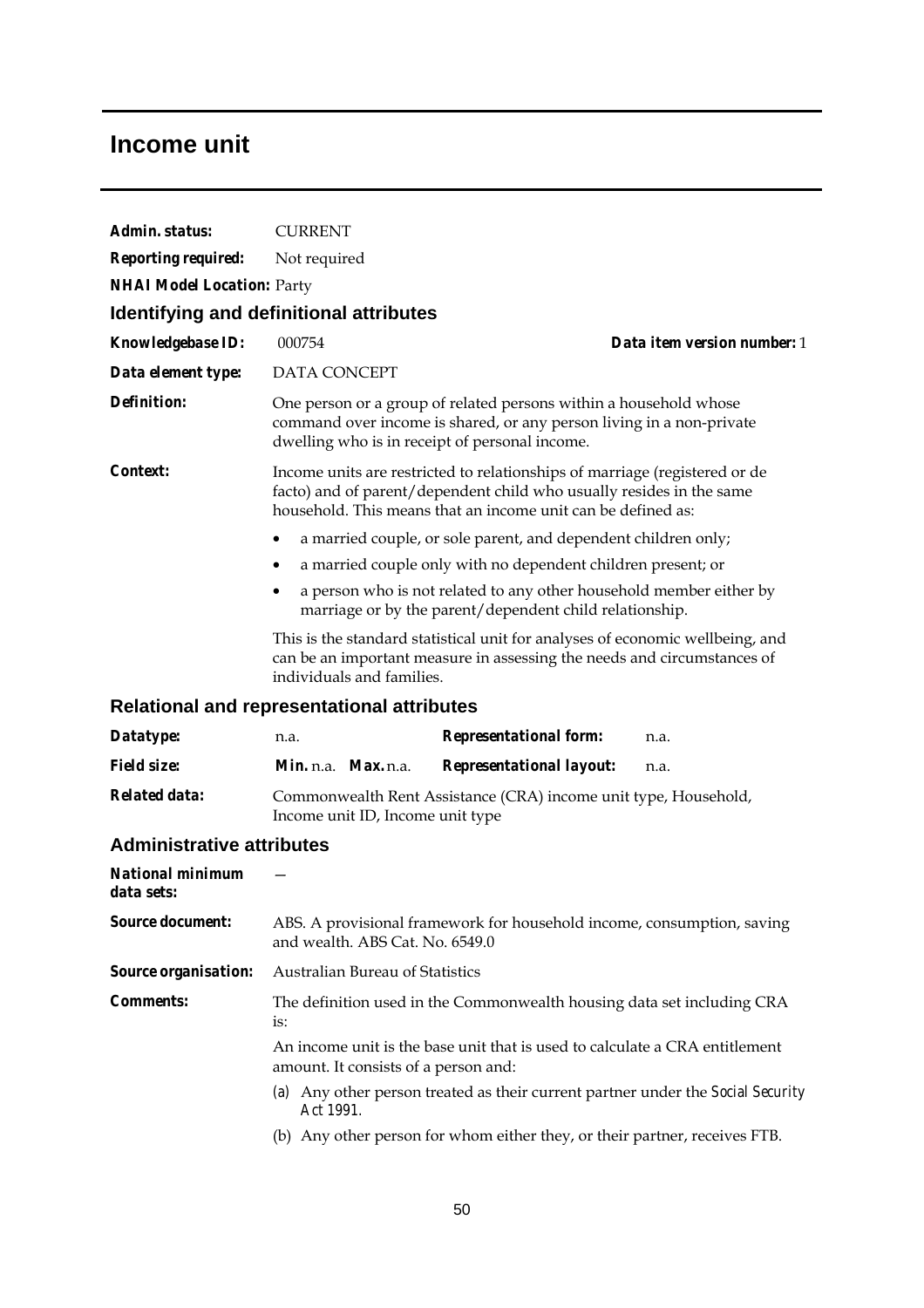### **Income unit ID**

| Admin. status:                    | <b>CURRENT</b>                                                                                                                                  |  |  |  |  |  |
|-----------------------------------|-------------------------------------------------------------------------------------------------------------------------------------------------|--|--|--|--|--|
| <b>Reporting required:</b>        | Required                                                                                                                                        |  |  |  |  |  |
| <b>NHAI Model Location: Party</b> |                                                                                                                                                 |  |  |  |  |  |
|                                   | Identifying and definitional attributes                                                                                                         |  |  |  |  |  |
| <b>Knowledgebase ID:</b>          | Data item version number: 2                                                                                                                     |  |  |  |  |  |
| Data element type:                | <b>DATA ELEMENT</b>                                                                                                                             |  |  |  |  |  |
| <b>Definition:</b>                | A unique identifier (within a household) assigned to an income unit that is<br>either seeking and/or receiving assistance.                      |  |  |  |  |  |
| Context:                          | Income units are one of the main counting units in housing assistance data<br>and as such it is essential to be able to uniquely identify them. |  |  |  |  |  |
|                                   | <b>Relational and representational attributes</b>                                                                                               |  |  |  |  |  |
| Datatype:                         | Alphanumeric<br>Representational form: n.a.                                                                                                     |  |  |  |  |  |
| <b>Field size:</b>                | Min. n.a. Max. n.a.<br>Representational layout: n.a.                                                                                            |  |  |  |  |  |
| Data domain:                      | Each jurisdiction to devise                                                                                                                     |  |  |  |  |  |
| <b>Guide for use:</b>             |                                                                                                                                                 |  |  |  |  |  |
| <b>Collection methods:</b>        |                                                                                                                                                 |  |  |  |  |  |
| <b>Related data:</b>              | Household, Household ID, Income unit, Income unit type, State/territory ID,<br>Tenancy agreement                                                |  |  |  |  |  |
| <b>Administrative attributes</b>  |                                                                                                                                                 |  |  |  |  |  |
| <b>National minimum</b>           | Public rental housing                                                                                                                           |  |  |  |  |  |
| data sets:                        | Community housing                                                                                                                               |  |  |  |  |  |
|                                   | State owned and managed Indigenous housing                                                                                                      |  |  |  |  |  |
| <b>Source document:</b>           | National Housing Assistance Data Dictionary version 1                                                                                           |  |  |  |  |  |
| Source                            | <b>Australian Bureau of Statistics</b>                                                                                                          |  |  |  |  |  |
| organisations:                    | Australian Institute of Health and Welfare                                                                                                      |  |  |  |  |  |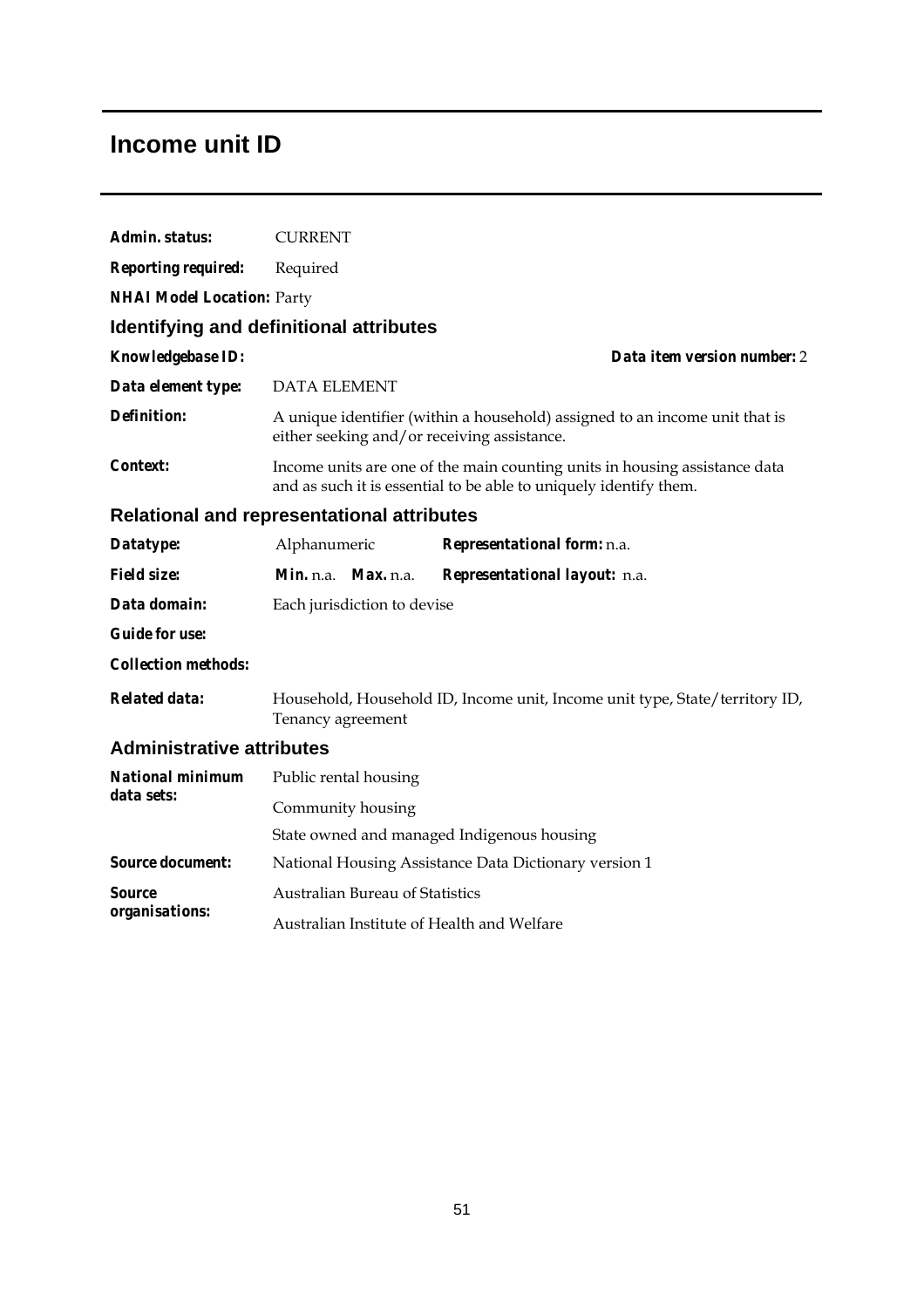## **Indigenous household**

| Admin. status:                    | <b>CURRENT</b>                                                                                                                                                                                                                                                                                                                                                                                                                  |  |  |  |  |  |
|-----------------------------------|---------------------------------------------------------------------------------------------------------------------------------------------------------------------------------------------------------------------------------------------------------------------------------------------------------------------------------------------------------------------------------------------------------------------------------|--|--|--|--|--|
| <b>Reporting required:</b>        | Required                                                                                                                                                                                                                                                                                                                                                                                                                        |  |  |  |  |  |
| <b>NHAI Model Location: Party</b> |                                                                                                                                                                                                                                                                                                                                                                                                                                 |  |  |  |  |  |
|                                   | Identifying and definitional attributes                                                                                                                                                                                                                                                                                                                                                                                         |  |  |  |  |  |
| <b>Knowledgebase ID:</b>          | Data item version number: 1<br>000692                                                                                                                                                                                                                                                                                                                                                                                           |  |  |  |  |  |
| Data element type:                | <b>DATA ELEMENT</b>                                                                                                                                                                                                                                                                                                                                                                                                             |  |  |  |  |  |
| <b>Definition:</b>                | An Indigenous household is one that contains one or more Indigenous<br>people.                                                                                                                                                                                                                                                                                                                                                  |  |  |  |  |  |
|                                   | This definition may not be consistent with eligibility requirements for<br>assistance targeted to Indigenous people under a specific program. For<br>example, some programs specify that there must be an Indigenous person<br>aged 15 or over to be classified as an Indigenous household.                                                                                                                                     |  |  |  |  |  |
| Context:                          | Together with 'family', household is considered one of the basic groups of<br>social aggregation. Information on household numbers and composition aids<br>in identifying groups within the population such as Indigenous households<br>or the number of people living alone.                                                                                                                                                   |  |  |  |  |  |
|                                   | Australia's Aboriginal and Torres Strait Islander peoples occupy a unique<br>place in Australian society and culture. In the current climate of<br>reconciliation, accurate and consistent statistics about Aboriginal and Torres<br>Strait Islander peoples are needed in order to plan, promote and deliver<br>essential services, to monitor changes in wellbeing and to account for<br>government expenditure in this area. |  |  |  |  |  |
|                                   | <b>Relational and representational attributes</b>                                                                                                                                                                                                                                                                                                                                                                               |  |  |  |  |  |
| Datatype:                         | Numeric<br><b>CODE</b><br><b>Representational form:</b>                                                                                                                                                                                                                                                                                                                                                                         |  |  |  |  |  |
| <b>Field size:</b>                | Min. 1<br><b>Representational layout:</b><br>Max.<br>$\mathbf{1}$<br>N                                                                                                                                                                                                                                                                                                                                                          |  |  |  |  |  |
| Data domain:                      | 1<br>Indigenous person/s present in household                                                                                                                                                                                                                                                                                                                                                                                   |  |  |  |  |  |
|                                   | $\overline{2}$<br>No Indigenous person/s present in household                                                                                                                                                                                                                                                                                                                                                                   |  |  |  |  |  |

9 Not stated/inadequately described

*Guide for use:* A household excludes visitors to a household.

*Related data:* Household, Indigenous status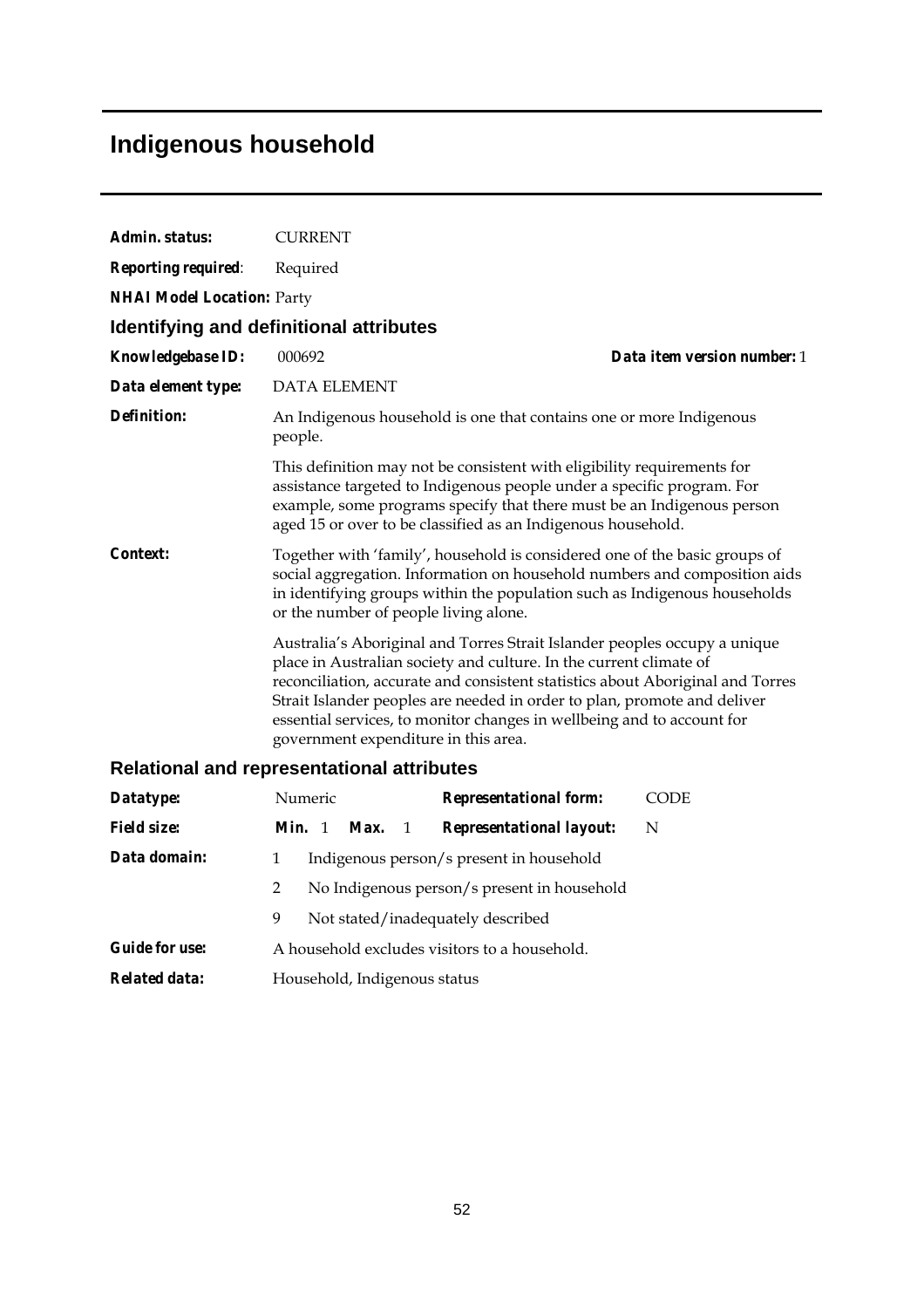| <b>National minimum</b><br>data sets: | Public rental housing                                 |  |  |  |  |  |
|---------------------------------------|-------------------------------------------------------|--|--|--|--|--|
|                                       | Community housing                                     |  |  |  |  |  |
|                                       | State owned and managed Indigenous housing            |  |  |  |  |  |
|                                       | Crisis Accommodation Program                          |  |  |  |  |  |
|                                       | Home purchase assistance                              |  |  |  |  |  |
|                                       | Private rent assistance                               |  |  |  |  |  |
| <i>Source documents:</i>              | CSHA public rental housing data manual 2001-02        |  |  |  |  |  |
|                                       | National Housing Assistance Data Dictionary version 1 |  |  |  |  |  |
| <i>Source organisation:</i>           | Australian Institute of Health and Welfare            |  |  |  |  |  |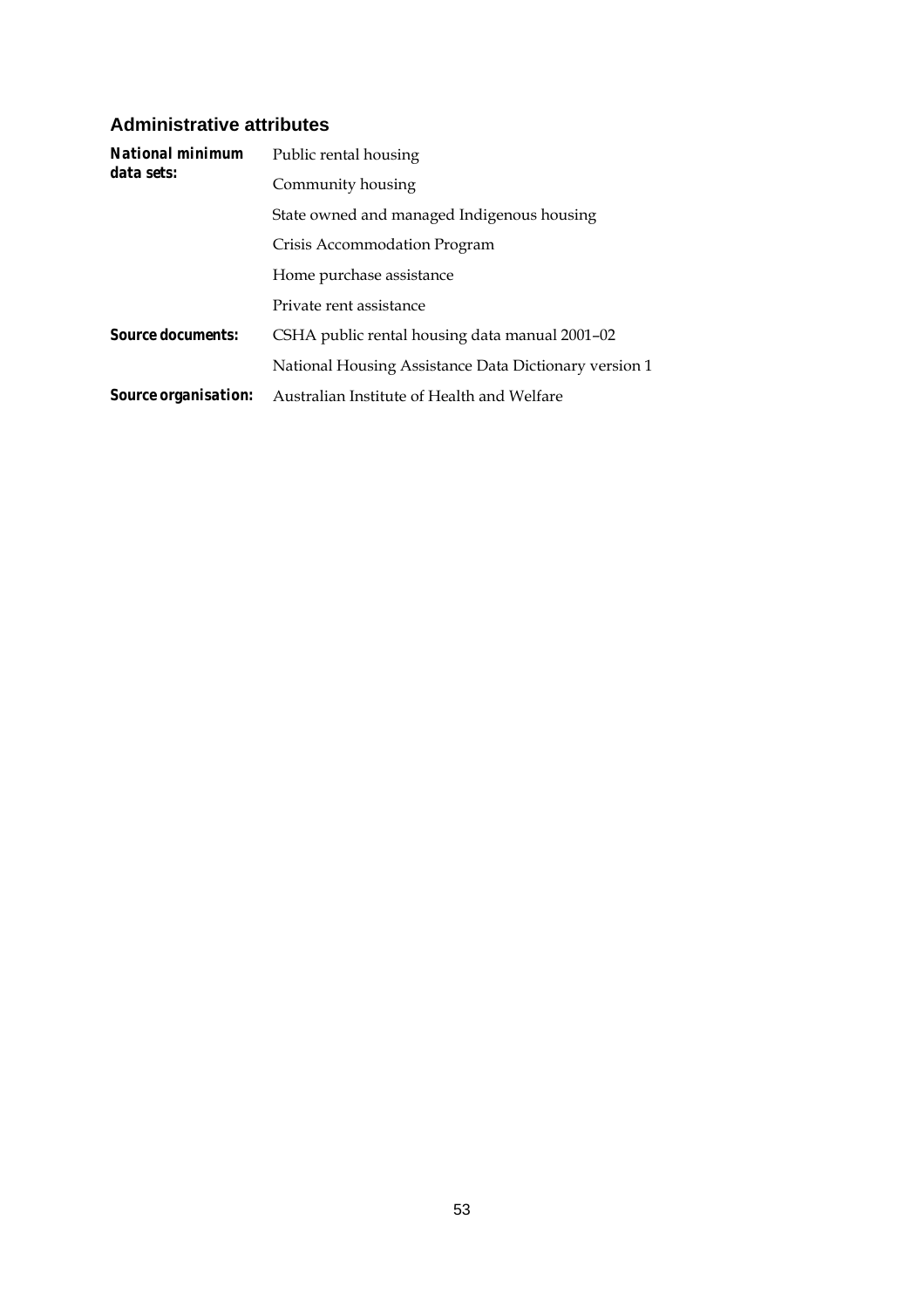# **Indigenous status**

| Admin. status:                    | <b>CURRENT</b>                                    |                                                                                                                                                                                                                                                                                                                                                                                                                                                                                                                                                                                                                                                                                                                                                                                                                                                                            |                             |  |  |  |
|-----------------------------------|---------------------------------------------------|----------------------------------------------------------------------------------------------------------------------------------------------------------------------------------------------------------------------------------------------------------------------------------------------------------------------------------------------------------------------------------------------------------------------------------------------------------------------------------------------------------------------------------------------------------------------------------------------------------------------------------------------------------------------------------------------------------------------------------------------------------------------------------------------------------------------------------------------------------------------------|-----------------------------|--|--|--|
| <b>Reporting required:</b>        | Required                                          |                                                                                                                                                                                                                                                                                                                                                                                                                                                                                                                                                                                                                                                                                                                                                                                                                                                                            |                             |  |  |  |
| <b>NHAI Model Location: Party</b> |                                                   |                                                                                                                                                                                                                                                                                                                                                                                                                                                                                                                                                                                                                                                                                                                                                                                                                                                                            |                             |  |  |  |
|                                   | Identifying and definitional attributes           |                                                                                                                                                                                                                                                                                                                                                                                                                                                                                                                                                                                                                                                                                                                                                                                                                                                                            |                             |  |  |  |
| <b>Knowledgebase ID:</b>          |                                                   |                                                                                                                                                                                                                                                                                                                                                                                                                                                                                                                                                                                                                                                                                                                                                                                                                                                                            | Data item version number: 1 |  |  |  |
| Data element type:                | <b>DATA ELEMENT</b>                               |                                                                                                                                                                                                                                                                                                                                                                                                                                                                                                                                                                                                                                                                                                                                                                                                                                                                            |                             |  |  |  |
| <b>Definition:</b>                | Commonwealth definition.                          | Indigenous status is a measure of whether a person identifies as being of<br>Aboriginal or Torres Strait Islander origin. This is in accord with the first two<br>of three components of the Commonwealth definition. See Comments for the                                                                                                                                                                                                                                                                                                                                                                                                                                                                                                                                                                                                                                 |                             |  |  |  |
| Context:                          | criteria for the program concerned.               | Australia's Aboriginal and Torres Strait Islander peoples occupy a unique<br>place in Australian society and culture. In the current climate of<br>reconciliation, accurate and consistent statistics about Aboriginal and Torres<br>Strait Islander peoples are needed in order to plan, promote and deliver<br>essential services, to monitor changes in wellbeing and to account for<br>government expenditure in this area. The purpose of this data element is to<br>provide information about people who identify as being of Aboriginal or<br>Torres Strait Islander origin. Agencies or establishments wishing to<br>determine the eligibility of individuals for particular benefits, services or<br>rights will need to make their own judgements about the suitability of the<br>standard measure for these purposes, having regard to the specific eligibility |                             |  |  |  |
|                                   | <b>Relational and representational attributes</b> |                                                                                                                                                                                                                                                                                                                                                                                                                                                                                                                                                                                                                                                                                                                                                                                                                                                                            |                             |  |  |  |
| Datatype:                         | Numeric                                           | <b>Representational form:</b>                                                                                                                                                                                                                                                                                                                                                                                                                                                                                                                                                                                                                                                                                                                                                                                                                                              | <b>CODE</b>                 |  |  |  |
| Fiald ciza:                       |                                                   | Min 1 May 2 Representational lavout:                                                                                                                                                                                                                                                                                                                                                                                                                                                                                                                                                                                                                                                                                                                                                                                                                                       | NINI.                       |  |  |  |

| <b>Field size:</b> | <i>Min.</i> 1 |     | <b>Max.</b> 2                    |  | <b>Representational layout:</b>                      | NN |
|--------------------|---------------|-----|----------------------------------|--|------------------------------------------------------|----|
| Data domain:       | 1             |     | Indigenous (not further defined) |  |                                                      |    |
|                    |               | 1.1 |                                  |  | Aboriginal but not Torres Strait Islander origin     |    |
|                    |               |     |                                  |  | 1.2 Torres Strait Islander but not Aboriginal origin |    |
|                    |               | 1.3 |                                  |  | Both Aboriginal and Torres Strait Islander origin    |    |
|                    | 2             |     |                                  |  | Neither Aboriginal or Torres Strait Islander origin  |    |

9 Not stated/inadequately described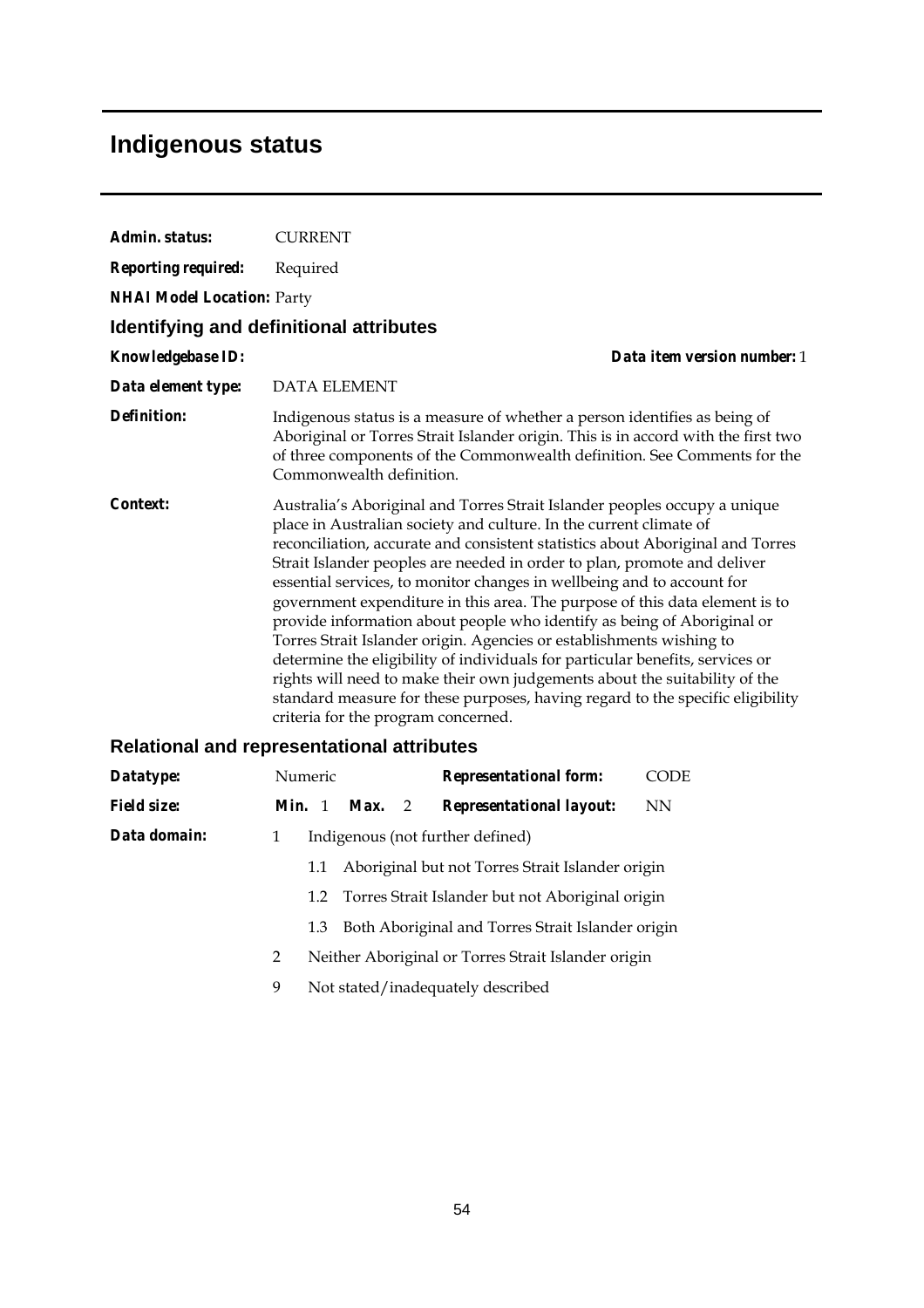| <b>Guide for use:</b>      | This data element is based on the ABS Standard for Indigenous status. For<br>detailed advice on its use and application please refer to the ABS web site as<br>indicated below under Source document.                                                                                                                                                 |  |  |  |  |  |  |
|----------------------------|-------------------------------------------------------------------------------------------------------------------------------------------------------------------------------------------------------------------------------------------------------------------------------------------------------------------------------------------------------|--|--|--|--|--|--|
|                            | The classification for 'Indigenous status' has a hierarchical structure<br>comprising two levels. There are four categories at the detailed level of the<br>classification, which are grouped into two categories at the broad level.<br>There is one supplementary category for 'not stated' responses. The<br>classification is as follows:         |  |  |  |  |  |  |
|                            | Indigenous:                                                                                                                                                                                                                                                                                                                                           |  |  |  |  |  |  |
|                            | Aboriginal but not Torres Strait Islander origin                                                                                                                                                                                                                                                                                                      |  |  |  |  |  |  |
|                            | Torres Strait Islander but not Aboriginal origin                                                                                                                                                                                                                                                                                                      |  |  |  |  |  |  |
|                            | Both Aboriginal and Torres Strait Islander origin                                                                                                                                                                                                                                                                                                     |  |  |  |  |  |  |
|                            | Non-indigenous:                                                                                                                                                                                                                                                                                                                                       |  |  |  |  |  |  |
|                            | Neither Aboriginal nor Torres Strait Islander origin<br>٠                                                                                                                                                                                                                                                                                             |  |  |  |  |  |  |
|                            | Not stated/inadequately described:                                                                                                                                                                                                                                                                                                                    |  |  |  |  |  |  |
|                            | The not stated/inadequately described category is not to be available as a<br>valid answer to the questions but is intended for use:                                                                                                                                                                                                                  |  |  |  |  |  |  |
|                            | • primarily when importing data from other data collections that do not<br>contain mappable data;                                                                                                                                                                                                                                                     |  |  |  |  |  |  |
|                            | • where an answer was refused;                                                                                                                                                                                                                                                                                                                        |  |  |  |  |  |  |
|                            | • where the question was not able to be asked prior to completion of<br>assistance because the client was unable to communicate or a person who<br>knows the client was not available.                                                                                                                                                                |  |  |  |  |  |  |
|                            | Only in the last three situations may the tick boxes on the questionnaire be<br>left blank.                                                                                                                                                                                                                                                           |  |  |  |  |  |  |
| <b>Collection methods:</b> | The standard question for Indigenous status is as follows:                                                                                                                                                                                                                                                                                            |  |  |  |  |  |  |
|                            | [Are you] [Is the person] [Is (name)] of Aboriginal or Torres Strait Islander<br>origin?                                                                                                                                                                                                                                                              |  |  |  |  |  |  |
|                            | (For persons of both Aboriginal and Torres Strait Islander origin, mark both<br>'Yes' boxes.)                                                                                                                                                                                                                                                         |  |  |  |  |  |  |
|                            |                                                                                                                                                                                                                                                                                                                                                       |  |  |  |  |  |  |
|                            |                                                                                                                                                                                                                                                                                                                                                       |  |  |  |  |  |  |
|                            | Yes, Torres Strait Islander                                                                                                                                                                                                                                                                                                                           |  |  |  |  |  |  |
|                            | This question is recommended for self-enumerated or interview-based<br>collections. It can also be used in circumstances where a close relative,<br>friend, or another member of the household is answering on behalf of the<br>subject.                                                                                                              |  |  |  |  |  |  |
|                            | When someone is not present, the person answering for them should be in a<br>position to do so, i.e. this person must know the person about whom the<br>question is being asked well and feel confident to provide accurate<br>information about them. However, it is strongly recommended that this<br>question be asked directly wherever possible. |  |  |  |  |  |  |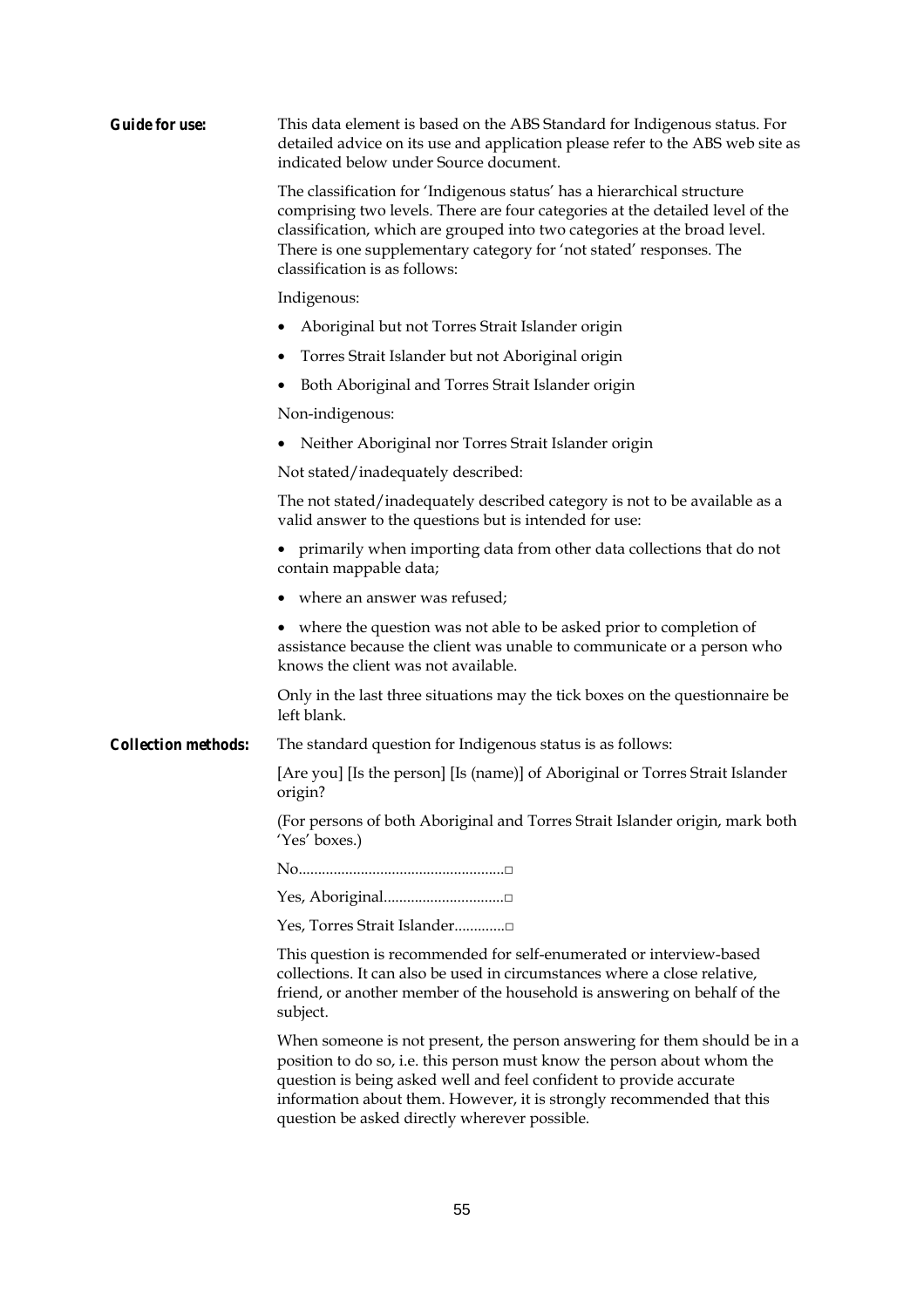This question must always be asked regardless of data collectors' perceptions based on appearance or other factors.

The Indigenous status question allows for more than one response. The procedure for coding multiple responses is as follows:

|                                  |                                                                                                                                                                                                                                                                                                                                                                                                                     | If the respondent marks 'No' and either 'Aboriginal' or<br>'Torres Strait Islander', then the response should be coded to<br>either Aboriginal or Torres Strait Islander as indicated (i.e.<br>disregard the 'No' response).     |  |  |  |  |
|----------------------------------|---------------------------------------------------------------------------------------------------------------------------------------------------------------------------------------------------------------------------------------------------------------------------------------------------------------------------------------------------------------------------------------------------------------------|----------------------------------------------------------------------------------------------------------------------------------------------------------------------------------------------------------------------------------|--|--|--|--|
|                                  | ٠                                                                                                                                                                                                                                                                                                                                                                                                                   | If the respondent marks both the 'Aboriginal' and 'Torres<br>Strait Islander' boxes, then their response should be coded to<br>'Both Aboriginal and Torres Strait Islander origin'.                                              |  |  |  |  |
|                                  |                                                                                                                                                                                                                                                                                                                                                                                                                     | If the respondent marks all three boxes ('No', 'Aboriginal' and<br>'Torres Strait Islander'), then the response should be coded to<br>'Both Aboriginal and Torres Strait Islander origin' (i.e.<br>disregard the 'No' response). |  |  |  |  |
|                                  | This approach may be problematical in some data collections; for example,<br>when data are collected by interview or using screen-based data capture<br>systems. An additional response category may be included if this better suits<br>the data collection practices of the agency or establishment concerned:                                                                                                    |                                                                                                                                                                                                                                  |  |  |  |  |
|                                  | Yes, both Aboriginal and Torres Strait Islander□                                                                                                                                                                                                                                                                                                                                                                    |                                                                                                                                                                                                                                  |  |  |  |  |
|                                  | There has been some controversy over the issue of whether South Sea<br>Islanders need to be included in the definition of Aboriginal or Torres Strait<br>Islander. The ABS clearly states that South Sea Islanders are not Indigenous<br>and should therefore be coded accordingly. Subsequently, South Sea<br>Islanders are to be coded under category 2 'Neither Aboriginal or Torres<br>Strait Islander origin'. |                                                                                                                                                                                                                                  |  |  |  |  |
| <b>Related data:</b>             |                                                                                                                                                                                                                                                                                                                                                                                                                     | Household, Indigenous community acceptance, Indigenous household,<br>supersedes the data element Indigenous status in the NHADDv1                                                                                                |  |  |  |  |
| <b>Administrative attributes</b> |                                                                                                                                                                                                                                                                                                                                                                                                                     |                                                                                                                                                                                                                                  |  |  |  |  |
| <b>National minimum</b>          | Public rental housing                                                                                                                                                                                                                                                                                                                                                                                               |                                                                                                                                                                                                                                  |  |  |  |  |
| data sets:                       | Community housing                                                                                                                                                                                                                                                                                                                                                                                                   |                                                                                                                                                                                                                                  |  |  |  |  |
|                                  |                                                                                                                                                                                                                                                                                                                                                                                                                     | State owned and managed Indigenous housing                                                                                                                                                                                       |  |  |  |  |
|                                  |                                                                                                                                                                                                                                                                                                                                                                                                                     |                                                                                                                                                                                                                                  |  |  |  |  |

Crisis Accommodation Program

Home purchase assistance

Private rent assistance

*Source document:* Available on the ABS web site <www.abs.gov.au>

*Source organisation:* Australian Bureau of Statistics

*Comments:* Some service providers may find it difficult to ask a question about a person's Indigenous status. Furthermore, some Indigenous persons may be reluctant to answer a question about their Indigenous status because previous experience has led them to believe that identifying as an Indigenous person may disadvantage them. Without assistance with implementing this data element the data provided are likely to be of low validity and reliability.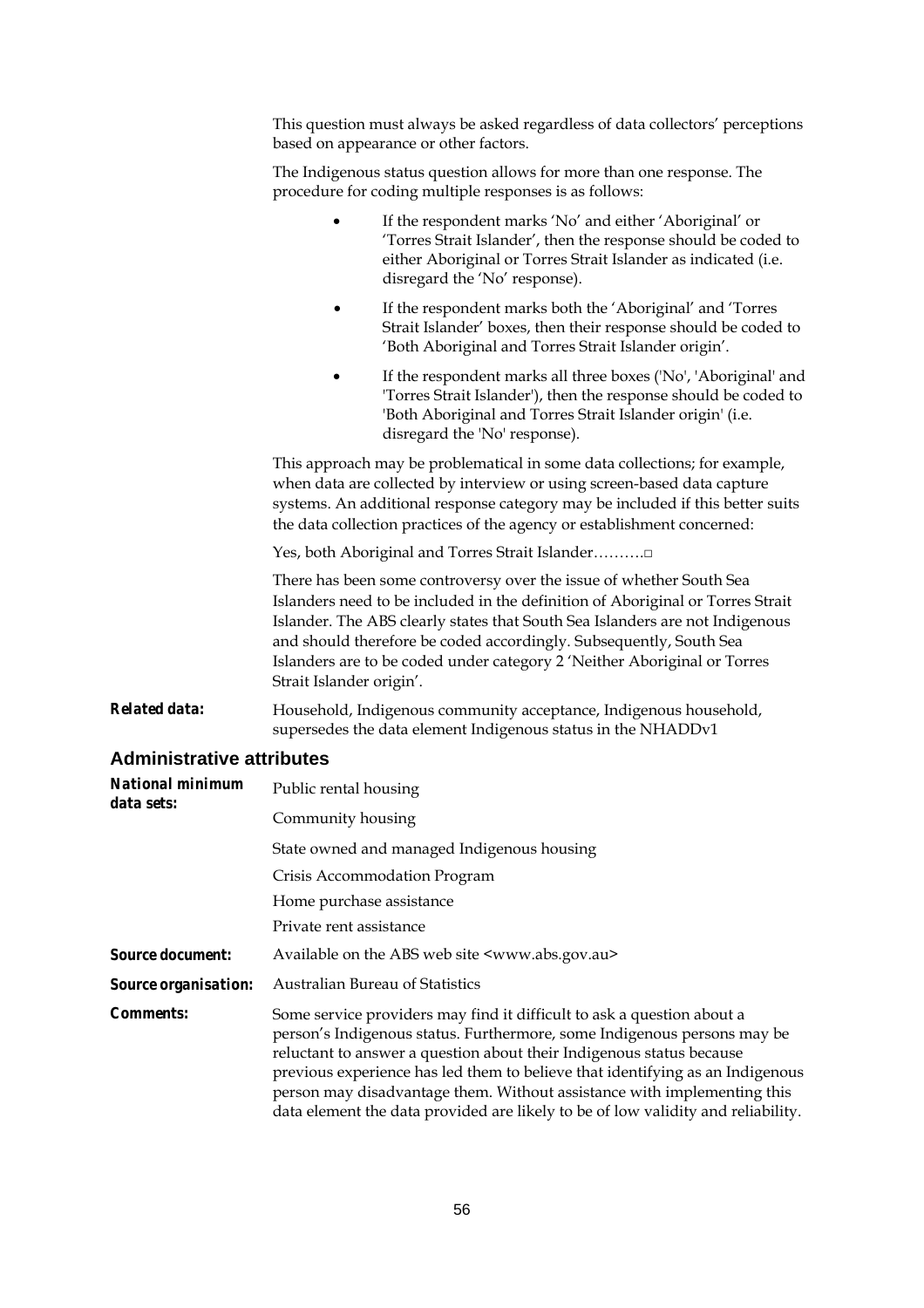Presently, the CSHA data collections do not differentiate between Aboriginal and Torres Strait Islander origin. Commonly, the question asked is 'Does the person (client) identify themselves as an Aboriginal or Torres Strait Islander?' and the possible responses are Yes/No/Not known.

This does not conform with the ABS national standard, which incorporates the more detailed data domains of:

- 1 Aboriginal but not Torres Strait Islander origin
- 2 Torres Strait Islander but not Aboriginal origin
- 3 Both Aboriginal and Torres Strait Islander origin
- 4 Neither Aboriginal nor Torres Strait Islander origin
- 9 Not stated/inadequately described

It is also not possible to map the CSHA response of 'Indigenous—not further defined' to the ABS standard.

The following definition, commonly known as 'The Commonwealth Definition' was given in a High Court judgement in the case of Commonwealth v Tasmania (1983) 46 ALR 625:

'An Aboriginal or Torres Strait Islander is a person of Aboriginal or Torres Strait Islander descent who identifies as an Aboriginal or Torres Strait Islander and is accepted as such by the community in which he or she lives'.

There are three components to the Commonwealth definition:

- descent;
- self-identification; and
- community acceptance.

In practice, it is not feasible to collect information on the community acceptance part of this definition in general-purpose statistical and administrative collections and therefore standard questions on Indigenous status relate to descent and self-identification only.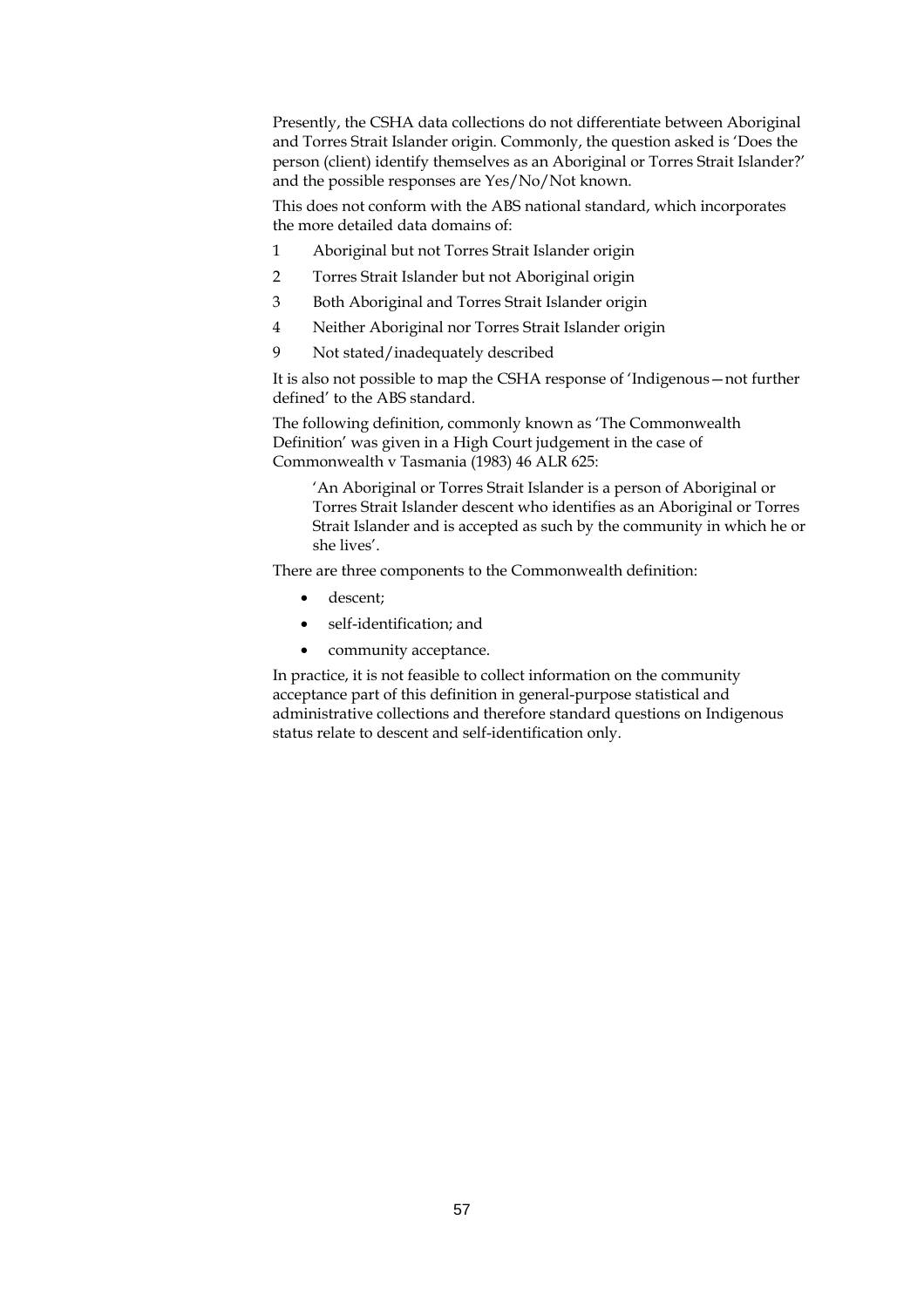## **Market rent value of dwelling**

| Admin. status:                          | <b>CURRENT</b>                                                                                                                                                                                                                                                                                                                                                                                                                                                                                                                                                                                                         |  |  |  |  |  |
|-----------------------------------------|------------------------------------------------------------------------------------------------------------------------------------------------------------------------------------------------------------------------------------------------------------------------------------------------------------------------------------------------------------------------------------------------------------------------------------------------------------------------------------------------------------------------------------------------------------------------------------------------------------------------|--|--|--|--|--|
| <b>Reporting required:</b>              | Required                                                                                                                                                                                                                                                                                                                                                                                                                                                                                                                                                                                                               |  |  |  |  |  |
| <b>NHAI Model Location: Environment</b> |                                                                                                                                                                                                                                                                                                                                                                                                                                                                                                                                                                                                                        |  |  |  |  |  |
|                                         | Identifying and definitional attributes                                                                                                                                                                                                                                                                                                                                                                                                                                                                                                                                                                                |  |  |  |  |  |
| Knowledgebase ID:                       | Data item version number: 1<br>000722                                                                                                                                                                                                                                                                                                                                                                                                                                                                                                                                                                                  |  |  |  |  |  |
| Data element type:                      | <b>DATA ELEMENT</b>                                                                                                                                                                                                                                                                                                                                                                                                                                                                                                                                                                                                    |  |  |  |  |  |
| <b>Definition:</b>                      | The rent that would be charged for a dwelling in the private rental market.                                                                                                                                                                                                                                                                                                                                                                                                                                                                                                                                            |  |  |  |  |  |
| Context:                                | Necessary for measuring affordability of housing.                                                                                                                                                                                                                                                                                                                                                                                                                                                                                                                                                                      |  |  |  |  |  |
|                                         | <b>Relational and representational attributes</b>                                                                                                                                                                                                                                                                                                                                                                                                                                                                                                                                                                      |  |  |  |  |  |
| Datatype:                               | Numeric<br>Representational form: QUANTITATIVE VALUE                                                                                                                                                                                                                                                                                                                                                                                                                                                                                                                                                                   |  |  |  |  |  |
| <b>Field size:</b>                      | Representational layout:<br><i>Min.</i> $8$<br>Max.<br>\$\$\$,\$\$\$.cc<br>8                                                                                                                                                                                                                                                                                                                                                                                                                                                                                                                                           |  |  |  |  |  |
| Data domain:                            | Dollar and cent value                                                                                                                                                                                                                                                                                                                                                                                                                                                                                                                                                                                                  |  |  |  |  |  |
| <b>Guide for use:</b>                   | Always include the cent value, using .00 where there are only dollar values.                                                                                                                                                                                                                                                                                                                                                                                                                                                                                                                                           |  |  |  |  |  |
| <b>Collection methods:</b>              | The optimum method of assigning a market rent value to a dwelling is to<br>have it assessed by the Australian Valuation Office (or another independent<br>valuer). Preferably each dwelling should be re-assessed every two years as<br>market rent values can change substantially over time. In some larger<br>jurisdictions a sample of houses are periodically assessed for their market<br>rent value as it is not practical to assess every dwelling.<br>Market rent is typically recorded on a weekly basis, and for the national<br>CSHA data collection is recorded as market rent value for which a rent was |  |  |  |  |  |
|                                         | charged for the week of 30 June.                                                                                                                                                                                                                                                                                                                                                                                                                                                                                                                                                                                       |  |  |  |  |  |
| <b>Related data:</b>                    | Rebated household (flag), Rent charged to tenant, Rental subsidy (amount)                                                                                                                                                                                                                                                                                                                                                                                                                                                                                                                                              |  |  |  |  |  |
| <b>Administrative attributes</b>        |                                                                                                                                                                                                                                                                                                                                                                                                                                                                                                                                                                                                                        |  |  |  |  |  |
| <b>National minimum</b><br>data sets:   | Public rental housing                                                                                                                                                                                                                                                                                                                                                                                                                                                                                                                                                                                                  |  |  |  |  |  |
|                                         | Community housing                                                                                                                                                                                                                                                                                                                                                                                                                                                                                                                                                                                                      |  |  |  |  |  |
|                                         | State owned and managed Indigenous housing                                                                                                                                                                                                                                                                                                                                                                                                                                                                                                                                                                             |  |  |  |  |  |
| <b>Source document:</b>                 | National Housing Assistance Data Dictionary version 1                                                                                                                                                                                                                                                                                                                                                                                                                                                                                                                                                                  |  |  |  |  |  |
| <b>Source organisation:</b>             | Australian Institute of Health and Welfare                                                                                                                                                                                                                                                                                                                                                                                                                                                                                                                                                                             |  |  |  |  |  |
| <b>Comments:</b>                        | Guidelines should be developed for assessing the market rent of modified<br>dwellings (as for disabled and frail aged people) and dwellings in remote<br>areas where there is not usually a private rental market. One option could be<br>to calculate the cost of replacing the dwelling, then using a percentage of that<br>as the market rent. However, in remote areas where building costs can be<br>high, this method could lead to inappropriately high market rents.                                                                                                                                           |  |  |  |  |  |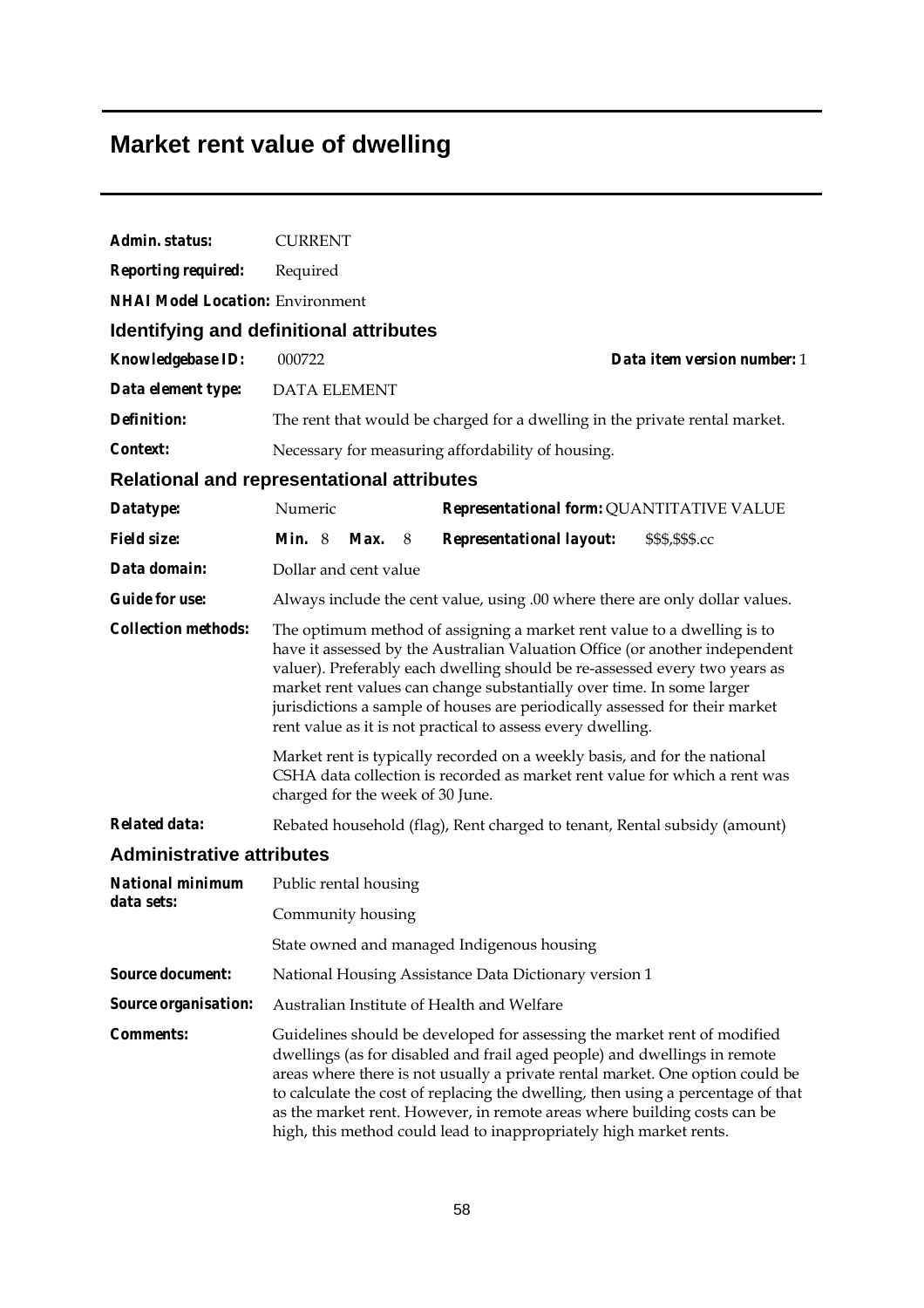### **New allocation status**

| Admin. status:                    | <b>CURRENT</b>                                                                                                                        |  |  |  |  |  |
|-----------------------------------|---------------------------------------------------------------------------------------------------------------------------------------|--|--|--|--|--|
| <b>Reporting required:</b>        | Required                                                                                                                              |  |  |  |  |  |
| <b>NHAI Model Location: Party</b> |                                                                                                                                       |  |  |  |  |  |
|                                   | <b>Identifying and definitional attributes</b>                                                                                        |  |  |  |  |  |
| Knowledgebase ID:                 | Data item version number: 1                                                                                                           |  |  |  |  |  |
| Data element type:                | <b>DATA ELEMENT</b>                                                                                                                   |  |  |  |  |  |
| <b>Definition:</b>                | Whether the household was a new allocation for housing assistance in the<br>financial year.                                           |  |  |  |  |  |
| <i>Context:</i>                   | Used to determine the number of new households that received CSHA-<br>funded housing assistance in the financial year.                |  |  |  |  |  |
|                                   | <b>Relational and representational attributes</b>                                                                                     |  |  |  |  |  |
| Datatype:                         | Numeric<br><b>Representational form:</b><br><b>CODE</b>                                                                               |  |  |  |  |  |
| <b>Field size:</b>                | <i>Min.</i> 1<br>Max.<br><b>Representational layout:</b><br>N<br>$\mathbf{1}$                                                         |  |  |  |  |  |
| Data domain:                      | Newly allocated in the financial year<br>1                                                                                            |  |  |  |  |  |
|                                   | Not newly allocated in the financial year<br>2                                                                                        |  |  |  |  |  |
|                                   | 9<br>Not stated/inadequately described                                                                                                |  |  |  |  |  |
| <b>Guide for use:</b>             |                                                                                                                                       |  |  |  |  |  |
| <b>Collection methods:</b>        | New allocation status should be related to a particular program type (e.g.<br>public rental housing, home purchase assistance, etc.). |  |  |  |  |  |
| <b>Related data:</b>              | Date assistance commenced, Waitlist applicant type                                                                                    |  |  |  |  |  |
| <b>Administrative attributes</b>  |                                                                                                                                       |  |  |  |  |  |
| <b>National minimum</b>           | Public rental housing                                                                                                                 |  |  |  |  |  |
| data sets:                        | State owned and managed Indigenous housing                                                                                            |  |  |  |  |  |
| <b>Source document:</b>           | CSHA public rental housing data manual 2001-02                                                                                        |  |  |  |  |  |
| Source organisation:              | Australian Institute of Health and Welfare                                                                                            |  |  |  |  |  |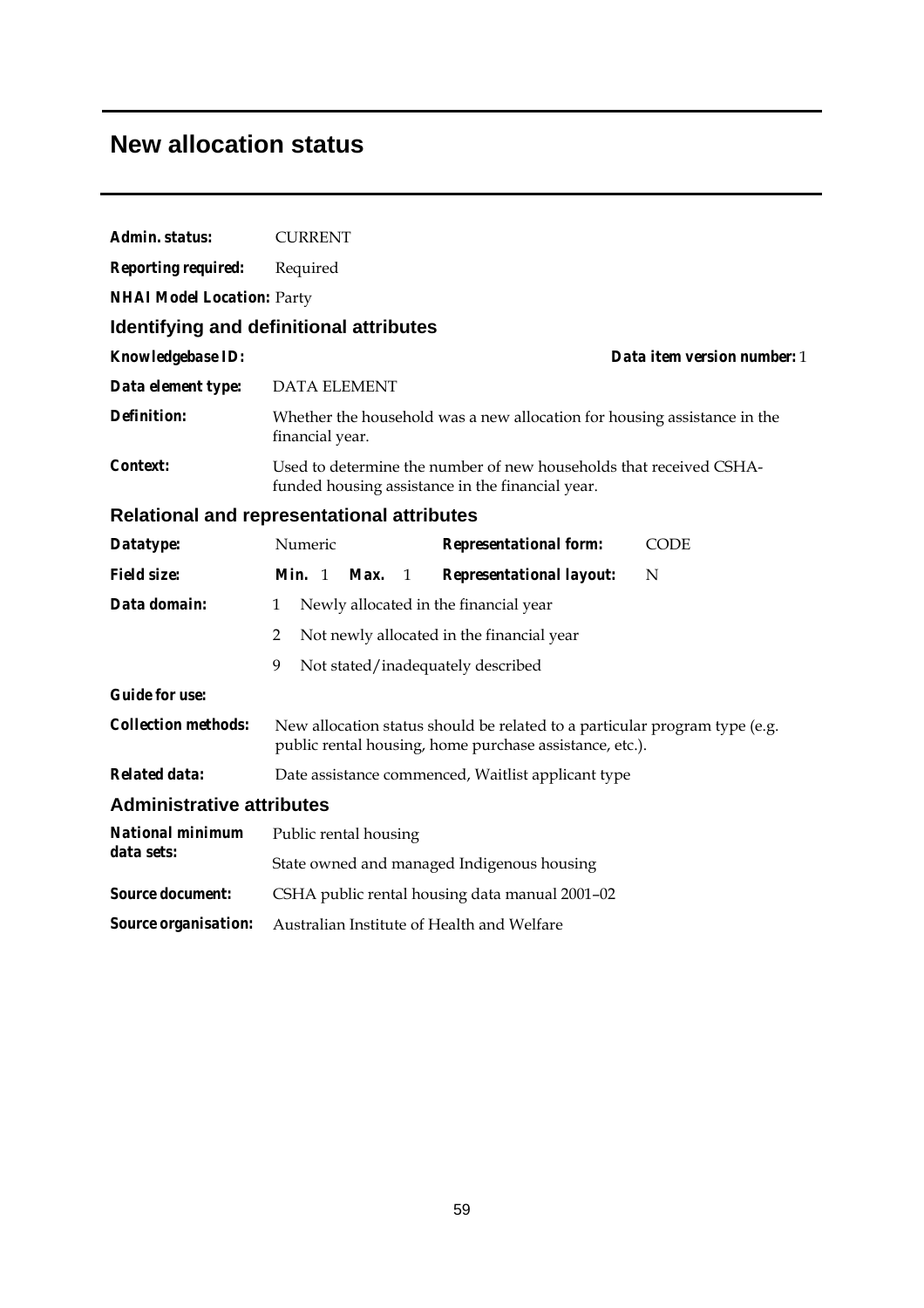## **Number of bedrooms**

| Admin. status:                                    | <b>CURRENT</b>                                                                                                                                                                                                                                                                                                                                            |  |  |                                                                                                                      |  |                             |
|---------------------------------------------------|-----------------------------------------------------------------------------------------------------------------------------------------------------------------------------------------------------------------------------------------------------------------------------------------------------------------------------------------------------------|--|--|----------------------------------------------------------------------------------------------------------------------|--|-----------------------------|
| <b>Reporting required:</b>                        | Required                                                                                                                                                                                                                                                                                                                                                  |  |  |                                                                                                                      |  |                             |
| <b>NHAI Model Location: Housing Resource</b>      |                                                                                                                                                                                                                                                                                                                                                           |  |  |                                                                                                                      |  |                             |
| <b>Identifying and definitional attributes</b>    |                                                                                                                                                                                                                                                                                                                                                           |  |  |                                                                                                                      |  |                             |
| Knowledgebase ID:                                 |                                                                                                                                                                                                                                                                                                                                                           |  |  |                                                                                                                      |  | Data item version number: 2 |
| Data element type:                                | <b>DATA ELEMENT</b>                                                                                                                                                                                                                                                                                                                                       |  |  |                                                                                                                      |  |                             |
| <b>Definition:</b>                                |                                                                                                                                                                                                                                                                                                                                                           |  |  | The number of bedrooms in each occupied dwelling.                                                                    |  |                             |
| <i>Context:</i>                                   |                                                                                                                                                                                                                                                                                                                                                           |  |  | Actual and ideal number of bedrooms required to calculate the national<br>proxy occupancy standard for overcrowding. |  |                             |
| <b>Relational and representational attributes</b> |                                                                                                                                                                                                                                                                                                                                                           |  |  |                                                                                                                      |  |                             |
| Datatype:                                         | Numeric                                                                                                                                                                                                                                                                                                                                                   |  |  | <b>Representational form:</b>                                                                                        |  | Number                      |
| <b>Field size:</b>                                | Min. 1 Max. $3$                                                                                                                                                                                                                                                                                                                                           |  |  | <b>Representational layout:</b>                                                                                      |  | <b>NNN</b>                  |
| Data domain:                                      | Count of bedrooms                                                                                                                                                                                                                                                                                                                                         |  |  |                                                                                                                      |  |                             |
| <i>Guide for use:</i>                             |                                                                                                                                                                                                                                                                                                                                                           |  |  |                                                                                                                      |  |                             |
| <b>Collection methods:</b>                        | Count bedrooms designed for use as bedrooms and other rooms<br>permanently modified and intended for use as bedrooms (such as a sleep out<br>or built-in veranda). Bedsits should be counted as a 1 bedroom dwelling. In<br>the case of boarding house dwellings, the unit of counting is the boarding<br>house room, which usually has only one bedroom. |  |  |                                                                                                                      |  |                             |
| Related data:                                     | Dwelling, Tenancy (rental) unit                                                                                                                                                                                                                                                                                                                           |  |  |                                                                                                                      |  |                             |
| <b>Administrative attributes</b>                  |                                                                                                                                                                                                                                                                                                                                                           |  |  |                                                                                                                      |  |                             |
| National minimum                                  | Public rental housing                                                                                                                                                                                                                                                                                                                                     |  |  |                                                                                                                      |  |                             |
| data sets:                                        | Community housing                                                                                                                                                                                                                                                                                                                                         |  |  |                                                                                                                      |  |                             |
|                                                   |                                                                                                                                                                                                                                                                                                                                                           |  |  | State owned and managed Indigenous housing                                                                           |  |                             |
| <b>Source document:</b>                           |                                                                                                                                                                                                                                                                                                                                                           |  |  | National Housing Assistance Data Dictionary version 1                                                                |  |                             |
| Source organisation:                              | Australian Bureau of Statistics                                                                                                                                                                                                                                                                                                                           |  |  |                                                                                                                      |  |                             |
|                                                   |                                                                                                                                                                                                                                                                                                                                                           |  |  | Australian Institute of Health and Welfare                                                                           |  |                             |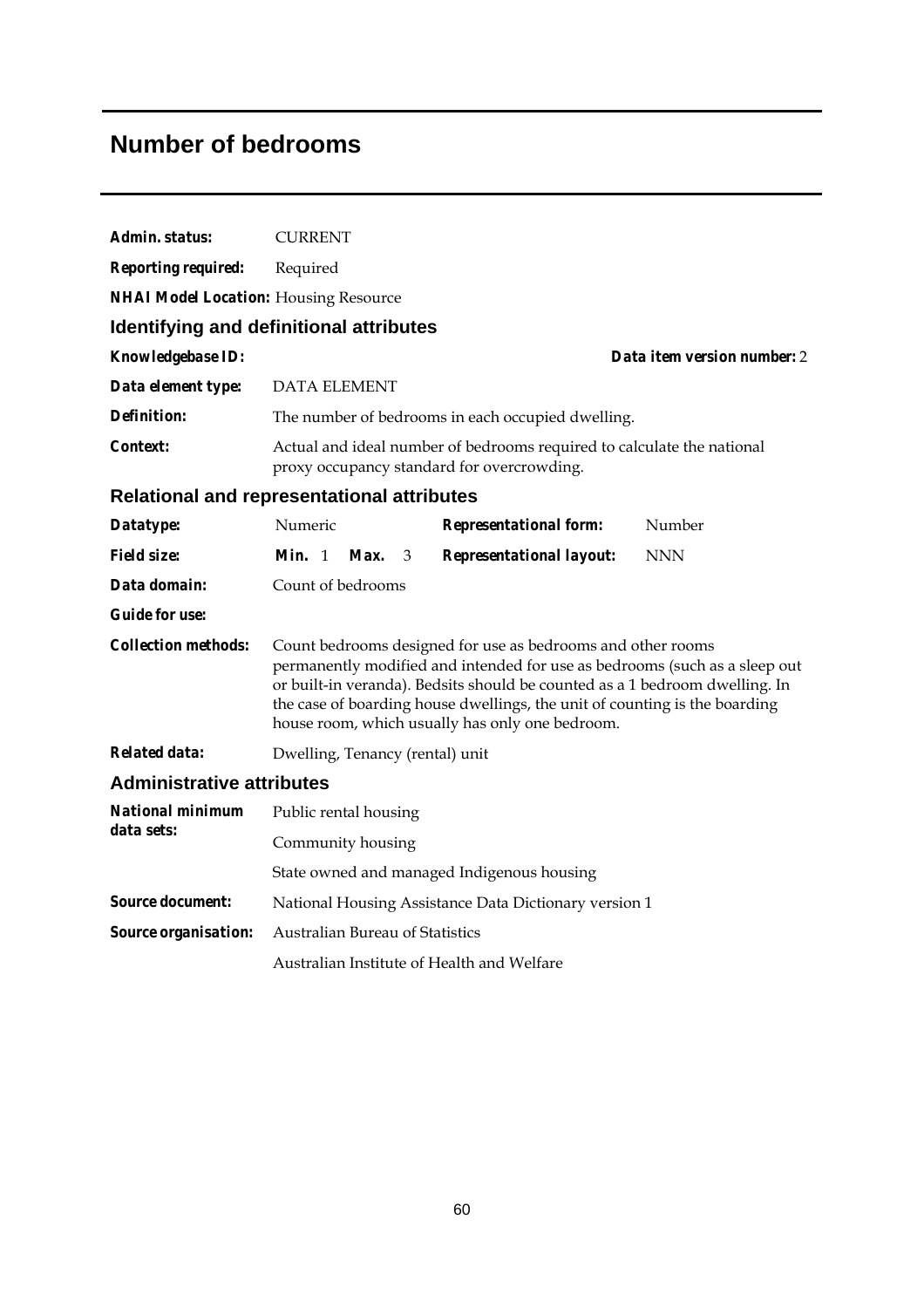## **Person ID**

| Admin. status:                    | <b>CURRENT</b>                                                                                                                                                                                                                                           |                                                                                                                                                            |                             |  |  |  |
|-----------------------------------|----------------------------------------------------------------------------------------------------------------------------------------------------------------------------------------------------------------------------------------------------------|------------------------------------------------------------------------------------------------------------------------------------------------------------|-----------------------------|--|--|--|
| <b>Reporting required:</b>        | Required                                                                                                                                                                                                                                                 |                                                                                                                                                            |                             |  |  |  |
| <b>NHAI Model Location: Party</b> |                                                                                                                                                                                                                                                          |                                                                                                                                                            |                             |  |  |  |
|                                   | Identifying and definitional attributes                                                                                                                                                                                                                  |                                                                                                                                                            |                             |  |  |  |
| <b>Knowledgebase ID:</b>          |                                                                                                                                                                                                                                                          |                                                                                                                                                            | Data item version number: 2 |  |  |  |
| Data element type:                | <b>DATA ELEMENT</b>                                                                                                                                                                                                                                      |                                                                                                                                                            |                             |  |  |  |
| Definition:                       |                                                                                                                                                                                                                                                          | A unique identifier (within a household) assigned to a person who is a<br>member of a household that is either seeking and/or receiving assistance.        |                             |  |  |  |
| <i>Context:</i>                   | individuals to dwellings.                                                                                                                                                                                                                                | If there are several people within a household, this data element is used to<br>relate people to income units and to households. It is also used to relate |                             |  |  |  |
|                                   | <b>Relational and representational attributes</b>                                                                                                                                                                                                        |                                                                                                                                                            |                             |  |  |  |
| Datatype:                         | Alphanumeric                                                                                                                                                                                                                                             | <b>Representational form:</b>                                                                                                                              | n.a.                        |  |  |  |
| <i>Field size:</i>                | Min. n.a. Max. n.a.                                                                                                                                                                                                                                      | <b>Representational layout:</b>                                                                                                                            | n.a.                        |  |  |  |
| Data domain:                      | Each jurisdiction to devise                                                                                                                                                                                                                              |                                                                                                                                                            |                             |  |  |  |
| <b>Guide for use:</b>             |                                                                                                                                                                                                                                                          |                                                                                                                                                            |                             |  |  |  |
| <b>Collection methods:</b>        | Preferably agencies should allocate a unique identifier to a person when they<br>are placed on the waiting list, and this ID should then remain when/ if they<br>receive assistance. This enables the matching of waitlist data with assistance<br>data. |                                                                                                                                                            |                             |  |  |  |
| Related data:                     | Household, Household ID, Income unit, Income unit ID, Relationship to<br>reference person, Relationship within income unit, State/territory ID,<br>Tenancy agreement                                                                                     |                                                                                                                                                            |                             |  |  |  |
| <b>Administrative attributes</b>  |                                                                                                                                                                                                                                                          |                                                                                                                                                            |                             |  |  |  |
| <b>National minimum</b>           | Public rental housing                                                                                                                                                                                                                                    |                                                                                                                                                            |                             |  |  |  |
| data sets:                        | Community housing                                                                                                                                                                                                                                        |                                                                                                                                                            |                             |  |  |  |
|                                   | State owned and managed Indigenous housing                                                                                                                                                                                                               |                                                                                                                                                            |                             |  |  |  |
| <b>Source document:</b>           |                                                                                                                                                                                                                                                          | National Housing Assistance Data Dictionary version 1                                                                                                      |                             |  |  |  |
| Source organisation:              | Australian Institute of Health and Welfare                                                                                                                                                                                                               |                                                                                                                                                            |                             |  |  |  |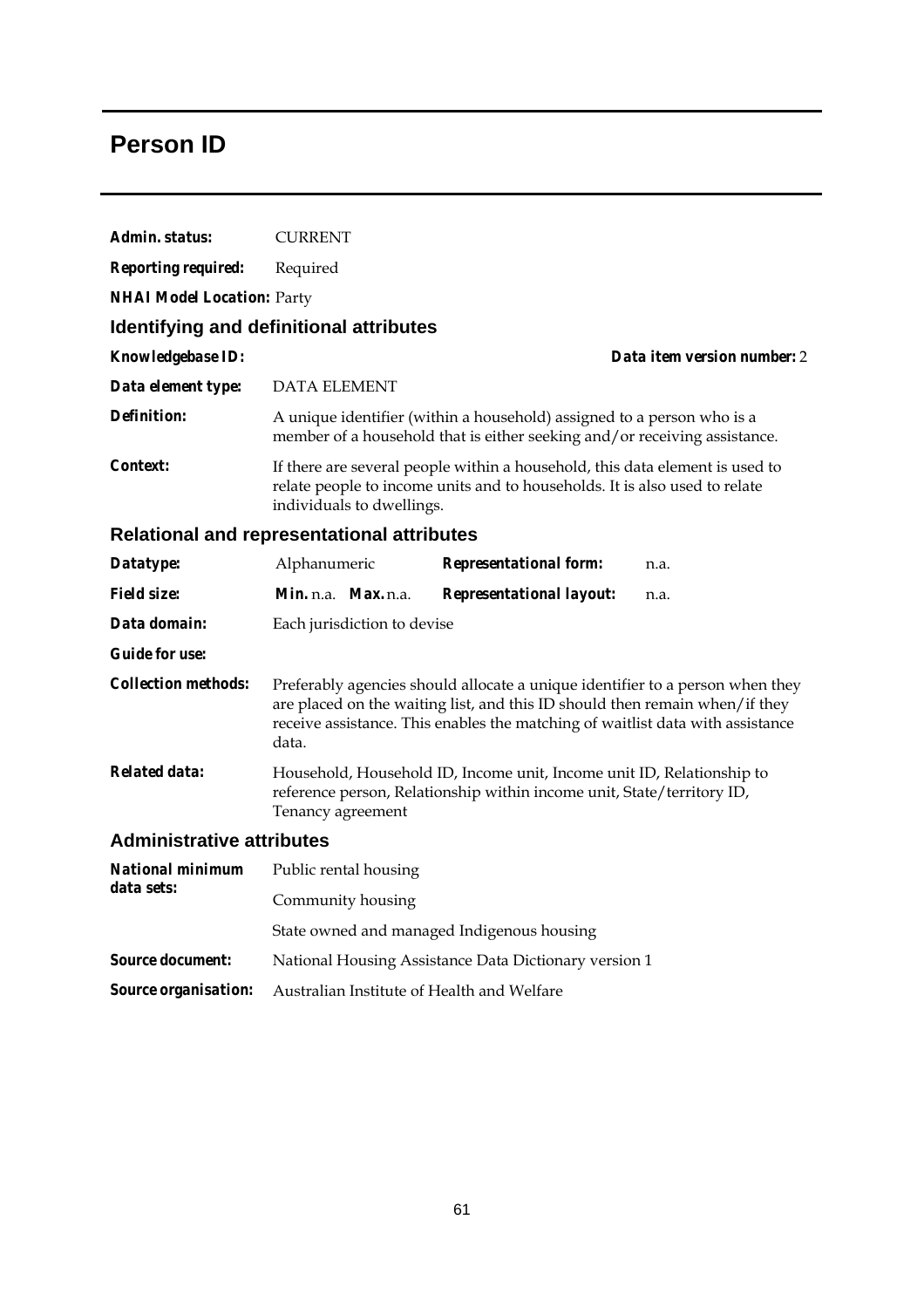# **Program type**

|                                                   |                                                                                                                                                                                                                                                                                                                                                                                                                                                                                                                                            | <b>CURRENT</b> |                          |   |                                            |  |             |
|---------------------------------------------------|--------------------------------------------------------------------------------------------------------------------------------------------------------------------------------------------------------------------------------------------------------------------------------------------------------------------------------------------------------------------------------------------------------------------------------------------------------------------------------------------------------------------------------------------|----------------|--------------------------|---|--------------------------------------------|--|-------------|
| Admin. status:                                    |                                                                                                                                                                                                                                                                                                                                                                                                                                                                                                                                            |                |                          |   |                                            |  |             |
| <b>Reporting required:</b>                        | Required                                                                                                                                                                                                                                                                                                                                                                                                                                                                                                                                   |                |                          |   |                                            |  |             |
| <b>NHAI Model Location: Governance</b>            |                                                                                                                                                                                                                                                                                                                                                                                                                                                                                                                                            |                |                          |   |                                            |  |             |
| Identifying and definitional attributes           |                                                                                                                                                                                                                                                                                                                                                                                                                                                                                                                                            |                |                          |   |                                            |  |             |
| Knowledgebase ID:                                 | 000724<br>Data item version number: 1                                                                                                                                                                                                                                                                                                                                                                                                                                                                                                      |                |                          |   |                                            |  |             |
| Data element type:                                | <b>DATA ELEMENT</b>                                                                                                                                                                                                                                                                                                                                                                                                                                                                                                                        |                |                          |   |                                            |  |             |
| <b>Definition:</b>                                | The type of housing program under which a household is applying<br>for/receiving assistance.                                                                                                                                                                                                                                                                                                                                                                                                                                               |                |                          |   |                                            |  |             |
| Context:                                          |                                                                                                                                                                                                                                                                                                                                                                                                                                                                                                                                            |                |                          |   |                                            |  |             |
| <b>Relational and representational attributes</b> |                                                                                                                                                                                                                                                                                                                                                                                                                                                                                                                                            |                |                          |   |                                            |  |             |
| Datatype:                                         |                                                                                                                                                                                                                                                                                                                                                                                                                                                                                                                                            | Numeric        |                          |   | <b>Representational form:</b>              |  | <b>CODE</b> |
| <b>Field size:</b>                                | Min. 1                                                                                                                                                                                                                                                                                                                                                                                                                                                                                                                                     |                | Max.                     | 2 | <b>Representational layout:</b>            |  | <b>NN</b>   |
| Data domain:                                      | 1                                                                                                                                                                                                                                                                                                                                                                                                                                                                                                                                          |                | Public rental housing    |   |                                            |  |             |
|                                                   | $\overline{2}$                                                                                                                                                                                                                                                                                                                                                                                                                                                                                                                             |                | Community housing        |   |                                            |  |             |
|                                                   |                                                                                                                                                                                                                                                                                                                                                                                                                                                                                                                                            | 2.1            |                          |   | CSHA community housing                     |  |             |
|                                                   |                                                                                                                                                                                                                                                                                                                                                                                                                                                                                                                                            | 2.2            |                          |   | Community-managed Indigenous housing       |  |             |
|                                                   |                                                                                                                                                                                                                                                                                                                                                                                                                                                                                                                                            | 2.3            |                          |   | CSHA Crisis Accommodation Program          |  |             |
|                                                   |                                                                                                                                                                                                                                                                                                                                                                                                                                                                                                                                            | 2.4 Other      |                          |   |                                            |  |             |
|                                                   | 3                                                                                                                                                                                                                                                                                                                                                                                                                                                                                                                                          |                |                          |   | State owned and managed Indigenous housing |  |             |
|                                                   | 4                                                                                                                                                                                                                                                                                                                                                                                                                                                                                                                                          |                | Rental assistance        |   |                                            |  |             |
|                                                   |                                                                                                                                                                                                                                                                                                                                                                                                                                                                                                                                            | 4.1            |                          |   | Commonwealth Rent Assistance               |  |             |
|                                                   |                                                                                                                                                                                                                                                                                                                                                                                                                                                                                                                                            | 4.2            |                          |   | CSHA private rent assistance               |  |             |
|                                                   | 5                                                                                                                                                                                                                                                                                                                                                                                                                                                                                                                                          |                | Home purchase assistance |   |                                            |  |             |
|                                                   | 6                                                                                                                                                                                                                                                                                                                                                                                                                                                                                                                                          | Other          |                          |   |                                            |  |             |
|                                                   | 9                                                                                                                                                                                                                                                                                                                                                                                                                                                                                                                                          |                |                          |   | Not stated/inadequately described          |  |             |
| <b>Guide for use:</b>                             | Each of the above may have several sub-programs associated with the main<br>program type. For example, community housing in Queensland includes the<br>following programs: Community Housing Program, Boarding House<br>Program, Community Housing Partnership Scheme, Co-operative Housing<br>Program, Community Rent Scheme, Housing Accommodation Assistance<br>Scheme, Local Government and Community Housing Program, and the<br>Rural and Regional Community Housing Program. These should all be coded<br>to '2 Community housing'. |                |                          |   |                                            |  |             |

*Collection methods:*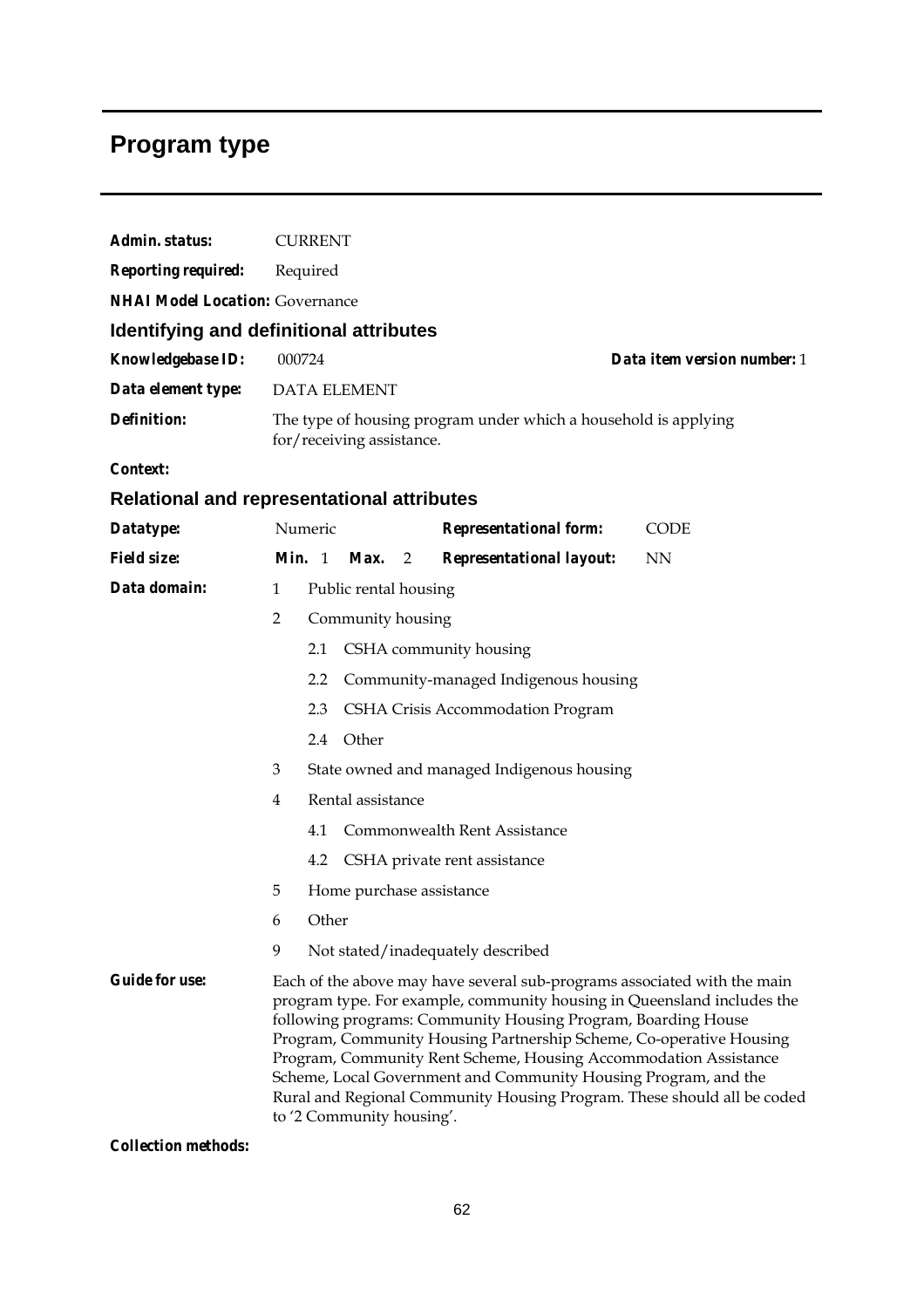| Related data:                  | Household                                             |  |  |  |  |
|--------------------------------|-------------------------------------------------------|--|--|--|--|
| Administrative attributes      |                                                       |  |  |  |  |
| National minimum<br>data sets: | Public rental housing                                 |  |  |  |  |
|                                | Community housing                                     |  |  |  |  |
|                                | State owned and managed Indigenous housing            |  |  |  |  |
| <b>Source document:</b>        | National Housing Assistance Data Dictionary version 1 |  |  |  |  |
| <i>Source organisation:</i>    | Australian Institute of Health and Welfare            |  |  |  |  |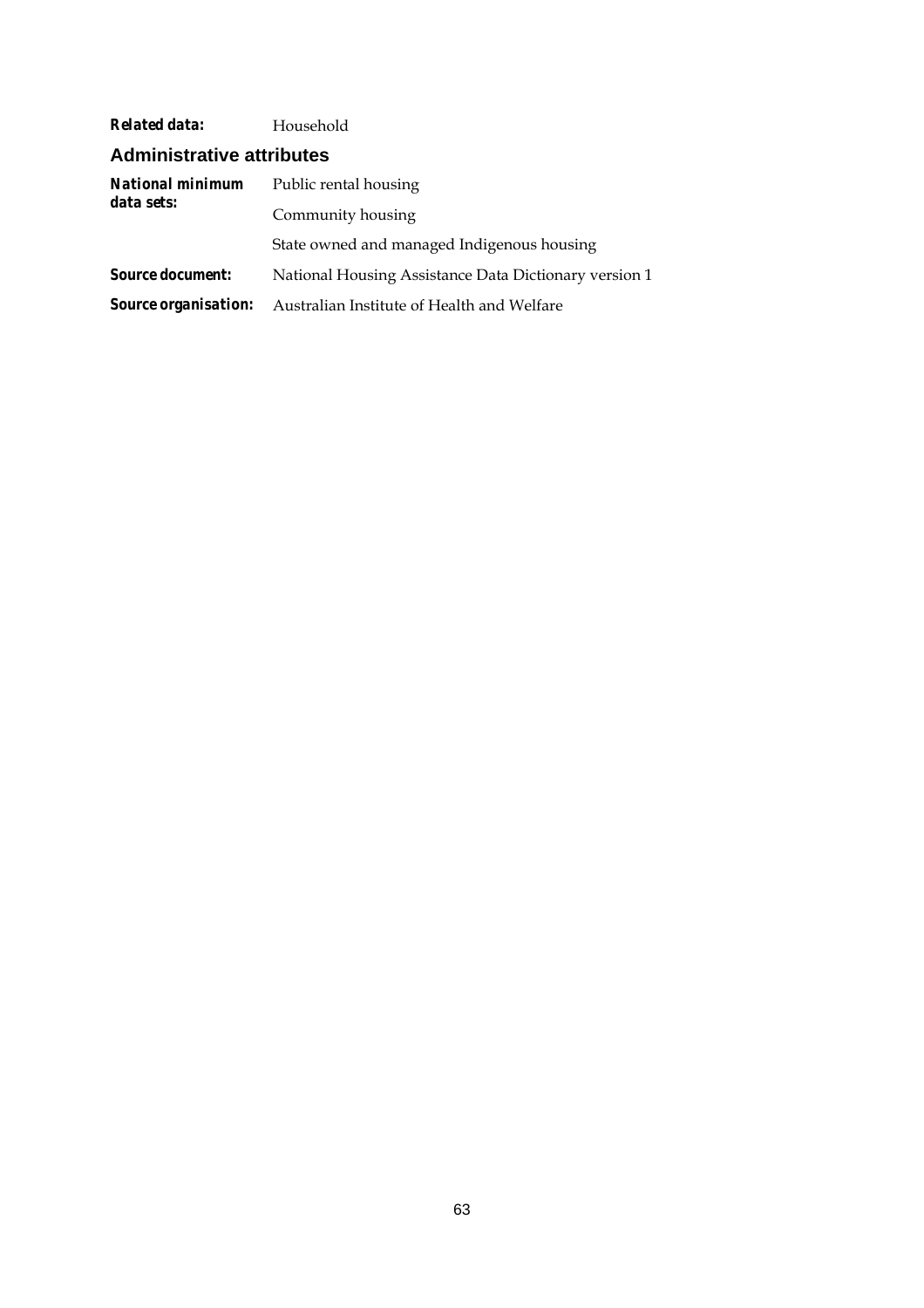# **Rebated household (flag)**

| Admin. status:                        | <b>CURRENT</b>                                                                                                                                                                                                                                                                                                                                                                                                                                   |
|---------------------------------------|--------------------------------------------------------------------------------------------------------------------------------------------------------------------------------------------------------------------------------------------------------------------------------------------------------------------------------------------------------------------------------------------------------------------------------------------------|
| <b>Reporting required:</b>            | Required                                                                                                                                                                                                                                                                                                                                                                                                                                         |
| <b>NHAI Model Location: Party</b>     |                                                                                                                                                                                                                                                                                                                                                                                                                                                  |
|                                       | <b>Identifying and definitional attributes</b>                                                                                                                                                                                                                                                                                                                                                                                                   |
| <b>Knowledgebase ID:</b>              | Data item version number: 1<br>000726                                                                                                                                                                                                                                                                                                                                                                                                            |
| Data element type:                    | <b>DATA ELEMENT</b>                                                                                                                                                                                                                                                                                                                                                                                                                              |
| <b>Definition:</b>                    | A household receiving housing assistance (usually via a state or territory or<br>community housing organisation) who, as part of the assistance, pays less<br>than the market rent value of the dwelling.                                                                                                                                                                                                                                        |
|                                       | This data element is only relevant to those people who are provided a<br>dwelling as part of their assistance. It does not include those households that<br>only receive monetary assistance to help them rent in the private market (rent<br>assistance) or to help them purchase a home or equity in it (home purchase<br>assistance).                                                                                                         |
|                                       | For example, a public housing dwelling may be assessed as having a market<br>rent value of \$200 per week. On assessing the applicant household though,<br>the state housing authority calculates that this household should pay no<br>more than \$100 per week on rent. If this household is then allocated to this<br>dwelling with a rent of \$100 (while the market rent value is \$200), then the<br>household is considered to be rebated. |
| Context:                              |                                                                                                                                                                                                                                                                                                                                                                                                                                                  |
|                                       | <b>Relational and representational attributes</b>                                                                                                                                                                                                                                                                                                                                                                                                |
| Datatype:                             | Numeric<br><b>Representational form:</b><br><b>CODE</b>                                                                                                                                                                                                                                                                                                                                                                                          |
| <b>Field size:</b>                    | <i>Min.</i> 1<br>Max.<br><b>Representational layout:</b><br>N<br>-1                                                                                                                                                                                                                                                                                                                                                                              |
| Data domain:                          | Rebated<br>1                                                                                                                                                                                                                                                                                                                                                                                                                                     |
|                                       | 2<br>Not rebated                                                                                                                                                                                                                                                                                                                                                                                                                                 |
|                                       | 9<br>Not stated/inadequately described                                                                                                                                                                                                                                                                                                                                                                                                           |
| <b>Guide for use:</b>                 |                                                                                                                                                                                                                                                                                                                                                                                                                                                  |
| <b>Collection methods:</b>            | For those jurisdictions who use a 'full rent' concept, a rebated household is<br>one which pays less than full rent.                                                                                                                                                                                                                                                                                                                             |
| <b>Related data:</b>                  | Market rent value of dwelling, Rent charged to tenant, Rental subsidy<br>(amount)                                                                                                                                                                                                                                                                                                                                                                |
| <b>Administrative attributes</b>      |                                                                                                                                                                                                                                                                                                                                                                                                                                                  |
| <b>National minimum</b><br>data sets: | Public rental housing                                                                                                                                                                                                                                                                                                                                                                                                                            |
|                                       | Community housing                                                                                                                                                                                                                                                                                                                                                                                                                                |
|                                       | State owned and managed Indigenous housing                                                                                                                                                                                                                                                                                                                                                                                                       |
| <b>Source document:</b>               | National Housing Assistance Data Dictionary version 1                                                                                                                                                                                                                                                                                                                                                                                            |
| <b>Source organisation:</b>           | Australian Institute of Health and Welfare                                                                                                                                                                                                                                                                                                                                                                                                       |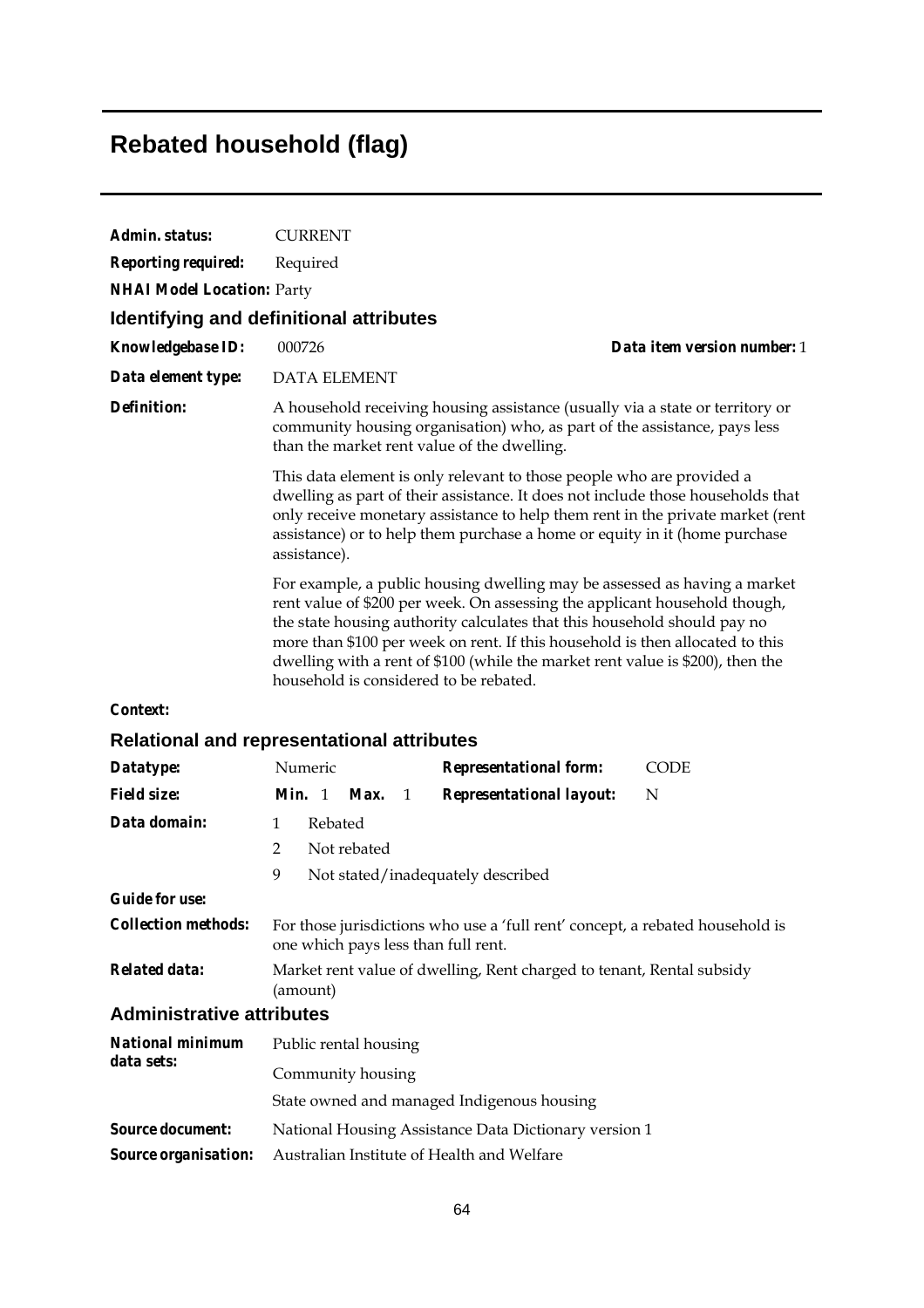## **Reference person**

| Admin. status:                                    | <b>CURRENT</b>                                                                                                                                                                                                                                                                                                                                                                                                                  |  |
|---------------------------------------------------|---------------------------------------------------------------------------------------------------------------------------------------------------------------------------------------------------------------------------------------------------------------------------------------------------------------------------------------------------------------------------------------------------------------------------------|--|
| <b>Reporting required:</b>                        | Required                                                                                                                                                                                                                                                                                                                                                                                                                        |  |
| <b>NHAI Model Location: Party</b>                 |                                                                                                                                                                                                                                                                                                                                                                                                                                 |  |
| Identifying and definitional attributes           |                                                                                                                                                                                                                                                                                                                                                                                                                                 |  |
| Knowledgebase ID:                                 | Data item version number: 2                                                                                                                                                                                                                                                                                                                                                                                                     |  |
| Data element type:                                | DERIVED DATA ELEMENT                                                                                                                                                                                                                                                                                                                                                                                                            |  |
| <b>Definition:</b>                                | Reference person refers to the first person listed on the housing assistance<br>application/tenancy form or the mortgage papers.                                                                                                                                                                                                                                                                                                |  |
| Context:                                          | The ability to determine relationships between persons residing within the<br>same household is essential in a wide range of statistics on household<br>composition, family type and income unit. It is essential for calculating many<br>of the performance indicators, such as 'Low income status' and<br>'Affordability'. It may also be useful in determining possible levels of need<br>and support available for clients. |  |
| <b>Relational and representational attributes</b> |                                                                                                                                                                                                                                                                                                                                                                                                                                 |  |
| Datatype:                                         | Numeric<br><b>Representational form:</b><br><b>CODE</b>                                                                                                                                                                                                                                                                                                                                                                         |  |
| <b>Field size:</b>                                | Min. 1<br>Max.<br><b>Representational layout:</b><br>N<br>1                                                                                                                                                                                                                                                                                                                                                                     |  |
| Data domain:                                      | Reference person for household<br>1                                                                                                                                                                                                                                                                                                                                                                                             |  |
|                                                   | $\overline{2}$<br>Not the reference person for household                                                                                                                                                                                                                                                                                                                                                                        |  |
|                                                   | 9<br>Not stated/inadequately described                                                                                                                                                                                                                                                                                                                                                                                          |  |
| <b>Guide for use:</b>                             |                                                                                                                                                                                                                                                                                                                                                                                                                                 |  |
| <b>Collection methods:</b>                        | Usually referred to as 'Person 1', 'Main tenant' or 'Tenant 1' on application or<br>tenancy forms. Can also be referred to as the Principal tenant, Household<br>head or, where the dwelling is being purchased, the Mortgagee. Also<br>includes single adults and lone parents. Person must be aged 16 or over.                                                                                                                |  |
|                                                   | All other persons should be coded to 2.                                                                                                                                                                                                                                                                                                                                                                                         |  |
| Related data:                                     | Family type, Income unit, Marital status, Relationship to reference person,<br>Relationship within income unit                                                                                                                                                                                                                                                                                                                  |  |
| <b>Administrative attributes</b>                  |                                                                                                                                                                                                                                                                                                                                                                                                                                 |  |
| <b>National minimum</b><br>data sets:             | Public rental housing                                                                                                                                                                                                                                                                                                                                                                                                           |  |
|                                                   | Community housing                                                                                                                                                                                                                                                                                                                                                                                                               |  |
|                                                   | State owned and managed Indigenous housing                                                                                                                                                                                                                                                                                                                                                                                      |  |
| <b>Source document:</b>                           | National Housing Assistance Data Dictionary version 1                                                                                                                                                                                                                                                                                                                                                                           |  |
| <b>Source organisation:</b>                       | Australian Institute of Health and Welfare                                                                                                                                                                                                                                                                                                                                                                                      |  |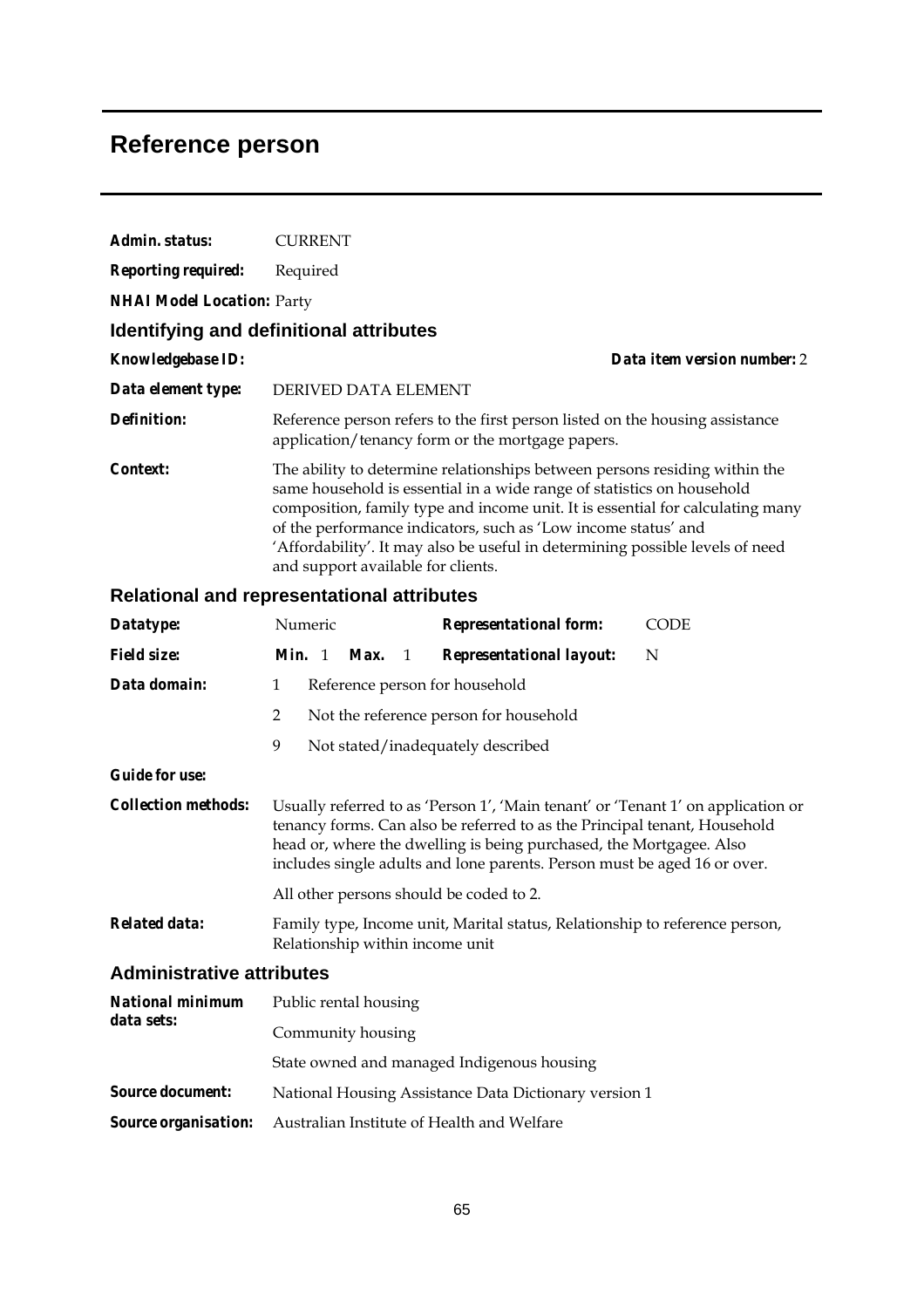# **Relationship to reference person**

| Admin. status:                    | <b>CURRENT</b>                                                                                                                                                                                                                                                                                                                                                                                                                  |
|-----------------------------------|---------------------------------------------------------------------------------------------------------------------------------------------------------------------------------------------------------------------------------------------------------------------------------------------------------------------------------------------------------------------------------------------------------------------------------|
| <b>Reporting required:</b>        | Required                                                                                                                                                                                                                                                                                                                                                                                                                        |
| <b>NHAI Model Location: Party</b> |                                                                                                                                                                                                                                                                                                                                                                                                                                 |
|                                   | <b>Identifying and definitional attributes</b>                                                                                                                                                                                                                                                                                                                                                                                  |
| Knowledgebase ID:                 | Data item version number: 2                                                                                                                                                                                                                                                                                                                                                                                                     |
| Data element type:                | <b>DATA ELEMENT</b>                                                                                                                                                                                                                                                                                                                                                                                                             |
| <b>Definition:</b>                | The familial and non-familial relationship of each person in a given<br>household to the reference person in that same household.                                                                                                                                                                                                                                                                                               |
| Context:                          | The ability to determine relationships between persons residing within the<br>same household is essential in a wide range of statistics on household<br>composition, family type and income unit. It is essential for calculating many<br>of the performance indicators, such as 'Low income status' and<br>'Affordability'. It may also be useful in determining possible levels of need<br>and support available for clients. |
|                                   | <b>Relational and representational attributes</b>                                                                                                                                                                                                                                                                                                                                                                               |
| Datatype:                         | Numeric<br><b>Representational form:</b><br><b>CODE</b>                                                                                                                                                                                                                                                                                                                                                                         |
| <b>Field size:</b>                | Min. 1<br>N<br>Max.<br>$\mathbf{1}$<br><b>Representational layout:</b>                                                                                                                                                                                                                                                                                                                                                          |
| Data domain:                      | Reference person/tenant<br>1                                                                                                                                                                                                                                                                                                                                                                                                    |
|                                   | Spouse/partner<br>2                                                                                                                                                                                                                                                                                                                                                                                                             |
|                                   | 3<br>Son/daughter aged under 16 years                                                                                                                                                                                                                                                                                                                                                                                           |
|                                   | Son/daughter aged 16 years and over<br>4                                                                                                                                                                                                                                                                                                                                                                                        |
|                                   | 5<br>Resident aged under 16 years                                                                                                                                                                                                                                                                                                                                                                                               |
|                                   | 6<br>Resident aged 16 years and over                                                                                                                                                                                                                                                                                                                                                                                            |
|                                   | 9<br>Not stated/inadequately described                                                                                                                                                                                                                                                                                                                                                                                          |
| <b>Guide for use:</b>             | Reference person: Referred to as 'person 1', 'Main tenant' or 'tenant 1' on<br>application or tenancy forms. Can also be referred to as the principal tenant,<br>household head or where the dwelling is being purchased, referred to as the<br>mortgagee. Also includes single adults and lone parents. Person must be<br>aged 16 or over.                                                                                     |
|                                   | Spouse/partner: includes de facto, wife, husband and partner of the<br>reference person/tenant.                                                                                                                                                                                                                                                                                                                                 |
|                                   | Son/daughter: includes the son(s) or daughter(s) (or step son/daughter) of<br>the reference person and/or spouse.                                                                                                                                                                                                                                                                                                               |
|                                   | Resident: includes relatives other than son/daughter (step son/daughter),<br>non-related carer, and other non-related and non-family members.                                                                                                                                                                                                                                                                                   |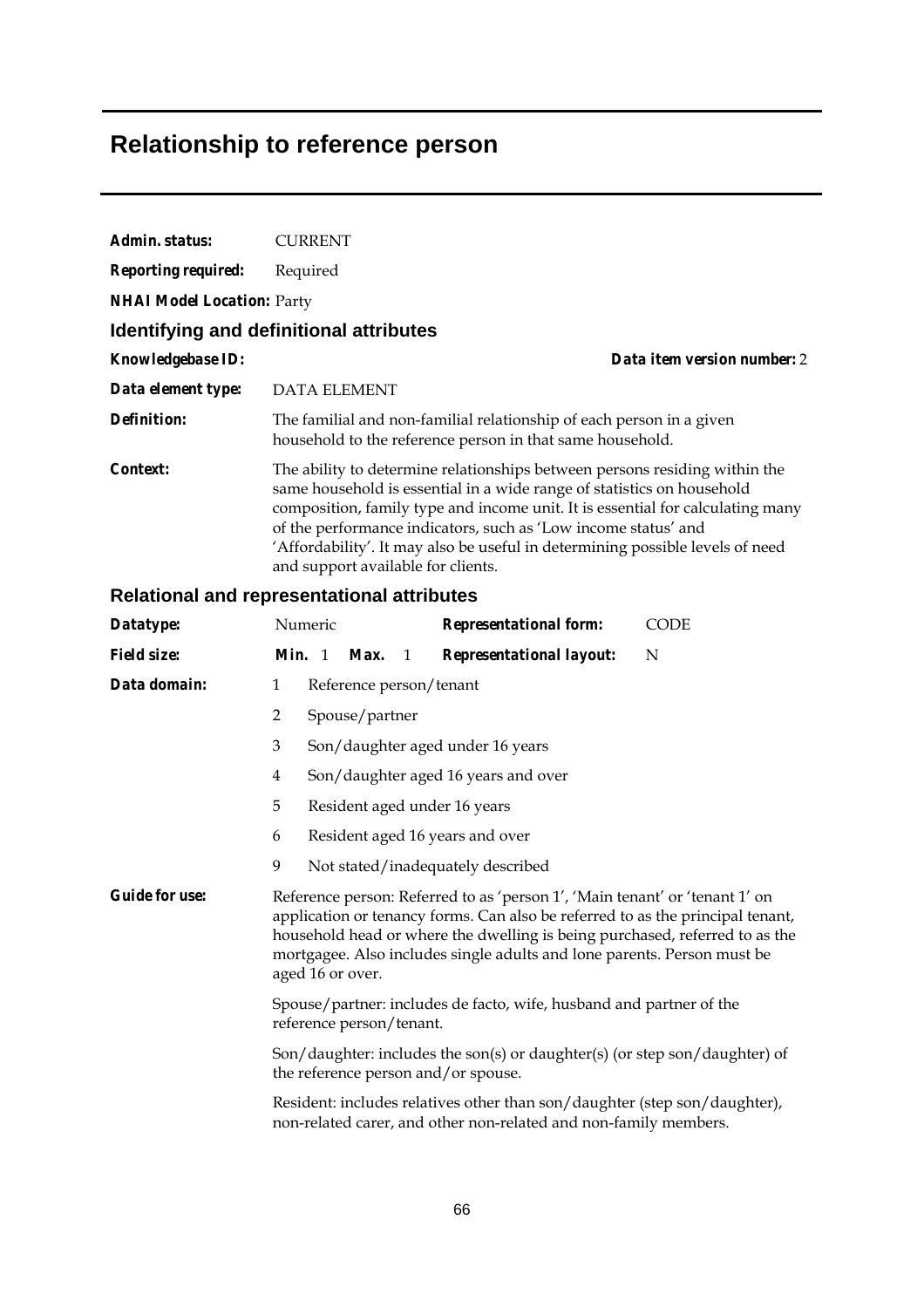| <i>Collection methods:</i> | Collecting this data is quite complex, due to inter-relationships that may exist<br>in a household. Refer to ABS: Directory of concepts and standards for social,<br>labour and demographic statistics, 1995, for standard questions and<br>approaches to collecting data on this item. |
|----------------------------|-----------------------------------------------------------------------------------------------------------------------------------------------------------------------------------------------------------------------------------------------------------------------------------------|
| Related data:              | Family, Household ID, Income unit, Income unit ID, Marital status, Person                                                                                                                                                                                                               |

ID, Reference person, Relationship within income unit

#### **Administrative attributes**

| <b>National minimum</b><br>data sets: | Public rental housing                                                                          |  |  |  |  |  |  |
|---------------------------------------|------------------------------------------------------------------------------------------------|--|--|--|--|--|--|
|                                       | Community housing                                                                              |  |  |  |  |  |  |
|                                       | State owned and managed Indigenous housing                                                     |  |  |  |  |  |  |
| <b>Source documents:</b>              | ABS 1995. Directory of concepts and standards for social, labour and<br>demographic statistics |  |  |  |  |  |  |
|                                       | ABS 1995. Standards for statistics on the family. ABS Cat. No. 1286.0                          |  |  |  |  |  |  |
|                                       | ABS 1996. Census Dictionary. ABS Cat. No. 2901.0                                               |  |  |  |  |  |  |
|                                       | Public housing and state owned and managed Indigenous housing NMDS<br>user guide 2001-02.      |  |  |  |  |  |  |
| <b>Source</b><br>organisations:       | <b>Australian Bureau of Statistics</b>                                                         |  |  |  |  |  |  |
|                                       | Australian Institute of Health and Welfare                                                     |  |  |  |  |  |  |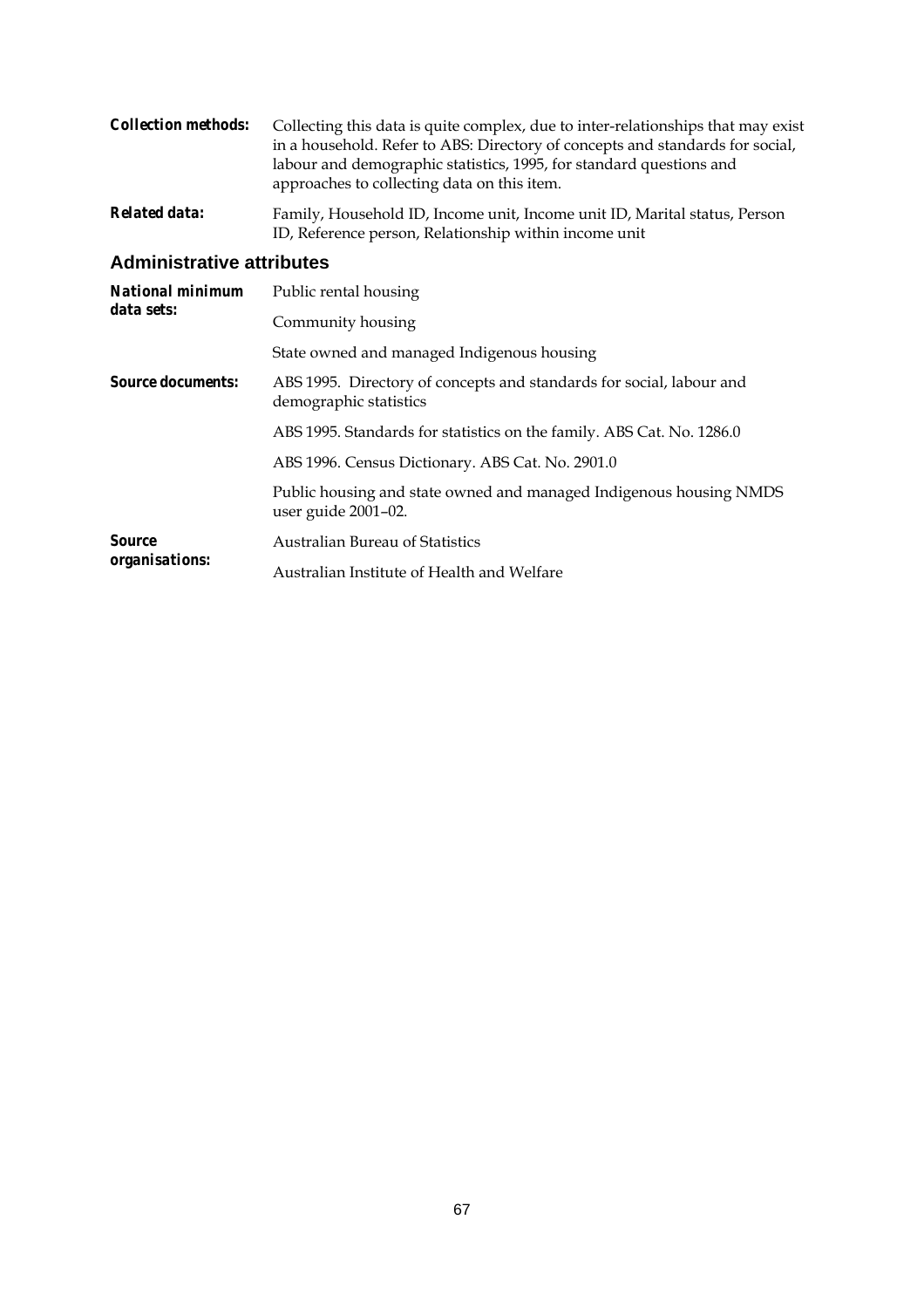## **Relationship within income unit**

| Admin. status:             | <b>CURRENT</b>                                                                                                                                                                                                                                                                                                                                                                                                                  |  |  |  |  |  |  |  |
|----------------------------|---------------------------------------------------------------------------------------------------------------------------------------------------------------------------------------------------------------------------------------------------------------------------------------------------------------------------------------------------------------------------------------------------------------------------------|--|--|--|--|--|--|--|
| <b>Reporting required:</b> | Required                                                                                                                                                                                                                                                                                                                                                                                                                        |  |  |  |  |  |  |  |
|                            | <b>NHAI Model Location: Party</b>                                                                                                                                                                                                                                                                                                                                                                                               |  |  |  |  |  |  |  |
|                            | Identifying and definitional attributes                                                                                                                                                                                                                                                                                                                                                                                         |  |  |  |  |  |  |  |
| <b>Knowledgebase ID:</b>   | Data item version number: 1<br>000697                                                                                                                                                                                                                                                                                                                                                                                           |  |  |  |  |  |  |  |
| Data element type:         | <b>DATA ELEMENT</b>                                                                                                                                                                                                                                                                                                                                                                                                             |  |  |  |  |  |  |  |
| Definition:                | The relationship of a member of an income unit to that same income unit.<br>Income units are restricted to relationships of marriage (registered or de<br>facto) and of parent/child under 16 years of age who usually resides in the<br>same household.                                                                                                                                                                        |  |  |  |  |  |  |  |
| Context:                   | The ability to determine relationships between persons residing within the<br>same household is essential in a wide range of statistics on household<br>composition, family type and income unit. It is essential for calculating many<br>of the performance indicators, such as 'Low income status' and<br>'Affordability'. It may also be useful in determining possible levels of need<br>and support available for clients. |  |  |  |  |  |  |  |

### **Relational and representational attributes**

| Datatype:                             |                                                                                                                                                                                                                                                                   | Numeric |                         |   | <b>Representational form:</b>                                                                                                                              | <b>CODE</b> |  |
|---------------------------------------|-------------------------------------------------------------------------------------------------------------------------------------------------------------------------------------------------------------------------------------------------------------------|---------|-------------------------|---|------------------------------------------------------------------------------------------------------------------------------------------------------------|-------------|--|
| <b>Field size:</b>                    | Min. 1                                                                                                                                                                                                                                                            |         | Max.                    | 1 | <b>Representational layout:</b>                                                                                                                            | N           |  |
| Data domain:                          | 1                                                                                                                                                                                                                                                                 |         | Reference person/tenant |   |                                                                                                                                                            |             |  |
|                                       | 2                                                                                                                                                                                                                                                                 |         | Spouse/partner          |   |                                                                                                                                                            |             |  |
|                                       | 3<br>Child aged less than 16 years                                                                                                                                                                                                                                |         |                         |   |                                                                                                                                                            |             |  |
|                                       | 9<br>Not stated/inadequately described                                                                                                                                                                                                                            |         |                         |   |                                                                                                                                                            |             |  |
| <b>Guide for use:</b>                 | Reference person refers to the first person listed on the housing assistance<br>application/tenancy form. Members of the household who cannot be<br>classified from this list are more than likely separate income units, e.g. child<br>16 years of age or older. |         |                         |   |                                                                                                                                                            |             |  |
| <b>Collection methods:</b>            |                                                                                                                                                                                                                                                                   |         |                         |   |                                                                                                                                                            |             |  |
| <b>Related data:</b>                  |                                                                                                                                                                                                                                                                   |         |                         |   | Family, Household composition, Household ID, Income unit, Income unit ID,<br>Marital status, Person ID, Reference person, Relationship to reference person |             |  |
| <b>Administrative attributes</b>      |                                                                                                                                                                                                                                                                   |         |                         |   |                                                                                                                                                            |             |  |
| <b>National minimum</b><br>data sets: | Public rental housing                                                                                                                                                                                                                                             |         |                         |   |                                                                                                                                                            |             |  |
|                                       | Community housing                                                                                                                                                                                                                                                 |         |                         |   |                                                                                                                                                            |             |  |
|                                       |                                                                                                                                                                                                                                                                   |         |                         |   | State owned and managed Indigenous housing                                                                                                                 |             |  |
| <i>Source document:</i>               |                                                                                                                                                                                                                                                                   |         |                         |   | National Housing Assistance Data Dictionary version 1                                                                                                      |             |  |

*Source organisation:* Australian Institute of Health and Welfare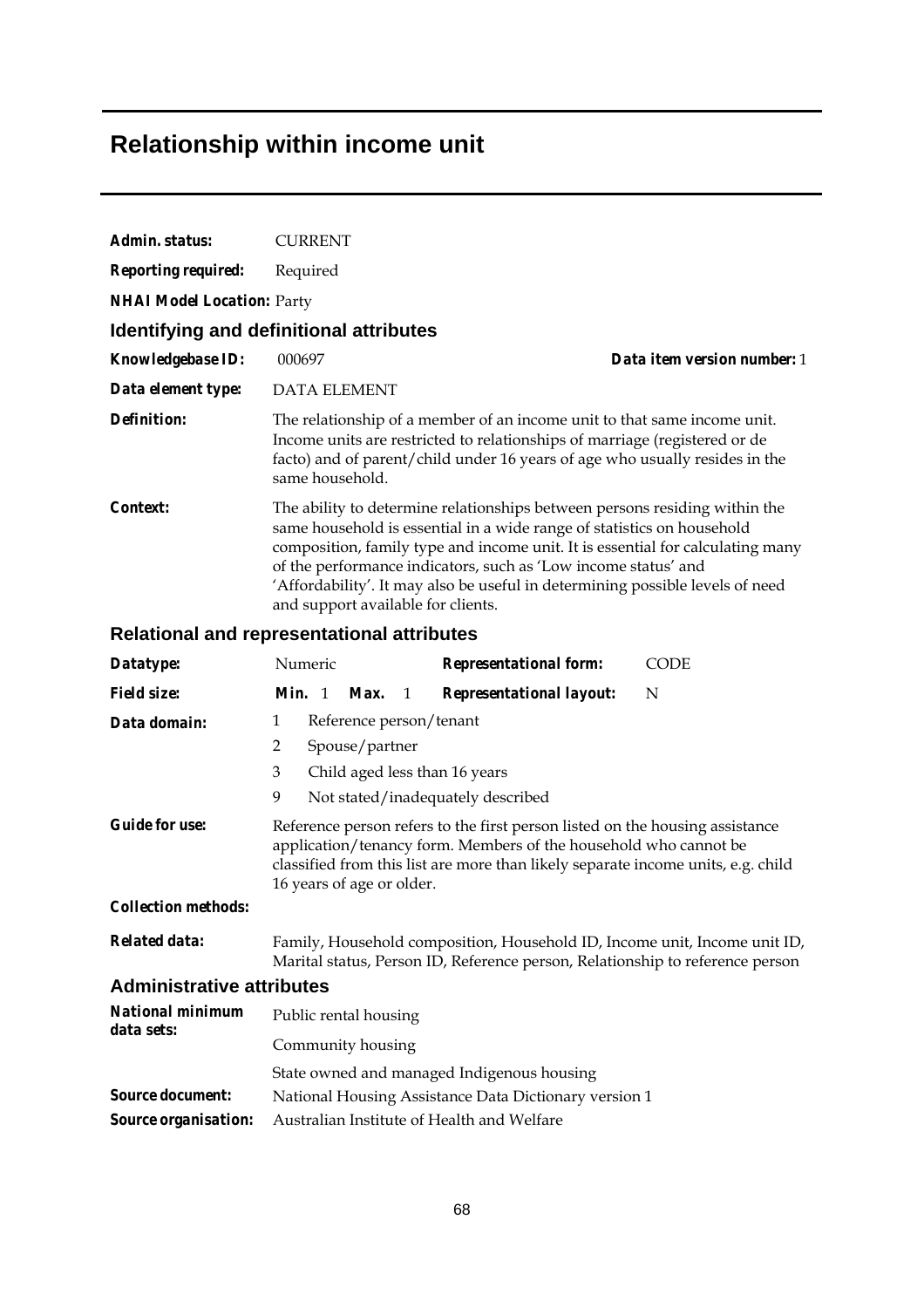# **Rent charged to tenant**

| Admin. status:                               | <b>CURRENT</b>                                                                                                                                                      |  |  |  |  |  |  |  |
|----------------------------------------------|---------------------------------------------------------------------------------------------------------------------------------------------------------------------|--|--|--|--|--|--|--|
| <b>Reporting required:</b>                   | Required                                                                                                                                                            |  |  |  |  |  |  |  |
| <b>NHAI Model Location: Housing Resource</b> |                                                                                                                                                                     |  |  |  |  |  |  |  |
|                                              | <b>Identifying and definitional attributes</b>                                                                                                                      |  |  |  |  |  |  |  |
| Knowledgebase ID:                            | Data item version number: 2                                                                                                                                         |  |  |  |  |  |  |  |
| Data element type:                           | <b>DATA ELEMENT</b>                                                                                                                                                 |  |  |  |  |  |  |  |
| Definition:                                  | The amount of rent charged to a tenant household.                                                                                                                   |  |  |  |  |  |  |  |
| <i>Context:</i>                              | This item is necessary in calculating measures of affordability.                                                                                                    |  |  |  |  |  |  |  |
|                                              | <b>Relational and representational attributes</b>                                                                                                                   |  |  |  |  |  |  |  |
| Datatype:                                    | Numeric<br>Representational form: QUANTITATIVE VALUE                                                                                                                |  |  |  |  |  |  |  |
| <i>Field size:</i>                           | Min. 8<br>Max.<br>8<br><b>Representational layout:</b><br>\$\$\$,\$\$\$.cc                                                                                          |  |  |  |  |  |  |  |
| Data domain:                                 | Dollar and cent value                                                                                                                                               |  |  |  |  |  |  |  |
| <b>Guide for use:</b>                        | The rent charged is the amount of money the household has been asked to<br>pay. It may differ from market rent and may not have been received.                      |  |  |  |  |  |  |  |
|                                              | Always include the cent value, using .00 where there are only dollar values.                                                                                        |  |  |  |  |  |  |  |
| <b>Collection methods:</b>                   | As the rent charged to tenants may change over time, this item should be<br>linked to the date rent is due.                                                         |  |  |  |  |  |  |  |
|                                              | Rent charged to tenant is typically recorded on a weekly basis. For the<br>National CSHA data collection it is recorded as rent charged for the week of<br>30 June. |  |  |  |  |  |  |  |
| <b>Related data:</b>                         | Date rent charged to tenant, Date rent paid by tenant, Market rent of<br>dwelling, Rebated household (flag), Rent paid by tenant                                    |  |  |  |  |  |  |  |
| <b>Administrative attributes</b>             |                                                                                                                                                                     |  |  |  |  |  |  |  |
| National minimum                             | Public rental housing                                                                                                                                               |  |  |  |  |  |  |  |
| data sets:                                   | Community housing                                                                                                                                                   |  |  |  |  |  |  |  |
|                                              | State owned and managed Indigenous housing                                                                                                                          |  |  |  |  |  |  |  |
| <b>Source document:</b>                      | National Housing Assistance Data Dictionary version 1                                                                                                               |  |  |  |  |  |  |  |
| Source organisation:                         | Australian Institute of Health and Welfare                                                                                                                          |  |  |  |  |  |  |  |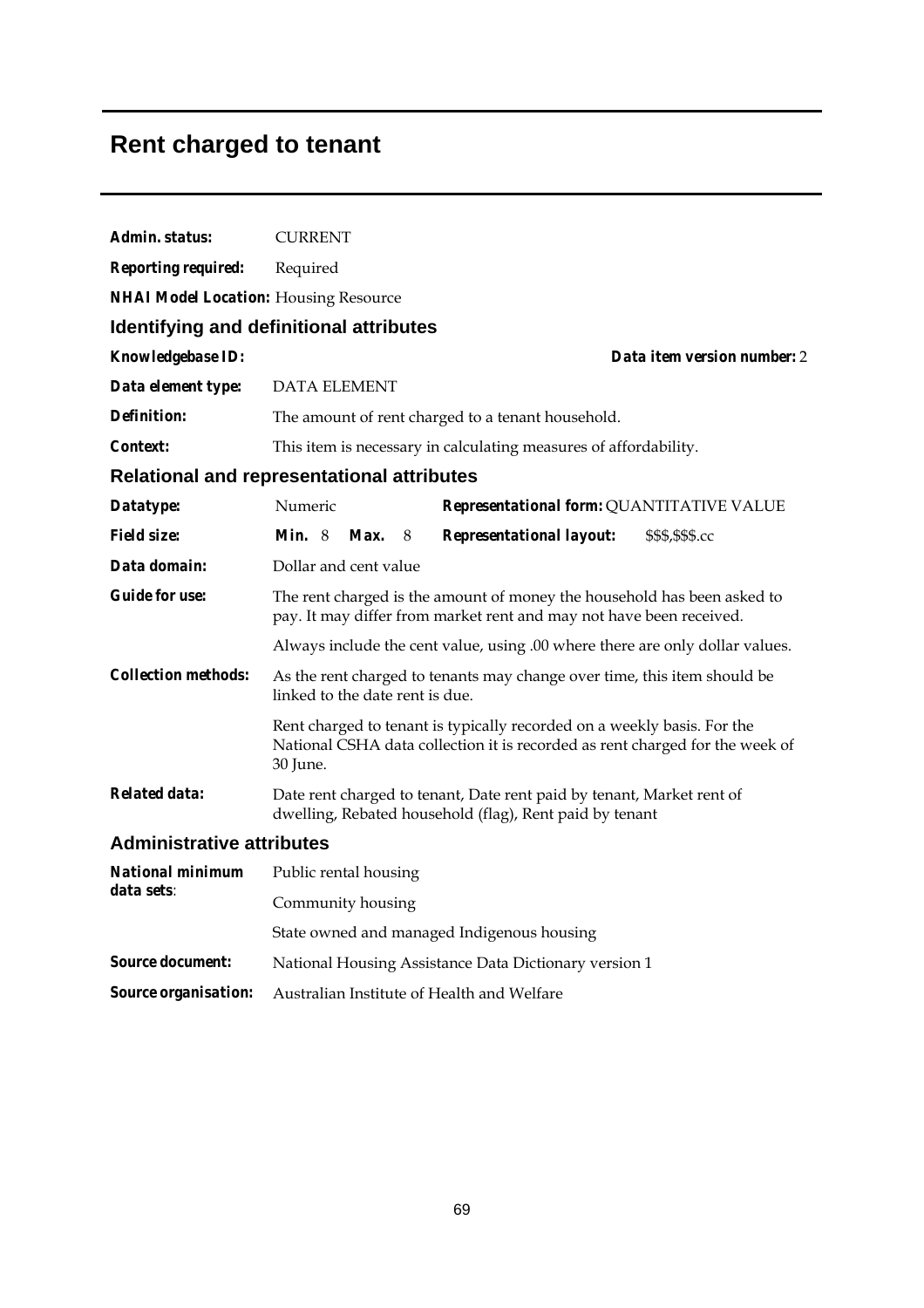## **Sex**

| Admin. status:                    | <b>CURRENT</b>                                                                                                                                                                                                                                                                                                                                                                                                                                               |  |  |  |  |  |
|-----------------------------------|--------------------------------------------------------------------------------------------------------------------------------------------------------------------------------------------------------------------------------------------------------------------------------------------------------------------------------------------------------------------------------------------------------------------------------------------------------------|--|--|--|--|--|
| <b>Reporting required:</b>        | Required                                                                                                                                                                                                                                                                                                                                                                                                                                                     |  |  |  |  |  |
| <b>NHAI Model Location: Party</b> |                                                                                                                                                                                                                                                                                                                                                                                                                                                              |  |  |  |  |  |
|                                   | Identifying and definitional attributes                                                                                                                                                                                                                                                                                                                                                                                                                      |  |  |  |  |  |
| <b>Knowledgebase ID:</b>          | 000763<br>Data item version number: 1                                                                                                                                                                                                                                                                                                                                                                                                                        |  |  |  |  |  |
| Data element type:                | <b>DATA ELEMENT</b>                                                                                                                                                                                                                                                                                                                                                                                                                                          |  |  |  |  |  |
| <b>Definition:</b>                | The sex of the person.                                                                                                                                                                                                                                                                                                                                                                                                                                       |  |  |  |  |  |
|                                   | The term 'sex' refers to the biological differences between males and females.                                                                                                                                                                                                                                                                                                                                                                               |  |  |  |  |  |
| Context:                          | Demographic detail and service planning.                                                                                                                                                                                                                                                                                                                                                                                                                     |  |  |  |  |  |
|                                   | Required for analysis of service utilisation, and need for services.                                                                                                                                                                                                                                                                                                                                                                                         |  |  |  |  |  |
|                                   | Relational and representational attributes                                                                                                                                                                                                                                                                                                                                                                                                                   |  |  |  |  |  |
| Datatype:                         | Numeric<br><b>Representational form:</b><br><b>CODE</b>                                                                                                                                                                                                                                                                                                                                                                                                      |  |  |  |  |  |
| <b>Field size:</b>                | Min. 1<br>N<br><b>Max.</b> 1<br><b>Representational layout:</b>                                                                                                                                                                                                                                                                                                                                                                                              |  |  |  |  |  |
| Data domain:                      | Male<br>$\mathbf{1}$<br>$\overline{2}$<br>Female<br>9<br>Not stated/inadequately described                                                                                                                                                                                                                                                                                                                                                                   |  |  |  |  |  |
| <b>Guide for use:</b>             | Where uncertainty exists about the sex of the person (e.g. for transvestites or<br>transsexuals) the gender to be recorded is to be based on the gender<br>nominated by the person themselves or on the observations/judgement of<br>the interviewer. Although this may lead to some error, it is considered<br>preferable to any offence that may be caused by a question that suggests that<br>there is some doubt about the person's gender or sexuality. |  |  |  |  |  |
|                                   | Coding option 9 should only be used when the person has not provided this<br>information upon request and/or the service provider is unable to make an<br>informed judgement about the person's gender.                                                                                                                                                                                                                                                      |  |  |  |  |  |
| <b>Collection methods:</b>        | It is suggested that the following format be used for data collection:                                                                                                                                                                                                                                                                                                                                                                                       |  |  |  |  |  |
|                                   | What is your [the person's] sex?                                                                                                                                                                                                                                                                                                                                                                                                                             |  |  |  |  |  |
|                                   | Male<br>⊔                                                                                                                                                                                                                                                                                                                                                                                                                                                    |  |  |  |  |  |
|                                   | Female<br>❏                                                                                                                                                                                                                                                                                                                                                                                                                                                  |  |  |  |  |  |
|                                   | Information collection for transsexuals and people with transgender issues<br>should be based on the gender nominated by the person themselves.                                                                                                                                                                                                                                                                                                              |  |  |  |  |  |

*Related data:*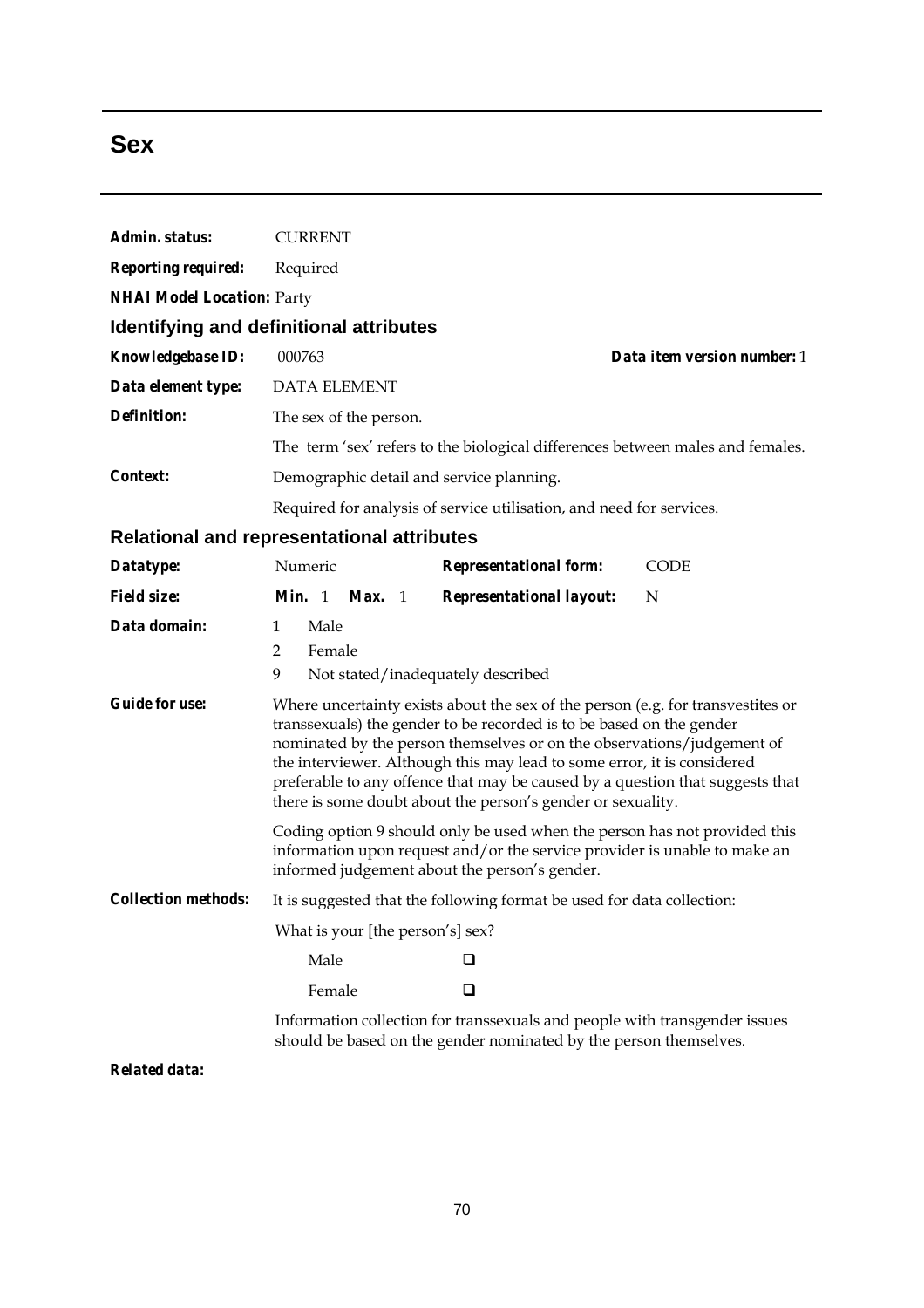#### **Administrative attributes**

| <b>National minimum</b><br>data sets: | Public rental housing                                                                          |  |  |  |  |  |
|---------------------------------------|------------------------------------------------------------------------------------------------|--|--|--|--|--|
|                                       | Community housing                                                                              |  |  |  |  |  |
|                                       | State owned and managed Indigenous housing                                                     |  |  |  |  |  |
| <b>Source document:</b>               | ABS 1993. Directory of concepts and standards for social, labour and<br>demographic statistics |  |  |  |  |  |
|                                       | <b>Source organisation:</b> Australian Bureau of Statistics                                    |  |  |  |  |  |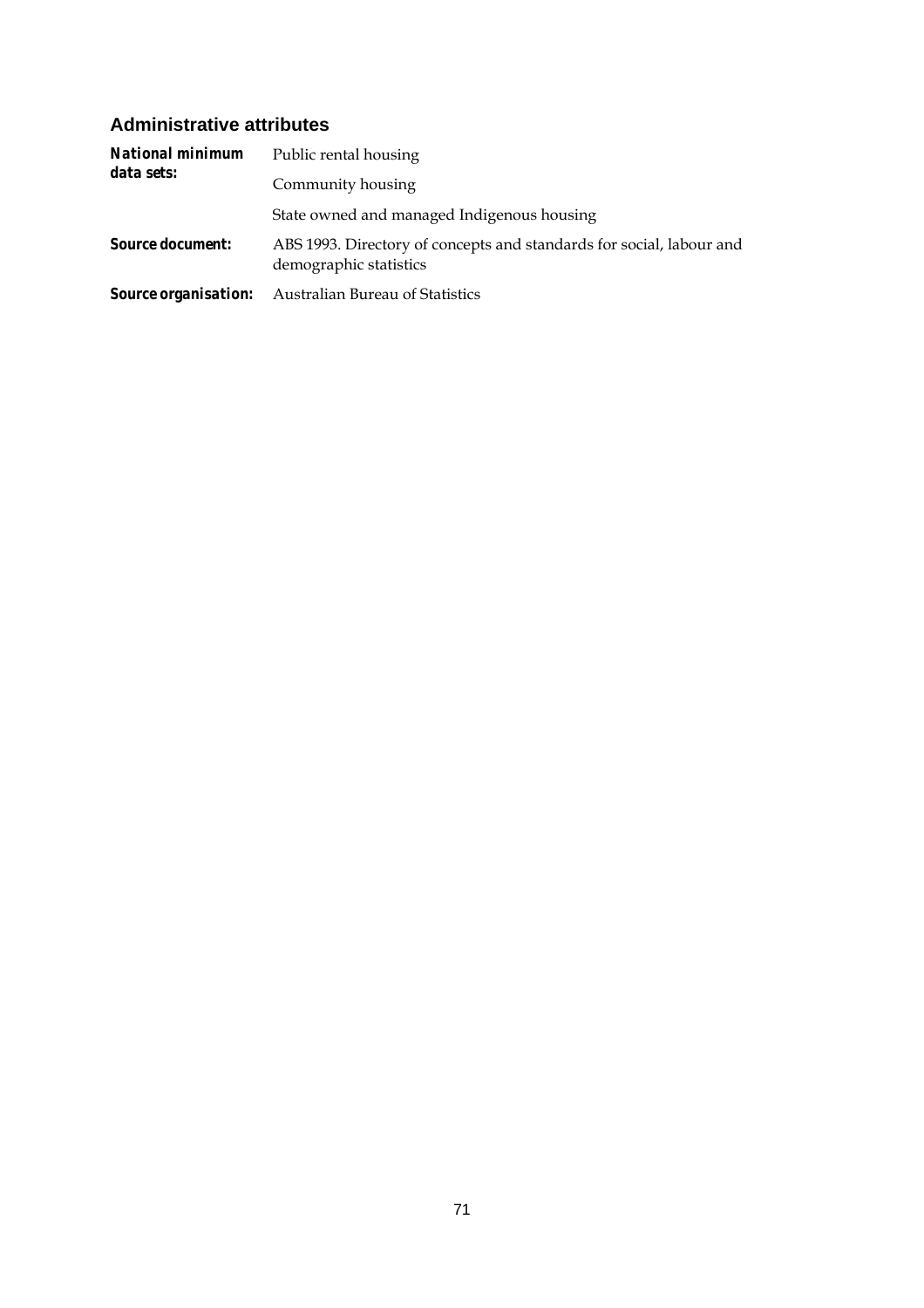# **State/territory ID**

| Admin. status:                       | <b>CURRENT</b>                                                                                                                                                                               |  |  |  |  |  |  |
|--------------------------------------|----------------------------------------------------------------------------------------------------------------------------------------------------------------------------------------------|--|--|--|--|--|--|
| <b>Reporting required:</b>           | Required                                                                                                                                                                                     |  |  |  |  |  |  |
| <b>NHAI Model Location:</b> Location |                                                                                                                                                                                              |  |  |  |  |  |  |
|                                      | Identifying and definitional attributes                                                                                                                                                      |  |  |  |  |  |  |
| <b>Knowledgebase ID:</b>             | 000766<br>Data item version number: 1                                                                                                                                                        |  |  |  |  |  |  |
| Data element type:                   | <b>DATA ELEMENT</b>                                                                                                                                                                          |  |  |  |  |  |  |
| Definition:                          | An identifier for a state or territory.                                                                                                                                                      |  |  |  |  |  |  |
| Context:                             | This variable allows analysis by location in terms of states and territories. It<br>also facilitates for follow-up if data queries arise that require clarification by a<br>state/territory. |  |  |  |  |  |  |
|                                      | <b>Relational and representational attributes</b>                                                                                                                                            |  |  |  |  |  |  |
| Datatype:                            | Numeric<br><b>Representational form:</b><br><b>CODE</b>                                                                                                                                      |  |  |  |  |  |  |
| <b>Field size:</b>                   | Min. 1<br>Max.<br><b>Representational layout:</b><br>$\mathbf{1}$<br>N                                                                                                                       |  |  |  |  |  |  |
| Data domain:                         | New South Wales<br>$\mathbf{1}$                                                                                                                                                              |  |  |  |  |  |  |
|                                      | 2<br>Victoria                                                                                                                                                                                |  |  |  |  |  |  |
|                                      | 3<br>Queensland                                                                                                                                                                              |  |  |  |  |  |  |
|                                      | South Australia<br>4                                                                                                                                                                         |  |  |  |  |  |  |
|                                      | 5<br>Western Australia                                                                                                                                                                       |  |  |  |  |  |  |
|                                      | Tasmania<br>6                                                                                                                                                                                |  |  |  |  |  |  |
|                                      | 7<br>Northern Territory                                                                                                                                                                      |  |  |  |  |  |  |
|                                      | 8<br><b>Australian Capital Territory</b>                                                                                                                                                     |  |  |  |  |  |  |
|                                      | 9<br>Other territories (Cocos (Keeling) Islands, Christmas Island and Jervis<br>Bay Territory)                                                                                               |  |  |  |  |  |  |
| <b>Guide for use:</b>                |                                                                                                                                                                                              |  |  |  |  |  |  |
| <b>Collection methods:</b>           |                                                                                                                                                                                              |  |  |  |  |  |  |
| <b>Related data:</b>                 | Address, Area of residence, Dwelling ID, Household ID, Postcode                                                                                                                              |  |  |  |  |  |  |
| <b>Administrative attributes</b>     |                                                                                                                                                                                              |  |  |  |  |  |  |
| National minimum                     | Public rental housing                                                                                                                                                                        |  |  |  |  |  |  |
| data sets:                           | Community housing                                                                                                                                                                            |  |  |  |  |  |  |
|                                      | State owned and managed Indigenous housing                                                                                                                                                   |  |  |  |  |  |  |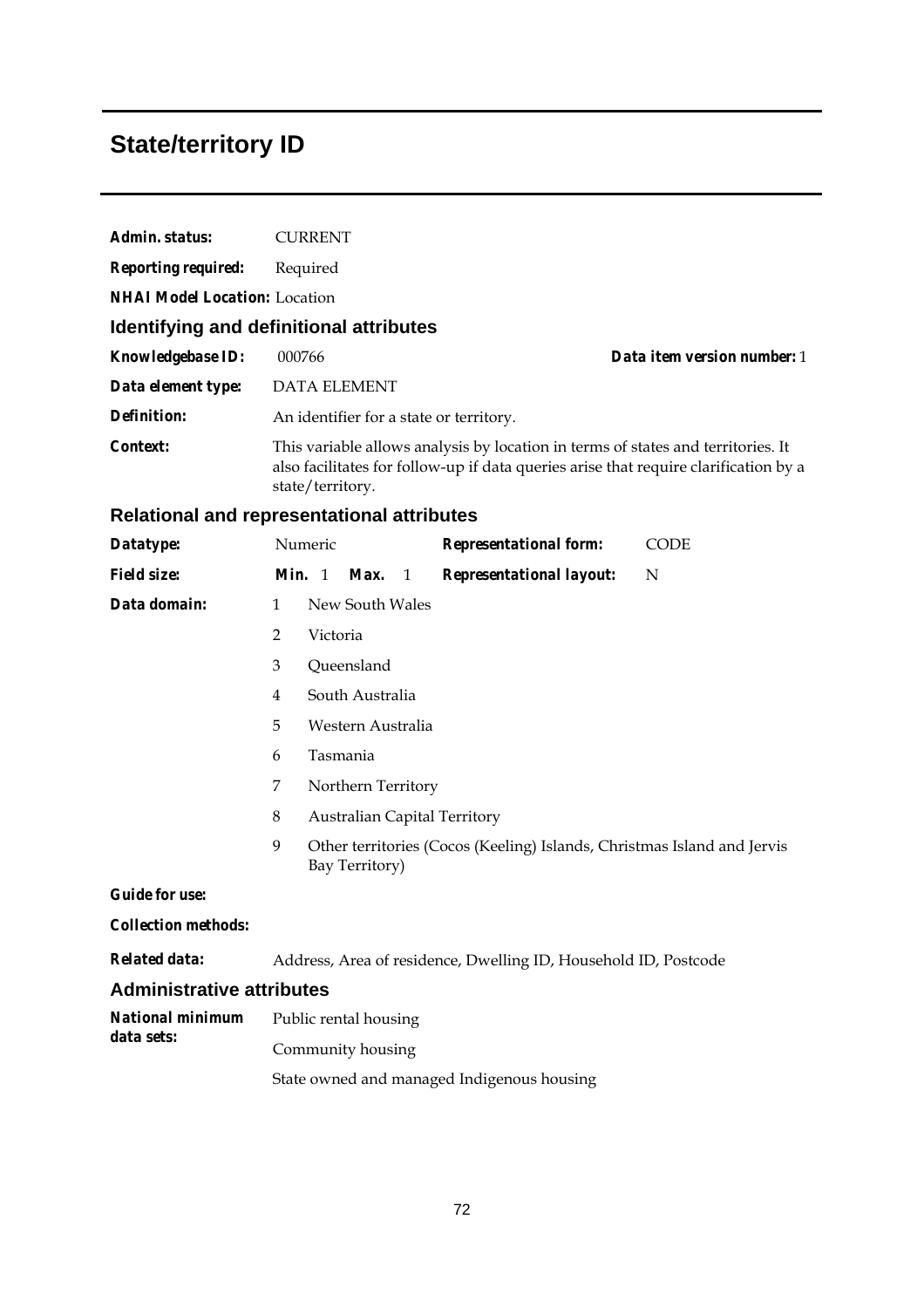| <b>Source documents:</b> | ABS. 1996 Census Dictionary. ABS Cat. No. 2901.0                                                                                                                                                                                                                                                                                                                                            |  |  |  |  |  |  |
|--------------------------|---------------------------------------------------------------------------------------------------------------------------------------------------------------------------------------------------------------------------------------------------------------------------------------------------------------------------------------------------------------------------------------------|--|--|--|--|--|--|
|                          | ABS. Australian Standard Geographic Classification (ASGC), ABS Cat. No.<br>1216.0                                                                                                                                                                                                                                                                                                           |  |  |  |  |  |  |
|                          | AIHW 1998. Data Standardisation Project for the development of a national<br>unit record public housing data set                                                                                                                                                                                                                                                                            |  |  |  |  |  |  |
|                          | AIHW 1999. National Health Data Dictionary version 8.0                                                                                                                                                                                                                                                                                                                                      |  |  |  |  |  |  |
| Source<br>organisations: | Australian Institute of Health and Welfare                                                                                                                                                                                                                                                                                                                                                  |  |  |  |  |  |  |
|                          | Australian Bureau of Statistics                                                                                                                                                                                                                                                                                                                                                             |  |  |  |  |  |  |
| <i>Comments:</i>         | The coding and order of states/territories is different for the National Health<br>Data Dictionary, and the Data Standardisation Project because the Data<br>Standardisation Project uses the order used in the CSHA Performance<br>Indicator manuals. This order is different from that used in the ABS Census<br>Dictionary, in which South Australia and Western Australia are reversed. |  |  |  |  |  |  |